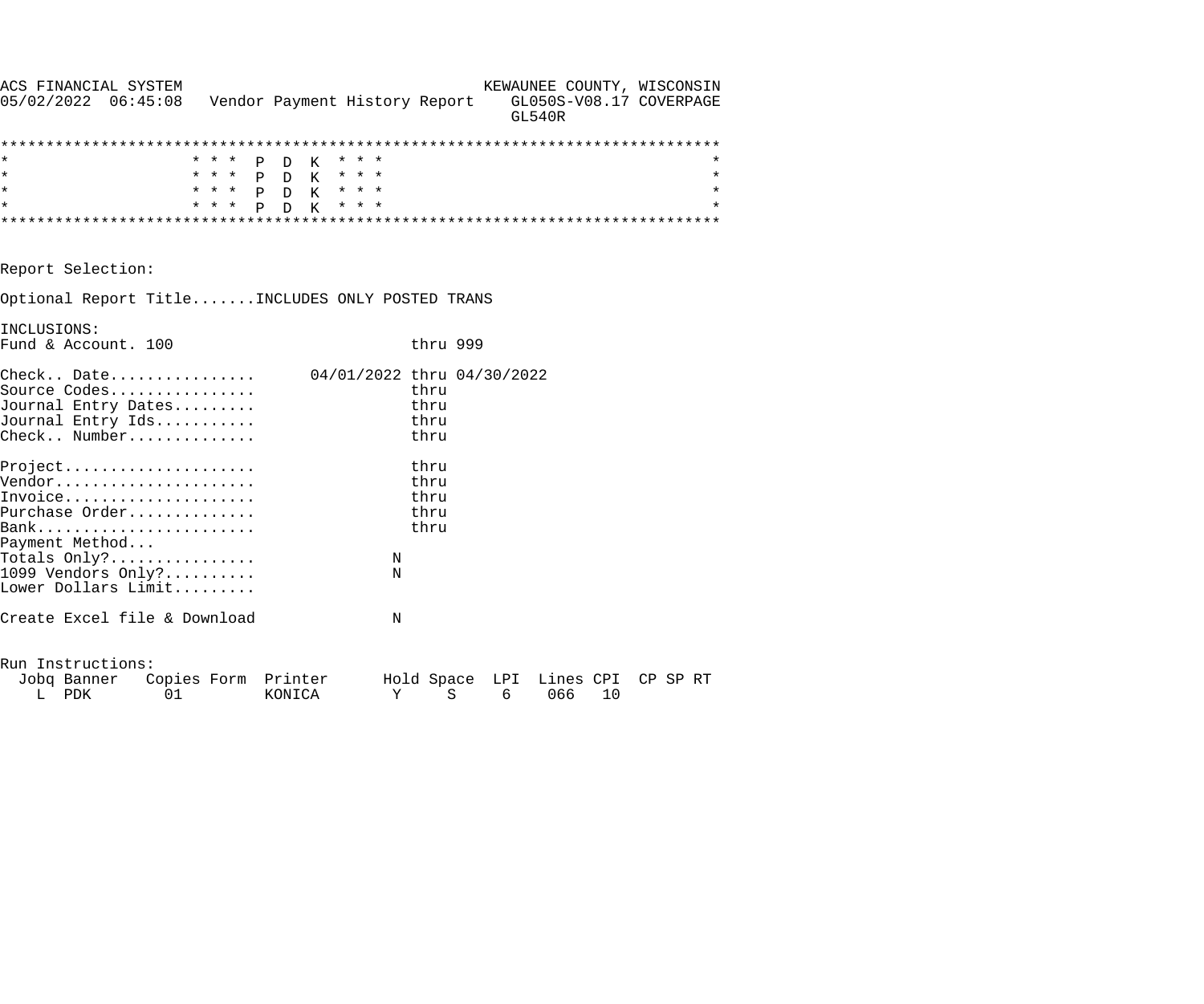|                         |             | ACS FINANCIAL SYSTEM    |                                                 |                               |              |                            |     |       |                            | KEWAUNEE COUNTY, WISCONSIN         |
|-------------------------|-------------|-------------------------|-------------------------------------------------|-------------------------------|--------------|----------------------------|-----|-------|----------------------------|------------------------------------|
| $05/02/2022$ $06:45:08$ |             |                         |                                                 | Vendor Payment History Report |              | GL540R-V08.17 PAGE<br>-1   |     |       |                            |                                    |
|                         |             |                         |                                                 |                               |              | INCLUDES ONLY POSTED TRANS |     |       |                            |                                    |
|                         |             | VENDOR NAME AND NUMBER  |                                                 |                               |              |                            |     |       |                            |                                    |
|                         | CHECK# DATE |                         | DESCRIPTION                                     | AMOUNT                        |              | CLAIM INVOICE              | PO# |       | F S 9 BX M ACCOUNT NAME    | ACCOUNT                            |
|                         | A T & T     |                         | 000003                                          |                               |              |                            |     |       |                            |                                    |
|                         |             |                         | 167775 04/08/22 E911 USER FEE                   | 551.34                        |              | 414R9000160322             |     | $D -$ | TELEPHONE                  | 100.52102.000.225                  |
|                         |             |                         | 167775 04/08/22 911 PHASE 1 & 2                 | 217.56                        |              | 414Z4562940322             |     | $D -$ | TELEPHONE                  | 100.52102.000.225                  |
|                         |             |                         | 167775 04/08/22 COURTHOUSE FIRE ALARM           | 24.78                         |              | 92038801850322             |     | $D -$ |                            | MAINTENANCE AGRE 100.51602.000.249 |
|                         |             |                         | 167775 04/08/22 JAIL FIRE ALARM                 | 24.78                         |              | 92038801850322             |     | $D -$ | TELEPHONE                  | 100.52102.000.225                  |
|                         |             | 167775 04/08/22 FAX     |                                                 | 201.67                        |              | 92038803450322             |     | $D -$ | OVERHEAD                   | 215.54410.076.158                  |
|                         |             | 167775 04/08/22 FAX     |                                                 | 201.67                        |              | 92038803450322             |     | $D -$ | OVERHEAD                   | 215.54500.002.158                  |
|                         |             |                         | 167775 04/08/22 ADMIN FIRE ALARM                | 190.27                        |              | 92038803760322             |     | $D -$ |                            | MAINTENANCE AGRE 100.51605.000.249 |
|                         |             |                         | 167775 04/08/22 FUEL SYSTEM                     | 102.03                        |              | 92038807100322             |     | $D -$ |                            | CONTRACTED SERVI 700.53232.000.296 |
|                         |             |                         | 167775 04/08/22 ADMIN FIRE ALARM/ELEVATR 389.78 |                               |              | 92038828960322             |     | $D -$ |                            | MAINTENANCE AGRE 100.51605.000.249 |
|                         |             | 167775 04/08/22 FREEZER |                                                 | 194.89                        |              | 92038837580322             |     | $D -$ | TELEPHONE                  | 100.54100.000.225                  |
|                         |             |                         |                                                 | 2,098.77                      | *CHECK TOTAL |                            |     |       |                            |                                    |
|                         |             |                         | 167894 04/22/22 ALGOMA SHOP                     | 89.67                         |              | 92048727510422             |     | $D -$ | TELEPHONE                  | 700.53270.000.225                  |
|                         |             |                         | VENDOR TOTAL                                    | 2,188.44                      |              |                            |     |       |                            |                                    |
|                         | A T & T     |                         | 002092                                          |                               |              |                            |     |       |                            |                                    |
|                         |             | 167895 04/22/22 PHONE   |                                                 | 72.70                         |              | 0349139601                 |     | $D -$ | A/R-CITY OF KEWA 100.14414 |                                    |
|                         |             | 167895 04/22/22 PHONE   |                                                 | 33.05                         |              | 0349139601                 |     | $D -$ | TELEPHONE                  | 100.51210.000.225                  |
|                         |             | 167895 04/22/22 PHONE   |                                                 | 52.87                         |              | 0349139601                 |     | $D -$ | TELEPHONE                  | 100.51220.000.225                  |
|                         |             | 167895 04/22/22 PHONE   |                                                 | 26.44                         |              | 0349139601                 |     | $D -$ | TELEPHONE                  | 100.51230.000.225                  |
|                         |             | 167895 04/22/22 PHONE   |                                                 | 39.65                         |              | 0349139601                 |     | $D -$ | TELEPHONE                  | 100.51310.000.225                  |
|                         |             | 167895 04/22/22 PHONE   |                                                 | 8.81                          |              | 0349139601                 |     | $D -$ | TELEPHONE                  | 100.51312.000.225                  |
|                         |             | 167895 04/22/22 PHONE   |                                                 | 4.41                          |              | 0349139601                 |     | $D -$ | TELEPHONE                  | 100.51320.000.225                  |
|                         |             | 167895 04/22/22 PHONE   |                                                 | 33.05                         |              | 0349139601                 |     | $D -$ | TELEPHONE                  | 100.51330.000.225                  |
|                         |             | 167895 04/22/22 PHONE   |                                                 | 26.44                         |              | 0349139601                 |     | $D -$ | TELEPHONE                  | 100.51410.000.225                  |
|                         |             | 167895 04/22/22 PHONE   |                                                 | 26.44                         |              | 0349139601                 |     | $D -$ | TELEPHONE                  | 100.51420.000.225                  |
|                         |             | 167895 04/22/22 PHONE   |                                                 | 13.22                         |              | 0349139601                 |     | $D -$ | TELEPHONE                  | 100.51450.000.225                  |
|                         |             | 167895 04/22/22 PHONE   |                                                 | 6.61                          |              | 0349139601                 |     | $D -$ | TELEPHONE                  | 100.51460.000.225                  |
|                         |             | 167895 04/22/22 PHONE   |                                                 | 19.83                         |              | 0349139601                 |     | $D -$ | TELEPHONE                  | 100.51511.000.225                  |
|                         |             | 167895 04/22/22 PHONE   |                                                 | 13.22                         |              | 0349139601                 |     | $D -$ | TELEPHONE                  | 100.51520.000.225                  |
|                         |             | 167895 04/22/22 PHONE   |                                                 | 13.22                         |              | 0349139601                 |     | $D -$ | TELEPHONE                  | 100.51602.000.225                  |
|                         |             | 167895 04/22/22 PHONE   |                                                 | 26.44                         |              | 0349139601                 |     | $D -$ | TELEPHONE                  | 100.51710.000.225                  |
|                         |             | 167895 04/22/22 PHONE   |                                                 | 99.14                         |              | 0349139601                 |     | $D -$ | TELEPHONE                  | 100.52102.000.225                  |
|                         |             | 167895 04/22/22 PHONE   |                                                 | 33.05                         |              | 0349139601                 |     | $D -$ | TELEPHONE                  | 100.54100.000.225                  |
|                         |             | 167895 04/22/22 PHONE   |                                                 | 13.22                         |              | 0349139601                 |     | $D -$ | TELEPHONE                  | 100.54113.000.225                  |
|                         |             | 167895 04/22/22 PHONE   |                                                 | 19.83                         |              | 0349139601                 |     | $D -$ | TELEPHONE                  | 100.54701.000.225                  |
|                         |             | 167895 04/22/22 PHONE   |                                                 | 19.83                         |              | 0349139601                 |     | $D -$ | TELEPHONE                  | 100.55200.000.225                  |
|                         |             | 167895 04/22/22 PHONE   |                                                 | 59.48                         |              | 0349139601                 |     | $D -$ | TELEPHONE                  | 100.55620.000.225                  |
|                         |             | 167895 04/22/22 PHONE   |                                                 | 231.26                        |              | 0349139601                 |     | $D -$ | OVERHEAD                   | 215.54500.002.158                  |
|                         |             | 167895 04/22/22 PHONE   |                                                 | 26.44                         |              | 0349139601                 |     | $D -$ | OVERHEAD                   | 215.54607.000.158                  |
|                         |             | 167895 04/22/22 PHONE   |                                                 | 19.83                         |              | 0349139601                 |     | $D -$ | TELEPHONE                  | 245.51730.000.225                  |
|                         |             | 167895 04/22/22 PHONE   |                                                 | 46.26                         |              | 0349139601                 |     | $D -$ | TELEPHONE                  | 700.53111.000.225                  |
|                         |             | 167895 04/22/22 PHONE   |                                                 | 19.83                         |              | 0349139601                 |     | $D -$ | TELEPHONE                  | 700.53230.000.225                  |
|                         |             |                         |                                                 | 1,004.57                      | *CHECK TOTAL |                            |     |       |                            |                                    |
|                         |             |                         | VENDOR TOTAL                                    | 1,004.57                      |              |                            |     |       |                            |                                    |
|                         |             | A T & T LONG DISTANCE   | 009983                                          |                               |              |                            |     |       |                            |                                    |
|                         |             |                         | 167776 04/08/22 LONG DISTANCE                   | 31.55                         |              | 03262022                   |     | $D -$ | OVERHEAD                   | 215.54410.076.158                  |
|                         |             |                         | 167776 04/08/22 LONG DISTANCE                   | 35.88                         |              | 03262022                   |     | $D -$ | OVERHEAD                   | 215.54500.002.158                  |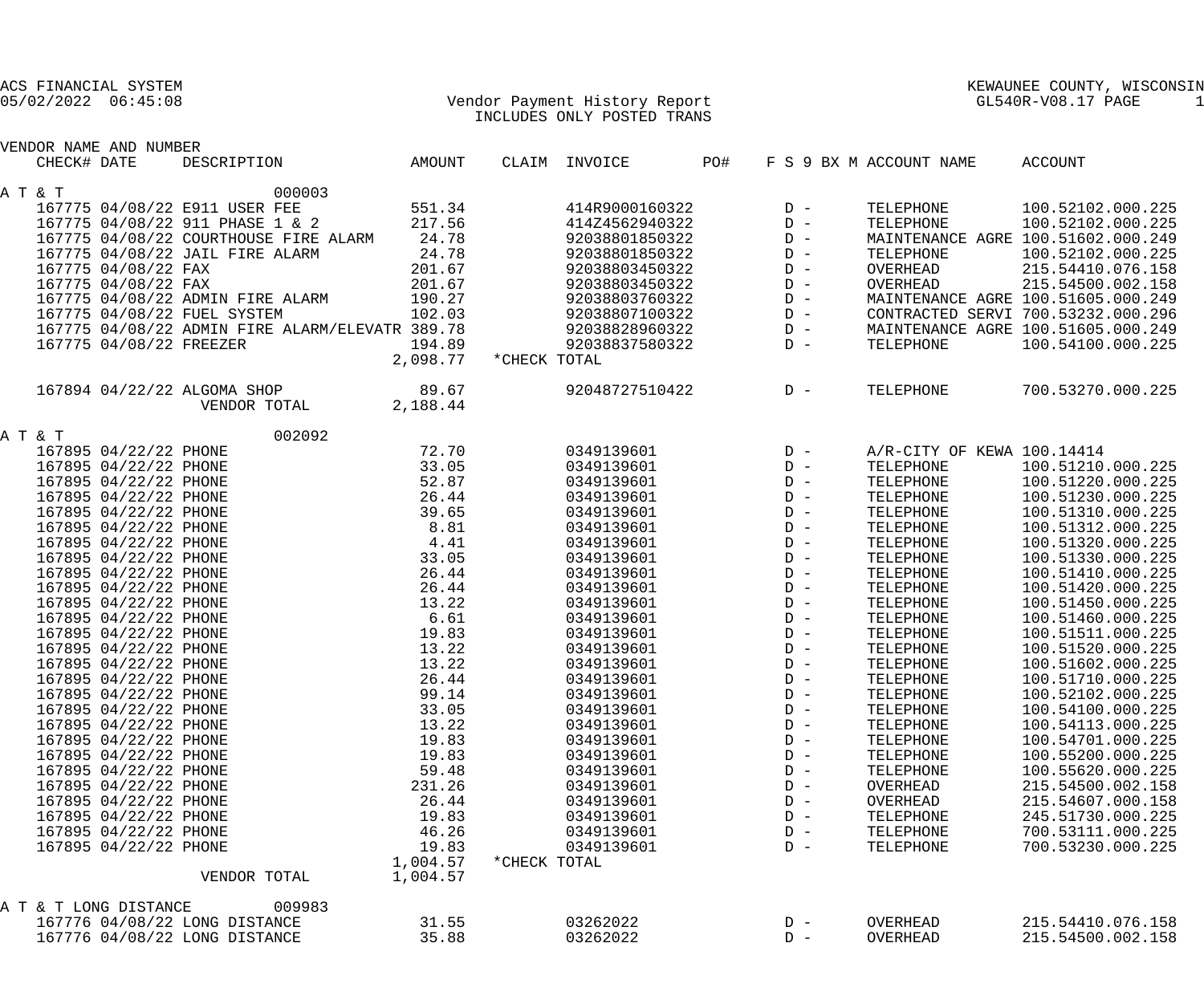| ACS FINANCIAL SYSTEM<br>$05/02/2022$ $06:45:08$                                                                                                                                                                     |                                                  | Vendor Payment History Report<br>INCLUDES ONLY POSTED TRANS   |                                           |                                                                                                                                                    | KEWAUNEE COUNTY, WISCONSIN<br>GL540R-V08.17 PAGE |  |
|---------------------------------------------------------------------------------------------------------------------------------------------------------------------------------------------------------------------|--------------------------------------------------|---------------------------------------------------------------|-------------------------------------------|----------------------------------------------------------------------------------------------------------------------------------------------------|--------------------------------------------------|--|
| VENDOR NAME AND NUMBER                                                                                                                                                                                              |                                                  |                                                               |                                           |                                                                                                                                                    |                                                  |  |
| DESCRIPTION AMOUNT<br>CHECK# DATE                                                                                                                                                                                   |                                                  | CLAIM INVOICE PO#                                             |                                           | F S 9 BX M ACCOUNT NAME ACCOUNT                                                                                                                    |                                                  |  |
| 009983<br>A T & T LONG DISTANCE                                                                                                                                                                                     | 67.43                                            | *CHECK TOTAL                                                  |                                           |                                                                                                                                                    |                                                  |  |
| VENDOR TOTAL                                                                                                                                                                                                        | 67.43                                            |                                                               |                                           |                                                                                                                                                    |                                                  |  |
| ADL MONITORING SOLUTIONS 001021<br>167896 04/22/22 MARCH BILLING                                                                                                                                                    | 969.60                                           | $15 - 17126$                                                  | $D -$                                     |                                                                                                                                                    | HOME MONITORING 100.52102.000.258                |  |
| 000853<br>ADVANCED CORRECTIONAL<br>167897 04/22/22 MAY ONSITE MEDICAL                                                                                                                                               | 6,023.12                                         | 116399                                                        | $D -$                                     |                                                                                                                                                    | MEDICAL SERVICES 100.52102.000.211               |  |
| 001442<br>AES CHILDCARE<br>167808 04/14/22 RESPITE CHILD CARE                                                                                                                                                       | 248.50                                           | CG 03/22                                                      | $D -$                                     | RESPITE CARE                                                                                                                                       | 215.54501.341.201                                |  |
| 000006<br>AHNAPEE TOWN TREASURER<br>167645 04/01/22 LOTTERY CREDIT                                                                                                                                                  | 10,879.92                                        | APRIL2022                                                     | $D -$                                     | TAX ACCOUNT-AHNA 100.12101                                                                                                                         |                                                  |  |
| 167829 04/14/22 MERLIN HILL SPECIALS<br>167829 04/14/22 MERLIN HILL SPECIALS                                                                                                                                        | 110.00<br>15.40<br>125.40                        | 04142022<br>04142022<br>*CHECK TOTAL                          | $D -$<br>$D -$                            | SPCL CHARGE-PRIN 100.24441<br>SPCL CHARGE-INT- 100.24461                                                                                           |                                                  |  |
| VENDOR TOTAL                                                                                                                                                                                                        | 11,005.32                                        |                                                               |                                           |                                                                                                                                                    |                                                  |  |
| 010029<br>AIRGAS USA LLC<br>167868 04/22/22 CYLINDER RENTALS                                                                                                                                                        | 216.44                                           | 9987261402                                                    | $D -$                                     | REPAIR PARTS                                                                                                                                       | 700.16121                                        |  |
| 167936 04/29/22 NITROGEN/OXYGEN TANKS<br>167936 04/29/22 RODS                                                                                                                                                       | 330.71<br>29.80<br>360.51                        | 9124744287<br>9124744288<br>*CHECK TOTAL                      | $D -$<br>$D -$                            | REPAIR PARTS<br>REPAIR PARTS                                                                                                                       | 700.16121<br>700.16121                           |  |
| VENDOR TOTAL                                                                                                                                                                                                        | 576.95                                           |                                                               |                                           |                                                                                                                                                    |                                                  |  |
| 000009<br>ALGOMA CITY CLERK-TREASU<br>167646 04/01/22 LOTTERY CREDIT                                                                                                                                                | 88,038.34                                        | APRIL2022                                                     |                                           | D - TAX ACCOUNT-ALGO 100.12113                                                                                                                     |                                                  |  |
| ALGOMA MOTORS INC. 000013<br>167647 04/01/22 SQUAD302 OIL CHANGE                                                                                                                                                    | 61.02                                            | 247826                                                        | $D -$                                     |                                                                                                                                                    | CAR/TRUCK MAINTE 100.52100.000.241               |  |
| ALGOMA POLICE DEPARTMENT<br>001188<br>167777 04/08/22 FEB CLICK IT OR TICKET 234.31                                                                                                                                 |                                                  | FEB22 CLICK IT                                                | $D -$                                     | SEATBELT ENFORCE 100.43523.010                                                                                                                     |                                                  |  |
| ALGOMA SCHOOL DISTRICT<br>001066<br>167648 04/01/22 LOTTERY CREDIT<br>167648 04/01/22 LOTTERY CREDIT 6,025.33<br>167648 04/01/22 LOTTERY CREDIT<br>167648 04/01/22 LOTTERY CREDIT<br>167648 04/01/22 LOTTERY CREDIT | 34,267.93<br>13,888.37<br>18,295.26<br>70,966.53 | APRIL2022<br>APRIL2022<br>APRIL2022<br>APRIL2022<br>APRIL2022 | $D -$<br>$D -$<br>$D -$<br>$D -$<br>$D -$ | TAX ACCOUNT-AHNA 100.12101<br>TAX ACCOUNT-CASC 100.12103<br>TAX ACCOUNT-LINC 100.12105<br>TAX ACCOUNT-PIER 100.12108<br>TAX ACCOUNT-ALGO 100.12113 |                                                  |  |
| VENDOR TOTAL                                                                                                                                                                                                        | 143,443.42                                       | 143,443.42 * CHECK TOTAL                                      |                                           |                                                                                                                                                    |                                                  |  |
| 000020<br>ALGOMA UTILITIES<br>167830 04/14/22 ALGOMA SHOP<br>167830 04/14/22 ALGOMA SHOP                                                                                                                            | 118.29<br>121.47                                 | 03312022-3778<br>03312022-3778                                | $D -$<br>$D -$                            | WATER & SEWER<br>ELECTRIC                                                                                                                          | 700.53270.000.221<br>700.53270.000.222           |  |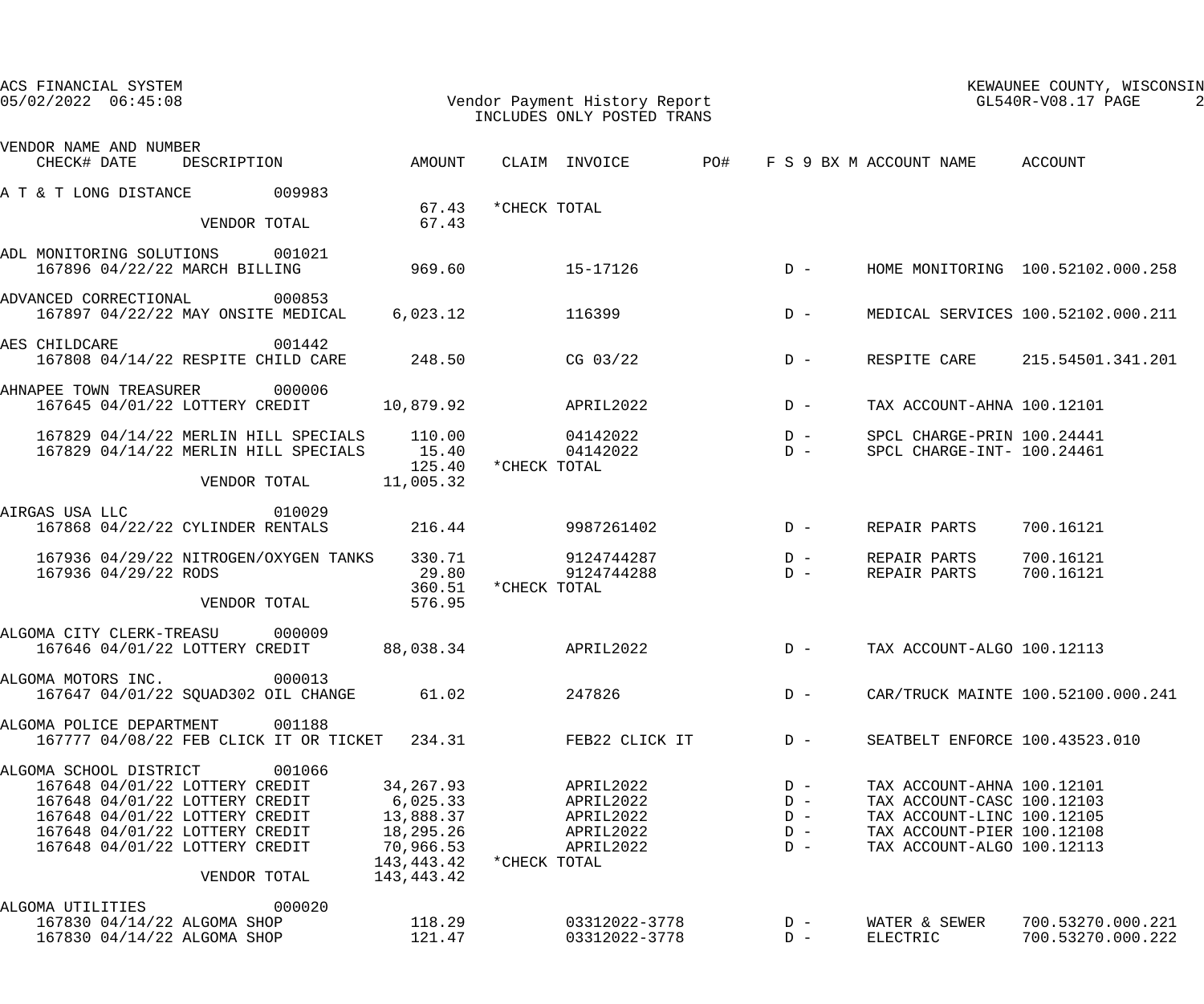| ACS FINANCIAL SYSTEM<br>$05/02/2022$ $06:45:08$       |                                                                                                                                                                  |                                                                                | Vendor Payment History Report<br>INCLUDES ONLY POSTED TRANS                             |                         |                                                            | KEWAUNEE COUNTY, WISCONSIN<br>GL540R-V08.17 PAGE                                                                                                     |
|-------------------------------------------------------|------------------------------------------------------------------------------------------------------------------------------------------------------------------|--------------------------------------------------------------------------------|-----------------------------------------------------------------------------------------|-------------------------|------------------------------------------------------------|------------------------------------------------------------------------------------------------------------------------------------------------------|
| VENDOR NAME AND NUMBER<br>CHECK# DATE                 | DESCRIPTION                                                                                                                                                      | AMOUNT                                                                         | CLAIM INVOICE                                                                           | PO#                     | F S 9 BX M ACCOUNT NAME                                    | ACCOUNT                                                                                                                                              |
| ALGOMA UTILITIES<br>167830 04/14/22 ALGOMA TOWER      | 000020<br>VENDOR TOTAL                                                                                                                                           | 77.65<br>317.41<br>317.41                                                      | 03312022-6657<br>*CHECK TOTAL                                                           | $D -$                   | ELECTRIC                                                   | 100.52102.000.222                                                                                                                                    |
| AMERICAN FAMILY LIFE ASS<br>167778 04/08/22 AFLAC     | 000022                                                                                                                                                           | 1,201.61                                                                       | 702666                                                                                  | $D -$                   | CANCER, INTENSIVE 800.21533                                |                                                                                                                                                      |
| 167950 04/29/22 AFLAC<br>167950 04/29/22 AFLAC        | VENDOR TOTAL                                                                                                                                                     | 1,163.10<br>1,163.10<br>3,527.81                                               | 78402<br>938112<br>2,326.20 * CHECK TOTAL                                               | $D -$<br>$D -$          | CANCER, INTENSIVE 800.21533<br>CANCER, INTENSIVE 800.21533 |                                                                                                                                                      |
| ANNOYE/JAMIE                                          | 009452<br>167831 04/14/22 BOARD CANVASS SNACK/TAPE 7.53                                                                                                          |                                                                                | 04122022                                                                                | $D -$                   |                                                            | OFFICE SUPPLIES 100.51440.000.312                                                                                                                    |
| ANNOYE/MELISSA<br>167714 04/08/22 MARCH TRAVEL        | 009005                                                                                                                                                           | 23.99                                                                          | 03312022                                                                                | $D -$                   | OVERHEAD                                                   | 215.54300.429.158                                                                                                                                    |
| ARING EQUIPMENT COMPANY, 000028                       | 167629 04/01/22 BOOM/STICK CYLINDER<br>167629 04/01/22 FILTERS/TOOTH/LOCKS<br>VENDOR TOTAL                                                                       | 5,020.20<br>1,582.35<br>6,602.55<br>6,602.55                                   | D34970<br>779028<br>*CHECK TOTAL                                                        | $D -$<br>$D -$          | REPAIR PARTS<br>REPAIR PARTS                               | 700.16121<br>700.16121                                                                                                                               |
| ASSOCIATED BANK, GREEN B 000031                       | 167832 04/14/22 DEBT SERVICE PMTS<br>167832 04/14/22 DEBT SERVICE PMTS<br>167832 04/14/22 DEBT SERVICE PMTS<br>167832 04/14/22 DEBT SERVICE PMTS<br>VENDOR TOTAL | 240,000.00<br>40,403.13<br>575,000.00<br>22,600.00<br>878,003.13<br>878,003.13 | 492-206/031422<br>492-206/031422 D-<br>492-209/031422<br>492-209/031422<br>*CHECK TOTAL | $D -$<br>$D -$<br>$D -$ |                                                            | PRINCIPAL-RADIO/ 300.58113.000.601<br>INTEREST-RADIO/F 300.58213.000.601<br>PRINCIPAL-16 REF 300.58116.000.601<br>INTEREST-16 REFU 300.58216.000.601 |
| AVENU HOLDINGS, LLC<br>167649 04/01/22 MARCH BILLING  | 001124                                                                                                                                                           | 1,085.91                                                                       | INVB-034105                                                                             | $D -$                   |                                                            | MAINTENANCE AGRE 100.51511.000.249                                                                                                                   |
| 167951 04/29/22 APRIL BILLING                         | VENDOR TOTAL                                                                                                                                                     | 1,085.91<br>2,171.82                                                           | INVB-035132                                                                             | $D -$                   |                                                            | MAINTENANCE AGRE 100.51511.000.249                                                                                                                   |
| AYRES ASSOCIATES INC                                  | 000032<br>167763 04/08/22 CTH E DESIGN PHASE                                                                                                                     | 1,700.48                                                                       | 198577                                                                                  | $D -$                   |                                                            | ENGINEERING SERV 700.53310.042.215                                                                                                                   |
|                                                       | 167869 04/22/22 TITLE SEARCHES<br>VENDOR TOTAL                                                                                                                   | 3,000.00<br>4,700.48                                                           | 198807                                                                                  | $D -$                   |                                                            | ENGINEERING SERV 700.53310.044.215                                                                                                                   |
| BADGER STATE SHERIFF'S A<br>167650 04/01/22 2022 DUES | 000034                                                                                                                                                           | 600.00                                                                         | 2138                                                                                    | $D -$                   |                                                            | MEMBERSHIP DUES 100.52100.000.324                                                                                                                    |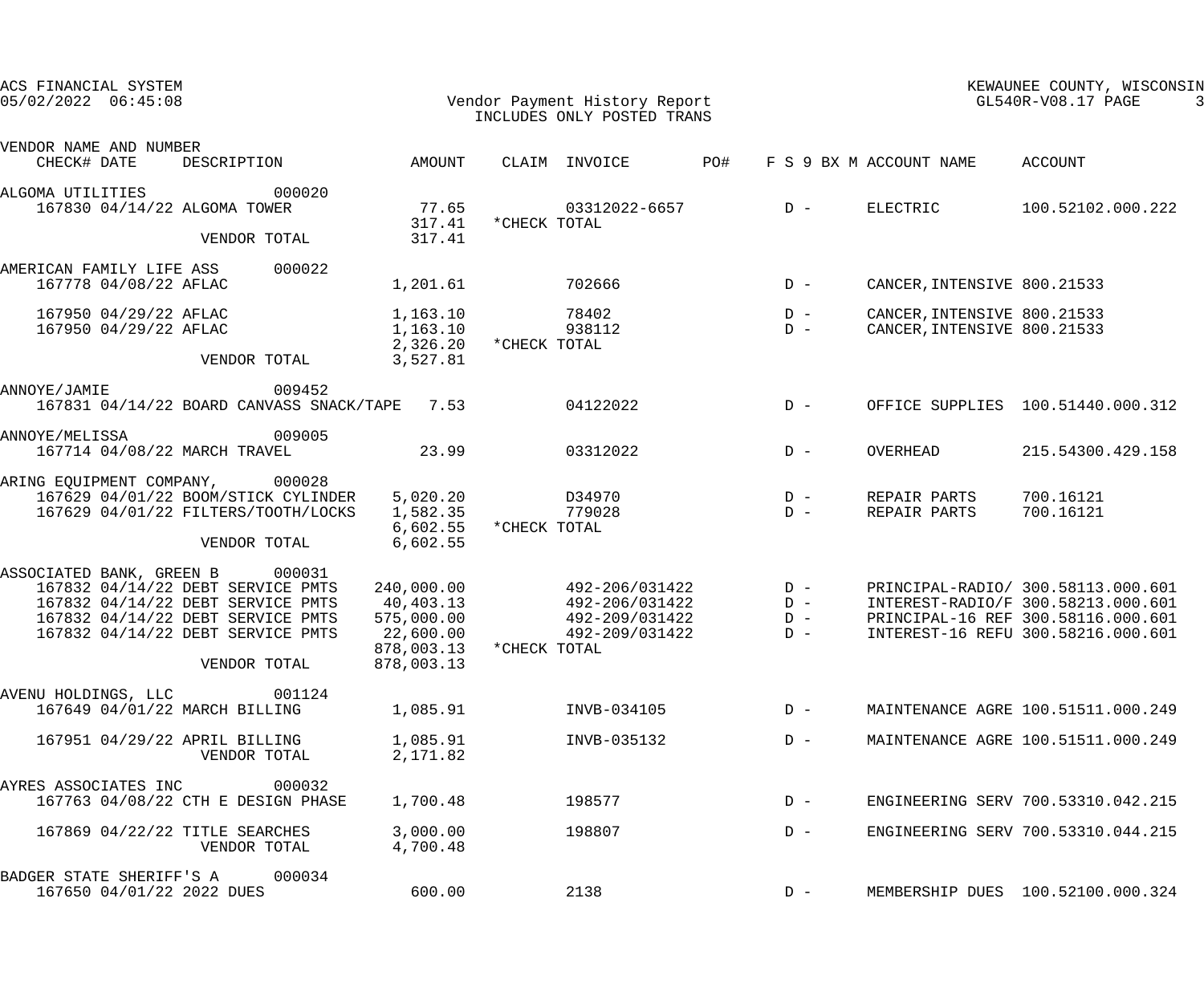| ACS FINANCIAL SYSTEM<br>$05/02/2022$ $06:45:08$                                                                                                                                                                                        |                                                                                                                                                                                                                                                                                       |                                                                                            | Vendor Payment History Report<br>INCLUDES ONLY POSTED TRANS                                                                                 |                                                                                        |                                                                                                                                                              | KEWAUNEE COUNTY, WISCONSIN<br>GL540R-V08.17 PAGE<br>4                                                                                                                                      |
|----------------------------------------------------------------------------------------------------------------------------------------------------------------------------------------------------------------------------------------|---------------------------------------------------------------------------------------------------------------------------------------------------------------------------------------------------------------------------------------------------------------------------------------|--------------------------------------------------------------------------------------------|---------------------------------------------------------------------------------------------------------------------------------------------|----------------------------------------------------------------------------------------|--------------------------------------------------------------------------------------------------------------------------------------------------------------|--------------------------------------------------------------------------------------------------------------------------------------------------------------------------------------------|
| VENDOR NAME AND NUMBER<br>CHECK# DATE                                                                                                                                                                                                  | DESCRIPTION                                                                                                                                                                                                                                                                           | AMOUNT                                                                                     | CLAIM INVOICE                                                                                                                               | PO#                                                                                    | F S 9 BX M ACCOUNT NAME                                                                                                                                      | ACCOUNT                                                                                                                                                                                    |
| BALL AUTO & TRUCK PARTS<br>167764 04/08/22 RADIATOR HOSE<br>167764 04/08/22 AIR FILTER<br>167764 04/08/22 OIL FILTER<br>167764 04/08/22 OIL FILTER<br>167764 04/08/22 FILTERS<br>167764 04/08/22 LAMP<br>167764 04/08/22 WELDING CABLE | 009907<br>167764 04/08/22 FUEL FILTER RETURN<br>167764 04/08/22 OLD FILTER RETURNS 77.05CR<br>167764 04/08/22 FILTERS                                                                                                                                                                 | 11.08CR<br>31.19<br>14.23<br>9.50<br>9.50<br>172.41<br>23.68<br>286.45<br>285.50<br>744.33 | 341771<br>341773<br>341847<br>342115<br>342553<br>342703<br>343351<br>343424<br>343535<br>343790<br>*CHECK TOTAL                            | $D -$<br>$D -$<br>$D -$<br>$D -$<br>$D -$<br>$D -$<br>$D -$<br>$D -$<br>$D -$<br>$D -$ | REPAIR PARTS<br>REPAIR PARTS<br>REPAIR PARTS<br>REPAIR PARTS<br>REPAIR PARTS<br>REPAIR PARTS<br>REPAIR PARTS<br>REPAIR PARTS<br>REPAIR PARTS<br>REPAIR PARTS | 700.16121<br>700.16121<br>700.16121<br>700.16121<br>700.16121<br>700.16121<br>700.16121<br>700.16121<br>700.16121<br>700.16121                                                             |
| BANFIELD/KAETHE M.                                                                                                                                                                                                                     | VENDOR TOTAL<br>010135<br>167693 04/08/22 000804583503/01/2022 031 300.00<br>167693 04/08/22 000804583503/01/2022 031 300.00<br>VENDOR TOTAL                                                                                                                                          | 744.33<br>600.00<br>600.00                                                                 | *CHECK TOTAL                                                                                                                                |                                                                                        |                                                                                                                                                              | KINSHIP ASSESSME 215.54500.378.601<br>KINSHIP ASSESSME 215.54500.378.601                                                                                                                   |
| BARRAGAN/AMANDA                                                                                                                                                                                                                        | 000489<br>167694 04/08/22 000809725003/01/2022 031 300.00<br>167694 04/08/22 000809725003/01/2022 031 300.00<br>167694 04/08/22 000809725003/01/2022 031 300.00<br>167694 04/08/22 000809725003/01/2022 031 300.00<br>167694 04/08/22 000809725003/01/2022 031 300.00<br>VENDOR TOTAL | 1,500.00<br>1,500.00                                                                       | 002210 IM 04/05/2022 D N 01<br>002210 IM 04/05/2022<br>002210 IM 04/05/2022<br>002210 IM 04/05/2022<br>002210 IM 04/05/2022<br>*CHECK TOTAL | D N 01<br>D N 01<br>D N 01<br>D N 01                                                   |                                                                                                                                                              | KINSHIP ASSESSME 215.54500.378.601<br>KINSHIP ASSESSME 215.54500.378.601<br>KINSHIP ASSESSME 215.54500.378.601<br>KINSHIP ASSESSME 215.54500.378.601<br>KINSHIP ASSESSME 215.54500.378.601 |
| BAXTER/LISA<br>167809 04/14/22 RESPITE<br>167809 04/14/22 RESPITE                                                                                                                                                                      | 001456<br>VENDOR TOTAL                                                                                                                                                                                                                                                                | 527.00<br>527.00<br>1,054.00<br>1,054.00                                                   | LBJ 03/2022<br>WBJ 03/2022<br>*CHECK TOTAL                                                                                                  | D N 01<br>D N 01                                                                       | RESPITE CARE<br>RESPITE CARE                                                                                                                                 | 215.54501.341.201<br>215.54501.341.201                                                                                                                                                     |
| BAY VERTE MACHINERY INC. 006669                                                                                                                                                                                                        | 167870 04/22/22 IMPACT WRENCH/SCREW<br>167870 04/22/22 REPLACEMENT CHUCK<br>VENDOR TOTAL                                                                                                                                                                                              | 442.96<br>50.94<br>493.90<br>493.90                                                        | 455333<br>455449<br>*CHECK TOTAL                                                                                                            | $D -$<br>$D -$                                                                         |                                                                                                                                                              | FIELD SMALL TOOL 700.53220.000.365<br>FIELD SMALL TOOL 700.53220.000.365                                                                                                                   |
| BAYCOM, INC.<br>167952 04/29/22 1 TABLET                                                                                                                                                                                               | 000044                                                                                                                                                                                                                                                                                | 4,983.00                                                                                   | EQUIPINV034643                                                                                                                              | $D -$                                                                                  | OUTLAY                                                                                                                                                       | 100.52100.000.813                                                                                                                                                                          |
| BEAURAIN/DEBRA A                                                                                                                                                                                                                       | 001222<br>167715 04/08/22 DRIVER ESCORT VOLUNTEER 310.99                                                                                                                                                                                                                              |                                                                                            | 0322db                                                                                                                                      | D N 01                                                                                 |                                                                                                                                                              | TRAVEL EXPENSES 215.54607.000.332                                                                                                                                                          |
| BEAVER MACHINE INC<br>167871 04/22/22 KNIVES                                                                                                                                                                                           | 000503                                                                                                                                                                                                                                                                                | 230.00                                                                                     | 26021                                                                                                                                       | $D -$                                                                                  | REPAIR PARTS                                                                                                                                                 | 700.16121                                                                                                                                                                                  |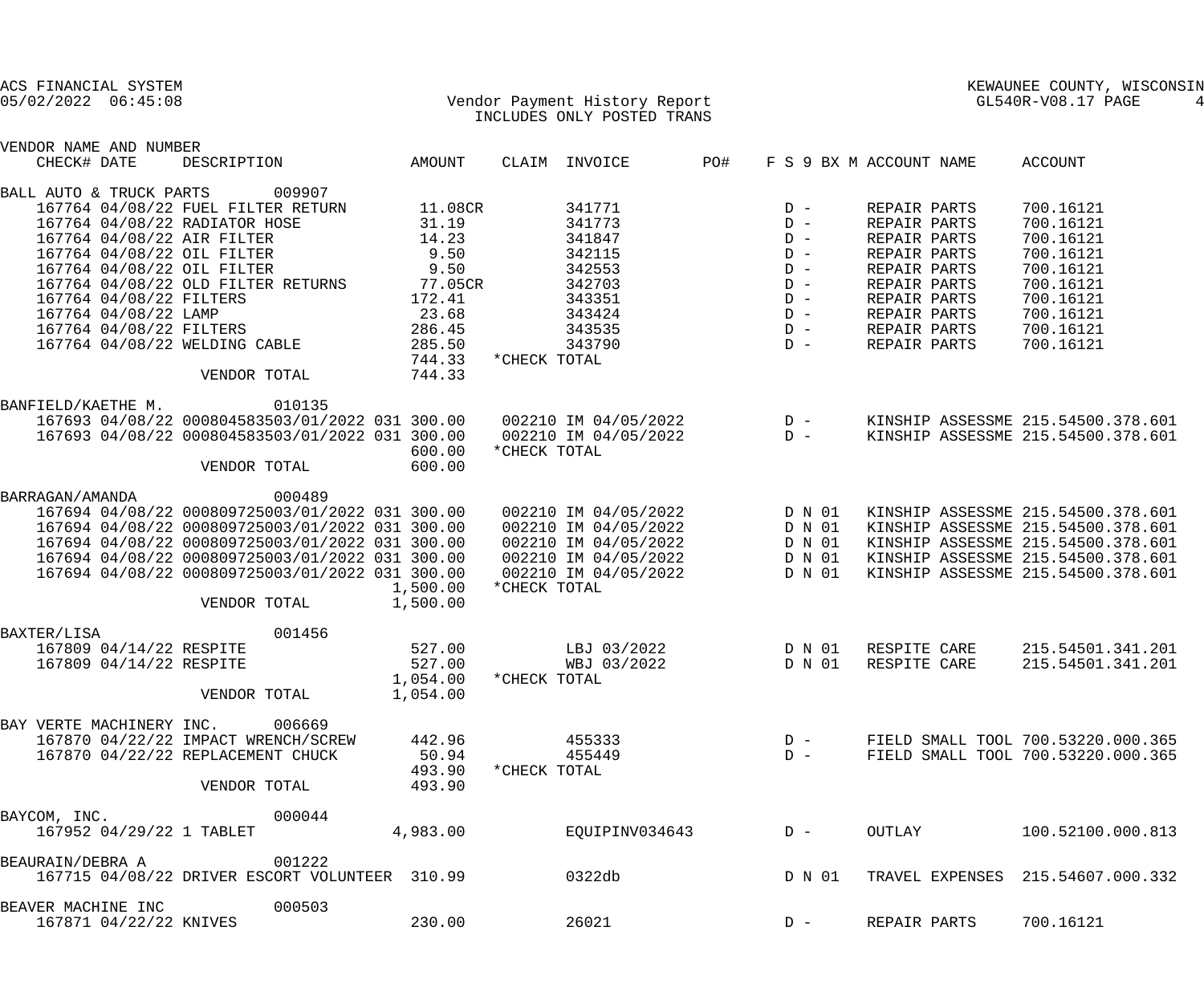| ACS FINANCIAL SYSTEM<br>$05/02/2022$ $06:45:08$                                                                                                                                                                                                                                                       |                                                                    | Vendor Payment History Report<br>INCLUDES ONLY POSTED TRANS                                                     |  | KEWAUNEE COUNTY, WISCONSIN<br>GL540R-V08.17 PAGE                     |                                            |                                                                                                                                                                                                                                               |  |
|-------------------------------------------------------------------------------------------------------------------------------------------------------------------------------------------------------------------------------------------------------------------------------------------------------|--------------------------------------------------------------------|-----------------------------------------------------------------------------------------------------------------|--|----------------------------------------------------------------------|--------------------------------------------|-----------------------------------------------------------------------------------------------------------------------------------------------------------------------------------------------------------------------------------------------|--|
| VENDOR NAME AND NUMBER<br>CHECK# DATE DESCRIPTION AMOUNT                                                                                                                                                                                                                                              |                                                                    | CLAIM INVOICE PO#                                                                                               |  |                                                                      | F S 9 BX M ACCOUNT NAME ACCOUNT            |                                                                                                                                                                                                                                               |  |
| .03854<br>BECKER/DAN<br>167643 04/01/22 CLIENT'S APRIL LOT RENT 299.80 AK 04/2022                                                                                                                                                                                                                     |                                                                    |                                                                                                                 |  | $D -$                                                                | OVERHEAD                                   | 215.54501.341.158                                                                                                                                                                                                                             |  |
| BELCO VEHICLE SOLUTIONS, 000331<br>167953 04/29/22 CAR ADAPTER POWER CABLE 39.49                                                                                                                                                                                                                      |                                                                    | 7054                                                                                                            |  | $D -$                                                                |                                            | CAR/TRUCK MAINTE 100.52100.000.241                                                                                                                                                                                                            |  |
| BELLIN/BERNADETTE 000911<br>167716 04/08/22 DRIVER ESCORT VOLUNTEER 74.88                                                                                                                                                                                                                             |                                                                    | 0222bb                                                                                                          |  | D N 01                                                               |                                            | TRAVEL EXPENSES 215.54607.000.332                                                                                                                                                                                                             |  |
| 001223<br>BENNETT/KIM<br>167695 04/08/22 000809135603/01/2022 031 545.00 002210 IM 04/05/2022 D N 01<br>167695 04/08/22 000809135603/01/2022 031 208.00 002210 IM 04/05/2022 D N 01<br>167695 04/08/22 000809135603/01/2022 031 300.00 002210 IM 04/05/2022 D<br>VENDOR TOTAL                         | 1,053.00<br>1,053.00                                               | *CHECK TOTAL                                                                                                    |  |                                                                      |                                            | OUT OF HOME CARE 215.54501.341.414<br>OUT OF HOME CARE 215.54501.341.414<br>OUT OF HOME CARE 215.54501.341.414                                                                                                                                |  |
| BERLIN JOURNAL COMPANY 001089<br>167651 04/01/22 APRIL FOGHORN<br>167651 04/01/22 APRIL FOGHORN<br>VENDOR TOTAL                                                                                                                                                                                       | 348.78<br>240.00<br>588.78<br>588.78                               | 03222022<br>03222022<br>*CHECK TOTAL                                                                            |  | $D -$<br>$D -$                                                       | PRINTING                                   | POSTAGE 100.55620.000.311<br>100.55620.000.313                                                                                                                                                                                                |  |
| BERTRAND/GERMAINE 002334<br>167954 04/29/22 DISTRICT MEET MILES/MEAL 77.73                                                                                                                                                                                                                            |                                                                    | 04252022                                                                                                        |  | $D -$                                                                |                                            | TRAVEL EXPENSES 100.51710.000.332                                                                                                                                                                                                             |  |
| 008984<br>BJURSTROM/AERICA<br>167779 04/08/22 MARCH MILEAGE                                                                                                                                                                                                                                           | 161.46                                                             | MARCH2022                                                                                                       |  | $D -$                                                                |                                            | TRAVEL EXPENSES 100.55620.000.332                                                                                                                                                                                                             |  |
| 167955 04/29/22 APRIL MILEAGE<br>VENDOR TOTAL                                                                                                                                                                                                                                                         | 218.13<br>379.59                                                   | 04302022                                                                                                        |  | $D -$                                                                |                                            | TRAVEL EXPENSES 100.55620.000.332                                                                                                                                                                                                             |  |
| BLAZKOVEC, BLAZKOVEC &<br>006364<br>167833 04/14/22 CH 54 22-GN-07                                                                                                                                                                                                                                    | 190.00                                                             | 9768                                                                                                            |  | D N 01                                                               |                                            | GUARDIAN AD LITE 100.51230.000.209                                                                                                                                                                                                            |  |
| BLUE WATER SERVICES LTD<br>006670<br>167765 04/08/22 TRASH/RECYCLE                                                                                                                                                                                                                                    | 198.07                                                             | 25340                                                                                                           |  | $D -$                                                                |                                            | CONTRACTED SERVI 700.53270.000.296                                                                                                                                                                                                            |  |
| 000056<br>BOB'S AUTO PARTS LLC<br>167766 04/08/22 848 WIPER BLADES<br>167766 04/08/22 REAR MIRROR ADHESIVE<br>167766 04/08/22 2492 WIPER BLADES<br>167766 04/08/22 BRAKE CLEAN<br>167766 04/08/22 SPARK TESTER<br>167766 04/08/22 SPARK PLUG<br>167766 04/08/22 MOTOR TRMNT<br>167766 04/08/22 FILTER | 21.98<br>8.58<br>22.98<br>59.76<br>19.08<br>3.26<br>19.94<br>35.01 | 5590-107161<br>5590-107277<br>5590-107537<br>5590107299<br>5590107346<br>5590107347<br>5590107371<br>5590107373 |  | $D -$<br>$D -$<br>$D -$<br>$D -$<br>$D -$<br>$D -$<br>$D -$<br>$D -$ | OIL, GREASE & AN 700.16128<br>REPAIR PARTS | CAR/TRUCK MAINTE 215.54500.004.241<br>CAR/TRUCK MAINTE 100.52100.000.241<br>CAR/TRUCK MAINTE 215.54500.004.241<br>HOUSEHOLD & JANI 700.53230.000.344<br>FIELD SMALL TOOL 700.53220.000.365<br>FIELD SMALL TOOL 700.53220.000.365<br>700.16121 |  |
| 167766 04/08/22 ATF<br>167766 04/08/22 OIL COOLER                                                                                                                                                                                                                                                     | 67.73<br>11.31                                                     | 5590107373<br>5590107493                                                                                        |  | $D -$<br>$D -$                                                       | OIL, GREASE & AN 700.16128<br>REPAIR PARTS | 700.16121                                                                                                                                                                                                                                     |  |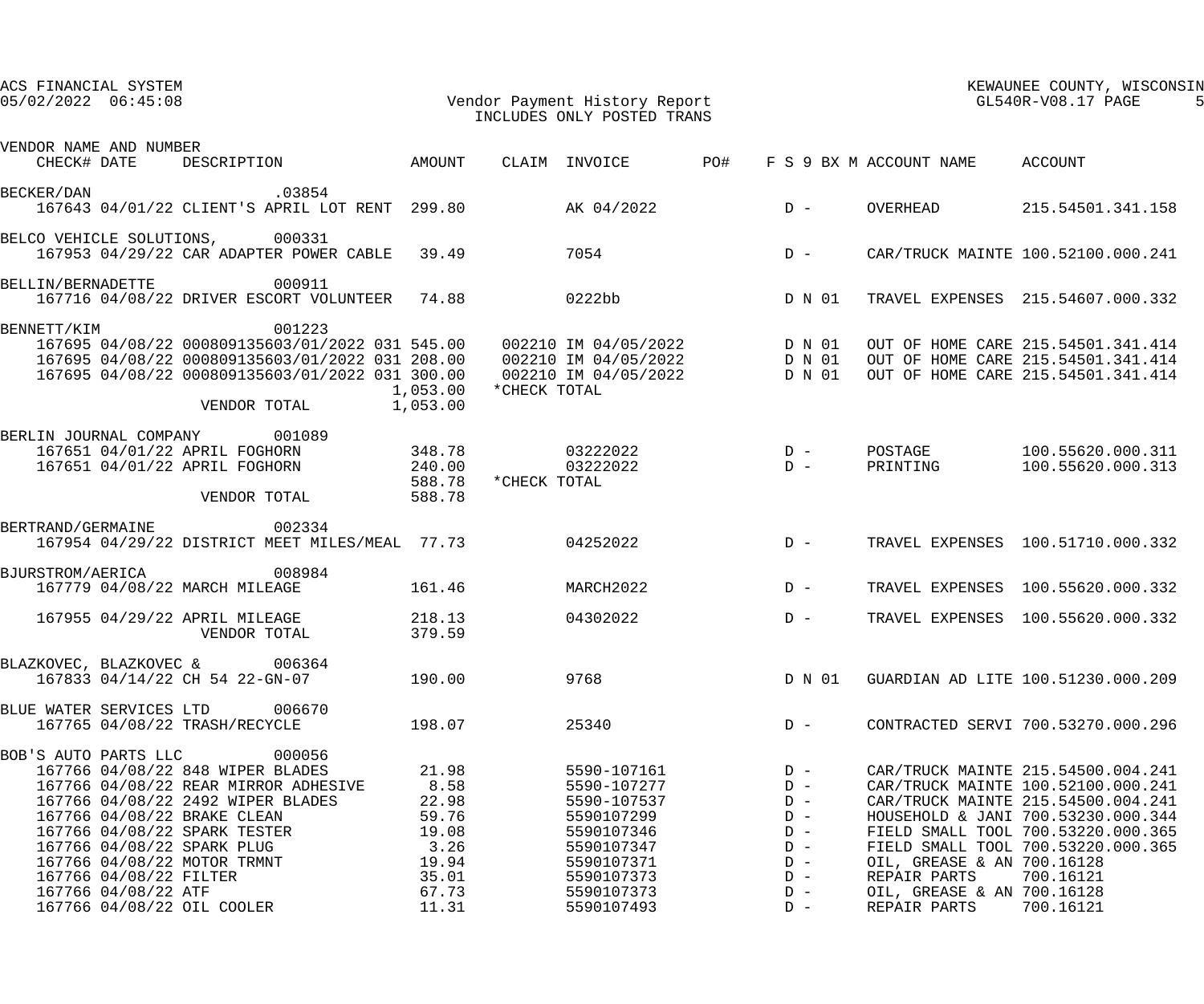| ACS FINANCIAL SYSTEM<br>$05/02/2022$ $06:45:08$                  | Vendor Payment History Report<br>TNCLUDES ONLY POSTED TRANS                                                                                                                       |                                                       |                      | INCLUDES ONLY POSTED TRANS          |        |                                                                              | KEWAUNEE COUNTY, WISCONSIN<br>GL540R-V08.17 PAGE                         |
|------------------------------------------------------------------|-----------------------------------------------------------------------------------------------------------------------------------------------------------------------------------|-------------------------------------------------------|----------------------|-------------------------------------|--------|------------------------------------------------------------------------------|--------------------------------------------------------------------------|
| VENDOR NAME AND NUMBER<br>CHECK# DATE                            | DESCRIPTION AMOUNT                                                                                                                                                                |                                                       |                      | CLAIM INVOICE PO#                   |        | F S 9 BX M ACCOUNT NAME ACCOUNT                                              |                                                                          |
| BOB'S AUTO PARTS LLC 000056<br>167766 04/08/22 BATTERY           | 167766 04/08/22 BATTERY RETURN DIFF<br>VENDOR TOTAL                                                                                                                               | 102.99<br>10.00CR<br>362.62                           | 362.62 * CHECK TOTAL |                                     |        |                                                                              |                                                                          |
| BOSTON MUTUAL LIFE INSUR 000626                                  | 167780 04/08/22 LIFE INSURANCE                                                                                                                                                    | 2,787.87 04012022                                     |                      |                                     | $D -$  | BOSTON MUTUAL                                                                | 800.21544                                                                |
| <b>BOUCHE/LAURIE</b>                                             | 003753<br>167717 04/08/22 PROGRAM EXPENSES                                                                                                                                        | 171.88                                                |                      | 301610234apr                        | $D -$  | OVERHEAD                                                                     | 215.54607.000.158                                                        |
| BRADLEY/JAMES A                                                  | 001398<br>167718 04/08/22 DRIVER ESCORT VOLUNTEER 75.47                                                                                                                           |                                                       |                      | 0322jb                              | D N 01 |                                                                              | TRAVEL EXPENSES 215.54607.000.332                                        |
| BREITLOW/MARY ANN 001096                                         | 167810 04/14/22 DRIVER ESCORT VOLUNTEER 607.82                                                                                                                                    |                                                       | 0322mb               |                                     | D N 01 |                                                                              | TRAVEL EXPENSES 215.54607.000.332                                        |
| BROOKS TRACTOR                                                   | 000060<br>167630 04/01/22 CUTTING EDGE/PIN/HARDW 1,371.88                                                                                                                         |                                                       |                      | D00350                              | $D -$  | REPAIR PARTS                                                                 | 700.16121                                                                |
| 167872 04/22/22 CUTTING EDGES                                    | 167872 04/22/22 MUFFLER & CLAMP 628.56<br>167872 04/22/22 FILTERS/ELEMENTS 180.56<br>167872 04/22/22 CLAMP/ADAPTER/HARDWARE 99.14<br>167872 04/22/22 BOLT & TOOTH<br>VENDOR TOTAL | 265.61<br>193.48<br>1,367.35 *CHECK TOTAL<br>2,739.23 |                      | 1163<br>1164<br>1166<br>1200<br>978 |        | REPAIR PARTS<br>REPAIR PARTS<br>REPAIR PARTS<br>REPAIR PARTS<br>REPAIR PARTS | 700.16121<br>700.16121<br>700.16121<br>700.16121<br>700.16121            |
| BUG TUSSEL WIRELESS LLC 001348<br>167834 04/14/22 DRAW 1 PHASE 2 |                                                                                                                                                                                   | 606,892.32                                            |                      | 04112022                            | D N 01 | PROGRAM-ARPA                                                                 | 280.54950.000.601                                                        |
| BUKOURICZ/LINDA                                                  | 000674<br>167898 04/22/22 MILEAGE TO FINGERPRINTIN 29.84                                                                                                                          |                                                       |                      | 04132022                            | $D -$  |                                                                              | TRAVEL EXPENSES 100.51330.000.332                                        |
| <b>BURKE/DIANE</b>                                               | 009760<br>167696 04/08/22 000804348203/01/2022 031 300.00<br>167696 04/08/22 000804348203/01/2022 031 300.00  002210 IM 04/05/2022<br>VENDOR TOTAL                                | 600.00<br>600.00                                      | *CHECK TOTAL         | 002210 IM 04/05/2022 D -            | $D -$  |                                                                              | KINSHIP ASSESSME 215.54500.378.601<br>KINSHIP ASSESSME 215.54500.378.601 |
| CARLTON TOWN TREASURER<br>167652 04/01/22 LOTTERY CREDIT         | 000072                                                                                                                                                                            | 6,288.68                                              |                      | APRIL2022                           | $D -$  | TAX ACCOUNT-CARL 100.12102                                                   |                                                                          |
| CASCO SAND & GRAVEL LLC<br>167899 04/22/22 WASH BAY GRAVEL       | 000825                                                                                                                                                                            | 167.00                                                |                      | 27093                               | $D -$  | OUTLAY                                                                       | 100.52100.000.813                                                        |
| CASCO TOWN TREASURER<br>167653 04/01/22 LOTTERY CREDIT           | 000075                                                                                                                                                                            | 10,243.87                                             |                      | APRIL2022                           | $D -$  | TAX ACCOUNT-CASC 100.12103                                                   |                                                                          |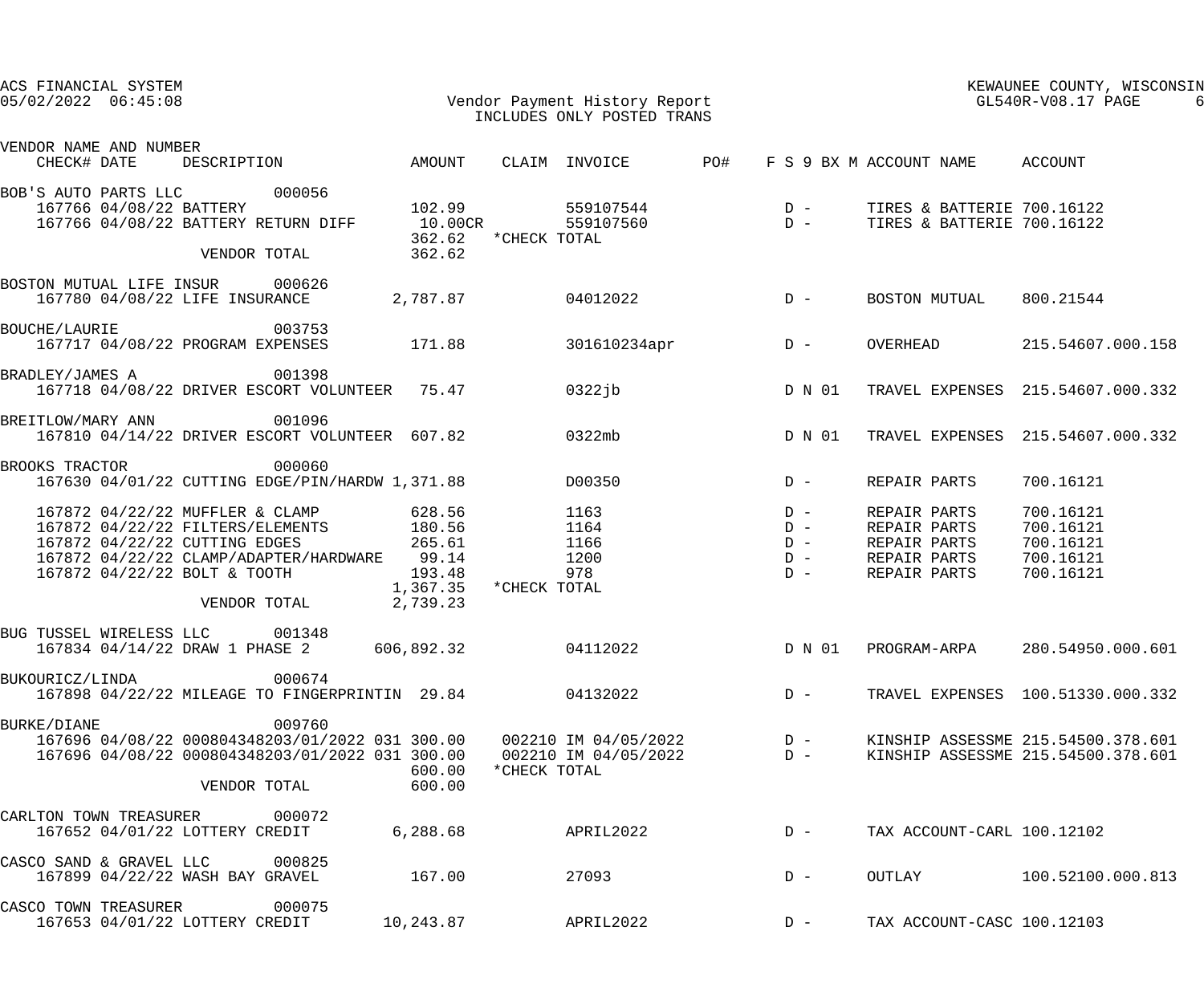| ACS FINANCIAL SYSTEM<br>$05/02/2022$ $06:45:08$ |                                                                                           |           | Vendor Payment History Report<br>INCLUDES ONLY POSTED TRANS |     |       |                            | KEWAUNEE COUNTY, WISCONSIN<br>GL540R-V08.17 PAGE |
|-------------------------------------------------|-------------------------------------------------------------------------------------------|-----------|-------------------------------------------------------------|-----|-------|----------------------------|--------------------------------------------------|
|                                                 |                                                                                           |           |                                                             |     |       |                            |                                                  |
| VENDOR NAME AND NUMBER<br>CHECK# DATE           | DESCRIPTION                                                                               | AMOUNT    | CLAIM INVOICE                                               | PO# |       | F S 9 BX M ACCOUNT NAME    | ACCOUNT                                          |
|                                                 |                                                                                           |           |                                                             |     |       |                            |                                                  |
| CASCO TOWN TREASURER                            | 000075                                                                                    |           | 04142022                                                    |     | $D -$ | SPCL CHARGE-PRIN 100.24443 |                                                  |
|                                                 | 167835 04/14/22 WILLIAM BAILEY SPECIALS 165.92<br>167835 04/14/22 WILLIAM BAILEY SPECIALS | 23.23     | 04142022                                                    |     | $D -$ | SPCL CHARGE-INT- 100.24463 |                                                  |
|                                                 |                                                                                           | 189.15    | *CHECK TOTAL                                                |     |       |                            |                                                  |
|                                                 | VENDOR TOTAL                                                                              | 10,433.02 |                                                             |     |       |                            |                                                  |
| CASCO VILLAGE TREASURER                         | 000079                                                                                    |           |                                                             |     |       |                            |                                                  |
|                                                 | 167654 04/01/22 LOTTERY CREDIT                                                            | 8,685.19  | APRIL2022                                                   |     | $D -$ | TAX ACCOUNT-CASC 100.12111 |                                                  |
| CELLCOM                                         | 003691                                                                                    |           |                                                             |     |       |                            |                                                  |
|                                                 | 167836 04/14/22 APRIL CELLPHONES                                                          | 566.95    | 212661                                                      |     | $D -$ | TELEPHONE                  | 100.52102.000.225                                |
|                                                 | 167836 04/14/22 APRIL CELLPHONES                                                          | 106.11    | 212663                                                      |     | $D -$ | OVERHEAD                   | 215.54300.429.158                                |
|                                                 | 167836 04/14/22 APRIL CELLPHONES                                                          | 33.21     | 212663                                                      |     | $D -$ | OVERHEAD                   | 215.54300.550.158                                |
|                                                 | 167836 04/14/22 APRIL CELLPHONES                                                          | 20.12     | 212663                                                      |     | $D -$ | OVERHEAD                   | 215.54300.567.158                                |
|                                                 | 167836 04/14/22 APRIL CELLPHONES                                                          | 14.03     | 212663                                                      |     | $D -$ | PSYCHOLOGIST               | 215.54352.516.261                                |
|                                                 | 167836 04/14/22 APRIL CELLPHONES                                                          | 53.53     | 212663                                                      |     | $D -$ | OVERHEAD                   | 215.54352.561.158                                |
|                                                 | 167836 04/14/22 APRIL CELLPHONES                                                          | 10.37     | 212663                                                      |     | $D -$ | OVERHEAD                   | 215.54354.561.158                                |
|                                                 | 167836 04/14/22 APRIL CELLPHONES                                                          | 48.90     | 212663                                                      |     | $D -$ | OVERHEAD                   | 215.54355.561.158                                |
|                                                 | 167836 04/14/22 APRIL CELLPHONES                                                          | 208.17    | 212663                                                      |     | $D -$ | OVERHEAD                   | 215.54359.000.158                                |
|                                                 | 167836 04/14/22 APRIL CELLPHONES                                                          | 16.46     | 212663                                                      |     | $D -$ | PSYCHOLOGIST               | 215.54359.000.261                                |
|                                                 | 167836 04/14/22 APRIL CELLPHONES                                                          | 108.06    | 212663                                                      |     | $D -$ | OVERHEAD                   | 215.54362.561.158                                |
|                                                 | 167836 04/14/22 APRIL CELLPHONES                                                          | 92.14     | 212663                                                      |     | $D -$ | OVERHEAD                   | 215.54410.076.158                                |
|                                                 | 167836 04/14/22 APRIL CELLPHONES                                                          | 31.16     | 212663                                                      |     | $D -$ | OVERHEAD                   | 215.54500.002.158                                |
|                                                 | 167836 04/14/22 APRIL CELLPHONES                                                          | 5.32      | 212663                                                      |     | $D -$ |                            | FAMILIES FIRST P 215.54500.301.601               |
|                                                 | 167836 04/14/22 APRIL CELLPHONES                                                          | 4.42      | 212663                                                      |     | $D -$ |                            | FAMILIY PRESERVA 215.54500.303.601               |
|                                                 | 167836 04/14/22 APRIL CELLPHONES                                                          | 12.45     | 212663                                                      |     | $D -$ |                            | FAMILY REUNIFICA 215.54500.304.601               |
|                                                 | 167836 04/14/22 APRIL CELLPHONES                                                          | 30.81     | 212663                                                      |     | $D -$ | OVERHEAD                   | 215.54500.366.158                                |
|                                                 | 167836 04/14/22 APRIL CELLPHONES                                                          | 12.50     | 212663                                                      |     | $D -$ | OVERHEAD                   | 215.54500.811.158                                |
|                                                 | 167836 04/14/22 APRIL CELLPHONES                                                          | 105.07    | 212663                                                      |     | $D -$ | OVERHEAD                   | 215.54501.341.158                                |
|                                                 | 167836 04/14/22 APRIL CELLPHONES                                                          | 30.49     | 212663                                                      |     | $D -$ | OVERHEAD                   | 215.54607.000.158                                |
|                                                 | 167836 04/14/22 APRIL CELLPHONES                                                          | 7.34      | 212663                                                      |     | $D -$ | OVERHEAD                   | 215.54608.000.158                                |
|                                                 | 167836 04/14/22 APRIL CELLPHONES                                                          | 20.73     | 212663                                                      |     | $D -$ | OVERHEAD                   | 215.54614.000.158                                |
|                                                 | 167836 04/14/22 APRIL CELLPHONES                                                          | 45.29     | 212663                                                      |     | $D -$ | OVERHEAD                   | 215.54624.000.158                                |
|                                                 | 167836 04/14/22 APRIL CELLPHONES                                                          | 238.93    | 212663                                                      |     | $D -$ | TELEPHONE                  | 227.54129.802.225                                |
|                                                 | 167836 04/14/22 APRIL CELLPHONES                                                          | 38.76CR   | 212669                                                      |     | $D -$ |                            | MATERIAL CHARGES 700.53191.000.490               |
|                                                 | 167836 04/14/22 APRIL CELLPHONES                                                          | 31.16     | 212669                                                      |     | $D -$ | TELEPHONE                  | 700.53230.000.225                                |
|                                                 | 167836 04/14/22 APRIL CELLPHONES                                                          | 124.64    | 212669                                                      |     | $D -$ | TELEPHONE                  | 700.53310.044.225                                |
|                                                 | 167836 04/14/22 APRIL CELLPHONES                                                          | 54.99     | 212672                                                      |     | $D -$ | TELEPHONE                  | 100.51100.000.225                                |
|                                                 | 167836 04/14/22 APRIL CELLPHONES                                                          | 32.29     | 212672                                                      |     | $D -$ | TELEPHONE                  | 100.51100.000.225                                |
|                                                 | 167836 04/14/22 APRIL CELLPHONES                                                          | 4.35      | 212672                                                      |     | $D -$ | TELEPHONE                  | 100.51201.000.225                                |
|                                                 | 167836 04/14/22 APRIL CELLPHONES                                                          | 32.29     | 212672                                                      |     | $D -$ | TELEPHONE                  | 100.51330.000.225                                |
|                                                 | 167836 04/14/22 APRIL CELLPHONES                                                          | 48.00     | 212672                                                      |     | $D -$ | TELEPHONE                  | 100.51410.000.225                                |
|                                                 | 167836 04/14/22 APRIL CELLPHONES                                                          | 87.28     | 212672                                                      |     | $D -$ | TELEPHONE                  | 100.51450.000.225                                |
|                                                 | 167836 04/14/22 APRIL CELLPHONES                                                          | 32.29     | 212672                                                      |     | $D -$ | TELEPHONE                  | 100.51460.000.225                                |
|                                                 | 167836 04/14/22 APRIL CELLPHONES                                                          | 32.96     | 212672                                                      |     | $D -$ | TELEPHONE                  | 100.51602.000.225                                |
|                                                 | 167836 04/14/22 APRIL CELLPHONES                                                          | 30.04     | 212672                                                      |     | $D -$ | TELEPHONE                  | 100.52102.000.225                                |
|                                                 | 167836 04/14/22 APRIL CELLPHONES                                                          | 4.12      | 212672                                                      |     | $D -$ | TELEPHONE                  | 100.52600.000.225                                |
|                                                 | 167836 04/14/22 APRIL CELLPHONES                                                          | 4.12      | 212672                                                      |     | $D -$ | TELEPHONE                  | 100.52601.000.225                                |
|                                                 | 167836 04/14/22 APRIL CELLPHONES                                                          | 24.72     | 212672                                                      |     | $D -$ | TELEPHONE                  | 100.52602.000.225                                |
|                                                 | 167836 04/14/22 APRIL CELLPHONES                                                          | 32.96     | 212672                                                      |     | $D -$ | TELEPHONE                  | 100.54701.000.225                                |
|                                                 |                                                                                           |           |                                                             |     |       |                            |                                                  |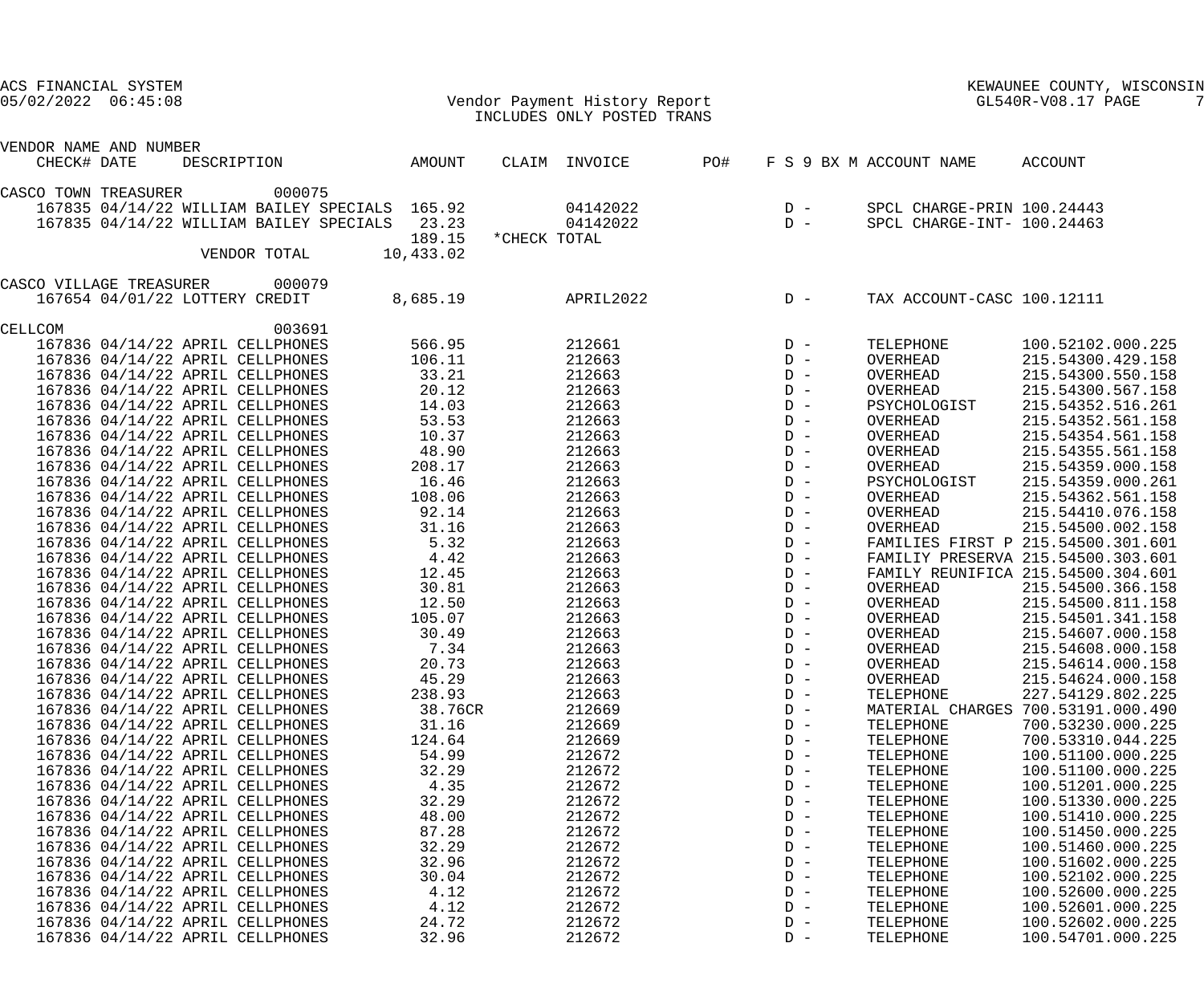| ACS FINANCIAL SYSTEM<br>05/02/2022 06:45:08 |                                                |          | Vendor Payment History Report<br>INCLUDES ONLY POSTED TRANS |                | KEWAUNEE COUNTY, WISCONSIN<br>GL540R-V08.17 PAGE |        |                         |                                    |
|---------------------------------------------|------------------------------------------------|----------|-------------------------------------------------------------|----------------|--------------------------------------------------|--------|-------------------------|------------------------------------|
| VENDOR NAME AND NUMBER<br>CHECK# DATE       | DESCRIPTION                                    | AMOUNT   |                                                             | CLAIM INVOICE  | PO#                                              |        | F S 9 BX M ACCOUNT NAME | ACCOUNT                            |
| CELLCOM                                     | 003691                                         |          |                                                             |                |                                                  |        |                         |                                    |
|                                             | 167836 04/14/22 APRIL CELLPHONES               | 106.83   |                                                             | 212672         |                                                  | $D -$  | TELEPHONE               | 100.55200.000.225                  |
|                                             | 167836 04/14/22 APRIL CELLPHONES               | 36.59    |                                                             | 212672         |                                                  | $D -$  | TELEPHONE               | 240.56101.000.225                  |
|                                             | 167836 04/14/22 APRIL CELLPHONES               | 30.08    |                                                             | 212672         |                                                  | $D -$  |                         | COASTL MGT-INVAS 240.56119.000.601 |
|                                             |                                                | 2,533.51 | *CHECK TOTAL                                                |                |                                                  |        |                         |                                    |
|                                             | VENDOR TOTAL                                   | 2,533.51 |                                                             |                |                                                  |        |                         |                                    |
| CENTURYLINK                                 | 000568                                         |          |                                                             |                |                                                  |        |                         |                                    |
|                                             | 167956 04/29/22 APRIL PHONE BILL               | 101.94   |                                                             | 288877090      |                                                  | $D -$  | TELEPHONE               | 100.52102.000.225                  |
|                                             | 167956 04/29/22 APRIL PHONE BILL               | 203.45   |                                                             | 288877090      |                                                  | $D -$  | TELEPHONE               | 100.52600.000.225                  |
|                                             | 167956 04/29/22 APRIL PHONE BILL               | 100.00   |                                                             | 288877090      |                                                  | $D -$  | TELEPHONE               | 100.52601.000.225                  |
|                                             | 167956 04/29/22 APRIL PHONE BILL               | 616.39   |                                                             | 288877090      |                                                  | $D -$  | TELEPHONE               | 100.52602.000.225                  |
|                                             | 167956 04/29/22 APRIL PHONE BILL               | 163.58   |                                                             | 288877090      |                                                  | $D -$  | TELEPHONE               | 240.56101.000.225                  |
|                                             |                                                | 1,185.36 | *CHECK TOTAL                                                |                |                                                  |        |                         |                                    |
|                                             | VENDOR TOTAL                                   | 1,185.36 |                                                             |                |                                                  |        |                         |                                    |
|                                             |                                                |          |                                                             |                |                                                  |        |                         |                                    |
| CENTURYLINK                                 | 009669                                         |          |                                                             |                |                                                  |        |                         |                                    |
|                                             | 167781 04/08/22 FG'S FIRE ALARM                | 117.58   |                                                             | 03242022-56691 |                                                  | $D -$  |                         | BUILDING MAINTEN 100.55301.000.247 |
|                                             | 167900 04/22/22 STANGELVILLE SHOP              | 64.51    |                                                             | 04072022-13316 |                                                  | $D -$  | TELEPHONE               | 700.53270.000.225                  |
|                                             | 167900 04/22/22 HILLSIDE                       | 58.71    |                                                             | 04122022-10606 |                                                  | $D -$  | TELEPHONE               | 700.53270.000.225                  |
|                                             | 167900 04/22/22 HOT MIX PHONE                  | 58.71    |                                                             | 04122022-11131 |                                                  | $D -$  | TELEPHONE               | 700.53260.000.225                  |
|                                             |                                                | 181.93   | *CHECK TOTAL                                                |                |                                                  |        |                         |                                    |
|                                             | VENDOR TOTAL                                   | 299.51   |                                                             |                |                                                  |        |                         |                                    |
| CINTAS CORPORATION #443                     | 000820                                         |          |                                                             |                |                                                  |        |                         |                                    |
|                                             | 167631 04/01/22 SHOP UNIFORMS/SUPPLIES         | 140.11   |                                                             | 4114658791     |                                                  | $D -$  |                         | HOUSEHOLD & JANI 700.53230.000.344 |
|                                             |                                                |          |                                                             |                |                                                  |        |                         |                                    |
|                                             | 167767 04/08/22 SHOP UNIFORMS/SUPPLIES         | 140.11   |                                                             | 4115355174     |                                                  | $D -$  |                         | HOUSEHOLD & JANI 700.53230.000.344 |
|                                             | 167873 04/22/22 SHOP UNIFORMS/SUPPLIES         | 140.11   |                                                             | 4116044173     |                                                  | $D -$  |                         | HOUSEHOLD & JANI 700.53230.000.344 |
|                                             | 167873 04/22/22 SHOP UNIFORMS/SUPPLIES         | 136.59   |                                                             | 4116723596     |                                                  | $D -$  |                         | HOUSEHOLD & JANI 700.53230.000.344 |
|                                             |                                                | 276.70   | *CHECK TOTAL                                                |                |                                                  |        |                         |                                    |
|                                             | 167937 04/29/22 SHOP UNIFORMS/SUPPLIES         | 136.59   |                                                             | 4117410904     |                                                  | $D -$  |                         | HOUSEHOLD & JANI 700.53230.000.344 |
|                                             | VENDOR TOTAL                                   | 693.51   |                                                             |                |                                                  |        |                         |                                    |
|                                             |                                                |          |                                                             |                |                                                  |        |                         |                                    |
|                                             | CITRIX SYSTEMS, INC. 009813                    |          |                                                             |                |                                                  |        |                         |                                    |
|                                             | 167901 04/22/22 SEPT2021-2022 SERVICE 4,820.00 |          |                                                             | 92225811       |                                                  | $D -$  | OVERHEAD                | 215.54500.002.158                  |
| CLINICAL & CONSULTING PS                    | 005953                                         |          |                                                             |                |                                                  |        |                         |                                    |
|                                             | 167957 04/29/22 CH 54/55 17-GN-03              | 330.00   |                                                             | 04042022       |                                                  | D N 01 |                         | GUARDIAN AD LITE 100.51230.000.209 |
| CLINICAL DATA SOLUTIONS                     | 009626                                         |          |                                                             |                |                                                  |        |                         |                                    |
|                                             | 167719 04/08/22 DR FIRST ANNUAL FEE            | 650.00   |                                                             | 4328           |                                                  | $D -$  | OVERHEAD                | 215.54500.002.158                  |
|                                             |                                                |          |                                                             |                |                                                  |        |                         |                                    |
| CLINICAL REFERENCE LABOR                    | 003601                                         |          |                                                             |                |                                                  |        |                         |                                    |
|                                             | 167902 04/22/22 MARCH BILLING                  | 25.00    |                                                             | 10769530       |                                                  | $D -$  |                         | RECRUITING & SCR 100.52100.000.161 |
|                                             |                                                |          |                                                             |                |                                                  |        |                         |                                    |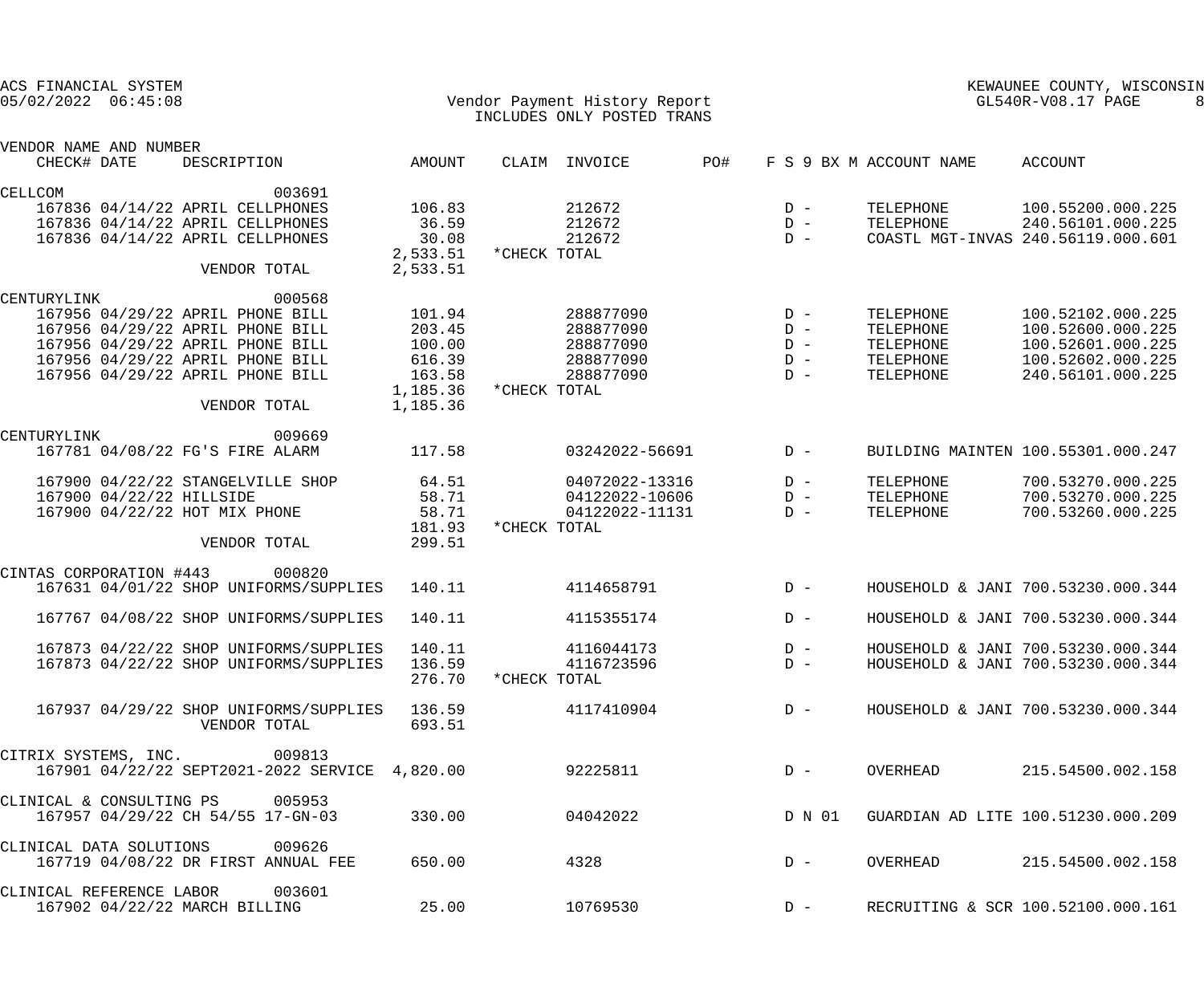| ACS FINANCIAL SYSTEM<br>$05/02/2022$ $06:45:08$                                                                                                                                                                                                                                                                                                                                                                                                                                                                                                                                                                                                                                                                         | Vendor Payment History Report<br>INCLUDES ONLY POSTED TRANS                                                                              | KEWAUNEE COUNTY, WISCONSIN<br>GL540R-V08.17 PAGE                                                                  |                                                                                                                                                                                                                                                                                                                                                                                                                                                                                                            |
|-------------------------------------------------------------------------------------------------------------------------------------------------------------------------------------------------------------------------------------------------------------------------------------------------------------------------------------------------------------------------------------------------------------------------------------------------------------------------------------------------------------------------------------------------------------------------------------------------------------------------------------------------------------------------------------------------------------------------|------------------------------------------------------------------------------------------------------------------------------------------|-------------------------------------------------------------------------------------------------------------------|------------------------------------------------------------------------------------------------------------------------------------------------------------------------------------------------------------------------------------------------------------------------------------------------------------------------------------------------------------------------------------------------------------------------------------------------------------------------------------------------------------|
| VENDOR NAME AND NUMBER<br>DESCRIPTION AMOUNT<br>CHECK# DATE                                                                                                                                                                                                                                                                                                                                                                                                                                                                                                                                                                                                                                                             | PO#<br>CLAIM INVOICE                                                                                                                     | F S 9 BX M ACCOUNT NAME                                                                                           | ACCOUNT                                                                                                                                                                                                                                                                                                                                                                                                                                                                                                    |
| 009979<br>COMMAND CENTRAL LLC<br>167903 04/22/22 APR 5 ELECTION CODING 9,049.95<br>167903 04/22/22 APR 5 ELECTION BALLOTS 5,407.75<br>14,457.70<br>14,457.70<br>VENDOR TOTAL                                                                                                                                                                                                                                                                                                                                                                                                                                                                                                                                            | 29841<br>29882<br>*CHECK TOTAL                                                                                                           | $D -$<br>$D -$<br>PRINTING                                                                                        | PROGRAMMING COST 100.51440.000.601<br>100.51440.000.313                                                                                                                                                                                                                                                                                                                                                                                                                                                    |
| COMMON GROUND HEALTHCARE<br>000580<br>167837 04/14/22 R.KINSTETTER INSURANCE<br>38.47                                                                                                                                                                                                                                                                                                                                                                                                                                                                                                                                                                                                                                   | 1369798                                                                                                                                  | $D -$                                                                                                             | HEALTH INSURANCE 700.53210.000.154                                                                                                                                                                                                                                                                                                                                                                                                                                                                         |
| CONGER INDUSTRIES, INC.<br>007792<br>167632 04/01/22 OUTRIGGER WHEELS<br>850.00                                                                                                                                                                                                                                                                                                                                                                                                                                                                                                                                                                                                                                         | 277596                                                                                                                                   | $D -$                                                                                                             | 700.16121<br>REPAIR PARTS                                                                                                                                                                                                                                                                                                                                                                                                                                                                                  |
| 003138<br>CORNELIUS/DAVID<br>167655 04/01/22 D.CORNELIUS INSURANCE<br>438.97<br>167655 04/01/22 D.CORNELIUS INSURANCE<br>35.72<br>474.69<br>474.69<br>VENDOR TOTAL                                                                                                                                                                                                                                                                                                                                                                                                                                                                                                                                                      | APRIL2022<br>APRIL2022<br>*CHECK TOTAL                                                                                                   | $\begin{array}{c}\nD \\ D\n\end{array}$                                                                           | HEALTH INSURANCE 100.52100.000.154<br>DENTAL INSURANCE 100.52100.000.155                                                                                                                                                                                                                                                                                                                                                                                                                                   |
| COUNTRY KIDS, INC.<br>004571<br>167720 04/08/22 B3 PT-OT TRAVEL<br>52.50<br>167720 04/08/22 B3 OCCUPATIONAL THERAPIS 87.50<br>167720 04/08/22 B3 PT-OT TRAVEL<br>105.00<br>167720 04/08/22 B3 OCCUPATIONAL THERAPIS 210.00<br>167720 04/08/22 B3 OCCUPATIONAL THERAPIS 157.50<br>167720 04/08/22 B3 PT-OT TRAVEL<br>210.00<br>167720 04/08/22 B3 OCCUPATIONAL THERAPIS 280.00<br>167720 04/08/22 B3 PT-OT TRAVEL<br>157.50<br>167720 04/08/22 B3 OCCUPATIONAL THERAPIS 210.00<br>167720 04/08/22 B3 PT-OT TRAVEL<br>157.50<br>167720 04/08/22 B3 OCCUPATIONAL THERAPIS 210.00<br>167720 04/08/22 B3 OCCUPATIONAL THERAPIS 140.00<br>167720 04/08/22 B-3 TEAM MEETINGS<br>105.00<br>2,082.50<br>2,082.50<br>VENDOR TOTAL | KC321<br>KC321<br>KC321<br>KC321<br>KC321<br>KC321<br>KC321<br>KC321<br>KC321<br>KC321<br>KC321<br><b>KC321</b><br>KC321<br>*CHECK TOTAL | $D -$<br>$D -$<br>$D -$<br>$D -$<br>$D -$<br>$D -$<br>$D -$<br>$D -$<br>$D -$<br>$D -$<br>$D -$<br>$D -$<br>$D -$ | INITIATIVE TO TH 215.54300.550.601<br>INITIATIVE TO TH 215.54300.550.601<br>INITIATIVE TO TH 215.54300.550.601<br>INITIATIVE TO TH 215.54300.550.601<br>INITIATIVE TO TH 215.54300.550.601<br>INITIATIVE TO TH 215.54300.550.601<br>INITIATIVE TO TH 215.54300.550.601<br>INITIATIVE TO TH 215.54300.550.601<br>INITIATIVE TO TH 215.54300.550.601<br>INITIATIVE TO TH 215.54300.550.601<br>INITIATIVE TO TH 215.54300.550.601<br>INITIATIVE TO TH 215.54300.550.601<br>INITIATIVE TO TH 215.54300.550.601 |
| 005954<br>COUNTRY VISIONS COOPERAT<br>167768 04/08/22 1750.5 GAL LP<br>2,695.77<br>167768 04/08/22 163.3 GAL LP RYAN PARK 251.48<br>167768 04/08/22 1311.3 GAL LP<br>2,019.40<br>167768 04/08/22 222.8 GAL LP WINTER PARK 343.11<br>167768 04/08/22 214337 GAL LP<br>2,143.37<br>167768 04/08/22 883.2 GAL LP<br>1,360.13<br>8,813.26<br>8,813.26<br>VENDOR TOTAL                                                                                                                                                                                                                                                                                                                                                       | 32513<br>32534<br>48578<br>48749<br>48750<br>48751<br>*CHECK TOTAL                                                                       | $D -$<br>GAS<br>$D -$<br>$D -$<br>GAS<br>$D -$<br>GAS<br>$D -$<br>GAS<br>$D -$<br>GAS                             | 700.53230.000.224<br>RYAN PARK EXPENS 229.55466.000.601<br>700.53230.000.224<br>100.55441.000.224<br>700.53230.000.224<br>700.53230.000.224                                                                                                                                                                                                                                                                                                                                                                |
| 000167<br>CURA PERSONALIS LLC<br>167721 04/08/22 B3 PT-OT TRAVEL<br>33.50<br>167721 04/08/22 B3 PHYSICAL THERAPIST<br>67.00<br>167721 04/08/22 B3 PT-OT TRAVEL<br>67.00<br>167721 04/08/22 B3 PHYSICAL THERAPIST<br>134.00                                                                                                                                                                                                                                                                                                                                                                                                                                                                                              | March 2022<br>March 2022<br>March 2022<br>March 2022                                                                                     | D N 01<br>D N 01<br>D N 01<br>D N 01                                                                              | INITIATIVE TO TH 215.54300.550.601<br>INITIATIVE TO TH 215.54300.550.601<br>INITIATIVE TO TH 215.54300.550.601<br>INITIATIVE TO TH 215.54300.550.601                                                                                                                                                                                                                                                                                                                                                       |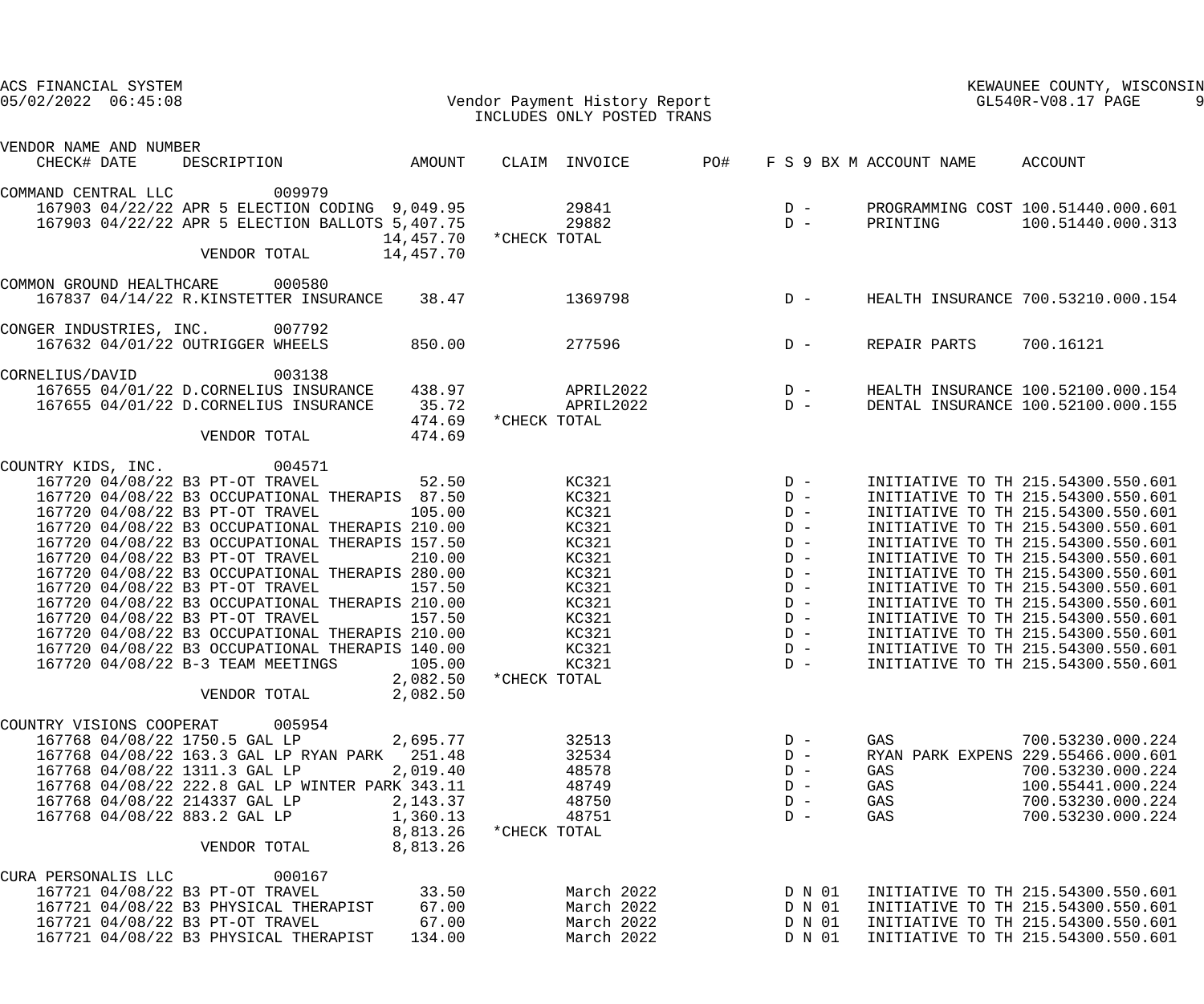| ACS FINANCIAL SYSTEM<br>$05/02/2022$ $06:45:08$ | Vendor Payment History Report                                                                                 |                                          |              | INCLUDES ONLY POSTED TRANS             |     |                            |                         |              | KEWAUNEE COUNTY, WISCONSIN<br>GL540R-V08.17 PAGE                                                               | 10 |
|-------------------------------------------------|---------------------------------------------------------------------------------------------------------------|------------------------------------------|--------------|----------------------------------------|-----|----------------------------|-------------------------|--------------|----------------------------------------------------------------------------------------------------------------|----|
| VENDOR NAME AND NUMBER<br>CHECK# DATE           | DESCRIPTION                                                                                                   | AMOUNT                                   |              | CLAIM INVOICE                          | PO# |                            | F S 9 BX M ACCOUNT NAME |              | ACCOUNT                                                                                                        |    |
| CURA PERSONALIS LLC                             | 000167                                                                                                        |                                          |              |                                        |     |                            |                         |              |                                                                                                                |    |
|                                                 | 167721 04/08/22 B3 PT-OT TRAVEL<br>167721 04/08/22 B3 PHYSICAL THERAPIST<br>167721 04/08/22 B-3 TEAM MEETINGS | 50.25<br>67.00<br>100.50                 |              | March 2022<br>March 2022<br>MARCH 2022 |     | D N 01<br>D N 01<br>D N 01 |                         |              | INITIATIVE TO TH 215.54300.550.601<br>INITIATIVE TO TH 215.54300.550.601<br>INITIATIVE TO TH 215.54300.550.601 |    |
|                                                 | VENDOR TOTAL                                                                                                  | 519.25<br>519.25                         | *CHECK TOTAL |                                        |     |                            |                         |              |                                                                                                                |    |
| DAWSON/BRYANA                                   | 001441                                                                                                        |                                          |              |                                        |     |                            |                         |              |                                                                                                                |    |
|                                                 | 167722 04/08/22 MARCH TRAVEL                                                                                  |                                          |              | 03312022                               |     | $D -$                      | OVERHEAD                |              | 215.54359.000.158                                                                                              |    |
|                                                 | 167722 04/08/22 MARCH TRAVEL                                                                                  | $94.77$<br>$14.04$<br>$108.81$<br>108.81 | *CHECK TOTAL | 03312022                               |     | $\overline{D}$ –           | OVERHEAD                |              | 215.54362.561.158                                                                                              |    |
|                                                 | VENDOR TOTAL                                                                                                  | 108.81                                   |              |                                        |     |                            |                         |              |                                                                                                                |    |
| DC PRINTING, LLC                                | 008625<br>167938 04/29/22 TIMESHEETS/RECEIPT BOOK 697.00                                                      |                                          |              | 984125                                 |     | $D -$                      |                         |              | OTHER OPERATING 700.53310.044.345                                                                              |    |
|                                                 |                                                                                                               |                                          |              |                                        |     |                            |                         |              |                                                                                                                |    |
| DEBAKER/NELLIE                                  | 008045                                                                                                        |                                          |              |                                        |     |                            |                         |              |                                                                                                                |    |
|                                                 | 167723 04/08/22 DRIVER ESCORT VOLUNTEER 65.52                                                                 |                                          |              | 0222nd                                 |     | D N 01                     |                         |              | TRAVEL EXPENSES 215.54607.000.332                                                                              |    |
|                                                 | 167723 04/08/22 DRIVER ESCORT VOLUNTEER 80.73                                                                 |                                          | *CHECK TOTAL | 0322nd                                 |     | D N 01                     |                         |              | TRAVEL EXPENSES 215.54607.000.332                                                                              |    |
|                                                 | VENDOR TOTAL                                                                                                  | 146.25<br>146.25                         |              |                                        |     |                            |                         |              |                                                                                                                |    |
| DECKER SUPPLY CO INC                            | 001141                                                                                                        |                                          |              |                                        |     |                            |                         |              |                                                                                                                |    |
|                                                 | 167874 04/22/22 SIGN STENCILS                                                                                 | 673.70                                   |              | 918713                                 |     | $D -$                      |                         |              | MATERIAL CHARGES 700.53310.049.490                                                                             |    |
| DELCHAMBRE / IMELDA                             | 008551                                                                                                        |                                          |              |                                        |     |                            |                         |              |                                                                                                                |    |
|                                                 | 167724 04/08/22 TRANSLATOR MILES                                                                              | 56.16                                    |              | March 2022                             |     | D N 01                     |                         |              | INITIATIVE TO TH 215.54300.550.601                                                                             |    |
|                                                 | 167724 04/08/22 B3 TRANSLATOR                                                                                 | 150.00                                   |              | March 2022                             |     | D N 01                     |                         |              | INITIATIVE TO TH 215.54300.550.601                                                                             |    |
|                                                 | 167724 04/08/22 TRANSLATOR MILES                                                                              | 93.60                                    |              | March 2022                             |     | D N 01                     |                         |              | INITIATIVE TO TH 215.54300.550.601                                                                             |    |
|                                                 | 167724 04/08/22 B3 TRANSLATOR                                                                                 | 150.00                                   |              | March 2022                             |     | D N 01                     |                         |              | INITIATIVE TO TH 215.54300.550.601                                                                             |    |
|                                                 | 167724 04/08/22 B3 TRANSLATOR                                                                                 | 100.00                                   |              | March 2022                             |     | D N 01                     |                         |              | INITIATIVE TO TH 215.54300.550.601                                                                             |    |
|                                                 | 167724 04/08/22 TRANSLATOR MILES                                                                              | 46.80                                    |              | March 2022                             |     | D N 01                     |                         |              | INITIATIVE TO TH 215.54300.550.601                                                                             |    |
|                                                 | VENDOR TOTAL                                                                                                  | 596.56<br>596.56                         | *CHECK TOTAL |                                        |     |                            |                         |              |                                                                                                                |    |
| DENMARK SCHOOL DISTRICT                         | 000095                                                                                                        |                                          |              |                                        |     |                            |                         |              |                                                                                                                |    |
|                                                 | 167656 04/01/22 LOTTERY CREDIT                                                                                | 18,323.54                                |              | APRIL2022                              |     | $D -$                      |                         |              | TAX ACCOUNT-FRAN 100.12104                                                                                     |    |
| DEPARTMENT OF ADMINISTRA                        | 009711                                                                                                        |                                          |              |                                        |     |                            |                         |              |                                                                                                                |    |
|                                                 | 167782 04/08/22 MARCH RLF PMT                                                                                 | 28,699.01                                |              | MAR2022                                |     | $D -$                      |                         |              | RLF-CLOSE FUNDS 301.56702.000.602                                                                              |    |
| DERINGER/APRIL                                  | 001429                                                                                                        |                                          |              |                                        |     |                            |                         |              |                                                                                                                |    |
| 167811 04/14/22 RESPITE                         |                                                                                                               | 300.00                                   |              | DE 03/22                               |     | $D -$                      |                         | RESPITE CARE | 215.54501.341.201                                                                                              |    |
| DEY COUNSELING SERVICE L                        | 001014<br>167725 04/08/22 CCS PSYCHOTHERAPY - AUTH 673.20                                                     |                                          |              | 112524F                                |     | D N 01                     |                         |              | COMPREHENSIVE CO 215.54359.000.601                                                                             |    |
| DIRECTPATH, LLC                                 | 000969                                                                                                        |                                          |              |                                        |     |                            |                         |              |                                                                                                                |    |
|                                                 | 167958 04/29/22 APRIL BILLING                                                                                 | 520.80                                   |              | AT50895                                |     | D N 01                     |                         |              | ADMINISTRATION F 710.51541.000.601                                                                             |    |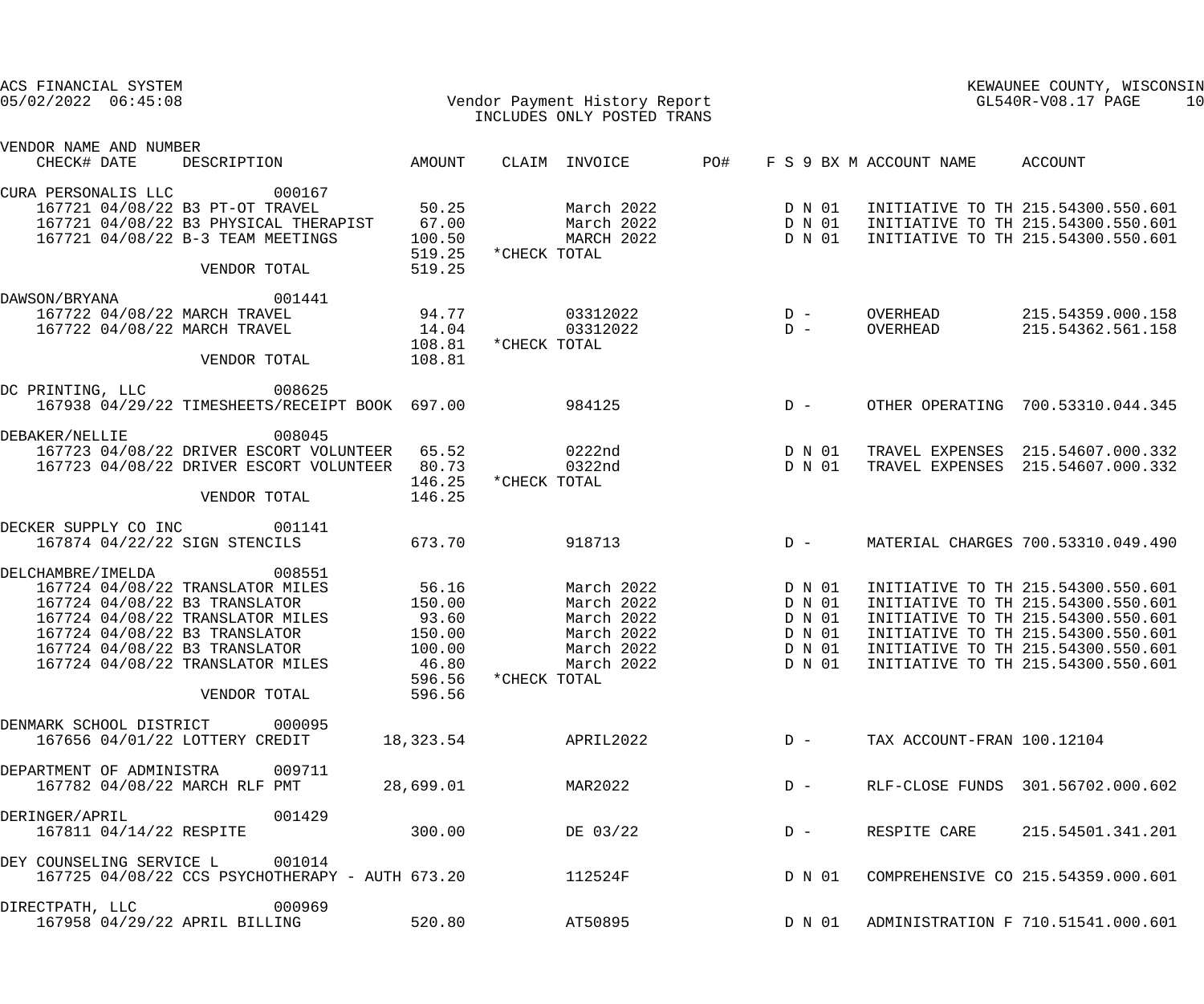| ACS FINANCIAL SYSTEM<br>$05/02/2022$ $06:45:08$                                                                                |                                                                                                                                 |                                                        |              | Vendor Payment History Report<br>INCLUDES ONLY POSTED TRANS |                                                                                       |                            |                                 | KEWAUNEE COUNTY, WISCONSIN<br>GL540R-V08.17 PAGE<br>11                                                         |
|--------------------------------------------------------------------------------------------------------------------------------|---------------------------------------------------------------------------------------------------------------------------------|--------------------------------------------------------|--------------|-------------------------------------------------------------|---------------------------------------------------------------------------------------|----------------------------|---------------------------------|----------------------------------------------------------------------------------------------------------------|
| VENDOR NAME AND NUMBER<br>CHECK# DATE                                                                                          | DESCRIPTION                                                                                                                     | AMOUNT                                                 |              | CLAIM INVOICE<br>PO#                                        |                                                                                       |                            | F S 9 BX M ACCOUNT NAME ACCOUNT |                                                                                                                |
| DOOR COUNTY                                                                                                                    | 006687<br>167726 04/08/22 CCS COORDINATOR JAN202 2,139.84 70000002<br>167726 04/08/22 CCS COORDINATOR FEB202 2,100.56 700000003 | 4,240.40 *CHECK TOTAL                                  |              |                                                             | $\begin{array}{c}\nD \\ D\n\end{array}$                                               |                            |                                 | COMPREHENSIVE CO 215.54359.000.601<br>COMPREHENSIVE CO 215.54359.000.601                                       |
|                                                                                                                                | 167930 04/29/22 MARCH 22 CCS COORDINAT 2,735.15<br>VENDOR TOTAL<br>6,975.55                                                     |                                                        |              | $2022 - 70000006$ D -                                       |                                                                                       |                            |                                 | COMPREHENSIVE CO 215.54359.000.601                                                                             |
| DOOR COUNTY COOPERATIVE<br>167783 04/08/22 BROOM & DUST PAN<br>167783 04/08/22 MOP STICK                                       | 001147<br>167783 04/08/22 SOFTNER SALT & MOP HEAD 88.88<br>VENDOR TOTAL                                                         | 9.99<br>21.99<br>120.86<br>120.86                      | *CHECK TOTAL | 9429<br>9429<br>9498                                        | $\begin{array}{ccc} &\text{D} & - \\ & \text{D} & - \\ & \text{D} & - \\ \end{array}$ |                            |                                 | HOUSEHOLD & JANI 100.51602.000.344<br>HOUSEHOLD & JANI 100.52102.000.344<br>HOUSEHOLD & JANI 100.51602.000.344 |
| DOOR COUNTY TREASURER 008580<br>167875 04/22/22 CLASS 9036                                                                     |                                                                                                                                 | 1,000.00                                               |              | 33000095                                                    | $D -$                                                                                 |                            | MAINT & CONTRUCT 700.18504      |                                                                                                                |
|                                                                                                                                | 167904 04/22/22 MARCH BOARDING 3,224.00<br>VENDOR TOTAL                                                                         | 4,224.00                                               |              | 2022-28000022                                               | $D -$                                                                                 |                            |                                 | BOARD OF PRISONE 100.52102.010.293                                                                             |
| DOROBA/LINDSEY 001261                                                                                                          | 167784 04/08/22 MARCH BF PEER COUNSELOR 441.96<br>167784 04/08/22 3/4-4/1 CONTACT TRACING 75.00                                 | 516.96                                                 | *CHECK TOTAL | MARCH2022 D N 01<br>04012022 D N 01                         |                                                                                       |                            |                                 | CONTRACTED SERVI 100.54113.000.296<br>CONTRACTED SERVI 227.54129.802.296                                       |
|                                                                                                                                | 167959 04/29/22 APRIL BF PEER COUNSELOR 441.96<br>VENDOR TOTAL                                                                  | 958.92                                                 |              | 04302022                                                    |                                                                                       | D N 01                     |                                 | CONTRACTED SERVI 100.54113.000.296                                                                             |
| DOUBECK/AMY                                                                                                                    | .03856<br>167960 04/29/22 TREE REFUND DOUGLAS FIR                                                                               | 54.00                                                  |              | 04262022                                                    |                                                                                       | $D -$                      | TREE PLANTER COL 240.46820.033  |                                                                                                                |
| DOWNING/KENNETH R.<br>167727 04/08/22 MARCH CONSULTING<br>167727 04/08/22 MARCH CONSULTING<br>167727 04/08/22 MARCH CONSULTING | 000814<br>VENDOR TOTAL                                                                                                          | 654.34<br>5,452.78<br>2,430.38<br>8,537.50<br>8,537.50 | *CHECK TOTAL | 60<br>60<br>60                                              |                                                                                       | D N 01<br>D N 01<br>D N 01 | PSYCHOLOGIST                    | CONTRACTED SERVI 215.54300.567.296<br>215.54352.516.261<br>CONTRACTED SERVI 215.54359.000.296                  |
| DRAGUN CORPORATION                                                                                                             | 001440<br>167838 04/14/22 WATER SAMPLES TO CT LAB 934.47                                                                        |                                                        |              |                                                             |                                                                                       |                            |                                 | 340-0025663  D - OTHER OPER SUPPL 227.54129.803.345                                                            |
| DVORAK/MARY CHRIS A                                                                                                            | 001268<br>167657 04/01/22 3/21-3/25 CONTACT TRACIN 340.00                                                                       |                                                        |              | 03252022                                                    |                                                                                       | D N 01                     |                                 | CONTRACTED SERVI 227.54129.802.296                                                                             |
|                                                                                                                                | 167785 04/08/22 3/28-4/1 CONTACT TRACING 331.50                                                                                 |                                                        |              | 04012022                                                    |                                                                                       | D N 01                     |                                 | CONTRACTED SERVI 227.54129.802.296                                                                             |
|                                                                                                                                | 167839 04/14/22 4/4-4/8 CONTACT TRACING 382.50                                                                                  |                                                        |              | 04082022                                                    |                                                                                       | D N 01                     |                                 | CONTRACTED SERVI 227.54129.802.296                                                                             |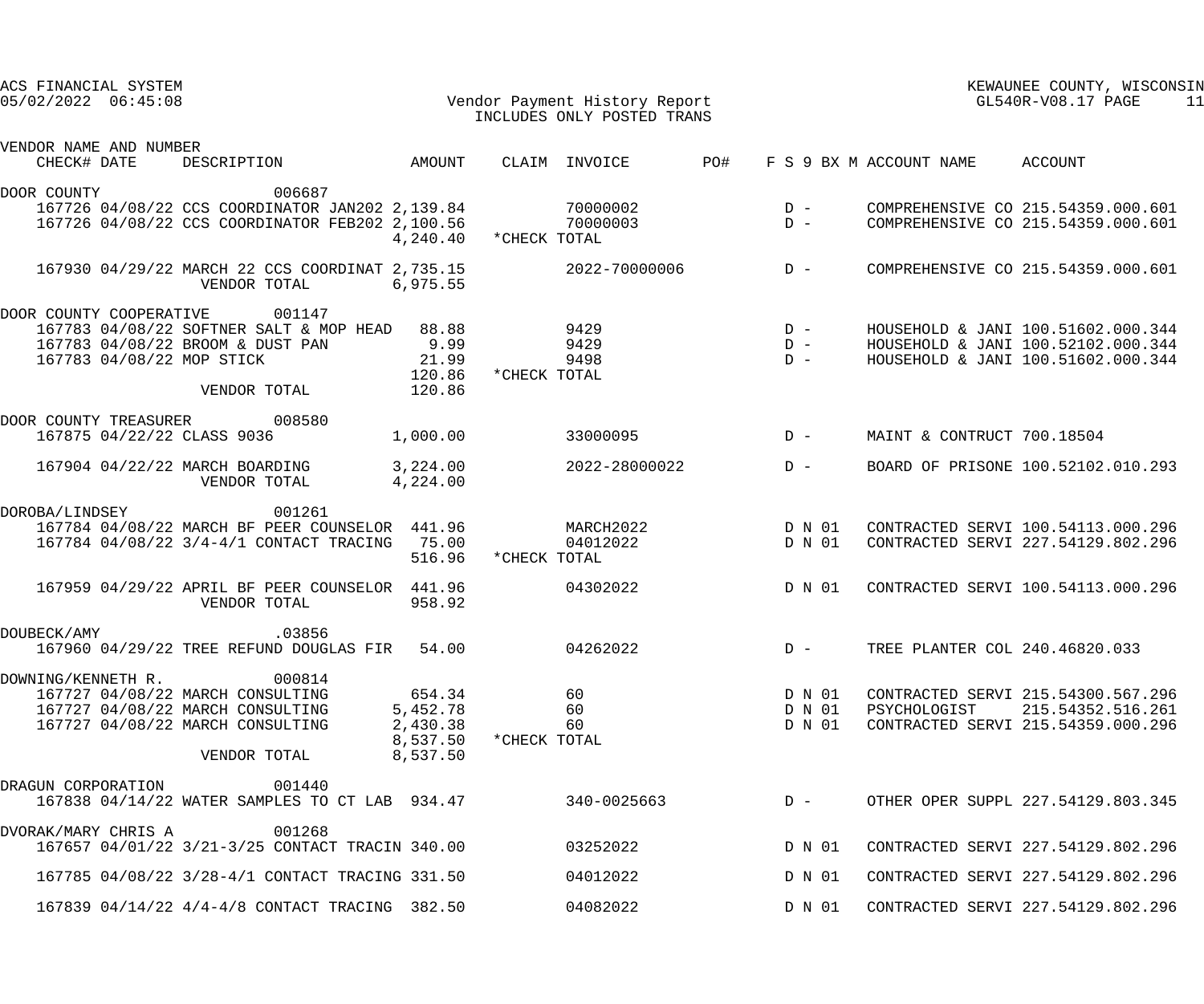| ACS FINANCIAL SYSTEM<br>$05/02/2022$ $06:45:08$ | Vendor Payment History Report                                                                                                                                      |                                                                                    |              | INCLUDES ONLY POSTED TRANS                          |     |                                      |                                              | KEWAUNEE COUNTY, WISCONSIN<br>GL540R-V08.17 PAGE<br>12                                            |
|-------------------------------------------------|--------------------------------------------------------------------------------------------------------------------------------------------------------------------|------------------------------------------------------------------------------------|--------------|-----------------------------------------------------|-----|--------------------------------------|----------------------------------------------|---------------------------------------------------------------------------------------------------|
| VENDOR NAME AND NUMBER<br>CHECK# DATE           | DESCRIPTION                                                                                                                                                        | AMOUNT                                                                             |              | CLAIM INVOICE                                       | PO# |                                      | F S 9 BX M ACCOUNT NAME ACCOUNT              |                                                                                                   |
| DVORAK/MARY CHRIS A                             | 001268<br>167905 04/22/22 4/11-4/15 CONTACT TRACIN 612.00                                                                                                          |                                                                                    |              | 04152022                                            |     | D N 01                               |                                              | CONTRACTED SERVI 227.54129.802.296                                                                |
|                                                 | 167961 04/29/22 4/18-4/22 CONTACT TRACIN 374.00<br>VENDOR TOTAL                                                                                                    | 2,040.00                                                                           |              | 04222022                                            |     | D N 01                               |                                              | CONTRACTED SERVI 227.54129.802.296                                                                |
|                                                 | DYCKESVILLE SANITARY DIS 001010<br>167840 04/14/22 1ST QTR SEWER USE                                                                                               | 207.00                                                                             |              | 03312022                                            |     | $D -$                                | WATER & SEWER                                | 100.55200.000.221                                                                                 |
| EAST SHORE INDUSTRIES                           | 000157<br>167812 04/14/22 EAST SHORE INDUSTRIES CO 959.52                                                                                                          |                                                                                    |              | 5509                                                |     | $D -$                                | OVERHEAD                                     | 215.54608.000.158                                                                                 |
| EIS/MICHAEL JOHANNES                            | 001208<br>167728 04/08/22 MARCH TRAVEL<br>167728 04/08/22 MARCH CONSULTING<br>167728 04/08/22 MARCH CONSULTING<br>167728 04/08/22 MARCH CONSULTING<br>VENDOR TOTAL | 872.09<br>10,897.29<br>1,167.57<br>2,335.14<br>15,272.09 *CHECK TOTAL<br>15,272.09 |              | MARCH2022<br>MARCH2022<br>MARCH2022<br>MARCH2022    |     | D N 01<br>D N 01<br>D N 01<br>D N 01 | PSYCHIATRIST<br>PSYCHIATRIST<br>PSYCHIATRIST | 215.54352.516.262<br>215.54352.561.262<br>215.54355.561.262<br>COMPREHENSIVE CO 215.54359.000.601 |
|                                                 | ELLISVILLE-LUXEMBURG CO- 001046<br>167826 04/14/22 PREMIUM GAS                                                                                                     | 88.30                                                                              |              | 040169                                              |     | $D -$                                |                                              | GASOLINE & DIESE 700.53232.000.351                                                                |
| ENIGL/DEBRA                                     | 001453<br>167697 04/08/22 000810459503/01/2022 031 300.00<br>167697 04/08/22 000810459503/01/2022 031 300.00<br>VENDOR TOTAL                                       | 600.00<br>600.00                                                                   | *CHECK TOTAL | 002210 IM 04/05/2022 D N 01<br>002210 IM 04/05/2022 |     | D N 01                               |                                              | KINSHIP ASSESSME 215.54500.378.601<br>KINSHIP ASSESSME 215.54500.378.601                          |
| FABICK CAT                                      | 000104<br>167878 04/22/22 ELEMENTS & CAP                                                                                                                           | 124.80                                                                             |              | 133220                                              |     | $D -$                                | REPAIR PARTS                                 | 700.16121                                                                                         |
| FAMILY SERVICES OF NORTH                        | 003185<br>167813 04/14/22 CRISIS CENTER 3/15/22 2,499.66<br>167813 04/14/22 CRISIS CENTER 3/15/22 2,499.67<br>VENDOR TOTAL                                         | 4,999.33 * CHECK TOTAL<br>4,999.33                                                 |              | 03312022<br>03312022                                |     | $D -$<br>$D -$                       |                                              | CONTRACTED SERVI 215.54352.561.296<br>CONTRACTED SERVI 215.54354.561.296                          |
| FENENDAEL/JENNIFER                              | 005766<br>167906 04/22/22 VICTIM IMPACT PANAL MILE 27.50                                                                                                           |                                                                                    |              | 04142022                                            |     | $D -$                                |                                              | TRAVEL EXPENSES 100.51310.000.332                                                                 |
| FOX COMMUNITIES CREDIT U                        | 000134<br>167658 04/01/22 APRIL 1 PAYROLL                                                                                                                          | 520.00                                                                             |              | 04012022                                            |     | $D -$                                | CREDIT UNION DED 800.21561                   |                                                                                                   |
|                                                 | 167841 04/14/22 APRIL 15 PAYROLL                                                                                                                                   | 520.00                                                                             |              | 04152022                                            |     | $D -$                                | CREDIT UNION DED 800.21561                   |                                                                                                   |
|                                                 | 167962 04/29/22 APRIL 29 PAYROLL<br>VENDOR TOTAL                                                                                                                   | 520.00<br>1,560.00                                                                 |              | 04292022                                            |     | $D -$                                | CREDIT UNION DED 800.21561                   |                                                                                                   |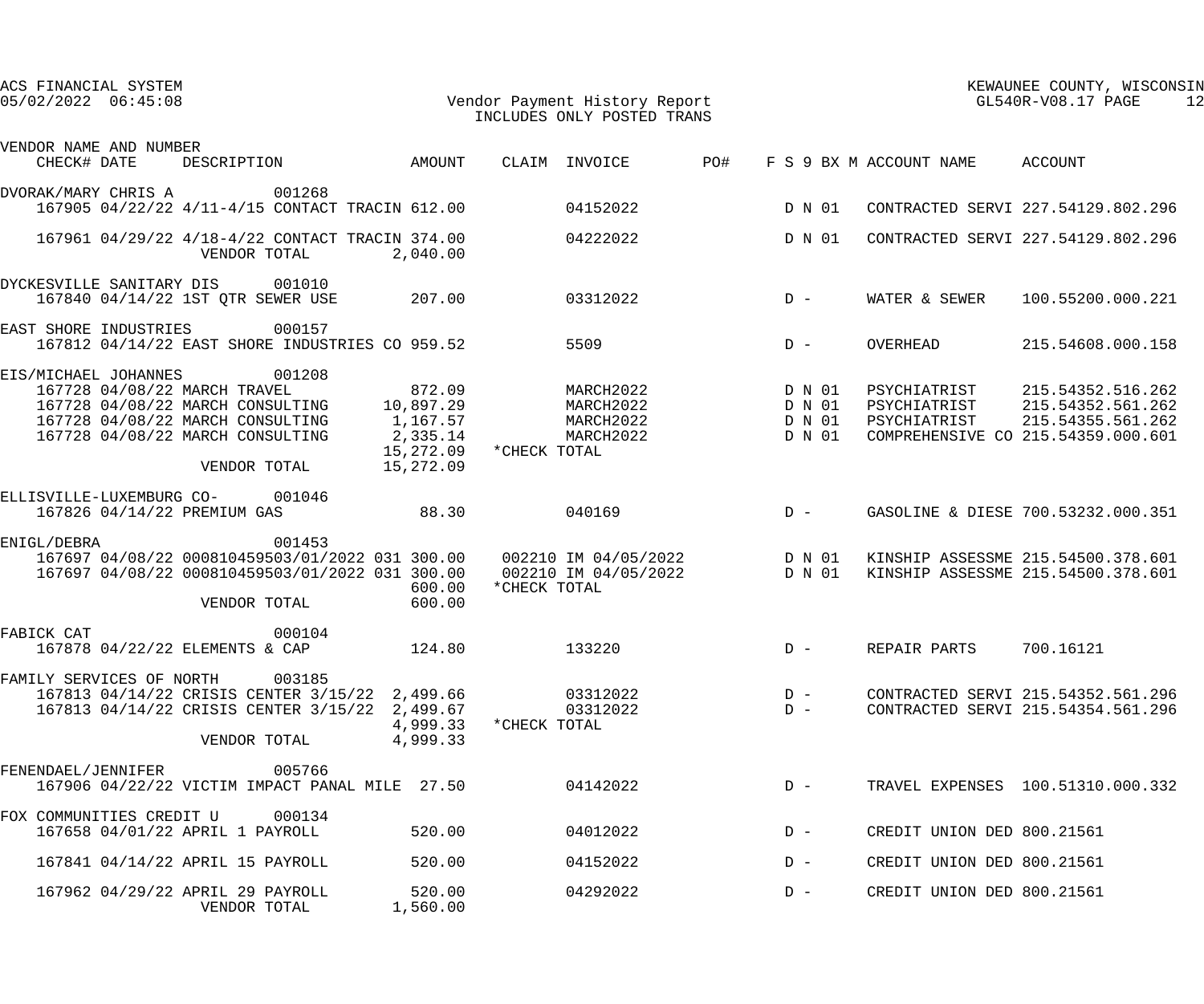| ACS FINANCIAL SYSTEM<br>$05/02/2022$ $06:45:08$                                                                                                                        |                                                          | Vendor Payment History Report<br>INCLUDES ONLY POSTED TRANS                  |                                  | KEWAUNEE COUNTY, WISCONSIN<br>GL540R-V08.17 PAGE<br>13                                                                                               |
|------------------------------------------------------------------------------------------------------------------------------------------------------------------------|----------------------------------------------------------|------------------------------------------------------------------------------|----------------------------------|------------------------------------------------------------------------------------------------------------------------------------------------------|
| VENDOR NAME AND NUMBER<br>CHECK# DATE<br>DESCRIPTION                                                                                                                   | AMOUNT                                                   | PO#<br>CLAIM INVOICE                                                         | F S 9 BX M ACCOUNT NAME          | ACCOUNT                                                                                                                                              |
| FOX SPECIALTY COMPANY LL<br>001958<br>167907 04/22/22 CLEANING SUPPLIES<br>167907 04/22/22 CLEANING SUPPLIES<br>167907 04/22/22 HAND TOWELING/T. PAPER<br>VENDOR TOTAL | 319.35<br>44.09<br>314.23<br>677.67<br>677.67            | 48620<br>486201<br>48757<br>*CHECK TOTAL                                     | $D -$<br>$D -$<br>$D -$          | HOUSEHOLD & JANI 100.55200.000.344<br>HOUSEHOLD & JANI 100.55200.000.344<br>HOUSEHOLD & JANI 700.53230.000.344                                       |
| FOX/PAMELA LEE<br>001047<br>167729 04/08/22 MARCH TRAVEL<br>167729 04/08/22 MARCH TRAVEL<br>167729 04/08/22 MARCH TRAVEL<br>VENDOR TOTAL                               | 608.55<br>2,195.85<br>285.00<br>3,089.40<br>3,089.40     | 46<br>46<br>46B<br>*CHECK TOTAL                                              | D N 01<br>D N 01<br>D N 01       | CONTRACTED SERVI 215.54352.516.296<br>CONTRACTED SERVI 215.54359.000.296<br>MH BLOCK GRANT P 215.54300.569.601                                       |
| FRANKLIN TOWN TREASURER 000109<br>167659 04/01/22 LOTTERY CREDIT                                                                                                       | 6,911.01                                                 | APRIL2022                                                                    | $D -$                            | TAX ACCOUNT-FRAN 100.12104                                                                                                                           |
| FRANKLIN TOWN ZONING ADM<br>001202<br>167633 04/01/22 ANNUAL MINING PERMIT                                                                                             | 300.00                                                   | MARCH 2022                                                                   | PERMITS<br>$D -$                 | 700.53250.030.736                                                                                                                                    |
| FRISQUE/RANDY<br>009565<br>167730 04/08/22 DRIVER ESCORT VOLUNTEER 50.31                                                                                               |                                                          | $02-03$ rf                                                                   | D N 01                           | TRAVEL EXPENSES 215.54607.000.332                                                                                                                    |
| GALLS, LLC<br>000114<br>167963 04/29/22 SOFTSHELL JACKET                                                                                                               | 115.49                                                   | 20836151                                                                     | $D -$                            | SMALL ITEMS OF E 258.52150.000.314                                                                                                                   |
| 001425<br>GARRINGER/DIANA L<br>167931 04/29/22 RESPITE                                                                                                                 | 1,240.00                                                 | AF 03/22                                                                     | D N 01<br>RESPITE CARE           | 215.54501.341.201                                                                                                                                    |
| 005685<br>GARTZKE/SCOTT<br>167814 04/14/22 MARCH TRAVEL                                                                                                                | 16.38                                                    | 03312022                                                                     | $D -$<br>OVERHEAD                | 215.54362.561.158                                                                                                                                    |
| 007623<br>GAT SUPPLY, INC.<br>167634 04/01/22 ORINGS                                                                                                                   | 32.58                                                    | 3936921                                                                      | REPAIR PARTS<br>$D -$            | 700.16121                                                                                                                                            |
| 001317<br>GFL ENVIRONMENTAL<br>167660 04/01/22 DUMPSTERS<br>167660 04/01/22 DUMPSTERS<br>167660 04/01/22 DUMPSTERS<br>167660 04/01/22 DUMPSTERS<br>VENDOR TOTAL        | 132.00<br>264.02<br>132.00<br>275.62<br>803.64<br>803.64 | U60000058975<br>U60000058975<br>U60000058975<br>U60000059751<br>*CHECK TOTAL | $D -$<br>$D -$<br>$D -$<br>$D -$ | REFUSE COLLECTIO 100.51602.000.297<br>REFUSE COLLECTIO 100.51605.000.297<br>REFUSE COLLECTIO 100.52102.000.297<br>REFUSE COLLECTIO 100.55301.000.297 |
| GRAINGER<br>000126<br>167769 04/08/22 BEARINGS                                                                                                                         | 65.76                                                    | 9265973082                                                                   | REPAIR PARTS<br>$D -$            | 700.16121                                                                                                                                            |
| 000437<br>GREEN BAY HIGHWAY PRODUC<br>167635 04/01/22 48" CULVERT & BAND                                                                                               | 7,470.32                                                 | 40606                                                                        | <b>CULVERTS</b><br>$D -$         | 700.16118                                                                                                                                            |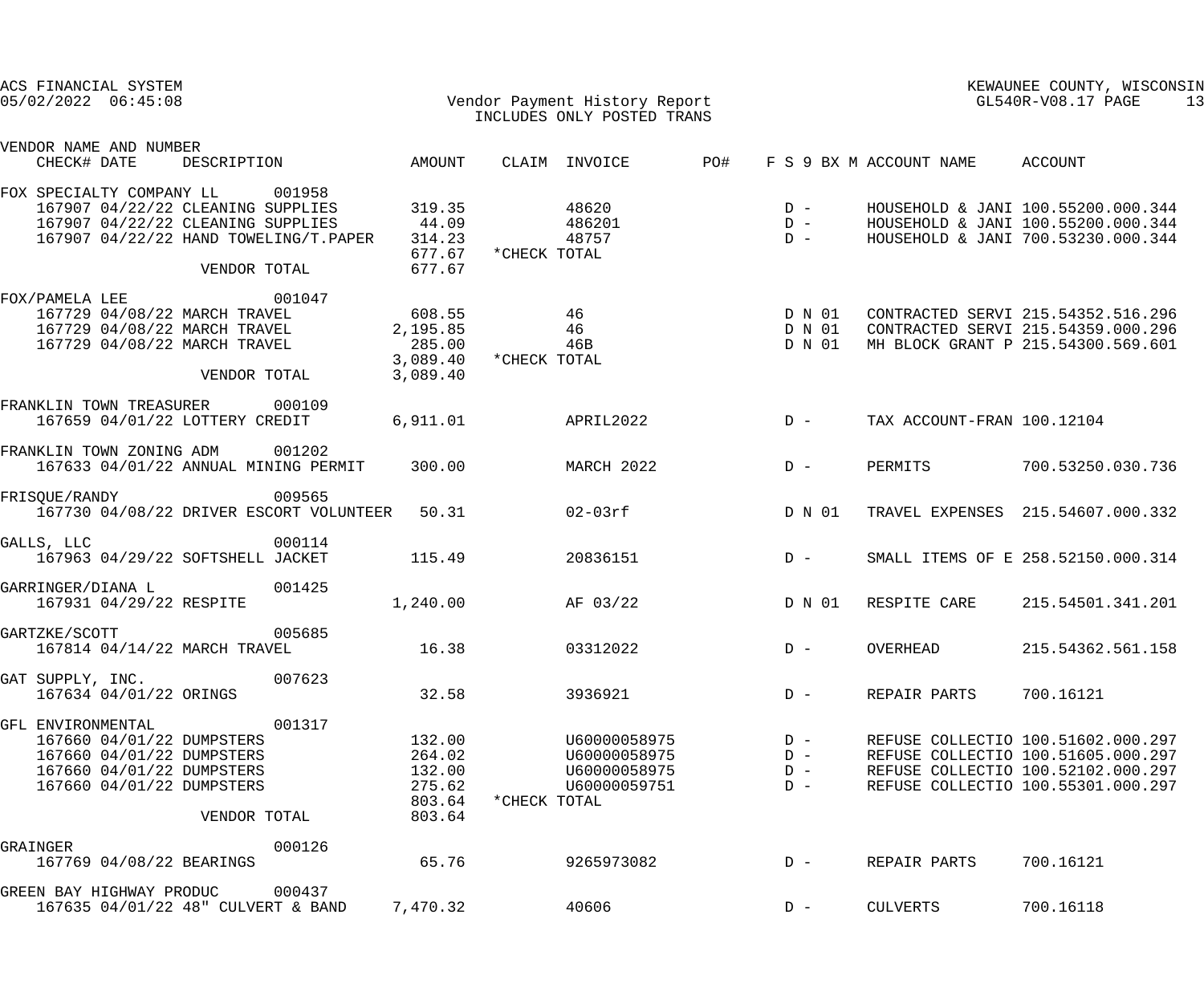| ACS FINANCIAL SYSTEM<br>$05/02/2022$ $06:45:08$ |                        |                                                                                                                                                                                             |                                                                     | Vendor Payment History Report<br>INCLUDES ONLY POSTED TRANS                                                                                                                                                                                               |     | KEWAUNEE COUNTY, WISCONSIN<br>$GL540R-V08.17$ PAGE<br>14 |                                      |                                                                                                                        |  |
|-------------------------------------------------|------------------------|---------------------------------------------------------------------------------------------------------------------------------------------------------------------------------------------|---------------------------------------------------------------------|-----------------------------------------------------------------------------------------------------------------------------------------------------------------------------------------------------------------------------------------------------------|-----|----------------------------------------------------------|--------------------------------------|------------------------------------------------------------------------------------------------------------------------|--|
| VENDOR NAME AND NUMBER<br>CHECK# DATE           |                        | DESCRIPTION AMOUNT                                                                                                                                                                          |                                                                     | CLAIM INVOICE                                                                                                                                                                                                                                             | PO# |                                                          | F S 9 BX M ACCOUNT NAME ACCOUNT      |                                                                                                                        |  |
|                                                 |                        | GREEN BAY HIGHWAY PRODUC 000437<br>167939 04/29/22 CULVERTS & BAND<br>VENDOR TOTAL                                                                                                          | 8,435.72<br>15,906.04                                               | 40702                                                                                                                                                                                                                                                     |     | $D -$                                                    | CULVERTS                             | 700.16118                                                                                                              |  |
| GRIESE/MELANIE                                  |                        | 001336<br>VENDOR TOTAL                                                                                                                                                                      | 1,228.00<br>1,228.00                                                | 167698 04/08/22 000809705403/01/2022 031 545.00 002210 IM 04/05/2022 D N 01<br>167698 04/08/22 000809705403/01/2022 031 280.00 002210 IM 04/05/2022 D N 01<br>167698 04/08/22 000809705403/01/2022 031 403.00 002210 IM 04/05/2022 D N 01<br>*CHECK TOTAL |     |                                                          |                                      | OUT OF HOME CARE 215.54501.341.414<br>OUT OF HOME CARE 215.54501.341.414<br>OUT OF HOME CARE 215.54501.341.414         |  |
| HAEN/STEVE                                      |                        | 000514<br>167661 04/01/22 S.HAEN INSURANCE<br>167661 04/01/22 S.HAEN INSURANCE<br>VENDOR TOTAL                                                                                              | 323.84<br>77.52<br>401.36<br>401.36                                 | *CHECK TOTAL                                                                                                                                                                                                                                              |     |                                                          |                                      | HEALTH INSURANCE 100.52100.000.154<br>DENTAL INSURANCE 100.52100.000.155                                               |  |
| HAGGERTY/SHANNON                                |                        | 001465<br>167731 04/08/22 MARCH TRAVEL<br>167731 04/08/22 MARCH TRAVEL<br>VENDOR TOTAL                                                                                                      | 156.78<br>21.65<br>178.43<br>178.43                                 | 03312022<br>03312022<br>*CHECK TOTAL                                                                                                                                                                                                                      |     | $D -$<br>$D -$                                           | OVERHEAD<br>OVERHEAD                 | 215.54300.429.158<br>215.54500.811.158                                                                                 |  |
|                                                 |                        | HALRON LUBRICANTS, INC. 002339<br>167940 04/29/22 MOBILTHERM & GREASE                                                                                                                       | 1,212.51                                                            | 1312245                                                                                                                                                                                                                                                   |     | $D -$                                                    | OIL, GREASE & AN 700.16128           |                                                                                                                        |  |
| HANSEN/LOUISE                                   |                        | 001020<br>167662 04/01/22 19-TR-1181 & 19-TR-1182 52.00                                                                                                                                     |                                                                     | 55                                                                                                                                                                                                                                                        |     | D N 01                                                   | TRANSCRIPTS                          | 100.51310.000.251                                                                                                      |  |
| HARV'S ELECTRIC                                 | 167636 04/01/22 GFI    | 000137<br>167636 04/01/22 SWITCHES<br>VENDOR TOTAL                                                                                                                                          | 392.00<br>19.90<br>411.90<br>411.90                                 | MARCH 2022<br>MARCH 2022<br>*CHECK TOTAL                                                                                                                                                                                                                  |     | $D -$<br>$D -$                                           | REPAIR PARTS<br>REPAIR PARTS         | 700.16121<br>700.16121                                                                                                 |  |
| HEARTLAND BUSINESS SYSTE                        | 167964 04/29/22 CITRIX | 000140<br>167964 04/29/22 CISCO NETWORK ESSENTIA 4,544.43<br>167964 04/29/22 STORAGE SERVER<br>167964 04/29/22 OFFICE LTSC STANDARD<br>167964 04/29/22 OFFICE LTSC STANDARD<br>VENDOR TOTAL | 7,175.00<br>12,951.96<br>451.00<br>451.00<br>25,573.39<br>25,573.39 | 505328-H<br>509252-H<br>511270-H<br>513988-H<br>513990-H<br>*CHECK TOTAL                                                                                                                                                                                  |     | $D -$<br>$D -$<br>$D -$<br>$D -$<br>$D -$                | OUTLAY<br>OUTLAY<br>OUTLAY<br>OUTLAY | MAINTENANCE AGRE 100.51450.000.249<br>227.54129.803.813<br>100.51450.000.813<br>215.54500.002.813<br>100.52100.000.813 |  |
| HEIM/SUSAN L                                    |                        | 001430<br>167732 04/08/22 DRIVER ESCORT VOLUNTEER 28.08                                                                                                                                     |                                                                     | 0322sh                                                                                                                                                                                                                                                    |     | D N 01                                                   |                                      | TRAVEL EXPENSES 215.54607.000.332                                                                                      |  |
| HELPING HANDS CAREGIVERS                        |                        | 010094<br>167733 04/08/22 MARCH BILLING<br>167733 04/08/22 MARCH BILLING                                                                                                                    | 2,163.32<br>58.73                                                   | 116488<br>116488                                                                                                                                                                                                                                          |     | $D -$<br>$D -$                                           |                                      | CONTRACTED SERVI 215.54300.429.296<br>CONTRACTED SERVI 215.54300.578.296                                               |  |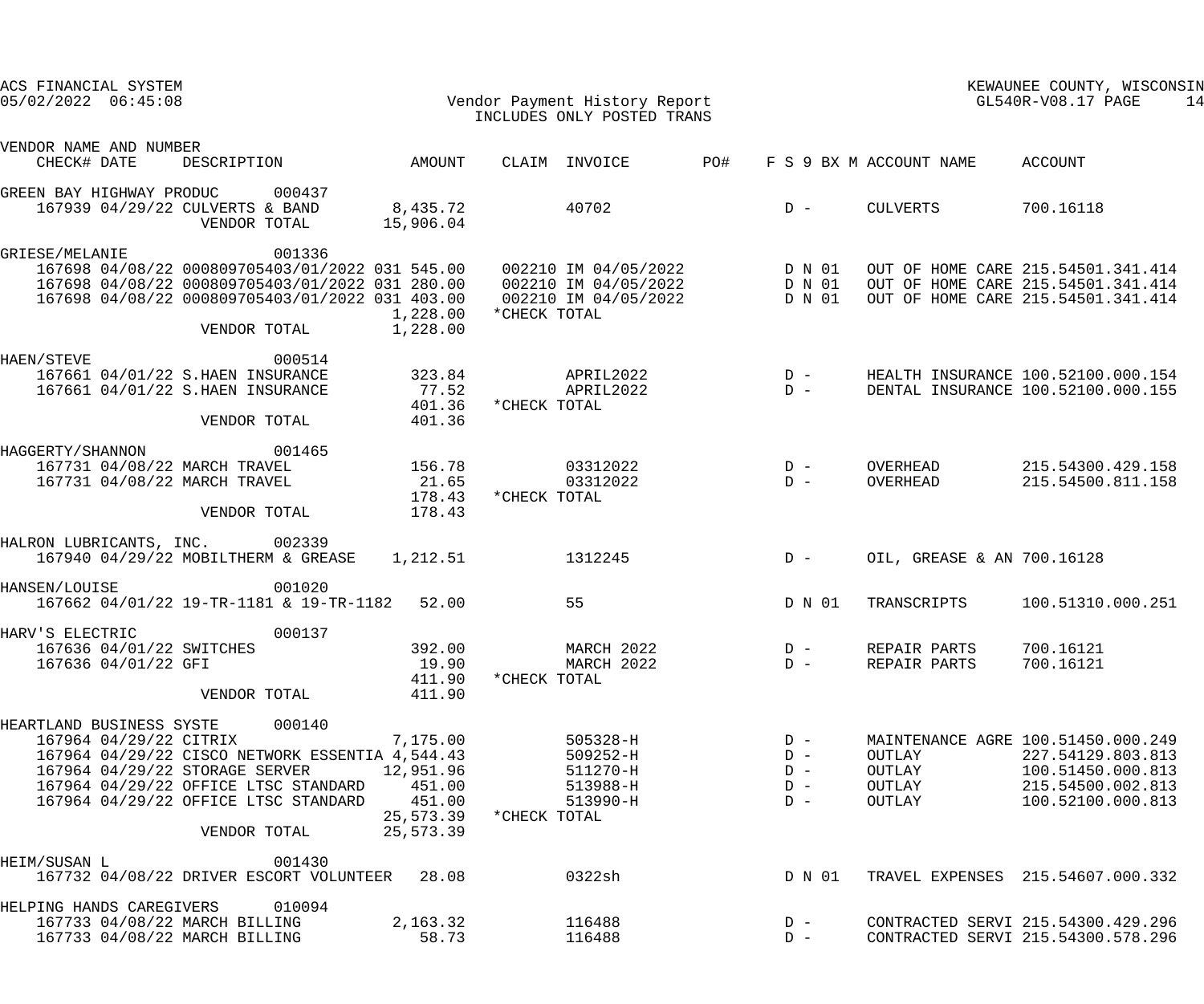## 05/02/2022 06:45:08 Vendor Payment History Report GL540R-V08.17 PAGE 15 INCLUDES ONLY POSTED TRANS

| VENDOR NAME AND NUMBER |                                                |          |              |                                                           |                                                                                                                         |        |                         |                                    |
|------------------------|------------------------------------------------|----------|--------------|-----------------------------------------------------------|-------------------------------------------------------------------------------------------------------------------------|--------|-------------------------|------------------------------------|
| CHECK# DATE            | DESCRIPTION AMOUNT                             |          |              | CLAIM INVOICE                                             | PO#                                                                                                                     |        | F S 9 BX M ACCOUNT NAME | ACCOUNT                            |
|                        | HELPING HANDS CAREGIVERS 010094                |          |              |                                                           |                                                                                                                         |        |                         |                                    |
|                        | 167733 04/08/22 MARCH BILLING                  | 406.24   |              | 116488                                                    |                                                                                                                         |        |                         | CONTRACTED SERVI 215.54500.002.296 |
|                        | 167733 04/08/22 MARCH BILLING                  | 68.52    |              | 116488                                                    |                                                                                                                         |        |                         | CONTRACTED SERVI 215.54500.811.296 |
|                        | 1,463.43<br>167733 04/08/22 MARCH BILLING      |          |              | 116488                                                    |                                                                                                                         |        |                         | CONTRACTED SERVI 215.54607.000.296 |
|                        | 167733 04/08/22 MARCH BILLING<br>440.50        |          |              | 116488                                                    |                                                                                                                         |        |                         | CONTRACTED SERVI 215.54608.000.296 |
|                        | 167733 04/08/22 MARCH BILLING                  | 14.68    |              | 116488                                                    |                                                                                                                         |        |                         | CONTRACTED SERVI 215.54616.000.296 |
|                        | 278.98<br>167733 04/08/22 MARCH BILLING        |          |              | 116488                                                    |                                                                                                                         |        |                         | CONTRACTED SERVI 215.54620.000.296 |
|                        | 1,378.13<br>167733 04/08/22 OTHER WAGES        |          |              | 116489                                                    |                                                                                                                         |        |                         | CONTRACTED SERVI 215.54607.000.296 |
|                        | 167733 04/08/22 BUS DRIVER WAGES 344.25        |          |              | 116489dw                                                  |                                                                                                                         |        |                         | CONTRACTED SERVI 215.54608.000.296 |
|                        | 167733 04/08/22 BUS DRIVER WAGES<br>460.69     |          |              | $116489$ jr                                               |                                                                                                                         |        |                         | CONTRACTED SERVI 215.54620.000.296 |
|                        | 167733 04/08/22 BUS DRIVER WAGES               | 516.38   |              | 116489tr                                                  |                                                                                                                         |        |                         | CONTRACTED SERVI 215.54608.000.296 |
|                        | 167733 04/08/22 FINANCIAL MANAGEMENT SER 48.00 |          |              | 116490                                                    |                                                                                                                         |        |                         | CONTRACTED SERVI 215.54353.561.296 |
|                        | 167733 04/08/22 FINANCIAL MANAGEMENT SER 48.00 |          |              | 116490                                                    |                                                                                                                         |        |                         | CONTRACTED SERVI 215.54353.561.296 |
|                        | 167733 04/08/22 FINANCIAL MANAGEMENT SER 48.00 |          |              | 116490                                                    |                                                                                                                         |        |                         | CONTRACTED SERVI 215.54353.561.296 |
|                        | 167733 04/08/22 REPRESENTATIVE PAYEE           | 48.00    |              | 116490A                                                   |                                                                                                                         |        |                         | CONTRACTED SERVI 215.54359.000.296 |
|                        | 167733 04/08/22 REPRESENTATIVE PAYEE           | 48.00    |              | 116490A                                                   |                                                                                                                         |        |                         | CONTRACTED SERVI 215.54359.000.296 |
|                        | 167733 04/08/22 MARCH ORIENTATIONS             | 100.00   |              | 116491                                                    |                                                                                                                         |        | OVERHEAD                | 215.54300.429.158                  |
|                        | 167733 04/08/22 SUPPORTIVE HOME CARE-HOU 32.82 |          |              | 117332                                                    |                                                                                                                         |        |                         | CONTRACTED SERVI 215.54615.000.296 |
|                        | 167733 04/08/22 SUPPORTIVE HOME CARE-HOU 32.82 |          |              | 117640                                                    | $\begin{array}{ccc} & \text{D} & - \\ & \text{D} & - \\ & \text{D} & - \\ & \text{D} & - \\ & \text{D} & - \end{array}$ |        |                         | CONTRACTED SERVI 215.54615.000.296 |
|                        | 167733 04/08/22 SUPPORTIVE HOME CARE-HOU 27.35 |          |              | 117791                                                    |                                                                                                                         | $D -$  |                         | CONTRACTED SERVI 215.54615.000.296 |
|                        | 167733 04/08/22 SUPPORTIVE HOME CARE-HOU 27.35 |          |              | 117987                                                    |                                                                                                                         | $D -$  |                         | CONTRACTED SERVI 215.54615.000.296 |
|                        |                                                | 8,054.19 | *CHECK TOTAL |                                                           |                                                                                                                         |        |                         |                                    |
|                        | 167815 04/14/22 SUPPORTIVE HOME CARE-HOU 21.88 |          |              | $\begin{array}{c}\nD & - \\ D & -\n\end{array}$<br>118168 |                                                                                                                         |        |                         | CONTRACTED SERVI 215.54615.000.296 |
|                        | 167815 04/14/22 SUPPORTIVE HOME CARE-HOU 27.35 |          |              | 118412                                                    |                                                                                                                         |        |                         | CONTRACTED SERVI 215.54615.000.296 |
|                        | 167815 04/14/22 SUPPORTIVE HOME CARE-HOU 21.88 |          |              | 118557                                                    | $\begin{array}{c} \mathbf{D} & - \\ \mathbf{D} & - \end{array}$                                                         |        |                         | CONTRACTED SERVI 215.54615.000.296 |
|                        | 167815 04/14/22 SUPPORTIVE HOME CARE-HOU 27.35 |          |              | 118699                                                    |                                                                                                                         |        |                         | CONTRACTED SERVI 215.54615.000.296 |
|                        |                                                | 98.46    | *CHECK TOTAL |                                                           |                                                                                                                         |        |                         |                                    |
|                        | VENDOR TOTAL 8,152.65                          |          |              |                                                           |                                                                                                                         |        |                         |                                    |
| HENDRIES/CYNTHIA L     | 001345                                         |          |              |                                                           |                                                                                                                         |        |                         |                                    |
|                        | 167816 04/14/22 RESPITE                        | 800.00   | CG $03/22$   |                                                           |                                                                                                                         | D N 01 | RESPITE CARE            | 215.54501.341.201                  |
| HENRY/HEIDI            | 000700                                         |          |              |                                                           |                                                                                                                         |        |                         |                                    |
|                        | 167786 04/08/22 APR 5 SPRING ELECTION 40.00    |          |              | 04052022                                                  |                                                                                                                         | $D -$  |                         | BD OF CANVASSERS 100.51440.000.141 |
|                        | 167786 04/08/22 APR 5 SPRING ELECTION          | 16.38    |              | 04052022                                                  |                                                                                                                         | $D -$  |                         | TRAVEL EXPENSES 100.51440.000.332  |
|                        |                                                | 56.38    | *CHECK TOTAL |                                                           |                                                                                                                         |        |                         |                                    |
|                        | VENDOR TOTAL                                   | 56.38    |              |                                                           |                                                                                                                         |        |                         |                                    |
| HERMANS/LOGAN          | .03653                                         |          |              |                                                           |                                                                                                                         |        |                         |                                    |
|                        | 167787 04/08/22 TRAINING MEALS                 | 79.87    |              | 04042022                                                  |                                                                                                                         | $D -$  |                         | TRAINING/SCHOOL 100.52100.000.339  |
| HEUER/RON              | 000694                                         |          |              |                                                           |                                                                                                                         |        |                         |                                    |
|                        | 167842 04/14/22 APRIL 5 BOARD OF CANVASS 40.00 |          |              | 04122022                                                  |                                                                                                                         | D N 01 |                         | BD OF CANVASSERS 100.51440.000.141 |
|                        | 167842 04/14/22 APRIL 5 BOARD OF CANVASS       | 7.02     |              | 04122022                                                  |                                                                                                                         | D N 01 |                         | TRAVEL EXPENSES 100.51440.000.332  |
|                        |                                                | 47.02    | *CHECK TOTAL |                                                           |                                                                                                                         |        |                         |                                    |
|                        | VENDOR TOTAL                                   | 47.02    |              |                                                           |                                                                                                                         |        |                         |                                    |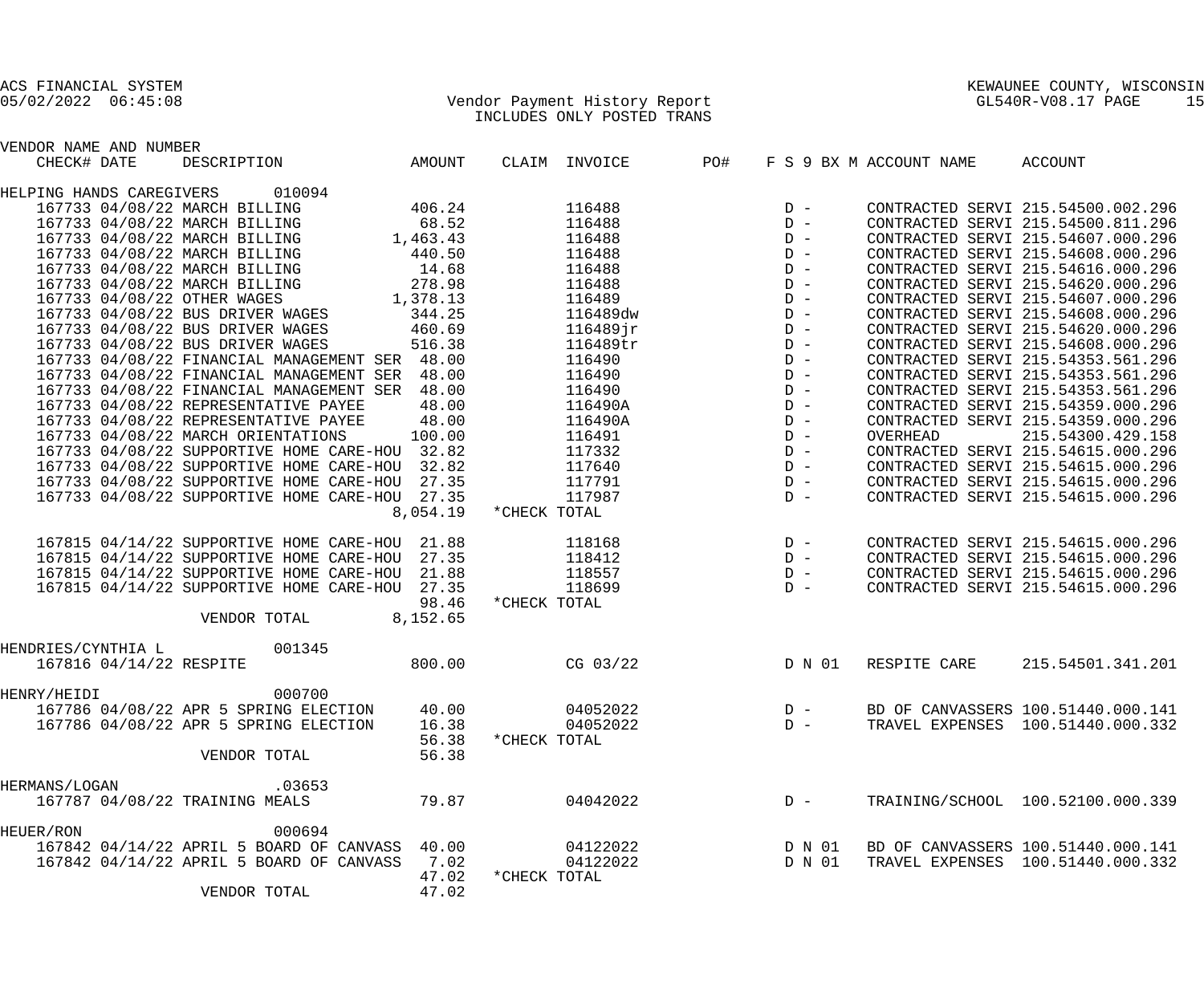| ACS FINANCIAL SYSTEM<br>$05/02/2022$ $06:45:08$                  | Vendor Payment History Report                   |                         |        | INCLUDES ONLY POSTED TRANS                                                 |       |                                                                                    | GL540R-V08.17 PAGE              | KEWAUNEE COUNTY, WISCONSIN         | 16 |
|------------------------------------------------------------------|-------------------------------------------------|-------------------------|--------|----------------------------------------------------------------------------|-------|------------------------------------------------------------------------------------|---------------------------------|------------------------------------|----|
| VENDOR NAME AND NUMBER                                           |                                                 |                         |        |                                                                            |       |                                                                                    |                                 |                                    |    |
| CHECK# DATE                                                      | DESCRIPTION                                     | AMOUNT                  |        | CLAIM INVOICE                                                              | PO#   |                                                                                    | F S 9 BX M ACCOUNT NAME ACCOUNT |                                    |    |
| HOLDEN/ATTORNEY STEPHEN 001855<br>167843 04/14/22 CH 54 22-GN-06 |                                                 | 460.00                  |        | 22GN06-040822                                                              |       | D N 01                                                                             |                                 | GUARDIAN AD LITE 100.51230.000.209 |    |
|                                                                  |                                                 |                         |        |                                                                            |       |                                                                                    |                                 |                                    |    |
| HORTON GROUP, INC./THE 009274<br>167965 04/29/22 2ND QTR FEE     |                                                 | 5,500.00                |        | 86099                                                                      |       | $D -$                                                                              |                                 | CONTRACTED SERVI 100.51430.000.296 |    |
| HUMANA INSURANCE COMPANY 001577                                  |                                                 |                         |        |                                                                            |       |                                                                                    |                                 |                                    |    |
| 167966 04/29/22 ADMIN FEE                                        |                                                 | 5,120.96                |        |                                                                            |       |                                                                                    |                                 | ADMINISTRATION F 710.51541.000.601 |    |
| 167966 04/29/22 STOP LOSS PREMIUM                                |                                                 | 84,590.07               |        |                                                                            |       |                                                                                    |                                 | STOP LOSS PREMIU 710.51937.000.601 |    |
| 167966 04/29/22 ADMIN FEE                                        |                                                 | 720.40                  |        |                                                                            |       |                                                                                    |                                 | ADMINISTRATION F 720.51541.000.601 |    |
| 167966 04/29/22 VISION                                           |                                                 | 1,025.22                |        | $210469236$<br>$410469236$<br>$410469236$<br>$410469236$<br>$D -$<br>$D -$ |       |                                                                                    | VISION INSURANCE 800.21545      |                                    |    |
|                                                                  |                                                 | 91,456.65 *CHECK TOTAL  |        |                                                                            |       |                                                                                    |                                 |                                    |    |
|                                                                  | VENDOR TOTAL                                    | 91,456.65               |        |                                                                            |       |                                                                                    |                                 |                                    |    |
| HUMANA, INC.                                                     | 002980                                          |                         |        |                                                                            |       |                                                                                    |                                 |                                    |    |
| 167967 04/29/22 FINANCIAL RECOVERY                               |                                                 | 221.72CR                |        | 707241                                                                     |       |                                                                                    |                                 | HEALTH INSURANCE 710.51935.000.601 |    |
| 167967 04/29/22 PHARMACY                                         |                                                 | 37,287.04               |        | 707241                                                                     |       |                                                                                    |                                 | HEALTH INSURANCE 710.51935.000.601 |    |
| 167967 04/29/22 SHARED SAVINGS                                   |                                                 | 378.50CR                |        | 707241                                                                     |       | $\begin{array}{ccc} &\text{D} & - \\ & \text{D} & - \\ & \text{D} & - \end{array}$ |                                 | HEALTH INSURANCE 710.51935.000.601 |    |
|                                                                  |                                                 | 36,686.82 * CHECK TOTAL |        |                                                                            |       |                                                                                    |                                 |                                    |    |
|                                                                  | VENDOR TOTAL                                    | 36,686.82               |        |                                                                            |       |                                                                                    |                                 |                                    |    |
| IC SOLUTIONS                                                     | 010014                                          |                         |        |                                                                            |       |                                                                                    |                                 |                                    |    |
| 167908 04/22/22 MARCH BILLING                                    |                                                 | 1,426.82                |        | 82015                                                                      |       | $D -$                                                                              |                                 | CANTEEN EXPENDIT 255.52106.000.295 |    |
| IDEMIA IDENTITY & SECURI                                         | 001225                                          |                         |        |                                                                            |       |                                                                                    |                                 |                                    |    |
| 167663 04/01/22 MAINT & SUPPORT                                  |                                                 | 193.00                  | 144915 |                                                                            | $D -$ |                                                                                    |                                 | MAINTENANCE AGRE 100.52102.000.249 |    |
|                                                                  |                                                 |                         |        |                                                                            |       |                                                                                    |                                 |                                    |    |
| INNOVATIVE BUSINESS SYST                                         | 000660                                          |                         |        |                                                                            |       |                                                                                    |                                 |                                    |    |
|                                                                  | 167909 04/22/22 LASERVAULT BACKUP YEAR 1,186.00 |                         |        | 31305                                                                      |       | $D -$                                                                              |                                 | MAINTENANCE AGRE 100.51450.000.249 |    |
| INNOVATIVE WISCONSIN LLC                                         | 001426                                          |                         |        |                                                                            |       |                                                                                    |                                 |                                    |    |
|                                                                  | 167734 04/08/22 CCS INDIVIDUAL SKILLS DE 895.00 |                         |        | AHa022822                                                                  |       | $D -$                                                                              |                                 | COMPREHENSIVE CO 215.54359.000.601 |    |
|                                                                  | 167734 04/08/22 CCS INDIVIDUAL SKILLS DE 928.20 |                         |        | AH022822                                                                   |       | $D -$                                                                              |                                 | COMPREHENSIVE CO 215.54359.000.601 |    |
|                                                                  | 167734 04/08/22 CCS PSYCHOTHERAPY - AU 1,071.00 |                         |        | AM022822                                                                   |       | $D -$                                                                              |                                 | COMPREHENSIVE CO 215.54359.000.601 |    |
|                                                                  | 167734 04/08/22 CCS PSYCHOTHERAPY - AUTH 877.20 |                         |        | AR022822                                                                   |       | $D -$                                                                              |                                 | COMPREHENSIVE CO 215.54359.000.601 |    |
|                                                                  | 167734 04/08/22 CCS INDIVIDUAL SKILLS DE 571.20 |                         |        | BP022822                                                                   |       | $D -$                                                                              |                                 | COMPREHENSIVE CO 215.54359.000.601 |    |
|                                                                  | 167734 04/08/22 CCS INDIVIDUAL AND-OR FA 319.60 |                         |        | BW022822                                                                   |       | $D -$                                                                              |                                 | COMPREHENSIVE CO 215.54359.000.601 |    |
|                                                                  | 167734 04/08/22 CCS PSYCHOTHERAPY - AUTH 693.60 |                         |        | BW022822                                                                   |       | $D -$                                                                              |                                 | COMPREHENSIVE CO 215.54359.000.601 |    |
|                                                                  | 167734 04/08/22 CCS PSYCHOTHERAPY - AUTH 326.40 |                         |        | CJ022822                                                                   |       | $D -$                                                                              |                                 | COMPREHENSIVE CO 215.54359.000.601 |    |
|                                                                  | 167734 04/08/22 CCS WELLNESS MANAGE & RE 292.40 |                         |        | EL022822                                                                   |       | $D -$                                                                              |                                 | COMPREHENSIVE CO 215.54359.000.601 |    |
|                                                                  | 167734 04/08/22 CCS INDIVIDUAL SKILLS 1,564.00  |                         |        | GB022822                                                                   |       | $D -$                                                                              |                                 | COMPREHENSIVE CO 215.54359.000.601 |    |
|                                                                  | 167734 04/08/22 CCS WELLNESS MANAGE & 1,356.60  |                         |        | GK022822                                                                   |       | $D -$                                                                              |                                 | COMPREHENSIVE CO 215.54359.000.601 |    |
|                                                                  | 167734 04/08/22 CCS INDIVIDUAL SKILLS DE 326.40 |                         |        | GN022822                                                                   |       | $D -$                                                                              |                                 | COMPREHENSIVE CO 215.54359.000.601 |    |
|                                                                  | 167734 04/08/22 CCS INDIVIDUAL SKILLS DE 448.80 |                         |        | GW022822                                                                   |       | $D -$                                                                              |                                 | COMPREHENSIVE CO 215.54359.000.601 |    |
|                                                                  | 167734 04/08/22 CCS PSYCHOTHERAPY - AUTH 224.40 |                         |        | GW022822                                                                   |       | $D -$                                                                              |                                 | COMPREHENSIVE CO 215.54359.000.601 |    |
|                                                                  | 167734 04/08/22 CCS INDIVIDUAL SKILLS 1,632.00  |                         |        | IN022822                                                                   |       | $D -$                                                                              |                                 | COMPREHENSIVE CO 215.54359.000.601 |    |
|                                                                  | 167734 04/08/22 CCS WELLNESS MANAGE & 1,754.40  |                         |        | JD022822                                                                   |       | $D -$                                                                              |                                 | COMPREHENSIVE CO 215.54359.000.601 |    |
|                                                                  | 167734 04/08/22 CCS WELLNESS MANAGE & 1,601.40  |                         |        | KV022822                                                                   |       | $D -$                                                                              |                                 | COMPREHENSIVE CO 215.54359.000.601 |    |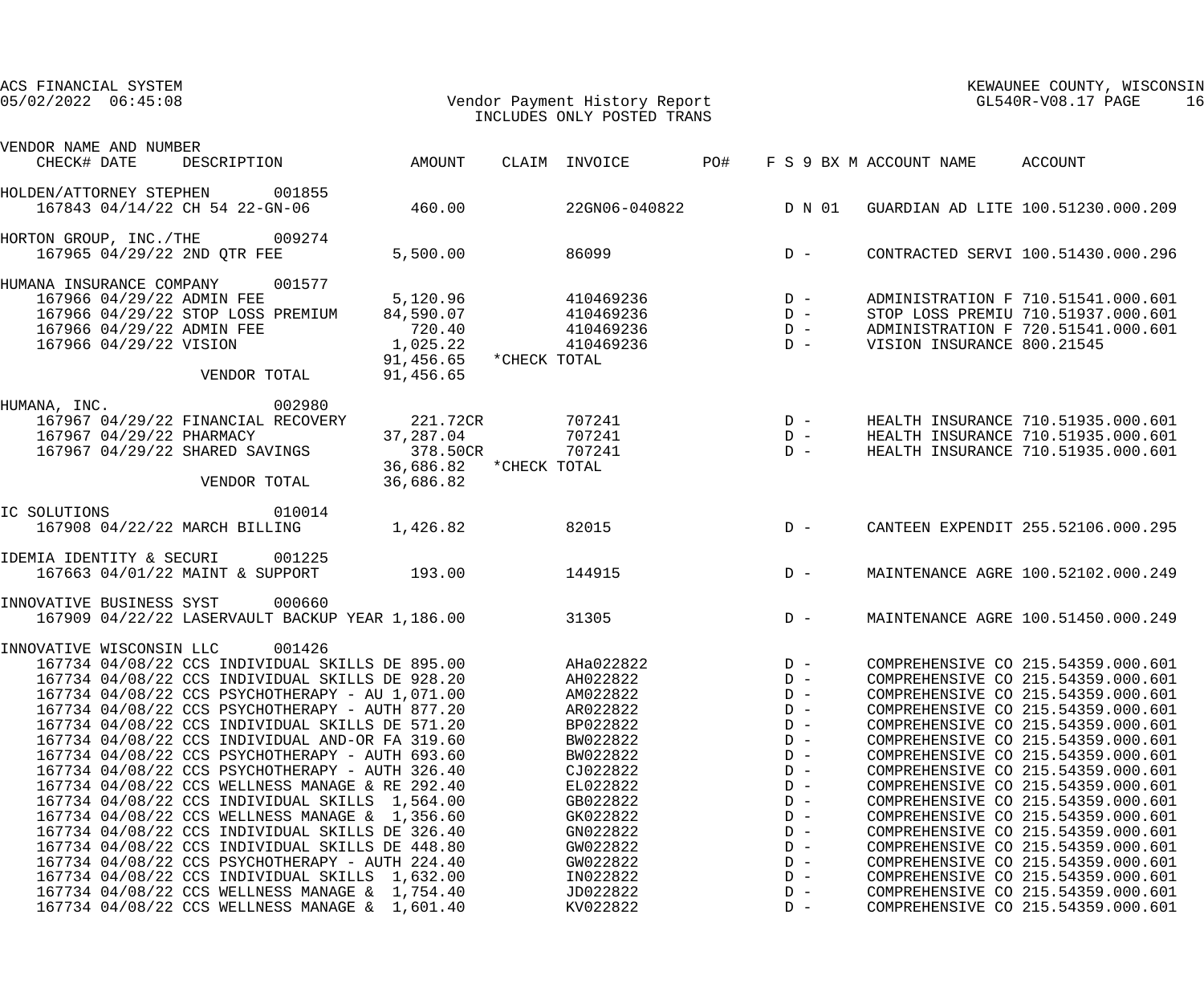| ACS FINANCIAL SYSTEM     |                         |                                                 |           |              |                               |     |       |                         | KEWAUNEE COUNTY, WISCONSIN         |
|--------------------------|-------------------------|-------------------------------------------------|-----------|--------------|-------------------------------|-----|-------|-------------------------|------------------------------------|
| $05/02/2022$ $06:45:08$  |                         |                                                 |           |              | Vendor Payment History Report |     |       |                         | $GL540R-V08.17$ PAGE<br>17         |
|                          |                         |                                                 |           |              | INCLUDES ONLY POSTED TRANS    |     |       |                         |                                    |
| VENDOR NAME AND NUMBER   |                         |                                                 |           |              |                               |     |       |                         |                                    |
| CHECK# DATE              |                         | DESCRIPTION                                     | AMOUNT    |              | CLAIM INVOICE                 | PO# |       | F S 9 BX M ACCOUNT NAME | ACCOUNT                            |
| INNOVATIVE WISCONSIN LLC |                         | 001426                                          |           |              |                               |     |       |                         |                                    |
|                          |                         | 167734 04/08/22 CCS INDIVIDUAL SKILLS 1,101.60  |           |              | LS022822                      |     | $D -$ |                         | COMPREHENSIVE CO 215.54359.000.601 |
|                          |                         | 167734 04/08/22 CCS INDIVIDUAL SKILLS 1,015.00  |           |              | MB022822                      |     | $D -$ |                         | COMPREHENSIVE CO 215.54359.000.601 |
|                          |                         | 167734 04/08/22 CCS INDIVIDUAL SKILLS 5,868.40  |           |              | MB022822                      |     | $D -$ |                         | COMPREHENSIVE CO 215.54359.000.601 |
|                          |                         | 167734 04/08/22 CCS INDIVIDUAL SKILLS 1,156.00  |           |              | MD022822                      |     | $D -$ |                         | COMPREHENSIVE CO 215.54359.000.601 |
|                          |                         | 167734 04/08/22 CCS PSYCHOTHERAPY - AUTH 132.60 |           |              | MD022822                      |     | $D -$ |                         | COMPREHENSIVE CO 215.54359.000.601 |
|                          |                         | 167734 04/08/22 CCS WELLNESS MANAGE & RE 734.40 |           |              | NB022822                      |     | $D -$ |                         | COMPREHENSIVE CO 215.54359.000.601 |
|                          |                         | 167734 04/08/22 CCS WELLNESS MANAGE & 1,468.80  |           |              | NB022822                      |     | $D -$ |                         | COMPREHENSIVE CO 215.54359.000.601 |
|                          |                         | 167734 04/08/22 CCS WELLNESS MANAGE & RE 680.00 |           |              | NB022822                      |     | $D -$ |                         | COMPREHENSIVE CO 215.54359.000.601 |
|                          |                         | 167734 04/08/22 CCS INDIVIDUAL SKILLS DE 578.00 |           |              | RD022822                      |     | $D -$ |                         | COMPREHENSIVE CO 215.54359.000.601 |
|                          |                         | 167734 04/08/22 CCS INDIVIDUAL SKILLS DE 897.60 |           |              | TW022822                      |     | $D -$ |                         | COMPREHENSIVE CO 215.54359.000.601 |
|                          |                         |                                                 | 28,515.00 | *CHECK TOTAL |                               |     |       |                         |                                    |
|                          |                         | VENDOR TOTAL                                    | 28,515.00 |              |                               |     |       |                         |                                    |
|                          |                         |                                                 |           |              |                               |     |       |                         |                                    |
| INTERSTATE BATTERY-GREEN |                         | 007622                                          |           |              |                               |     |       |                         |                                    |
|                          | 167637 04/01/22 BATTERY |                                                 | 124.16    |              | 30038876                      |     | $D -$ |                         | TIRES & BATTERIE 700.16122         |
|                          |                         | 167876 04/22/22 BATTERIES                       | 325.53    |              | 30039095                      |     | $D -$ |                         | TIRES & BATTERIE 700.16122         |
|                          |                         | VENDOR TOTAL                                    | 449.69    |              |                               |     |       |                         |                                    |
|                          |                         |                                                 |           |              |                               |     |       |                         |                                    |
| INTERSTATE PUMP & TANK L |                         | 001071<br>167941 04/29/22 REPLACE PULSER        | 878.40    |              | 13923                         |     | $D -$ |                         | FUEL EQUIPMENT R 700.53232.000.356 |
|                          |                         |                                                 |           |              |                               |     |       |                         |                                    |
| J. JADIN, INC.           |                         | 005968                                          |           |              |                               |     |       |                         |                                    |
|                          |                         | 167770 04/08/22 1 1/4" CRUSHED GRAVEL 1,032.18  |           |              | 225841                        |     | $D -$ | GRAVEL                  | 700.16129                          |
|                          | 167877 04/22/22 GRAVEL  |                                                 | 1,384.39  |              | 225893                        |     | $D -$ | GRAVEL                  | 700.16129                          |
|                          |                         | VENDOR TOTAL                                    | 2,416.57  |              |                               |     |       |                         |                                    |
| JAMES IMAGING SYSTEMS    |                         | 001369                                          |           |              |                               |     |       |                         |                                    |
|                          |                         | 167788 04/08/22 MARCH COPIES                    | 342.94    |              | 1175124                       |     | $D -$ |                         | EQUIPMENT RENTAL 100.51100.000.533 |
|                          |                         | 167788 04/08/22 MARCH COPIES                    | 128.82    |              | 1175125                       |     | $D -$ |                         | EQUIPMENT RENTAL 100.51410.000.533 |
|                          |                         | 167788 04/08/22 MARCH COPIES                    | 266.39    |              | 1175126                       |     | $D -$ | OVERHEAD                | 215.54500.002.158                  |
|                          |                         | 167788 04/08/22 MARCH COPIES                    | 171.57    |              | 1175127                       |     | $D -$ |                         | EQUIPMENT RENTAL 100.55620.000.533 |
|                          |                         | 167788 04/08/22 MARCH COPIES                    | 100.76    |              | 1175128                       |     | $D -$ | OVERHEAD                | 215.54500.002.158                  |
|                          |                         | 167788 04/08/22 MARCH COPIES                    | 16.84     |              | 1175129                       |     | $D -$ | OVERHEAD                | 215.54500.002.158                  |
|                          |                         | 167788 04/08/22 MARCH COPIES                    | 3.76      |              | 1175130                       |     | $D -$ |                         | EQUIPMENT RENTAL 100.54701.000.533 |
|                          |                         | 167788 04/08/22 MARCH COPIES                    | 8.64      |              | 1175131                       |     | $D -$ |                         | EQUIPMENT RENTAL 100.51710.000.533 |
|                          |                         | 167788 04/08/22 MARCH COPIES                    | 27.12     |              | 1175132                       |     | $D -$ | OVERHEAD                | 215.54500.002.158                  |
|                          |                         | 167788 04/08/22 MARCH COPIES                    | 5.40      |              | 1175133                       |     | $D -$ |                         | EQUIPMENT RENTAL 100.52102.000.533 |
|                          |                         | 167788 04/08/22 MARCH COPIES                    | 76.16     |              | 1175134                       |     | $D -$ |                         | EQUIPMENT RENTAL 700.53111.000.533 |
|                          |                         | 167788 04/08/22 MARCH COPIES                    | 67.21     |              | 1175135                       |     | $D -$ |                         | EQUIPMENT RENTAL 100.51330.000.533 |
|                          |                         | 167788 04/08/22 MARCH COPIES                    | 4.11      |              | 1175136                       |     | $D -$ |                         | EQUIPMENT RENTAL 100.51210.000.533 |
|                          |                         | 167788 04/08/22 MARCH COPIES                    | 15.33     |              | 1175137                       |     | $D -$ |                         | EQUIPMENT RENTAL 100.51220.000.533 |
|                          |                         | 167788 04/08/22 MARCH COPIES                    | 8.39      |              | 1175138                       |     | $D -$ |                         | EQUIPMENT RENTAL 240.56101.000.533 |
|                          |                         | 167788 04/08/22 MARCH COPIES                    | 3.23      |              | 1175139                       |     | $D -$ |                         | EQUIPMENT RENTAL 100.51230.000.533 |
|                          |                         | 167788 04/08/22 MARCH COPIES                    | 7.81      |              | 1175140                       |     | $D -$ |                         | EQUIPMENT RENTAL 100.52600.000.533 |
|                          |                         | 167788 04/08/22 MARCH COPIES                    | 7.81      |              | 1175140                       |     | $D -$ |                         | EQUIPMENT RENTAL 100.52601.000.533 |
|                          |                         | 167788 04/08/22 MARCH COPIES                    | 8.04      |              | 1175140                       |     | $D -$ |                         | EQUIPMENT RENTAL 100.52602.000.533 |

167788 04/08/22 MARCH COPIES 19.23 1175140 D - EQUIPMENT RENTAL 240.56101.000.533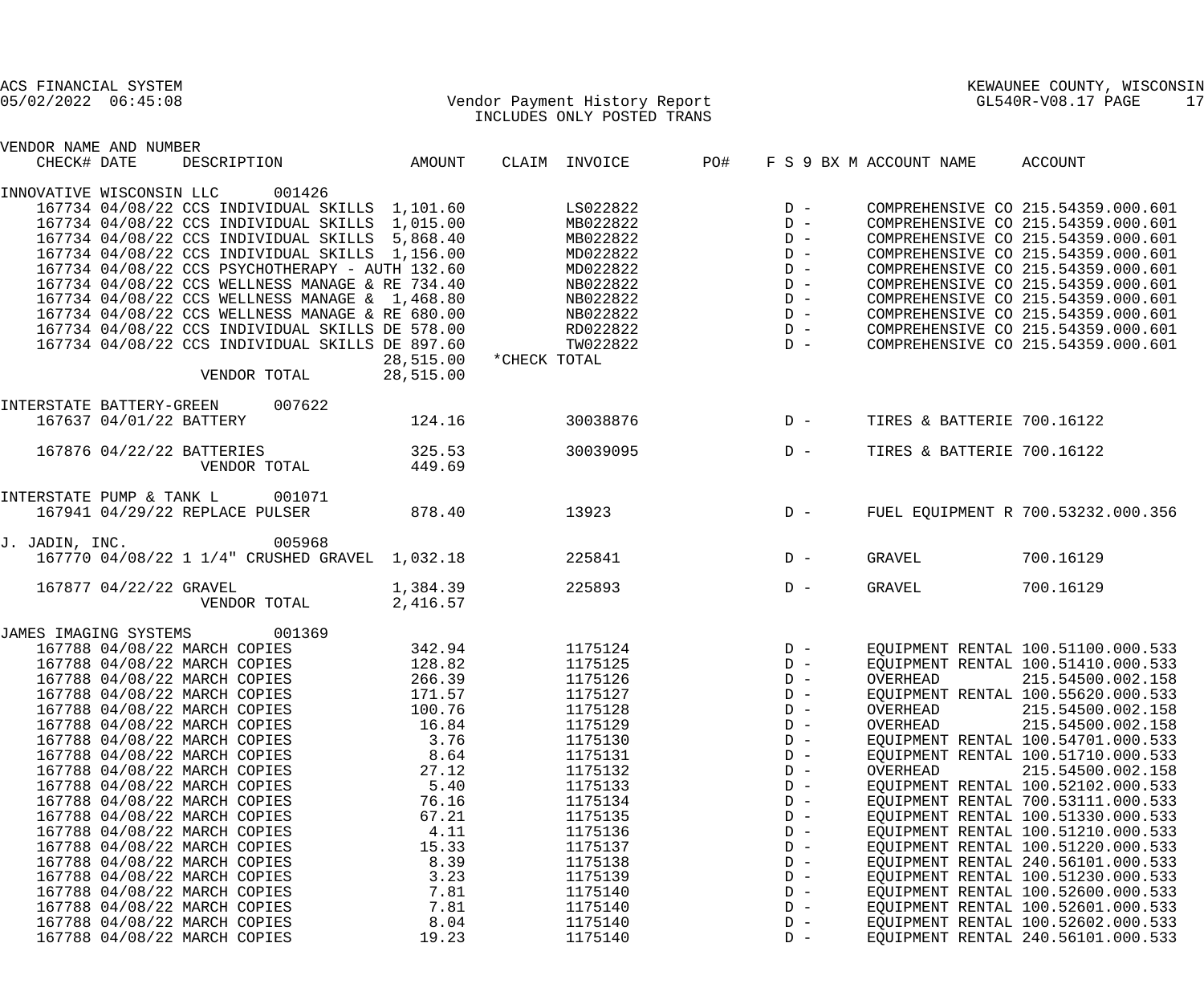| ACS FINANCIAL SYSTEM<br>Vendor Payment History Report<br>INCLUDES ONLY POSTED TRANS<br>$05/02/2022$ $06:45:08$                                                                         |                                     |                                                    |                                                                 | KEWAUNEE COUNTY, WISCONSIN<br>GL540R-V08.17 PAGE<br>18                                                               |                                                                          |
|----------------------------------------------------------------------------------------------------------------------------------------------------------------------------------------|-------------------------------------|----------------------------------------------------|-----------------------------------------------------------------|----------------------------------------------------------------------------------------------------------------------|--------------------------------------------------------------------------|
| VENDOR NAME AND NUMBER<br>DESCRIPTION AMOUNT<br>CHECK# DATE                                                                                                                            |                                     | CLAIM INVOICE PO#                                  |                                                                 | F S 9 BX M ACCOUNT NAME ACCOUNT                                                                                      |                                                                          |
| JAMES IMAGING SYSTEMS 001369<br>283.34<br>167788 04/08/22 MARCH COPIES<br>167788 04/08/22 MARCH COPIES                                                                                 |                                     | 1176045<br>18.69 1176046                           | $\begin{array}{c} \mathbf{D} & - \\ \mathbf{D} & - \end{array}$ |                                                                                                                      | EQUIPMENT RENTAL 100.54100.000.533<br>EQUIPMENT RENTAL 100.52102.000.533 |
| VENDOR TOTAL                                                                                                                                                                           | 1,591.59                            | 1,591.59 *CHECK TOTAL                              |                                                                 |                                                                                                                      |                                                                          |
| JAUQUET ROOFING LLC<br>009891<br>167844 04/14/22 RED RIVER PAVILLION RO 6,525.00 04082022                                                                                              |                                     |                                                    | D N 01                                                          |                                                                                                                      | GROUNDS & GROUND 100.55200.000.245                                       |
| JERABEK/SHARON LEA<br>001101<br>167817 04/14/22 DRIVER ESCORT VOLUNTEER 507.78 0322sj                                                                                                  |                                     |                                                    | D N 01                                                          |                                                                                                                      | TRAVEL EXPENSES 215.54607.000.332                                        |
| JONET/JERRY<br>003072<br>56.16<br>167789 04/08/22 2/28-3/8 MILEAGE<br>38.03<br>167789 04/08/22 3/15-3/26 MILEAGE<br>VENDOR TOTAL                                                       | 94.19<br>94.19                      | *CHECK TOTAL                                       |                                                                 |                                                                                                                      | TRAVEL EXPENSES 100.55300.000.332<br>TRAVEL EXPENSES 100.55300.000.332   |
| JV TRANSLATOR, LLC<br>000960<br>167845 04/14/22 INTERPRET 2/3/22 353.04<br>228.04<br>167845 04/14/22 INTERPRET 3/31/22<br>VENDOR TOTAL                                                 | 581.08<br>581.08                    | K-220203 D N 01<br>K-220331 D N 01<br>*CHECK TOTAL |                                                                 |                                                                                                                      | INTERPRETERS 100.51220.000.149<br>INTERPRETERS 100.51220.000.149         |
| KARE AUTO LLC<br>001437<br>167910 04/22/22 SQUAD324 OIL CHG/ROTATE 80.73                                                                                                               |                                     | 462                                                | D N 01                                                          |                                                                                                                      | CAR/TRUCK MAINTE 100.52100.000.241                                       |
| KARNITZ/CARLA A.<br>000411<br>167699 04/08/22 000805895203/01/2022 031 232.00  002210 IM 04/05/2022  D -                                                                               |                                     |                                                    |                                                                 |                                                                                                                      | SUBSIDIZED GUARD 215.54501.341.724                                       |
| 001659<br>KARNOPP/KAREN A.<br>167735 04/08/22 DRIVER ESCORT VOLUNTEER 362.70                                                                                                           |                                     | 0322kk                                             | D N 01                                                          |                                                                                                                      | TRAVEL EXPENSES 215.54607.000.332                                        |
| 001435<br>KARST JR/DAVID ALLEN<br>167736 04/08/22 DRIVER ESCORT VOLUNTEER 226.98                                                                                                       |                                     | 0322dk                                             | D N 01                                                          |                                                                                                                      | TRAVEL EXPENSES 215.54607.000.332                                        |
| 000164<br>KEWAUNEE CITY<br>167771 04/08/22 LEACHATE<br>167771 04/08/22 WASH BAY<br>VENDOR TOTAL                                                                                        | 596.80<br>74.60<br>671.40<br>671.40 | 5995<br>5995<br>*CHECK TOTAL                       | $D -$<br>$D -$                                                  |                                                                                                                      | LEACHATE SERVICE 600.54923.000.288<br>WATER & SEWER 700.53230.000.221    |
| KEWAUNEE CITY CLERK-TREA 000163<br>167664 04/01/22 LOTTERY CREDIT                                                                                                                      | 83,559.21                           | APRIL2022                                          | $D -$                                                           | TAX ACCOUNT-KEWA 100.12114                                                                                           |                                                                          |
| KEWAUNEE SCHOOL DISTRICT<br>001065<br>167665 04/01/22 LOTTERY CREDIT<br>8,853.52<br>167665 04/01/22 LOTTERY CREDIT<br>167665 04/01/22 LOTTERY CREDIT<br>167665 04/01/22 LOTTERY CREDIT | 48,528.49<br>21,954.04<br>22,313.63 | APRIL2022<br>APRIL2022<br>APRIL2022<br>APRIL2022   | $D -$<br>$D -$<br>$D -$<br>$D -$                                | TAX ACCOUNT-CARL 100.12102<br>TAX ACCOUNT-CASC 100.12103<br>TAX ACCOUNT-FRAN 100.12104<br>TAX ACCOUNT-MONT 100.12107 |                                                                          |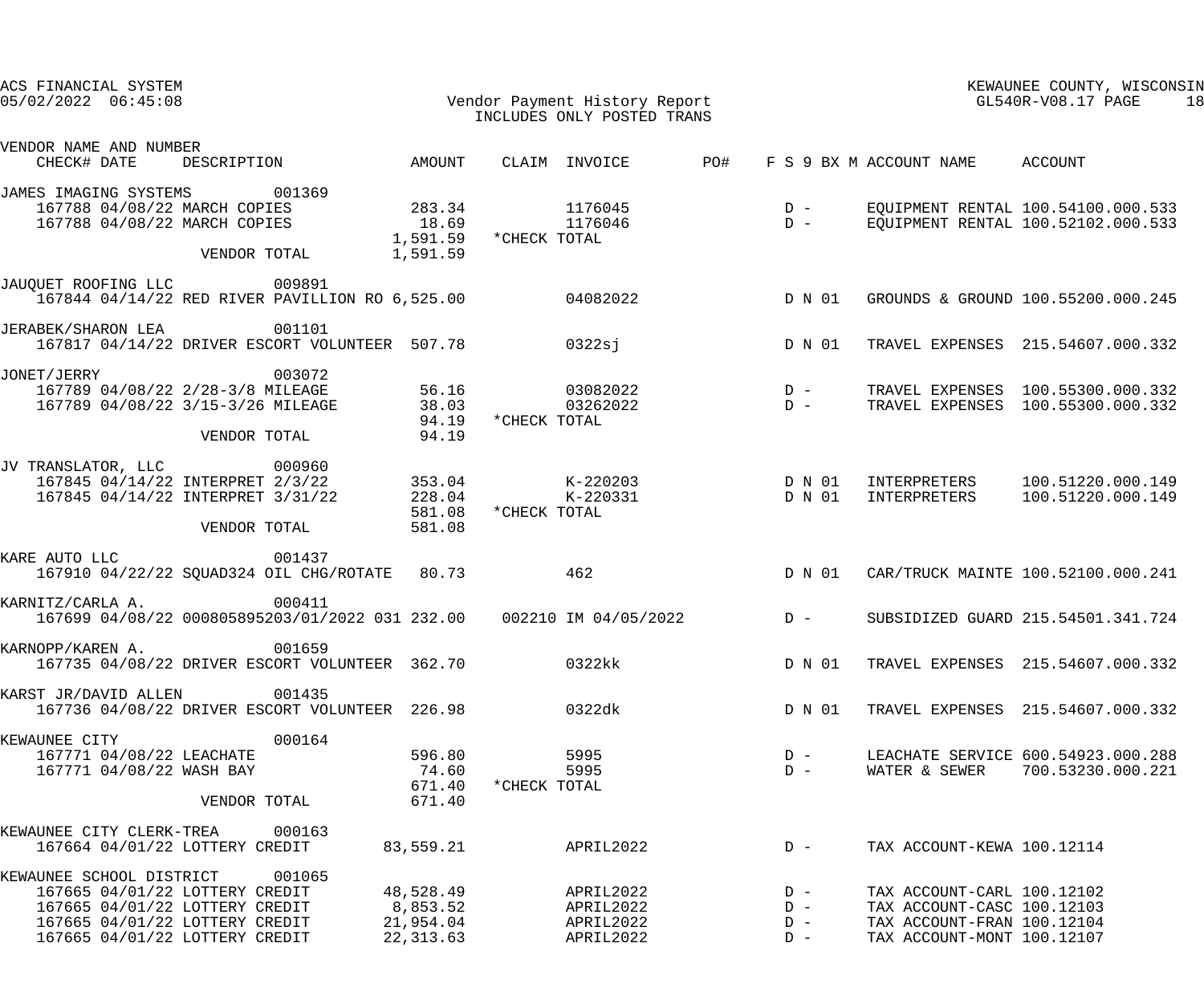| ACS FINANCIAL SYSTEM<br>$05/02/2022$ $06:45:08$ |                         |                                                | Vendor Payment History Report<br>INCLUDES ONLY POSTED TRANS |              |               |     |        | KEWAUNEE COUNTY, WISCONSIN<br>GL540R-V08.17 PAGE |                                    |  |
|-------------------------------------------------|-------------------------|------------------------------------------------|-------------------------------------------------------------|--------------|---------------|-----|--------|--------------------------------------------------|------------------------------------|--|
| VENDOR NAME AND NUMBER<br>CHECK# DATE           |                         | DESCRIPTION                                    | AMOUNT                                                      |              | CLAIM INVOICE | PO# |        | F S 9 BX M ACCOUNT NAME                          | ACCOUNT                            |  |
| KEWAUNEE SCHOOL DISTRICT                        |                         | 001065                                         |                                                             |              |               |     |        |                                                  |                                    |  |
|                                                 |                         | 167665 04/01/22 LOTTERY CREDIT                 | 13,417.83                                                   |              | APRIL2022     |     | $D -$  | TAX ACCOUNT-PIER 100.12108                       |                                    |  |
|                                                 |                         | 167665 04/01/22 LOTTERY CREDIT                 | 55,541.21                                                   |              | APRIL2022     |     | $D -$  | TAX ACCOUNT-WEST 100.12110                       |                                    |  |
|                                                 |                         | 167665 04/01/22 LOTTERY CREDIT                 | 74,854.80                                                   |              | APRIL2022     |     | $D -$  | TAX ACCOUNT-KEWA 100.12114                       |                                    |  |
|                                                 |                         |                                                | 245,463.52                                                  | *CHECK TOTAL |               |     |        |                                                  |                                    |  |
|                                                 |                         | VENDOR TOTAL                                   | 245,463.52                                                  |              |               |     |        |                                                  |                                    |  |
| KEWAUNEE WATER & SEWER U                        |                         | 000172                                         |                                                             |              |               |     |        |                                                  |                                    |  |
|                                                 |                         | 167968 04/29/22 MAR/APR WATER                  | 2,514.39                                                    |              | 04262022-1276 |     | $D -$  | WATER & SEWER                                    | 100.52102.000.221                  |  |
|                                                 |                         | 167968 04/29/22 MAR/APR WATER                  | 501.29                                                      |              | 04262022-1277 |     | $D -$  | WATER & SEWER                                    | 100.51605.000.221                  |  |
|                                                 |                         | 167968 04/29/22 MAR/APR WATER                  | 70.72                                                       |              | 04262022-1292 |     | $D -$  | WATER & SEWER                                    | 100.52116.000.221                  |  |
|                                                 |                         | 167968 04/29/22 MAR/APR WATER                  | 135.05                                                      |              | 04262022-1297 |     | $D -$  | WATER & SEWER                                    | 100.51605.000.221                  |  |
|                                                 |                         | 167968 04/29/22 MAR/APR WATER                  | 216.09                                                      |              | 04262022-1308 |     | $D -$  | WATER & SEWER                                    | 100.52116.000.221                  |  |
|                                                 |                         | VENDOR TOTAL                                   | 3,437.54<br>3,437.54                                        | *CHECK TOTAL |               |     |        |                                                  |                                    |  |
|                                                 |                         |                                                |                                                             |              |               |     |        |                                                  |                                    |  |
| KINNARD/CINDY                                   |                         | 004157                                         |                                                             |              |               |     |        |                                                  |                                    |  |
|                                                 |                         | 167666 04/01/22 CELLPHONE                      | 50.44                                                       |              | 140314        |     | $D -$  | TELEPHONE                                        | 227.54129.802.225                  |  |
|                                                 |                         | 167790 04/08/22 MARCH MILEAGE                  | 105.86                                                      |              | MARCH2022     |     | $D -$  |                                                  | TRAVEL EXPENSES 100.54106.000.332  |  |
|                                                 |                         | 167969 04/29/22 ACTIVITY DICE<br>VENDOR TOTAL  | 169.65<br>325.95                                            |              | 04302022      |     | $D -$  |                                                  | TRAVEL EXPENSES 100.54100.000.332  |  |
| KINSTETTER JR/ RICHARD                          |                         | 007237                                         |                                                             |              |               |     |        |                                                  |                                    |  |
|                                                 |                         | 167846 04/14/22 R.KINSTETTER INSURANCE         | 170.10                                                      |              | MAY2022       |     | D N 01 |                                                  | HEALTH INSURANCE 700.53210.000.154 |  |
| KONKOL/CORINNE                                  |                         | 007451                                         |                                                             |              |               |     |        |                                                  |                                    |  |
|                                                 |                         | 167818 04/14/22 MARCH TRAVEL                   | 77.81                                                       |              | 03312022      |     | $D -$  | OVERHEAD                                         | 215.54501.341.158                  |  |
| KOVNESKY/KELLY                                  |                         | 001300                                         |                                                             |              |               |     |        |                                                  |                                    |  |
|                                                 |                         | 167737 04/08/22 MARCH TRAVEL                   | 33.35                                                       |              | 03312022      |     | $D -$  | OVERHEAD                                         | 215.54359.000.158                  |  |
| KRIETE GROUP                                    |                         | 007581                                         |                                                             |              |               |     |        |                                                  |                                    |  |
|                                                 | 167879 04/22/22 PIPE    |                                                | 465.83                                                      |              | 10502338005   |     | $D -$  | REPAIR PARTS                                     | 700.16121                          |  |
|                                                 | 167879 04/22/22 PULLEYS |                                                | 301.98                                                      |              | 10502500301   |     | $D -$  | REPAIR PARTS                                     | 700.16121                          |  |
|                                                 |                         | 167879 04/22/22 TUBE & CLAMP                   | 93.68                                                       |              | 10502505001   |     | $D -$  | REPAIR PARTS                                     | 700.16121                          |  |
|                                                 |                         | 167879 04/22/22 GASKET/STUD/PLUG               | 820.65                                                      |              | 10502522601   |     | $D -$  | REPAIR PARTS                                     | 700.16121                          |  |
|                                                 | 167879 04/22/22 PLUG    |                                                | 11.88                                                       |              | 10502522602   |     | $D -$  | REPAIR PARTS                                     | 700.16121                          |  |
|                                                 |                         | 167879 04/22/22 STUD & KIT                     | 660.20                                                      |              | 10502522603   |     | $D -$  | REPAIR PARTS                                     | 700.16121                          |  |
|                                                 |                         | 167879 04/22/22 STUD RETURN                    | 500.88CR                                                    |              | 10502523001   |     | $D -$  | REPAIR PARTS                                     | 700.16121                          |  |
|                                                 |                         | 167879 04/22/22 PLUG RETURN                    | 11.88CR                                                     |              | 10502545301   |     | $D -$  | REPAIR PARTS                                     | 700.16121                          |  |
|                                                 |                         | 167879 04/22/22 PLUG RETURN                    | 6.12CR                                                      |              | 10502545401   |     | $D -$  | REPAIR PARTS                                     | 700.16121                          |  |
|                                                 |                         | 167879 04/22/22 PLUG/ORING/GASKET              | 61.18                                                       |              | 10502545501   |     | $D -$  | REPAIR PARTS                                     | 700.16121                          |  |
|                                                 |                         | 167879 04/22/22 PLUG/KIT                       | 1,792.76                                                    |              | 10502545502   |     | $D -$  | REPAIR PARTS                                     | 700.16121                          |  |
|                                                 |                         | 167879 04/22/22 FITTING/ORING/COUPLING 211.73  |                                                             |              | 10502609901   |     | $D -$  | REPAIR PARTS                                     | 700.16121                          |  |
|                                                 |                         | 167879 04/22/22 SEAL/AIR CLEANER/SENSOR 289.31 |                                                             |              | 10502617101   |     | $D -$  | REPAIR PARTS                                     | 700.16121                          |  |
|                                                 |                         |                                                | 4,190.32                                                    | *CHECK TOTAL |               |     |        |                                                  |                                    |  |
|                                                 |                         | VENDOR TOTAL                                   | 4,190.32                                                    |              |               |     |        |                                                  |                                    |  |
|                                                 |                         |                                                |                                                             |              |               |     |        |                                                  |                                    |  |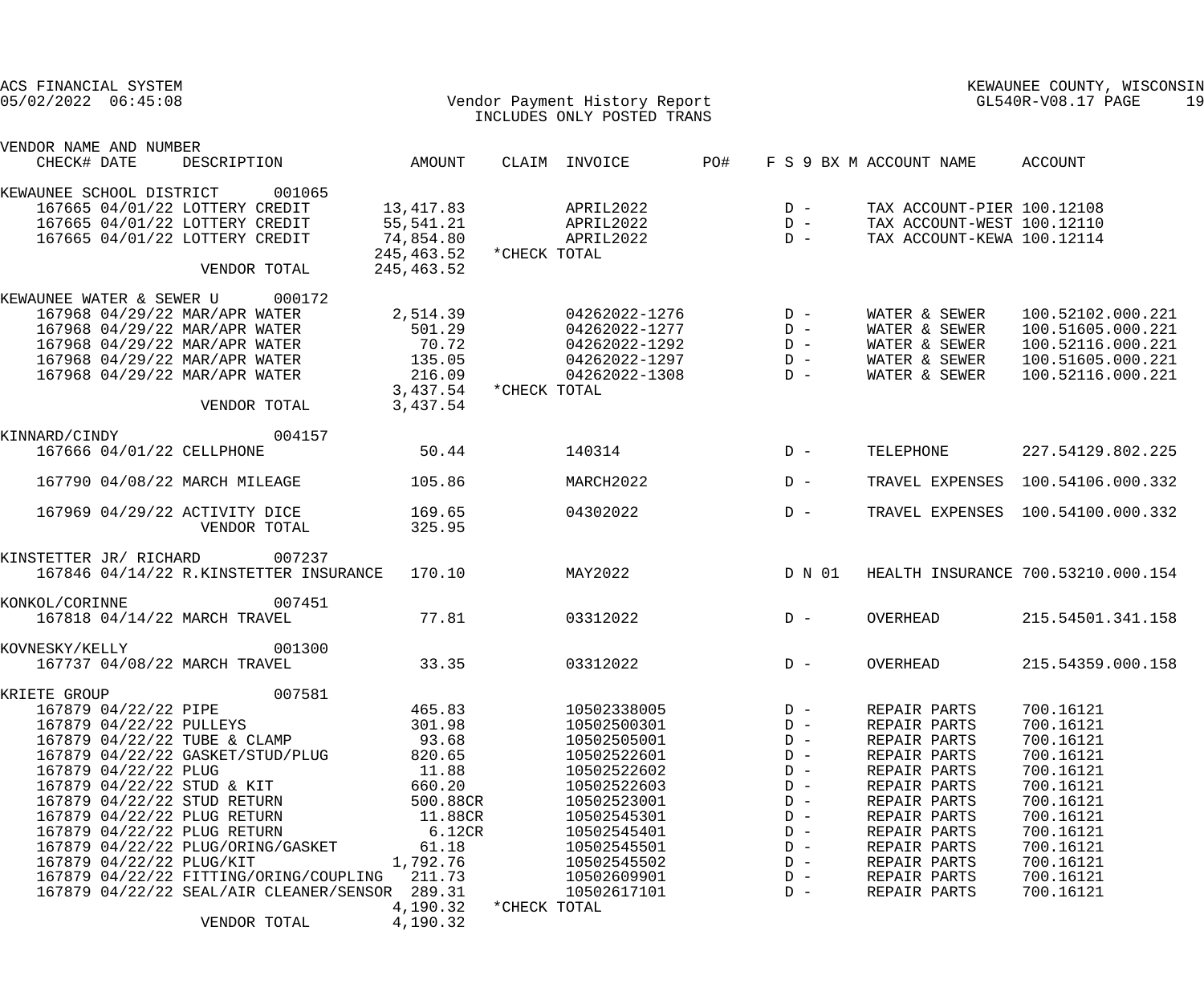| ACS FINANCIAL SYSTEM<br>$05/02/2022$ $06:45:08$                                                                                                                                                                                                                      |                                              | INCLUDES ONLY POSTED TRANS                                                                     |                                  | KEWAUNEE COUNTY, WISCONSIN<br>KEWAUNEE COUNTY, WISCON<br>Vendor Payment History Report<br>The State of Text of Text of Text of Text of Text of Text of Text of Text of Text of Text of Text of Text of T<br>20 |                                              |                                                                                                                                                      |
|----------------------------------------------------------------------------------------------------------------------------------------------------------------------------------------------------------------------------------------------------------------------|----------------------------------------------|------------------------------------------------------------------------------------------------|----------------------------------|----------------------------------------------------------------------------------------------------------------------------------------------------------------------------------------------------------------|----------------------------------------------|------------------------------------------------------------------------------------------------------------------------------------------------------|
| VENDOR NAME AND NUMBER                                                                                                                                                                                                                                               |                                              |                                                                                                |                                  |                                                                                                                                                                                                                |                                              |                                                                                                                                                      |
| DESCRIPTION AMOUNT<br>CHECK# DATE                                                                                                                                                                                                                                    |                                              | CLAIM INVOICE PO#                                                                              |                                  |                                                                                                                                                                                                                | F S 9 BX M ACCOUNT NAME ACCOUNT              |                                                                                                                                                      |
| KUEHN PRINTING LLC 001466<br>167911 04/22/22 OUTDOOR REC MAPS                                                                                                                                                                                                        |                                              |                                                                                                |                                  |                                                                                                                                                                                                                |                                              |                                                                                                                                                      |
| KUMPFER/JACOB<br>001105<br>167932 04/29/22 JANUARY TRAVEL 15.00<br>167932 04/29/22 JANUARY TRAVEL 146.25<br>167932 04/29/22 FEBRUARY TRAVEL 164.97<br>167932 04/29/22 MARCH TRAVEL 135.72<br>VENDOR TOTAL 461.94                                                     |                                              | $01312022$<br>$D -$<br>$D -$<br>02282022<br>03312022<br>461.94 *CHECK TOTAL                    |                                  |                                                                                                                                                                                                                | OVERHEAD<br>D – OVERHEAD<br>D – OVERHEAD     | OVERHEAD 215.54352.561.158<br>215.54359.000.158<br>215.54359.000.158<br>215.54359.000.158                                                            |
| KUNDINGER FLUID POWER IN 003878<br>167880 04/22/22 FITTINGS                                                                                                                                                                                                          | 108.64                                       | 50689391                                                                                       |                                  |                                                                                                                                                                                                                | D - REPAIR PARTS 700.16121                   |                                                                                                                                                      |
| KUSTOM SIGNALS, INC. 002845<br>167847 04/14/22 WIRED REMOTE 132.00                                                                                                                                                                                                   |                                              | 592848                                                                                         | $D -$                            |                                                                                                                                                                                                                |                                              | CAR/TRUCK MAINTE 100.52100.000.241                                                                                                                   |
| LABORATORY CORPORATION O 008538<br>167912 04/22/22 LAB TESTING                                                                                                                                                                                                       | 69.00                                        | 72559066                                                                                       | $D -$                            |                                                                                                                                                                                                                |                                              | MEDICAL SERVICES 100.51330.000.211                                                                                                                   |
| 010121<br>LALUZERNE/CHAD<br>010121<br>167819 04/14/22 MARCH TRAVEL 78.79<br>167819 04/14/22 MARCH TRAVEL 50.90<br>167819 04/14/22 MARCH TRAVEL 14.63<br>167819 04/14/22 MARCH TRAVEL<br>167819 04/14/22 MARCH TRAVEL<br>167819 04/14/22 MARCH TRAVEL<br>VENDOR TOTAL | 20.00<br>36.27<br>220.54<br>421.13<br>421.13 | $03312022$ D -<br>03312022 D -<br>03312022<br>03312022<br>03312022<br>03312022<br>*CHECK TOTAL | $D -$<br>$D -$<br>$D -$<br>$D -$ |                                                                                                                                                                                                                | OVERHEAD<br>OVERHEAD<br>OVERHEAD<br>OVERHEAD | 215.54300.429.158<br>FAMILIY PRESERVA 215.54500.303.601<br>215.54500.366.158<br>215.54500.414.158<br>OVERHEAD 215.54500.811.158<br>215.54501.341.158 |
| LANGUAGE LINE SERVICES,<br>007051<br>167738 04/08/22 MARCH INTERPRETER                                                                                                                                                                                               | 186.64                                       | 10486067                                                                                       |                                  | $D -$                                                                                                                                                                                                          | OVERHEAD                                     | 215.54410.076.158                                                                                                                                    |
| LAW OFFICES OF CROWELL & 001352<br>167970 04/29/22 CH 48 22-TP-01                                                                                                                                                                                                    | 350.00                                       | 13962                                                                                          |                                  | $D -$                                                                                                                                                                                                          |                                              | GUARDIAN AD LITE 100.51230.000.209                                                                                                                   |
| LAZANSKY/JOANNE<br>000281<br>167739 04/08/22 DRIVER ESCORT VOLUNTEER 302.45                                                                                                                                                                                          |                                              | 0322j1                                                                                         |                                  | D N 01                                                                                                                                                                                                         |                                              | TRAVEL EXPENSES 215.54607.000.332                                                                                                                    |
| LEMENS WATERCARE INC.<br>003392<br>167638 04/01/22 4 (5 GAL) WATER                                                                                                                                                                                                   | 27.00                                        | 4412                                                                                           |                                  | $D -$                                                                                                                                                                                                          |                                              | CONTRACTED SERVI 700.53270.000.296                                                                                                                   |
| 167881 04/22/22 3 (5) GAL WATER                                                                                                                                                                                                                                      | 20.25                                        | 4472                                                                                           |                                  | $D -$                                                                                                                                                                                                          |                                              | CONTRACTED SERVI 700.53270.000.296                                                                                                                   |
| 167942 04/29/22 7 (5 GAL) WATER<br>VENDOR TOTAL                                                                                                                                                                                                                      | 47.25<br>94.50                               | 4529                                                                                           |                                  | $D -$                                                                                                                                                                                                          |                                              | CONTRACTED SERVI 700.53270.000.296                                                                                                                   |
| LINCOLN TOWN TREASURER<br>000189<br>167667 04/01/22 LOTTERY CREDIT                                                                                                                                                                                                   | 3,465.41                                     | APRIL2022                                                                                      |                                  | $D -$                                                                                                                                                                                                          | TAX ACCOUNT-LINC 100.12105                   |                                                                                                                                                      |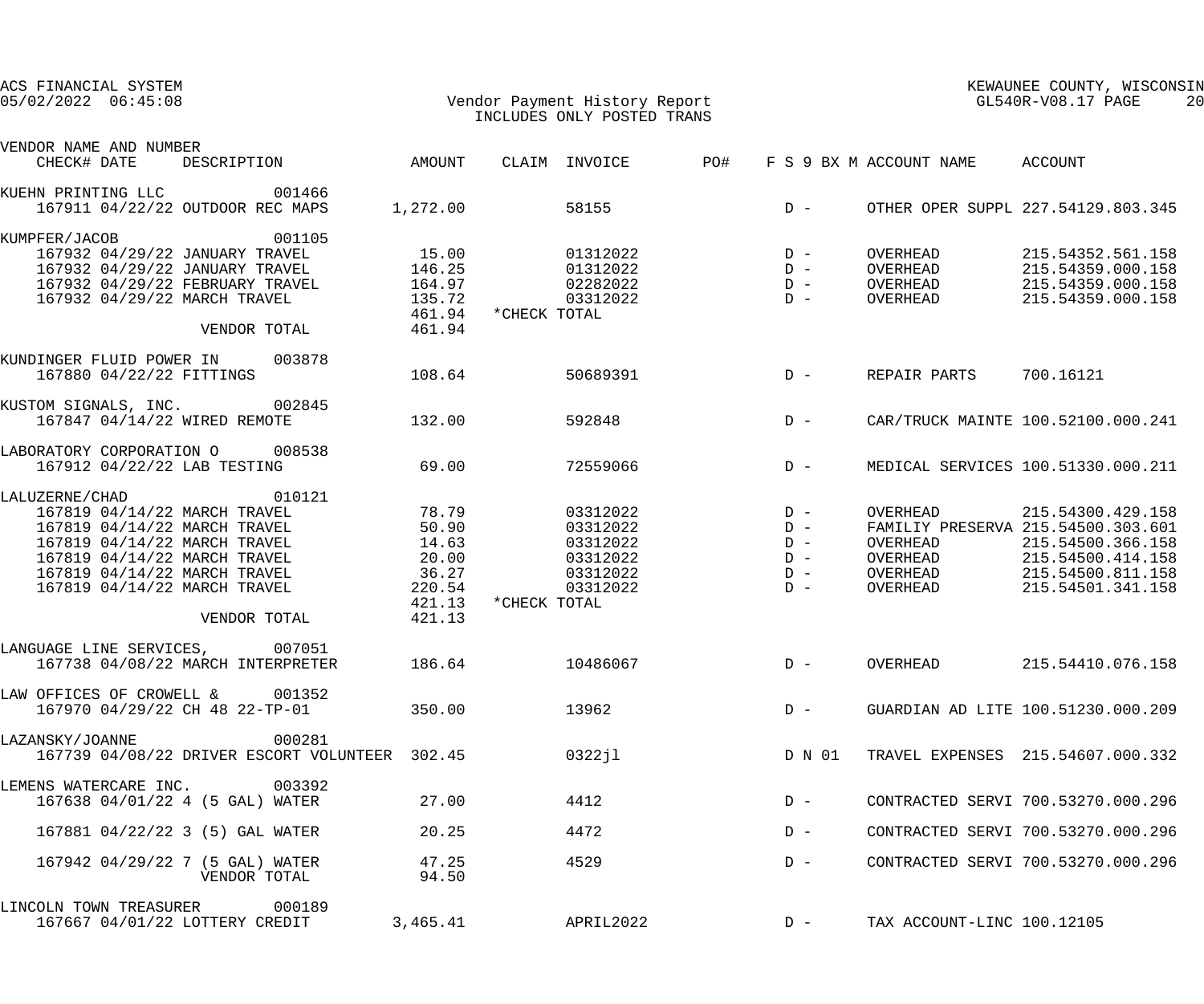| ACS FINANCIAL SYSTEM<br>$05/02/2022$ $06:45:08$                                                                                                                                    |                                                                                                                              |                                                                                  | Vendor Payment History Report<br>INCLUDES ONLY POSTED TRANS                          |                                                 |                                                          | GL540R-V08.17 PAGE                                                                           | KEWAUNEE COUNTY, WISCONSIN                                                                                                 | 21 |
|------------------------------------------------------------------------------------------------------------------------------------------------------------------------------------|------------------------------------------------------------------------------------------------------------------------------|----------------------------------------------------------------------------------|--------------------------------------------------------------------------------------|-------------------------------------------------|----------------------------------------------------------|----------------------------------------------------------------------------------------------|----------------------------------------------------------------------------------------------------------------------------|----|
| VENDOR NAME AND NUMBER<br>CHECK# DATE                                                                                                                                              | DESCRIPTION                                                                                                                  | AMOUNT                                                                           | CLAIM INVOICE                                                                        | PO#                                             |                                                          | F S 9 BX M ACCOUNT NAME                                                                      | ACCOUNT                                                                                                                    |    |
| LIPPOLD/BRANDY<br>167820 04/14/22 MARCH TRAVEL                                                                                                                                     | 001381                                                                                                                       | 100.62                                                                           | 03312022                                                                             | $D -$                                           |                                                          | OVERHEAD                                                                                     | 215.54501.341.158                                                                                                          |    |
| LIVING NOW COUNSELING LL                                                                                                                                                           | 001397<br>167740 04/08/22 CCS PSYCHOTHERAPY - AU 1,938.00<br>167740 04/08/22 CCS PSYCHOTHERAPY - AU 2,652.00<br>VENDOR TOTAL | 4,590.00<br>4,590.00                                                             | FK033122<br>LS033122<br>*CHECK TOTAL                                                 | $\begin{array}{c}\nD & - \\ D & -\n\end{array}$ |                                                          |                                                                                              | COMPREHENSIVE CO 215.54359.000.601<br>COMPREHENSIVE CO 215.54359.000.601                                                   |    |
| LOCUMTENENS.COM LLC<br>167644 04/01/22 3/2 CONSULTING<br>167644 04/01/22 3/2 CONSULTING<br>167644 04/01/22 3/16 CONSULTING<br>167644 04/01/22 3/16 CONSULTING                      | 001212<br>167644 04/01/22 2/23-25 CONSULTING<br>167644 04/01/22 2/23-25 CONSULTING                                           | 917.62<br>917.62<br>747.02<br>747.03<br>298.69<br>298.69<br>3,926.67             | AS611711<br>AS611711<br>AS613068<br>AS613068<br>AS619579<br>AS619579<br>*CHECK TOTAL | $D -$<br>$D -$<br>$D -$<br>$D -$                | $D -$<br>$D -$                                           | PSYCHIATRIST<br>PSYCHIATRIST<br>PSYCHIATRIST<br>PSYCHIATRIST<br>PSYCHIATRIST<br>PSYCHIATRIST | 215.54352.561.262<br>215.54359.000.262<br>215.54352.561.262<br>215.54359.000.262<br>215.54352.561.262<br>215.54359.000.262 |    |
| 167741 04/08/22 CONSULTING<br>167741 04/08/22 CONSULTING                                                                                                                           |                                                                                                                              | 725.48<br>725.48<br>1,450.96                                                     | AS622324<br>AS622324<br>*CHECK TOTAL                                                 | $D -$<br>$D -$                                  |                                                          | PSYCHIATRIST<br>PSYCHIATRIST                                                                 | 215.54352.561.262<br>215.54359.000.262                                                                                     |    |
| 167821 04/14/22 CONSULTING<br>167821 04/14/22 CONSULTING<br>167821 04/14/22 CONSULTING<br>167821 04/14/22 CONSULTING                                                               |                                                                                                                              | 725.48<br>725.48<br>618.93<br>618.93<br>2,688.82                                 | AS623413<br>AS623413<br>AS626188<br>AS626188<br>*CHECK TOTAL                         | $D -$<br>$D -$<br>$D -$<br>$D -$                |                                                          | PSYCHIATRIST<br>PSYCHIATRIST<br>PSYCHIATRIST<br>PSYCHIATRIST                                 | 215.54352.561.262<br>215.54359.000.262<br>215.54352.561.262<br>215.54359.000.262                                           |    |
|                                                                                                                                                                                    | 167933 04/29/22 4/13/22 CONSULTING<br>167933 04/29/22 4/13/22 CONSULTING<br>VENDOR TOTAL                                     | 554.88<br>554.88<br>1,109.76<br>9,176.21                                         | AS629222<br>AS629222<br>*CHECK TOTAL                                                 | $D -$                                           | $D -$                                                    | PSYCHIATRIST<br>PSYCHIATRIST                                                                 | 215.54352.561.262<br>215.54359.000.262                                                                                     |    |
| LOFFLER COMPANIES, INC. 006241                                                                                                                                                     | 167668 04/01/22 3/15-4/15 PAYMENT                                                                                            | 917.40                                                                           | 468189170                                                                            |                                                 | $D -$                                                    |                                                                                              | EQUIPMENT RENTAL 100.52102.000.533                                                                                         |    |
|                                                                                                                                                                                    | 167971 04/29/22 4/15-5/15 PAYMENT<br>VENDOR TOTAL                                                                            | 922.40<br>1,839.80                                                               | 470611104                                                                            |                                                 | $D -$                                                    |                                                                                              | EQUIPMENT RENTAL 100.52102.000.533                                                                                         |    |
| LUCAS JR/CHARLES<br>167934 04/29/22 RESPITE<br>167934 04/29/22 RESPITE<br>167934 04/29/22 RESPITE<br>167934 04/29/22 RESPITE<br>167934 04/29/22 RESPITE<br>167934 04/29/22 RESPITE | 001470<br>VENDOR TOTAL                                                                                                       | 400.00<br>620.00<br>252.00<br>434.00<br>360.00<br>620.00<br>2,686.00<br>2,686.00 | MB 02/22<br>MB 03/22<br>RL 02/22<br>RL 03/22<br>ZL 02/22<br>ZL 03/22<br>*CHECK TOTAL |                                                 | D N 01<br>D N 01<br>D N 01<br>D N 01<br>D N 01<br>D N 01 | RESPITE CARE<br>RESPITE CARE<br>RESPITE CARE<br>RESPITE CARE<br>RESPITE CARE<br>RESPITE CARE | 215.54501.341.201<br>215.54501.341.201<br>215.54501.341.201<br>215.54501.341.201<br>215.54501.341.201<br>215.54501.341.201 |    |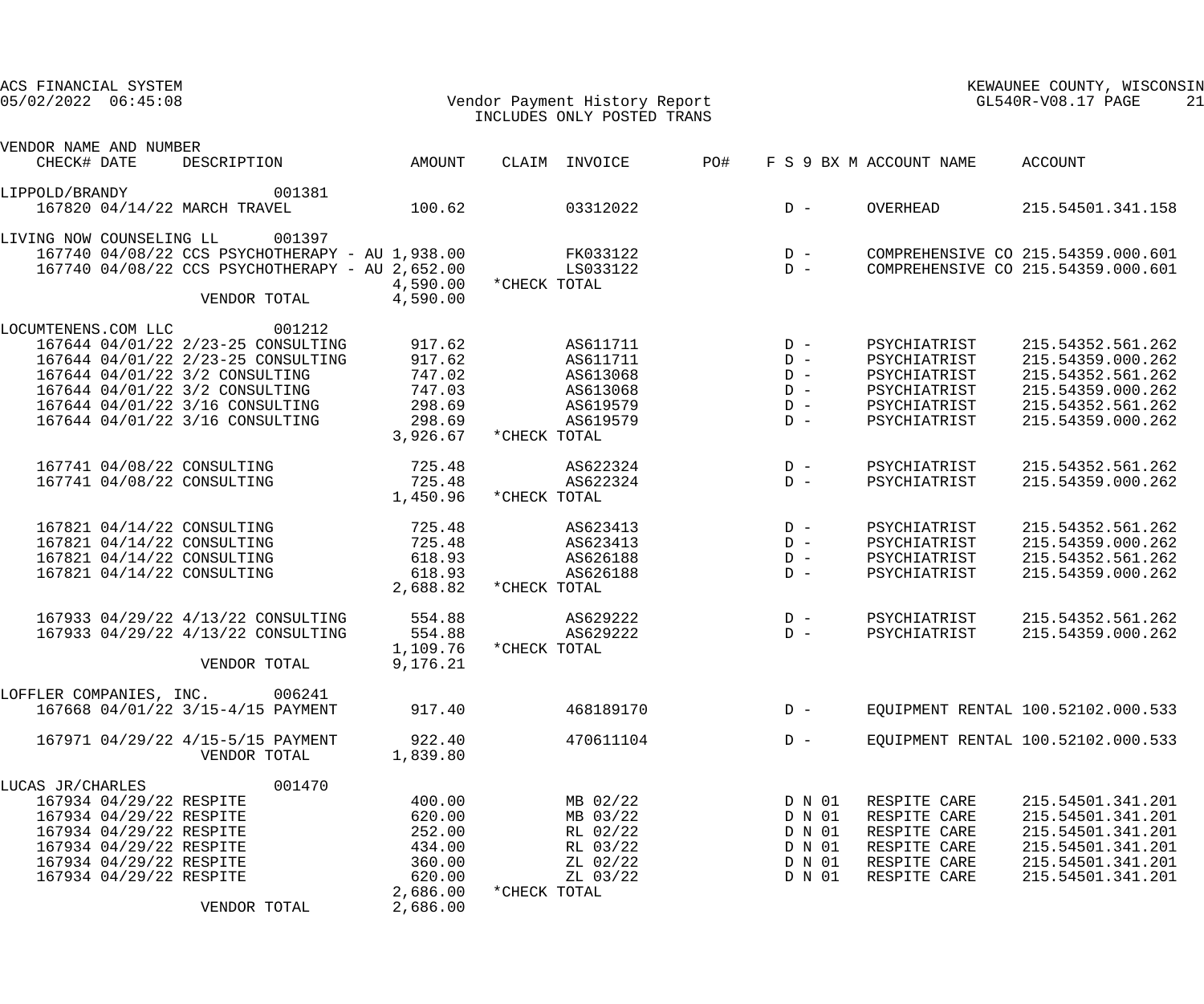| ACS FINANCIAL SYSTEM<br>$05/02/2022$ $06:45:08$                |                  | Vendor Payment History Report<br>INCLUDES ONLY POSTED TRANS |                  | KEWAUNEE COUNTY, WISCONSIN<br>GL540R-V08.17 PAGE<br>22 |                                                                          |  |
|----------------------------------------------------------------|------------------|-------------------------------------------------------------|------------------|--------------------------------------------------------|--------------------------------------------------------------------------|--|
| VENDOR NAME AND NUMBER                                         |                  |                                                             |                  |                                                        |                                                                          |  |
| CHECK# DATE<br>DESCRIPTION                                     | AMOUNT           | CLAIM INVOICE                                               | PO#              | F S 9 BX M ACCOUNT NAME                                | ACCOUNT                                                                  |  |
| 001064<br>LUXEMBURG CASCO SCHOOL                               |                  |                                                             |                  |                                                        |                                                                          |  |
| 167669 04/01/22 LOTTERY CREDIT                                 | 26,592.27        | APRIL2022                                                   | $D -$            | TAX ACCOUNT-CASC 100.12103                             |                                                                          |  |
| 167669 04/01/22 LOTTERY CREDIT                                 | 19,875.38        | APRIL2022                                                   | $D -$            | TAX ACCOUNT-LINC 100.12105                             |                                                                          |  |
| 167669 04/01/22 LOTTERY CREDIT                                 | 50,259.42        | APRIL2022                                                   | $D -$            | TAX ACCOUNT-LUXE 100.12106                             |                                                                          |  |
| 167669 04/01/22 LOTTERY CREDIT                                 | 28,075.13        | APRIL2022                                                   | $D -$            | TAX ACCOUNT-MONT 100.12107                             |                                                                          |  |
| 167669 04/01/22 LOTTERY CREDIT                                 | 49,598.36        | APRIL2022                                                   | $D -$            | TAX ACCOUNT-RED 100.12109                              |                                                                          |  |
| 167669 04/01/22 LOTTERY CREDIT                                 | 15,307.75        | APRIL2022                                                   | $D -$            | TAX ACCOUNT-CASC 100.12111                             |                                                                          |  |
| 167669 04/01/22 LOTTERY CREDIT                                 | 45,884.78        | APRIL2022                                                   | $D -$            | TAX ACCOUNT-LUXE 100.12112                             |                                                                          |  |
| VENDOR TOTAL                                                   | 235,593.09       | 235,593.09 * CHECK TOTAL                                    |                  |                                                        |                                                                          |  |
|                                                                |                  |                                                             |                  |                                                        |                                                                          |  |
| 006310<br>LUXEMBURG MOTOR COMPANY                              |                  |                                                             |                  |                                                        |                                                                          |  |
| 167882 04/22/22 WIPER SWITCH                                   | 51.24            | 93561                                                       | $D -$            | REPAIR PARTS                                           | 700.16121                                                                |  |
| 167943 04/29/22 LATCH & FILTERS                                | 139.20           | 93641                                                       | $D -$            | REPAIR PARTS                                           | 700.16121                                                                |  |
| VENDOR TOTAL                                                   | 190.44           |                                                             |                  |                                                        |                                                                          |  |
| 000193<br>LUXEMBURG PUBLIC UTILITY                             |                  |                                                             |                  |                                                        |                                                                          |  |
| 167791 04/08/22 WATER                                          | 90.13            | 03152022-0598                                               | $D -$            | WATER & SEWER                                          | 100.55301.000.221                                                        |  |
| 167791 04/08/22 WATER                                          | 99.71            | 03152022-1003                                               | $D -$            | WATER & SEWER                                          | 100.55300.000.221                                                        |  |
|                                                                | 189.84           | *CHECK TOTAL                                                |                  |                                                        |                                                                          |  |
| VENDOR TOTAL                                                   | 189.84           |                                                             |                  |                                                        |                                                                          |  |
| LUXEMBURG TOWN TREASURER<br>000194                             |                  |                                                             |                  |                                                        |                                                                          |  |
| 167670 04/01/22 LOTTERY CREDIT                                 | 8,396.41         | APRIL2022                                                   | $D -$            | TAX ACCOUNT-LUXE 100.12106                             |                                                                          |  |
| 000198<br>LUXEMBURG VILLAGE CLERK-                             |                  |                                                             |                  |                                                        |                                                                          |  |
| 167671 04/01/22 LOTTERY CREDIT                                 | 58,790.36        | APRIL2022                                                   | $D -$            | TAX ACCOUNT-LUXE 100.12112                             |                                                                          |  |
| 001536<br>MALACH/TAMMY                                         |                  |                                                             |                  |                                                        |                                                                          |  |
| 167792 04/08/22 APR 5 SPRING ELECTION                          | 40.00            | 04052022                                                    | $D -$            |                                                        | BD OF CANVASSERS 100.51440.000.141                                       |  |
| 006432<br>MANCOSKE/DEBRA R.                                    |                  |                                                             |                  |                                                        |                                                                          |  |
| 167848 04/14/22 CH 767 08PA14PJ                                | 40.00            | 08PA14PJ040522                                              | D N 01           |                                                        | GUARDIAN AD LITE 100.51220.000.209                                       |  |
| 167848 04/14/22 CH 767 15FA39                                  | 1,100.00         | 15FA39-040622                                               | D N 01           |                                                        | GUARDIAN AD LITE 100.51220.000.209                                       |  |
| 167848 04/14/22 CH 767 17FA75                                  | 290.00           | 17FA75-040422                                               | D N 01           |                                                        | GUARDIAN AD LITE 100.51220.000.209                                       |  |
| 167848 04/14/22 CH 767 17FA78                                  | 20.00            | 17FA78-040622                                               | D N 01           |                                                        | GUARDIAN AD LITE 100.51220.000.209                                       |  |
| 167848 04/14/22 CH 767 18FA49                                  | 340.00           | 18FA49-040422                                               | D N 01           |                                                        | GUARDIAN AD LITE 100.51220.000.209                                       |  |
| 167848 04/14/22 CH 767 20FA33                                  | 160.00           | 20FA33-040522                                               | D N 01           |                                                        | GUARDIAN AD LITE 100.51220.000.209                                       |  |
| 167848 04/14/22 CH 767 20FA36                                  | 10.00            | 20FA36-032822                                               | D N 01           |                                                        | GUARDIAN AD LITE 100.51220.000.209                                       |  |
| 167848 04/14/22 CH 767 20FA41                                  | 230.00           | 20FA41-040422                                               | D N 01           |                                                        | GUARDIAN AD LITE 100.51220.000.209                                       |  |
| 167848 04/14/22 CH 767 20FA52                                  | 250.00           | 20FA52-040422                                               | D N 01           |                                                        | GUARDIAN AD LITE 100.51220.000.209                                       |  |
| 167848 04/14/22 CH 767 20FA60<br>167848 04/14/22 CH 767 21FA02 | 180.00<br>320.00 | 20FA60-040522<br>21FA02-040422                              | D N 01<br>D N 01 |                                                        | GUARDIAN AD LITE 100.51220.000.209<br>GUARDIAN AD LITE 100.51220.000.209 |  |
| 167848 04/14/22 CH 767 21FA03                                  | 170.00           | 21FA03-040522                                               | D N 01           |                                                        | GUARDIAN AD LITE 100.51220.000.209                                       |  |
| 167848 04/14/22 CH 767 21FA26                                  | 360.00           | 21FA26-040422                                               | D N 01           |                                                        | GUARDIAN AD LITE 100.51220.000.209                                       |  |
| 167848 04/14/22 CH 48 21-JC-08                                 | 120.00           | 21JC08-040522                                               | D N 01           |                                                        | GUARDIAN AD LITE 100.51230.000.209                                       |  |
| 167848 04/14/22 CH 48 21-JG-06                                 | 1,178.00         | 21JG06-032522                                               | D N 01           |                                                        | GUARDIAN AD LITE 100.51230.000.209                                       |  |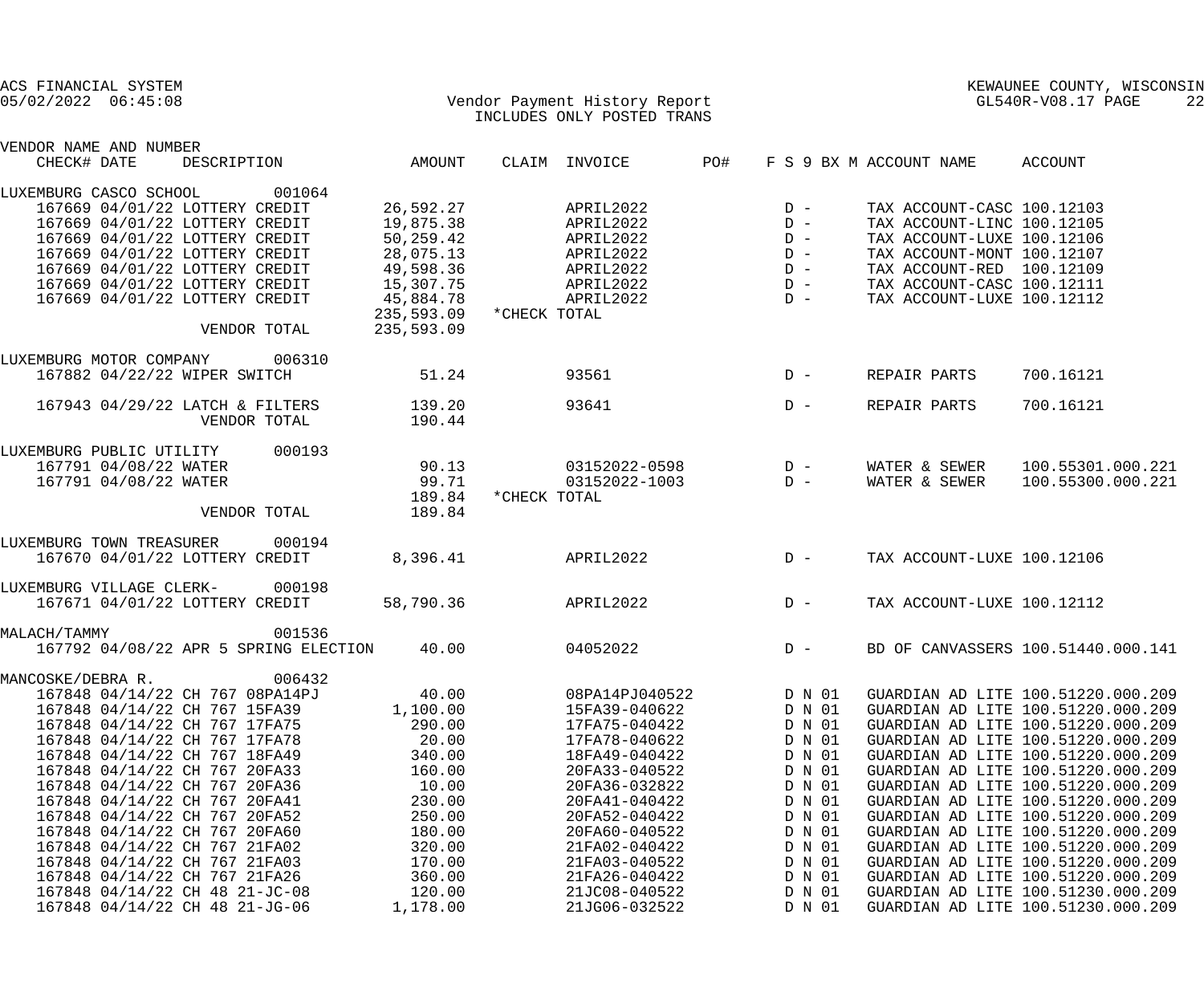| ACS FINANCIAL SYSTEM<br>$05/02/2022$ $06:45:08$                                                                                    |                                                                                                                                                                                 |                                                                                    |              |                                                                                                          |        | Vendor Payment History Report<br>GL540R-V08.17 PAGE<br>INCLUDES ONLY POSTED TRANS |                              |                                                                                                                                                                                            |  |  |
|------------------------------------------------------------------------------------------------------------------------------------|---------------------------------------------------------------------------------------------------------------------------------------------------------------------------------|------------------------------------------------------------------------------------|--------------|----------------------------------------------------------------------------------------------------------|--------|-----------------------------------------------------------------------------------|------------------------------|--------------------------------------------------------------------------------------------------------------------------------------------------------------------------------------------|--|--|
| VENDOR NAME AND NUMBER<br>CHECK# DATE                                                                                              | DESCRIPTION                                                                                                                                                                     | AMOUNT                                                                             |              | CLAIM INVOICE                                                                                            | PO#    |                                                                                   | F S 9 BX M ACCOUNT NAME      | ACCOUNT                                                                                                                                                                                    |  |  |
| MANCOSKE/DEBRA R.                                                                                                                  | 006432                                                                                                                                                                          |                                                                                    |              |                                                                                                          |        |                                                                                   |                              |                                                                                                                                                                                            |  |  |
| 167848 04/14/22 CH 767 21PA10<br>167848 04/14/22 CH 48 21-TP-01<br>167848 04/14/22 CH 48 22-JC-09<br>167848 04/14/22 CH 767 22PA02 | 167848 04/14/22 CH 767 21PA04PJ<br>VENDOR TOTAL                                                                                                                                 | 400.00<br>50.00<br>25.00<br>160.00<br>160.00<br>5,563.00 * CHECK TOTAL<br>5,563.00 |              | 21PA04PJ040622<br>21PA10-040622 D N 01<br>21TP01-040622 DN01<br>22JC09-040622 DN01<br>22PA02-040622 DN01 | D N 01 |                                                                                   |                              | GUARDIAN AD LITE 100.51220.000.209<br>GUARDIAN AD LITE 100.51220.000.209<br>GUARDIAN AD LITE 100.51230.000.209<br>GUARDIAN AD LITE 100.51230.000.209<br>GUARDIAN AD LITE 100.51220.000.209 |  |  |
| MANHATTAN LIFE                                                                                                                     | 001056                                                                                                                                                                          |                                                                                    |              |                                                                                                          |        |                                                                                   |                              |                                                                                                                                                                                            |  |  |
| 167672 04/01/22 LIFE INSURANCE                                                                                                     |                                                                                                                                                                                 | 88.84                                                                              |              | 87716                                                                                                    |        | $D -$                                                                             | LIFE INSURANCE               | 800.21541                                                                                                                                                                                  |  |  |
| 167972 04/29/22 LIFE INSURANCE                                                                                                     | VENDOR TOTAL                                                                                                                                                                    | 88.84<br>177.68                                                                    |              | 88807                                                                                                    |        | $D -$                                                                             | LIFE INSURANCE               | 800.21541                                                                                                                                                                                  |  |  |
| MARTEL/NINA H.                                                                                                                     | 003184                                                                                                                                                                          |                                                                                    |              |                                                                                                          |        |                                                                                   |                              |                                                                                                                                                                                            |  |  |
|                                                                                                                                    | 167849 04/14/22 CH 48 22-JC-01,02 & 03 250.00                                                                                                                                   |                                                                                    |              | 04042022                                                                                                 | D N 01 |                                                                                   |                              | GUARDIAN AD LITE 100.51230.000.209                                                                                                                                                         |  |  |
| MATTICE/ROBERT                                                                                                                     | 000204<br>167850 04/14/22 R.MATTICE INSURANCE                                                                                                                                   | 565.56                                                                             |              | 1STQTR2022                                                                                               |        | $D -$                                                                             |                              | HEALTH INSURANCE 215.54500.002.154                                                                                                                                                         |  |  |
| MATUSZAK THERAPY SOLUTIO                                                                                                           | 001439<br>167742 04/08/22 CCS PSYCHOTHERAPY - AU 1,224.00<br>167742 04/08/22 CCS SERVICE PLANNING - A 163.20<br>167742 04/08/22 CCS PSYCHOTHERAPY - AUTH 601.80<br>VENDOR TOTAL | 1,989.00<br>1,989.00                                                               | *CHECK TOTAL | DS033122 DN01<br>DS033122 DN01<br>JB033122                                                               |        | D N 01                                                                            |                              | COMPREHENSIVE CO 215.54359.000.601<br>COMPREHENSIVE CO 215.54359.000.601<br>COMPREHENSIVE CO 215.54359.000.601                                                                             |  |  |
| MENARD'S GREEN BAY EAST                                                                                                            | 007066                                                                                                                                                                          |                                                                                    |              |                                                                                                          |        |                                                                                   |                              |                                                                                                                                                                                            |  |  |
| 167793 04/08/22 ICE MELT                                                                                                           |                                                                                                                                                                                 | 59.95                                                                              |              | 26242                                                                                                    |        | $D -$                                                                             | SNOW REMOVAL                 | 100.55301.000.235                                                                                                                                                                          |  |  |
| MERTENS CONST & CONCRETE                                                                                                           | 001468<br>167973 04/29/22 WASH BAY AREA CONCRETE 8,120.00                                                                                                                       |                                                                                    |              | 2022                                                                                                     |        | D N 01                                                                            | OUTLAY                       | 100.52100.000.813                                                                                                                                                                          |  |  |
| MESSMANN LAW OFFICE                                                                                                                | 000770                                                                                                                                                                          |                                                                                    |              |                                                                                                          |        |                                                                                   |                              |                                                                                                                                                                                            |  |  |
| 167673 04/01/22 MONTHLY PMT                                                                                                        |                                                                                                                                                                                 | 1,615.50<br>497.83                                                                 |              | APRIL2022                                                                                                |        | D N 01                                                                            |                              | CONTRACTED SERVI 100.51202.000.296                                                                                                                                                         |  |  |
| 167673 04/01/22 MONTHLY PMT<br>167673 04/01/22 MONTHLY PMT                                                                         |                                                                                                                                                                                 | 83.33                                                                              |              | APRIL2022<br>APRIL2022                                                                                   |        | D N 01<br>D N 01                                                                  |                              | LUMP SUM OFFICE 100.51202.000.310<br>OFFICE SUPPLIES 100.51202.000.312                                                                                                                     |  |  |
|                                                                                                                                    | VENDOR TOTAL                                                                                                                                                                    | 2,196.66<br>2,196.66                                                               | *CHECK TOTAL |                                                                                                          |        |                                                                                   |                              |                                                                                                                                                                                            |  |  |
|                                                                                                                                    |                                                                                                                                                                                 |                                                                                    |              |                                                                                                          |        |                                                                                   |                              |                                                                                                                                                                                            |  |  |
| MILLER-BRADFORD & RISBER                                                                                                           | 000209                                                                                                                                                                          |                                                                                    |              |                                                                                                          |        |                                                                                   |                              |                                                                                                                                                                                            |  |  |
|                                                                                                                                    | 167883 04/22/22 LEVER/PIN/HANDLE/BUTTON 186.39                                                                                                                                  |                                                                                    |              | 14966                                                                                                    |        | $D -$                                                                             | REPAIR PARTS                 | 700.16121                                                                                                                                                                                  |  |  |
| 167883 04/22/22 LOCKING PIN<br>167883 04/22/22 WINDING BUTTON                                                                      |                                                                                                                                                                                 | 54.84                                                                              |              | 14967<br>14989                                                                                           |        | $D -$<br>$D -$                                                                    | REPAIR PARTS<br>REPAIR PARTS | 700.16121<br>700.16121                                                                                                                                                                     |  |  |
|                                                                                                                                    |                                                                                                                                                                                 | 59.54<br>300.77                                                                    | *CHECK TOTAL |                                                                                                          |        |                                                                                   |                              |                                                                                                                                                                                            |  |  |
|                                                                                                                                    | VENDOR TOTAL                                                                                                                                                                    | 300.77                                                                             |              |                                                                                                          |        |                                                                                   |                              |                                                                                                                                                                                            |  |  |
|                                                                                                                                    |                                                                                                                                                                                 |                                                                                    |              |                                                                                                          |        |                                                                                   |                              |                                                                                                                                                                                            |  |  |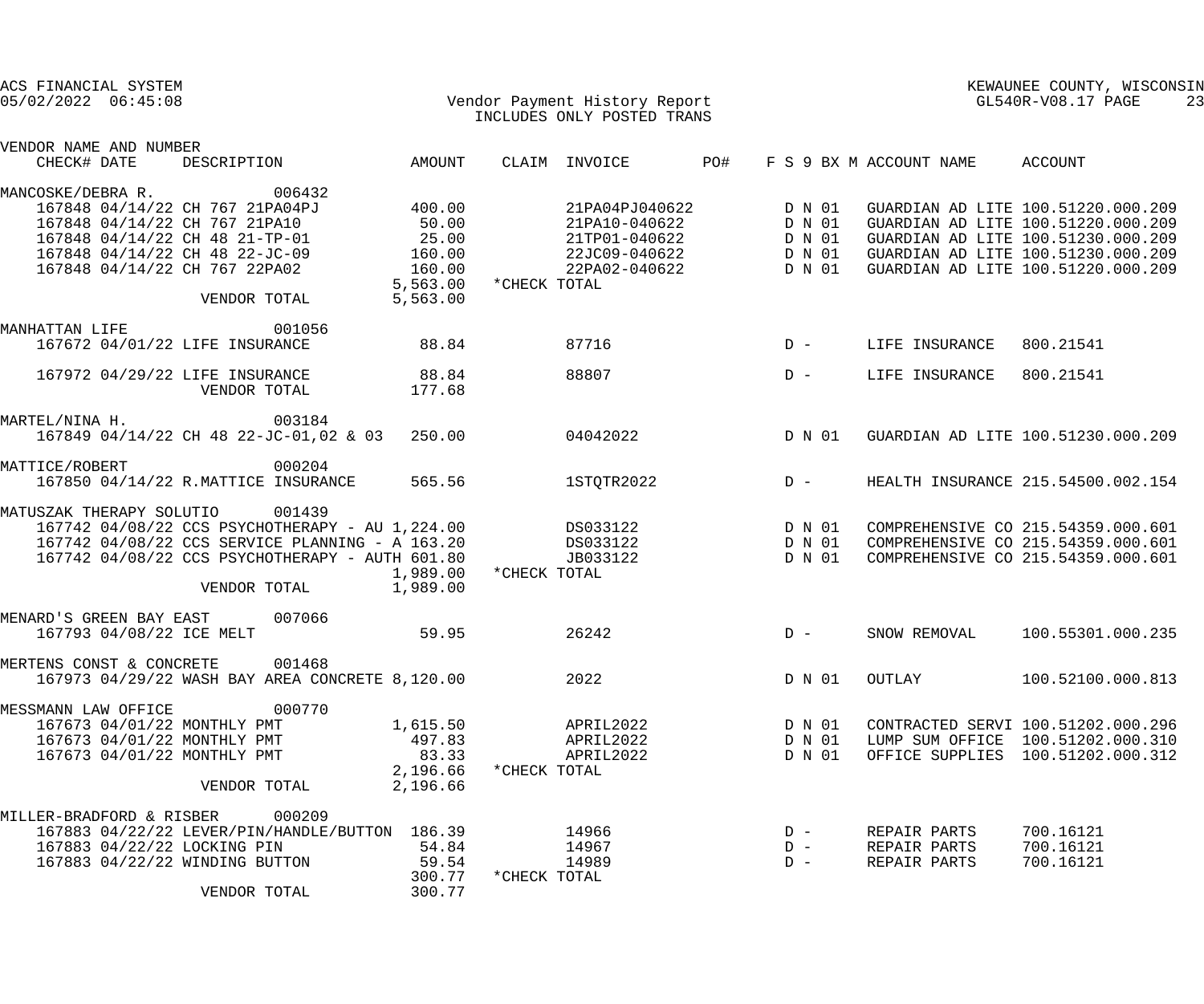| ACS FINANCIAL SYSTEM<br>$05/02/2022$ $06:45:08$                                                                                                                                                           | Vendor Payment History Report<br>INCLUDES ONLY POSTED TRANS<br>INCLUDES ONLY POSTED TRANS    | KEWAUNEE COUNTY, WISCONSIN<br>GL540R-V08.17 PAGE<br>24                                                                                               |
|-----------------------------------------------------------------------------------------------------------------------------------------------------------------------------------------------------------|----------------------------------------------------------------------------------------------|------------------------------------------------------------------------------------------------------------------------------------------------------|
| VENDOR NAME AND NUMBER<br>DESCRIPTION AMOUNT<br>CHECK# DATE                                                                                                                                               | <b>PO#</b><br>CLAIM INVOICE<br>F S 9 BX M ACCOUNT NAME ACCOUNT                               |                                                                                                                                                      |
| .03849<br>MIRACLE LEAGUE OF GB<br>167743 04/08/22 PLAYER REGISTRATION OP 45.00                                                                                                                            | $D -$<br>MLGB-OP                                                                             | CHILDRENS COMM O 215.54300.578.601                                                                                                                   |
| MITCHLER/SCOTT<br>000656<br>167700 04/08/22 000806356803/01/2022 0 1,381.00  002210 IM 04/05/2022  D -                                                                                                    |                                                                                              | SUBSIDIZED GUARD 215.54501.341.724                                                                                                                   |
| MONTPELIER TOWN TREASURE 000213<br>167674 04/01/22 LOTTERY CREDIT 10,968.18                                                                                                                               | $D -$<br>APRIL2022                                                                           | TAX ACCOUNT-MONT 100.12107                                                                                                                           |
| 000596<br>MUELLER/ANGELA<br>167913 04/22/22 CONFERENCE MEALS/MILEAGE 325.19 04182022                                                                                                                      | $D -$                                                                                        | TRAINING/SCHOOL 100.52100.000.339                                                                                                                    |
| 000446<br>MURPHY/TERRY<br>33.94<br>167884 04/22/22 WRENCH<br>167884 04/22/22 WRENCH<br>10.66<br>167884 04/22/22 PIN PUNCH<br>42.02<br>24.95<br>167884 04/22/22 WRENCH<br>111.57<br>111.57<br>VENDOR TOTAL | 148167<br>D N 01<br>149228<br>D N 01<br>149229<br>D N 01<br>149383<br>D N 01<br>*CHECK TOTAL | FIELD SMALL TOOL 700.53220.000.365<br>FIELD SMALL TOOL 700.53220.000.365<br>FIELD SMALL TOOL 700.53220.000.365<br>FIELD SMALL TOOL 700.53220.000.365 |
| NATIONWIDE RETIREMENT SO 007035<br>7,771.00<br>167675 04/01/22 APRIL 1 PAYROLL                                                                                                                            | 04012022<br>$D -$                                                                            | DEFERRED COMPENS 800.21570                                                                                                                           |
| 167851 04/14/22 APRIL 15 PAYROLL<br>7,586.00                                                                                                                                                              | $D -$<br>04152022                                                                            | DEFERRED COMPENS 800.21570                                                                                                                           |
| 167974 04/29/22 APRIL 29 PAYROLL<br>7,586.00<br>VENDOR TOTAL<br>22,943.00                                                                                                                                 | $D -$<br>04292022                                                                            | DEFERRED COMPENS 800.21570                                                                                                                           |
| 005591<br>NELLIS/LORI<br>167744 04/08/22 MARCH TRAVEL<br>347.22<br>167744 04/08/22 MARCH TRAVEL<br>14.63<br>361.85<br>361.85<br>VENDOR TOTAL                                                              | 03312022<br>$D -$<br>OVERHEAD<br>03312022<br>OVERHEAD<br>$D -$<br>*CHECK TOTAL               | 215.54500.366.158<br>215.54501.341.158                                                                                                               |
| 001445<br>NETWORK HEALTH ADMINISTR<br>167794 04/08/22 MARCH BILLING<br>50.00                                                                                                                              | KEWAA0322<br>$D -$                                                                           | REIMBURSEMENT/IN 710.51935.000.732                                                                                                                   |
| 167975 04/29/22 SHARED SAVINGS 1ST QTR 4,721.23<br>4,771.23<br>VENDOR TOTAL                                                                                                                               | KEWAS0122<br>$D -$                                                                           | REIMBURSEMENT/IN 710.51935.000.732                                                                                                                   |
| 000755<br>NEW LIGHTING SOLUTIONS,<br>167852 04/14/22 LIGHTING PROJECT<br>650.00                                                                                                                           | 2953<br>D N 01<br>OUTLAY                                                                     | 100.51605.000.813                                                                                                                                    |
| NICOLET FEDERATED LIBRAR<br>008470<br>167976 04/29/22 MARCH DELIVERY<br>361.56                                                                                                                            | 2658<br>$D -$                                                                                | NICOLET FED LIB 100.55110.000.599                                                                                                                    |
| 000713<br>NICOLET NATIONAL BANK-GB<br>167795 04/08/22 1ST QTR PMT<br>836.39                                                                                                                               | 04042022-0001<br>$D -$                                                                       | CONTRACTED SERVI 600.54923.000.296                                                                                                                   |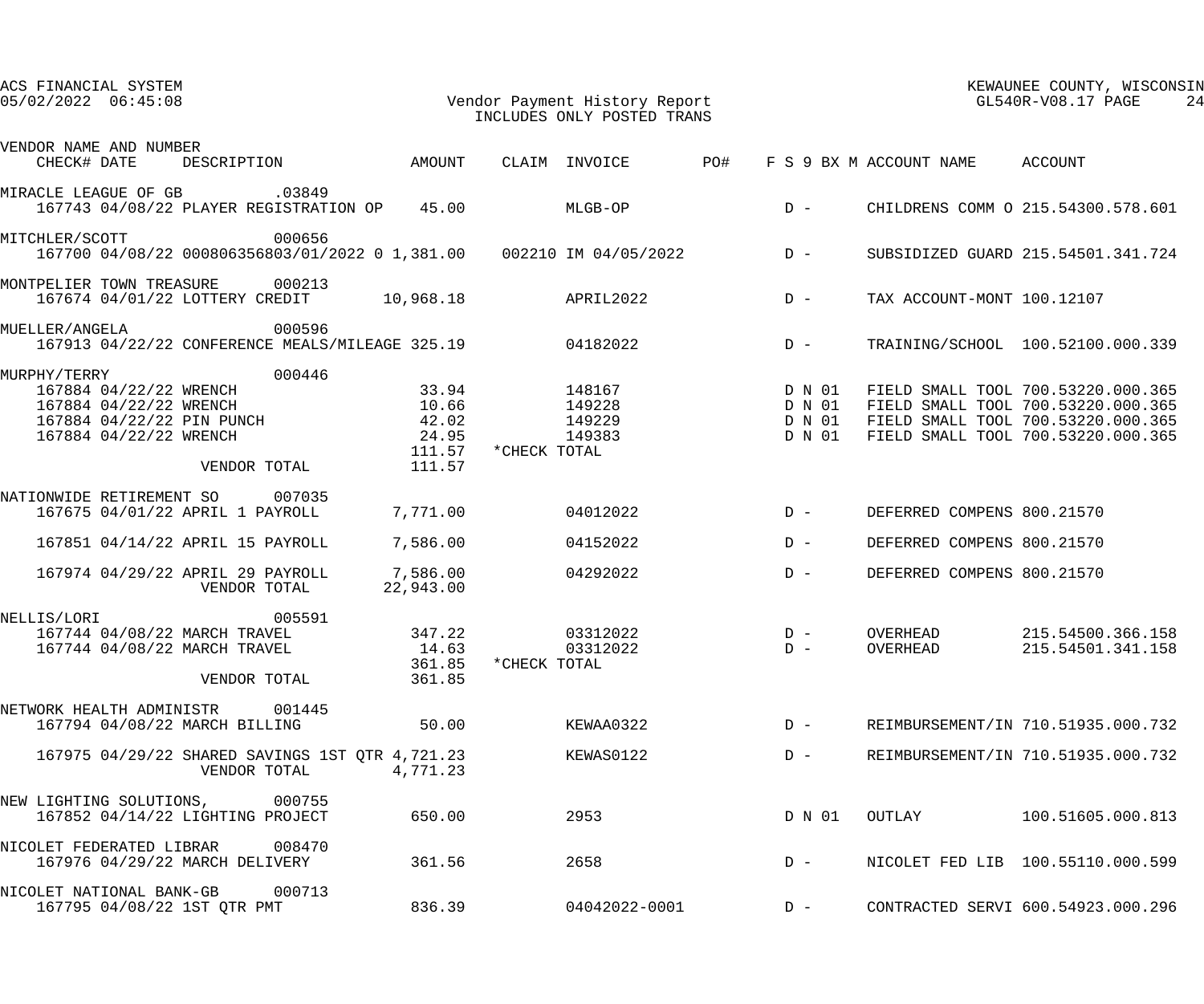| ACS FINANCIAL SYSTEM<br>$05/02/2022$ $06:45:08$ |                                                                 |                  | Vendor Payment History Report<br>INCLUDES ONLY POSTED TRANS | KEWAUNEE COUNTY, WISCONSIN<br>GL540R-V08.17 PAGE |        |                            |                                    |
|-------------------------------------------------|-----------------------------------------------------------------|------------------|-------------------------------------------------------------|--------------------------------------------------|--------|----------------------------|------------------------------------|
| VENDOR NAME AND NUMBER                          |                                                                 |                  |                                                             |                                                  |        |                            |                                    |
| CHECK# DATE                                     | DESCRIPTION                                                     | AMOUNT           | CLAIM INVOICE                                               | PO#                                              |        | F S 9 BX M ACCOUNT NAME    | ACCOUNT                            |
| NOLLENBERG/TRACY                                | 004193                                                          |                  |                                                             |                                                  |        |                            |                                    |
|                                                 | 167676 04/01/22 1ST OTR INTERNET                                | 26.00            | 1STQTR2022                                                  |                                                  | $D -$  | TELEPHONE                  | 100.52600.000.225                  |
|                                                 | 167676 04/01/22 1ST QTR INTERNET                                | 26.00            | 1STQTR2022                                                  |                                                  | $D -$  | TELEPHONE                  | 100.52601.000.225                  |
|                                                 | 167676 04/01/22 1ST QTR INTERNET                                | 26.00            | 1STQTR2022                                                  |                                                  | $D -$  | TELEPHONE                  | 100.52602.000.225                  |
|                                                 |                                                                 | 78.00            | *CHECK TOTAL                                                |                                                  |        |                            |                                    |
|                                                 | 167977 04/29/22 RADIOLOGICAL CONF MILEAG 869.92<br>VENDOR TOTAL | 947.92           | 04182022                                                    |                                                  | $D -$  |                            | TRAVEL EXPENSES 100.52602.000.332  |
| NORTHEAST WI TECHNICAL C 003487                 |                                                                 |                  |                                                             |                                                  |        |                            |                                    |
| 167677 04/01/22 LOTTERY CREDIT                  |                                                                 | 2,917.02         | APRIL2022                                                   |                                                  | $D -$  | TAX ACCOUNT-AHNA 100.12101 |                                    |
| 167677 04/01/22 LOTTERY CREDIT                  |                                                                 | 3,757.68         | APRIL2022                                                   |                                                  | $D -$  | TAX ACCOUNT-CARL 100.12102 |                                    |
| 167677 04/01/22 LOTTERY CREDIT                  |                                                                 | 3,581.18         | APRIL2022                                                   |                                                  | $D -$  | TAX ACCOUNT-CASC 100.12103 |                                    |
| 167677 04/01/22 LOTTERY CREDIT                  |                                                                 | 3,316.84         | APRIL2022                                                   |                                                  | $D -$  | TAX ACCOUNT-FRAN 100.12104 |                                    |
| 167677 04/01/22 LOTTERY CREDIT                  |                                                                 | 2,963.11         | APRIL2022                                                   |                                                  | $D -$  | TAX ACCOUNT-LINC 100.12105 |                                    |
| 167677 04/01/22 LOTTERY CREDIT                  |                                                                 | 4,503.38         | APRIL2022                                                   |                                                  | $D -$  | TAX ACCOUNT-LUXE 100.12106 |                                    |
| 167677 04/01/22 LOTTERY CREDIT                  |                                                                 | 4,243.40         | APRIL2022                                                   |                                                  | $D -$  | TAX ACCOUNT-MONT 100.12107 |                                    |
| 167677 04/01/22 LOTTERY CREDIT                  |                                                                 | 2,596.34         | APRIL2022                                                   |                                                  | $D -$  | TAX ACCOUNT-PIER 100.12108 |                                    |
| 167677 04/01/22 LOTTERY CREDIT                  |                                                                 | 4,444.14         | APRIL2022                                                   |                                                  | $D -$  | TAX ACCOUNT-RED 100.12109  |                                    |
| 167677 04/01/22 LOTTERY CREDIT                  |                                                                 | 4,300.69         | APRIL2022                                                   |                                                  | $D -$  | TAX ACCOUNT-WEST 100.12110 |                                    |
| 167677 04/01/22 LOTTERY CREDIT                  |                                                                 | 1,371.61         | APRIL2022                                                   |                                                  | $D -$  | TAX ACCOUNT-CASC 100.12111 |                                    |
| 167677 04/01/22 LOTTERY CREDIT                  |                                                                 | 4,111.40         | APRIL2022                                                   |                                                  | $D -$  | TAX ACCOUNT-LUXE 100.12112 |                                    |
| 167677 04/01/22 LOTTERY CREDIT                  |                                                                 | 6,040.94         | APRIL2022                                                   |                                                  | $D -$  | TAX ACCOUNT-ALGO 100.12113 |                                    |
| 167677 04/01/22 LOTTERY CREDIT                  |                                                                 | 5,796.18         | APRIL2022                                                   |                                                  | $D -$  | TAX ACCOUNT-KEWA 100.12114 |                                    |
|                                                 |                                                                 | 53,943.91        | *CHECK TOTAL                                                |                                                  |        |                            |                                    |
|                                                 | VENDOR TOTAL                                                    | 53,943.91        |                                                             |                                                  |        |                            |                                    |
| NORTHEAST WISCONSIN TECH                        | 000225                                                          |                  |                                                             |                                                  |        |                            |                                    |
|                                                 | 167678 04/01/22 BLUE LIFE SUPPRT WORKSHP 150.00                 |                  | CS35780                                                     |                                                  | $D -$  |                            | TRAINING/SCHOOL 100.52100.000.339  |
|                                                 | 167978 04/29/22 J.SALENTINE TRAINING<br>VENDOR TOTAL            | 165.00<br>315.00 | CS35887                                                     |                                                  | $D -$  |                            | TRAINING/SCHOOL 100.52100.000.339  |
| NORTON/SUSAN                                    | 010148                                                          |                  |                                                             |                                                  |        |                            |                                    |
| 167745 04/08/22 MARCH TRAVEL                    |                                                                 | 14.63            | 03312022                                                    |                                                  | $D -$  | OVERHEAD                   | 215.54359.000.158                  |
| 167745 04/08/22 MARCH TRAVEL                    |                                                                 | 54.40            | 03312022                                                    |                                                  | $D -$  | OVERHEAD                   | 215.54362.561.158                  |
| 167745 04/08/22 MARCH TRAVEL                    |                                                                 | 14.04            | 03312022                                                    |                                                  | $D -$  | OVERHEAD                   | 215.54500.811.158                  |
|                                                 |                                                                 | 83.07            | *CHECK TOTAL                                                |                                                  |        |                            |                                    |
|                                                 | VENDOR TOTAL                                                    | 83.07            |                                                             |                                                  |        |                            |                                    |
| NUHLICEK/CHARLES A.                             | 000538                                                          |                  |                                                             |                                                  |        |                            |                                    |
|                                                 | 167796 04/08/22 SQUAD309 OIL&RADIATOR                           | 757.65           | 11458                                                       |                                                  | D N 01 |                            | CAR/TRUCK MAINTE 100.52100.000.241 |
| O'SHEA/MAUREEN                                  | 009977                                                          |                  |                                                             |                                                  |        |                            |                                    |
| 167746 04/08/22 MARCH TRAVEL                    |                                                                 | 54.99            | 03312022                                                    |                                                  | $D -$  | OVERHEAD                   | 215.54359.000.158                  |
| OFFICE DEPOT                                    | 007015                                                          |                  |                                                             |                                                  |        |                            |                                    |
|                                                 | 167914 04/22/22 ENVELOPES/BATTERIES/ETC 128.27                  |                  | 232101360001                                                |                                                  | $D -$  | OVERHEAD                   | 215.54500.002.158                  |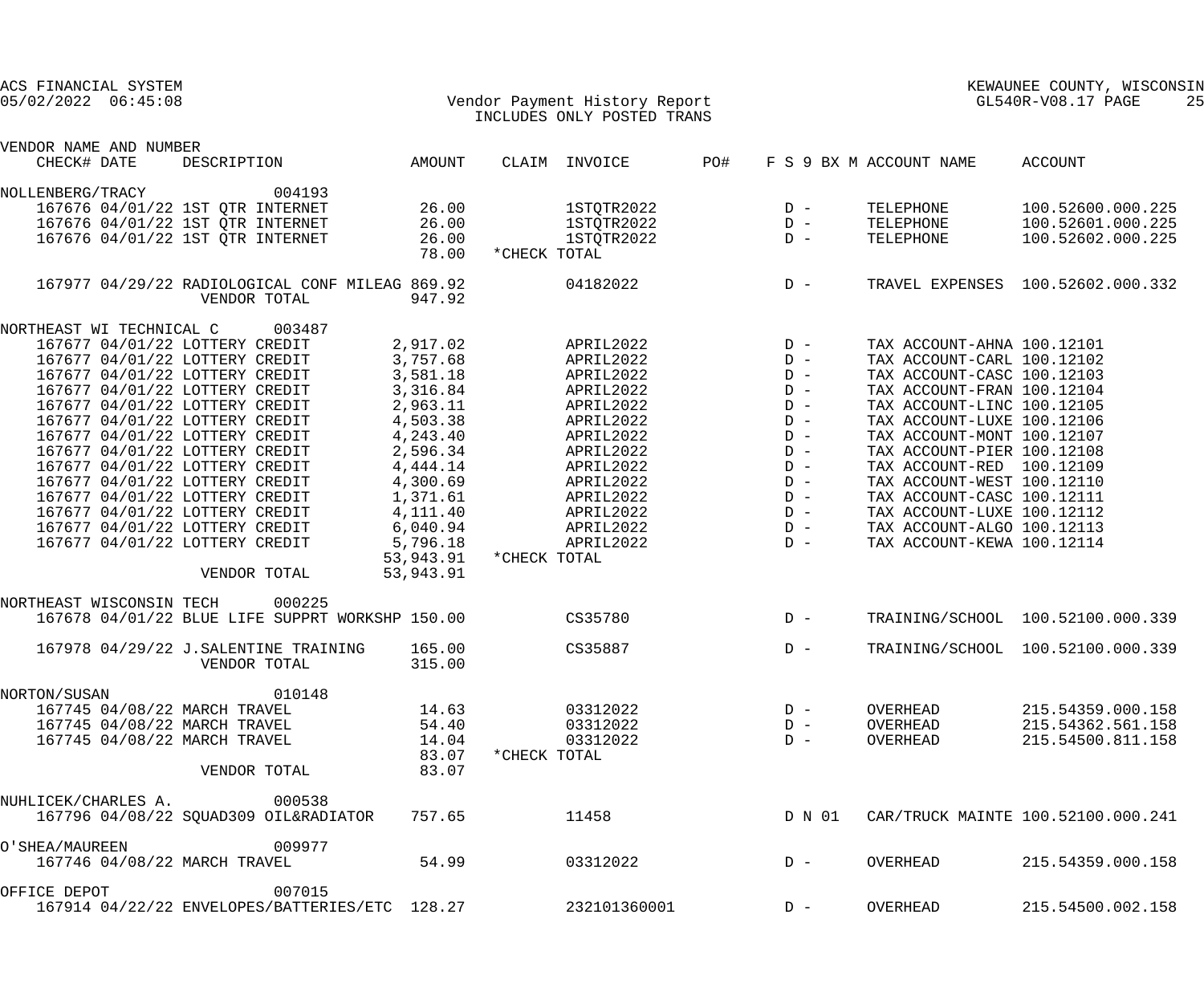| VENDOR NAME AND NUMBER         |                                                                                                                                                                                                                                                |        |                |                   |        |        |                         |                                                                                                                                                                                                                                            |
|--------------------------------|------------------------------------------------------------------------------------------------------------------------------------------------------------------------------------------------------------------------------------------------|--------|----------------|-------------------|--------|--------|-------------------------|--------------------------------------------------------------------------------------------------------------------------------------------------------------------------------------------------------------------------------------------|
| CHECK# DATE                    | NOMBER<br>DESCRIPTION AMOUNT                                                                                                                                                                                                                   |        |                | CLAIM INVOICE PO# |        |        | F S 9 BX M ACCOUNT NAME | ACCOUNT                                                                                                                                                                                                                                    |
| OFFICE DEPOT                   | 007015                                                                                                                                                                                                                                         |        |                |                   |        |        |                         | 0 - OVERHEAD 215.54500.002.158<br>0 - OFFICE SUPPLIES 100.51520.000.312<br>D - OFFICE SUPPLIES 100.51100.000.312<br>D - OFFICE SUPPLIES 100.52602.000.312<br>D - TRAINING 100.52602.000.336<br>D - TRAINING 100.52602.000.336<br>D - OFFIC |
|                                | 167914 04/22/22 BUSINESS CARD HOLDER 24.18 232833808001                                                                                                                                                                                        |        |                |                   |        |        |                         |                                                                                                                                                                                                                                            |
|                                | 167914 04/22/22 3HOLE PUNCH/PAPER 97.88 233999494001                                                                                                                                                                                           |        |                |                   |        |        |                         |                                                                                                                                                                                                                                            |
|                                | 167914 04/22/22 BATTERIES 56.66<br>167914 04/22/22 PENCILS& NOTE PADS 9.12<br>167914 04/22/22 WIPES/BAGGIES 74.99<br>167914 04/22/22 CORRUGATED CARTON 27.89                                                                                   |        |                | 234906441001      |        |        |                         |                                                                                                                                                                                                                                            |
|                                |                                                                                                                                                                                                                                                |        |                | 235156230001      |        |        |                         |                                                                                                                                                                                                                                            |
|                                |                                                                                                                                                                                                                                                |        |                | 235156230001      |        |        |                         |                                                                                                                                                                                                                                            |
|                                |                                                                                                                                                                                                                                                |        |                | 235171307001      |        |        |                         |                                                                                                                                                                                                                                            |
|                                | 167914 04/22/22 PAPER & RUBBERBANDS 64.73                                                                                                                                                                                                      |        |                | 235298695001      |        |        |                         |                                                                                                                                                                                                                                            |
|                                | 167914 04/22/22 FILE FOLDERS/POCKET FOLD 38.32                                                                                                                                                                                                 |        |                | 235317680001      |        |        |                         |                                                                                                                                                                                                                                            |
| 167914 04/22/22 'COPY' STAMPER | 12.49                                                                                                                                                                                                                                          |        |                | 235379879001      |        |        |                         |                                                                                                                                                                                                                                            |
|                                | 167914 04/22/22 TONER/PAPER/CD/ENVELOPES 175.64                                                                                                                                                                                                |        |                | 235971153001      |        |        |                         |                                                                                                                                                                                                                                            |
|                                | 167914 04/22/22 TONER/PAPER/CD/ENVELOPES 35.13                                                                                                                                                                                                 |        |                | 235971153001      |        |        |                         |                                                                                                                                                                                                                                            |
|                                | 167914 04/22/22 TONER/PAPER/CD/ENVELOPES 23.41                                                                                                                                                                                                 |        |                | 235971153001      |        |        |                         |                                                                                                                                                                                                                                            |
|                                |                                                                                                                                                                                                                                                |        |                | 235972421001      |        |        |                         |                                                                                                                                                                                                                                            |
|                                |                                                                                                                                                                                                                                                |        |                | 235972421001      |        |        |                         |                                                                                                                                                                                                                                            |
|                                |                                                                                                                                                                                                                                                |        |                | 235972421001      |        |        |                         |                                                                                                                                                                                                                                            |
|                                |                                                                                                                                                                                                                                                |        |                | 235972422001      |        |        |                         |                                                                                                                                                                                                                                            |
|                                |                                                                                                                                                                                                                                                |        |                | 235972422001      |        |        |                         |                                                                                                                                                                                                                                            |
|                                |                                                                                                                                                                                                                                                |        |                | 235972422001      |        |        |                         |                                                                                                                                                                                                                                            |
|                                |                                                                                                                                                                                                                                                |        |                | 236184492001      |        |        |                         |                                                                                                                                                                                                                                            |
|                                | 167914 04/22/22 CD SLEEVES<br>167914 04/22/22 CD SLEEVES<br>167914 04/22/22 CD SLEEVES<br>167914 04/22/22 CD SLEEVES<br>1.90<br>167914 04/22/22 DVDS<br>167914 04/22/22 DVDS<br>167914 04/22/22 POST IT NOTES<br>167914 04/22/22 POST IT NOTES |        |                | 236198951001      |        |        |                         |                                                                                                                                                                                                                                            |
|                                |                                                                                                                                                                                                                                                |        |                | 236198954001      |        |        |                         |                                                                                                                                                                                                                                            |
|                                |                                                                                                                                                                                                                                                |        |                | 236424002001      |        |        |                         |                                                                                                                                                                                                                                            |
|                                | 167914 04/22/22 PAPER/HIGHLIGHTERS/PENS 55.22                                                                                                                                                                                                  |        |                | 238332504001      |        |        |                         |                                                                                                                                                                                                                                            |
|                                |                                                                                                                                                                                                                                                |        |                | 238332504002      |        |        |                         |                                                                                                                                                                                                                                            |
|                                | 167914 04/22/22 LEGAL SIZE PAPER 6.54<br>167914 04/22/22 ART PAPER ROLLS 14.85                                                                                                                                                                 |        |                | 238334645001      |        |        |                         |                                                                                                                                                                                                                                            |
|                                |                                                                                                                                                                                                                                                |        |                | 238495049001      |        |        |                         |                                                                                                                                                                                                                                            |
|                                |                                                                                                                                                                                                                                                |        |                | 238495049001      |        |        |                         |                                                                                                                                                                                                                                            |
|                                | 167914 04/22/22 MOUSEPAD/WRISTREST 12.14<br>167914 04/22/22 PLATES 20.16<br>167914 04/22/22 TONER 195.86<br>1,543.39                                                                                                                           |        |                |                   |        |        |                         |                                                                                                                                                                                                                                            |
|                                |                                                                                                                                                                                                                                                |        |                | 238498481001      |        |        |                         |                                                                                                                                                                                                                                            |
|                                |                                                                                                                                                                                                                                                |        | *CHECK TOTAL   |                   |        |        |                         |                                                                                                                                                                                                                                            |
|                                | VENDOR TOTAL 1,543.39                                                                                                                                                                                                                          |        |                |                   |        |        |                         |                                                                                                                                                                                                                                            |
| OFTEDAHL/JUDITH A. 006745      |                                                                                                                                                                                                                                                |        |                |                   |        |        |                         |                                                                                                                                                                                                                                            |
|                                | 167679 04/01/22 BLOOD DRAW 22-01483                                                                                                                                                                                                            |        | 50.00 22-01483 |                   | D N 01 |        |                         | MEDICAL SERVICES 100.52100.000.211                                                                                                                                                                                                         |
|                                | 167679 04/01/22 BLOOD DRAW 22-01624 50.00                                                                                                                                                                                                      |        |                |                   |        |        |                         | 22-01624 D N 01 MEDICAL SERVICES 100.52100.000.211                                                                                                                                                                                         |
|                                | 167679 04/01/22 BLOOD DRAW 22-01666                                                                                                                                                                                                            | 50.00  |                | 22-01666          |        | D N 01 |                         | MEDICAL SERVICES 100.52100.000.211                                                                                                                                                                                                         |
|                                |                                                                                                                                                                                                                                                | 150.00 | *CHECK TOTAL   |                   |        |        |                         |                                                                                                                                                                                                                                            |
|                                | VENDOR TOTAL                                                                                                                                                                                                                                   | 150.00 |                |                   |        |        |                         |                                                                                                                                                                                                                                            |
| OSWALD/STEPHANIE               | 010102                                                                                                                                                                                                                                         |        |                |                   |        |        |                         |                                                                                                                                                                                                                                            |
| 167822 04/14/22 MARCH TRAVEL   |                                                                                                                                                                                                                                                | 31.59  |                | 03312022          |        | $D -$  | OVERHEAD                | 215.54300.429.158                                                                                                                                                                                                                          |
| 167822 04/14/22 MARCH TRAVEL   |                                                                                                                                                                                                                                                | 224.33 |                | 03312022          |        | $D -$  | OVERHEAD                | 215.54359.000.158                                                                                                                                                                                                                          |
|                                |                                                                                                                                                                                                                                                | 255.92 | *CHECK TOTAL   |                   |        |        |                         |                                                                                                                                                                                                                                            |
|                                | VENDOR TOTAL                                                                                                                                                                                                                                   | 255.92 |                |                   |        |        |                         |                                                                                                                                                                                                                                            |
| OUTAGAMIE COUNTY HIGHWAY       | 000419                                                                                                                                                                                                                                         |        |                |                   |        |        |                         |                                                                                                                                                                                                                                            |
|                                | 167885 04/22/22 TODD 2022 WI HWY MTG                                                                                                                                                                                                           | 33.00  |                | APRIL 2022        |        | $D -$  |                         | TRAVEL EXPENSES 700.53111.000.332                                                                                                                                                                                                          |
|                                | 167885 04/22/22 COMM MEMBERS 2022 MTG                                                                                                                                                                                                          | 99.00  |                | APRIL 2022        |        | $D -$  |                         | HIGHWAY COMMITTE 700.53111.000.339                                                                                                                                                                                                         |
|                                |                                                                                                                                                                                                                                                | 132.00 | *CHECK TOTAL   |                   |        |        |                         |                                                                                                                                                                                                                                            |
|                                | VENDOR TOTAL                                                                                                                                                                                                                                   | 132.00 |                |                   |        |        |                         |                                                                                                                                                                                                                                            |
|                                |                                                                                                                                                                                                                                                |        |                |                   |        |        |                         |                                                                                                                                                                                                                                            |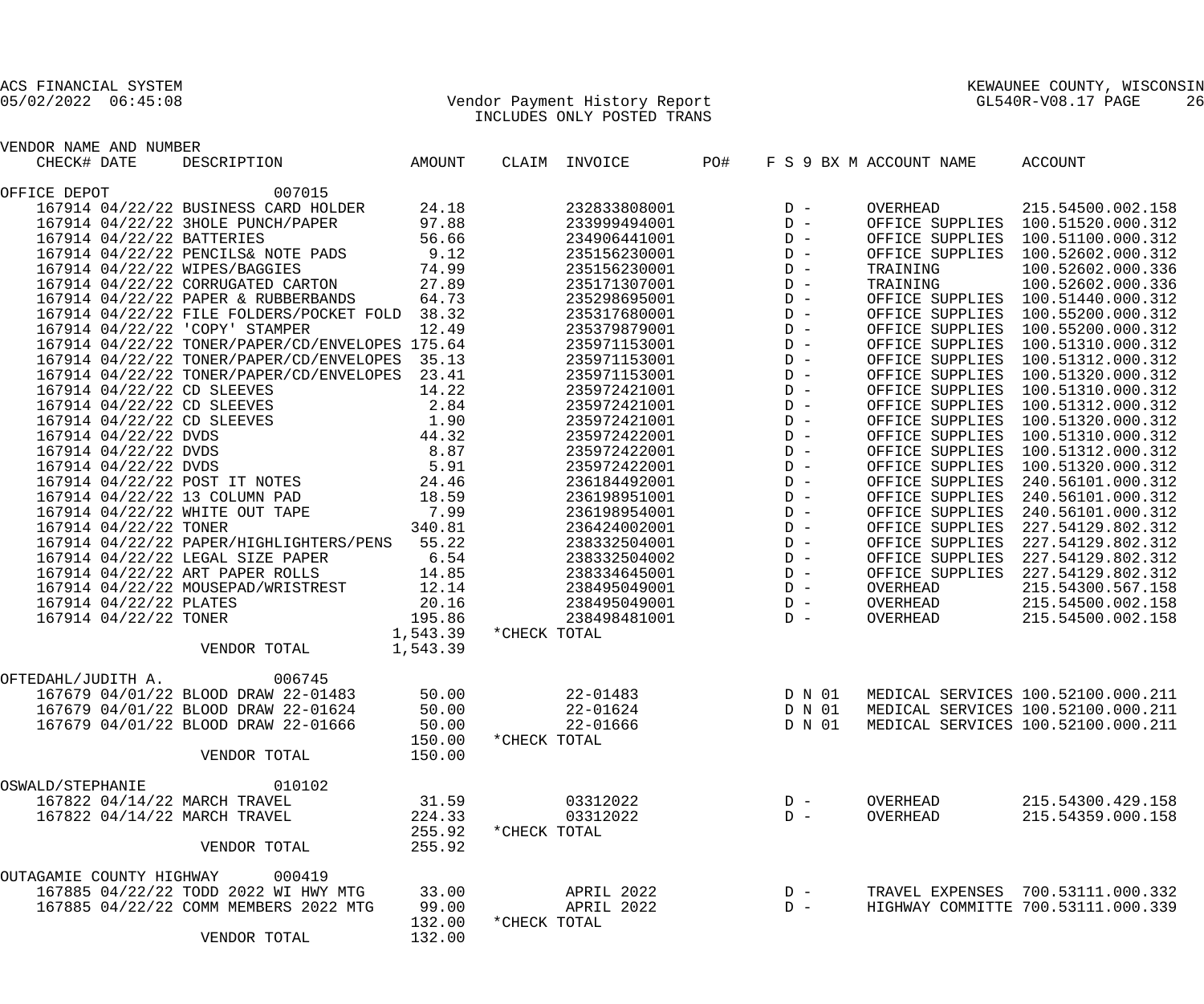| ACS FINANCIAL SYSTEM<br>$05/02/2022$ $06:45:08$ |                                                                                                                      |                                                                              |                                                           |                                                                        |              | Vendor Payment History Report<br>INCLUDES ONLY POSTED TRANS |       |                                  | GL540R-V08.17 PAGE                                                                | KEWAUNEE COUNTY, WISCONSIN                                                                            | 27 |
|-------------------------------------------------|----------------------------------------------------------------------------------------------------------------------|------------------------------------------------------------------------------|-----------------------------------------------------------|------------------------------------------------------------------------|--------------|-------------------------------------------------------------|-------|----------------------------------|-----------------------------------------------------------------------------------|-------------------------------------------------------------------------------------------------------|----|
| VENDOR NAME AND NUMBER<br>CHECK# DATE           |                                                                                                                      |                                                                              | DESCRIPTION AMOUNT                                        |                                                                        |              | CLAIM INVOICE                                               | PO#   |                                  | F S 9 BX M ACCOUNT NAME ACCOUNT                                                   |                                                                                                       |    |
| PACKER FASTENER & SUPPLY 006990                 | 167639 04/01/22 BOLTS                                                                                                |                                                                              |                                                           | 419.23                                                                 |              | 683651                                                      |       | $D -$                            | REPAIR PARTS                                                                      | 700.16121                                                                                             |    |
|                                                 | 167886 04/22/22 BOLTS                                                                                                | VENDOR TOTAL                                                                 |                                                           | 50.00<br>469.23                                                        |              | 686867                                                      |       | $D -$                            | REPAIR PARTS                                                                      | 700.16121                                                                                             |    |
| PAPLHAM/DICK                                    |                                                                                                                      |                                                                              | 004279<br>167680 04/01/22 SQUAD305 OIL CHANGE             | 45.00                                                                  |              | 39044                                                       |       | D N 01                           |                                                                                   | CAR/TRUCK MAINTE 100.52100.000.241                                                                    |    |
| PARAL/TINA                                      |                                                                                                                      | 167747 04/08/22 MARCH TRAVEL<br>167747 04/08/22 MARCH TRAVEL<br>VENDOR TOTAL | 003226<br>167747 04/08/22 MARCH TRAVEL 34.57              | 84.83<br>18.72<br>138.12<br>138.12                                     | *CHECK TOTAL | $03312022$ D -<br>$03312022$ D -<br>03312022                |       | $D -$                            | OVERHEAD<br>OVERHEAD<br>OVERHEAD                                                  | 215.54300.429.158<br>215.54300.550.158<br>215.54359.000.158                                           |    |
| PARIS/JUDY                                      |                                                                                                                      |                                                                              | 000616<br>167823 04/14/22 DRIVER ESCORT VOLUNTEER 169.07  |                                                                        | 0322jp       |                                                             |       | D N 01                           |                                                                                   | TRAVEL EXPENSES 215.54607.000.332                                                                     |    |
| PARKOS OIL COMPANY, INC. 000236                 |                                                                                                                      |                                                                              | 167797 04/08/22 SQUAD306 OIL CHANGE                       | 65.68                                                                  |              | 20504                                                       |       | $D -$                            |                                                                                   | CAR/TRUCK MAINTE 100.52100.000.241                                                                    |    |
| PARKOS/TIM AND AMY                              |                                                                                                                      | 167935 04/29/22 MARCH BED HOLD                                               | 009962                                                    | 400.00                                                                 |              | MAR2022                                                     |       | D N 01                           |                                                                                   | FOSTER CARE BED 215.54501.341.723                                                                     |    |
| PERFORMANCE FOODSERVICE                         | 167915 04/22/22 FOOD<br>167915 04/22/22 FOOD<br>167915 04/22/22 FOOD<br>167915 04/22/22 FOOD<br>167915 04/22/22 FOOD | VENDOR TOTAL                                                                 | 001443                                                    | 634.25<br>931.50<br>747.29<br>548.10<br>578.85<br>3,439.99<br>3,439.99 | *CHECK TOTAL | 667289<br>672416<br>678814<br>684588<br>690370              | $D -$ | $D -$<br>$D -$<br>$D -$<br>$D -$ | FOOD SERVICES<br>FOOD SERVICES<br>FOOD SERVICES<br>FOOD SERVICES<br>FOOD SERVICES | 100.52102.000.294<br>100.52102.000.294<br>100.52102.000.294<br>100.52102.000.294<br>100.52102.000.294 |    |
| PERRY/SUSAN F.                                  |                                                                                                                      |                                                                              | 010124<br>167701 04/08/22 000804304503/01/2022 031 789.50 |                                                                        |              | 002210 IM 04/05/2022                                        |       | $D -$                            |                                                                                   | SUBSIDIZED GUARD 215.54501.341.724                                                                    |    |
| PIERCE TOWN TREASURER                           |                                                                                                                      | 167681 04/01/22 LOTTERY CREDIT                                               | 000241                                                    | 8,624.57                                                               |              | APRIL2022                                                   |       | $D -$                            | TAX ACCOUNT-PIER 100.12108                                                        |                                                                                                       |    |
| PIESCHEK/ERIC                                   |                                                                                                                      | 167979 04/29/22 WORK BOOTS                                                   | 006351                                                    | 142.41                                                                 |              | 04192022                                                    |       | $D -$                            |                                                                                   | UNIFORM ALLOWANC 100.52100.000.346                                                                    |    |
| <b>PIGGLY WIGGLY</b>                            |                                                                                                                      | 167798 04/08/22 LAUNDRY DETERGENT                                            | 000243                                                    | 85.00                                                                  |              | 02207600100604                                              |       | $D -$                            |                                                                                   | LAUNDRY SUPPLIES 100.52102.000.345                                                                    |    |
| PINKERT LAW FIRM, LLP                           |                                                                                                                      | 167853 04/14/22 CH 48 21-JC-09                                               | 009143                                                    | 1,560.00                                                               |              | 21JC09-08                                                   |       | D N 01                           | LEGAL FEES                                                                        | 100.51230.000.212                                                                                     |    |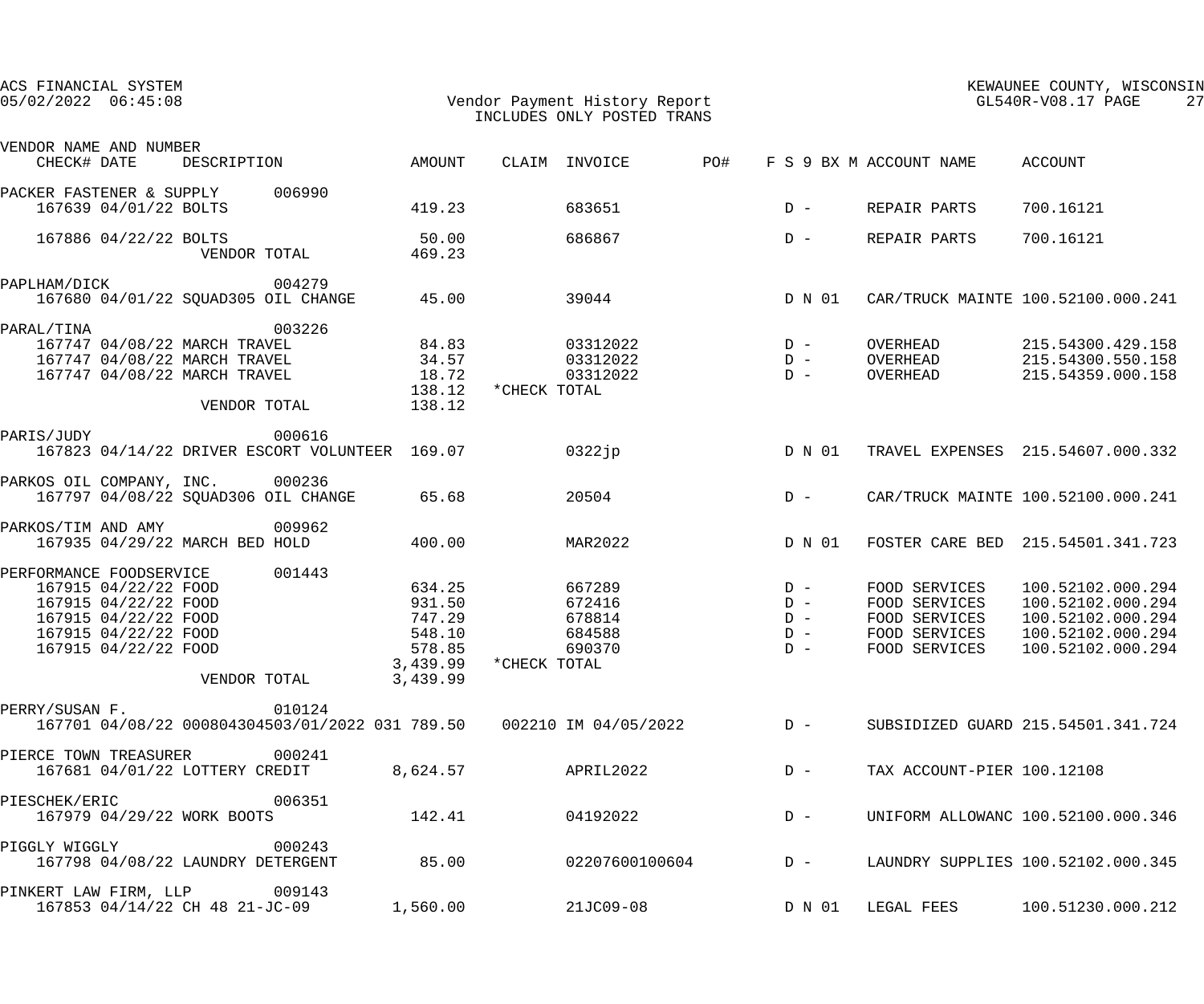| ACS FINANCIAL SYSTEM<br>$05/02/2022$ $06:45:08$                                                                                                     |                      | INCLUDES ONLY POSTED TRANS               |                                                 | KEWAUNEE COUNTY, WISCONSIN<br>KEWAUNEE COUNTY, WISCO<br>Vendor Payment History Report<br>INCLUDES ONLY POSTED TRANS<br>28 |                                                                          |  |
|-----------------------------------------------------------------------------------------------------------------------------------------------------|----------------------|------------------------------------------|-------------------------------------------------|---------------------------------------------------------------------------------------------------------------------------|--------------------------------------------------------------------------|--|
| VENDOR NAME AND NUMBER<br>DESCRIPTION AMOUNT<br>CHECK# DATE                                                                                         |                      | CLAIM INVOICE PO#                        |                                                 | F S 9 BX M ACCOUNT NAME ACCOUNT                                                                                           |                                                                          |  |
|                                                                                                                                                     |                      |                                          |                                                 |                                                                                                                           |                                                                          |  |
| 000653<br>PONCE/LIZBETH<br>167799 04/08/22 3/2-3/14 INTERPRETING 66.00 03142022                                                                     |                      |                                          | D N 01                                          |                                                                                                                           | INTERPRETERS 100.52100.000.149                                           |  |
| 001036<br>POST/RITA A<br>167702 04/08/22 000808434703/01/2022 031 300.00  002210 IM 04/05/2022  D N 01                                              |                      |                                          |                                                 |                                                                                                                           | KINSHIP ASSESSME 215.54500.378.601                                       |  |
| PREVEA HEALTH OCC HEALTH 007909                                                                                                                     |                      |                                          |                                                 |                                                                                                                           |                                                                          |  |
| 167748 04/08/22 DRUG SCREEN 122.75 137386<br>167748 04/08/22 DRUG SCREEN 429.65                                                                     | 552.40               | $137386$ D –<br>3675 D –<br>*CHECK TOTAL |                                                 |                                                                                                                           | CONTRACTED SERVI 215.54501.341.296<br>CONTRACTED SERVI 215.54501.341.296 |  |
| VENDOR TOTAL                                                                                                                                        | 552.40               |                                          |                                                 |                                                                                                                           |                                                                          |  |
| PRIBYL LAW SC<br>001284                                                                                                                             |                      |                                          |                                                 |                                                                                                                           |                                                                          |  |
| 167854 04/14/22 CH 48 22-JC-04 & -05 140.00<br>167854 04/14/22 CH 767 21FA33<br>370.00                                                              |                      | 12226<br>12249                           | $\begin{array}{c}\nD & - \\ D & -\n\end{array}$ |                                                                                                                           | GUARDIAN AD LITE 100.51230.000.209<br>GUARDIAN AD LITE 100.51220.000.209 |  |
| VENDOR TOTAL                                                                                                                                        | 510.00<br>510.00     | *CHECK TOTAL                             |                                                 |                                                                                                                           |                                                                          |  |
| RADER JR./ROBERT L. 000089                                                                                                                          |                      |                                          |                                                 |                                                                                                                           |                                                                          |  |
| 167703 04/08/22 000804986603/01/2022 031 431.00  002210 IM 04/05/2022  D -                                                                          |                      |                                          |                                                 |                                                                                                                           | SUBSIDIZED GUARD 215.54501.341.724                                       |  |
| RECKELBERG/BARBARA<br>009544<br>167749 04/08/22 DRIVER ESCORT VOLUNTEER 111.15 0322br                                                               |                      |                                          | D N 01                                          |                                                                                                                           | TRAVEL EXPENSES 215.54607.000.332                                        |  |
| 010158<br>RECKELBERG/SANDRA<br>$167704$ 04/08/22 000804387303/01/2022 031 300.00 002210 IM 04/05/2022 D N 01                                        |                      |                                          |                                                 |                                                                                                                           | KINSHIP ASSESSME 215.54500.378.601                                       |  |
|                                                                                                                                                     |                      |                                          |                                                 |                                                                                                                           |                                                                          |  |
| 000254<br>RED RIVER RIDERS                                                                                                                          |                      |                                          |                                                 |                                                                                                                           | RED RIVER RIDERS 100.55440.000.660                                       |  |
| 167682 04/01/22 TRAIL MAINT         735.00      660-21/22-001       D -<br>167682 04/01/22 TRAIL MAINT        5,625.00      660-21/22-002       D - |                      |                                          |                                                 |                                                                                                                           | RED RIVER RIDERS 100.55440.000.660                                       |  |
| VENDOR TOTAL                                                                                                                                        | 6,360.00<br>6,360.00 | *CHECK TOTAL                             |                                                 |                                                                                                                           |                                                                          |  |
| 000251<br>RED RIVER TOWN TREASURER                                                                                                                  |                      |                                          |                                                 |                                                                                                                           |                                                                          |  |
| 167683 04/01/22 LOTTERY CREDIT                                                                                                                      | 12,522.37            | APRIL2022                                | $D -$                                           | TAX ACCOUNT-RED 100.12109                                                                                                 |                                                                          |  |
| 001386<br>REED/PENNY L<br>167705 04/08/22 000809939603/01/2022 031 300.00                                                                           |                      | 002210 IM 04/05/2022                     | D N 01                                          |                                                                                                                           | KINSHIP ASSESSME 215.54500.378.601                                       |  |
| 000738<br>REHAB RESOURCES                                                                                                                           |                      |                                          |                                                 |                                                                                                                           |                                                                          |  |
| 167750 04/08/22 B3 SPEECH THERAPIST                                                                                                                 | 160.00               | March 2022                               | $D -$                                           |                                                                                                                           | INITIATIVE TO TH 215.54300.550.601                                       |  |
| 167750 04/08/22 B3 SPEECH THERAPIST                                                                                                                 | 80.00                | March 2022                               | $D -$                                           |                                                                                                                           | INITIATIVE TO TH 215.54300.550.601                                       |  |
| 167750 04/08/22 B3 SLP TRAVEL                                                                                                                       | 40.00                | March 2022                               | $D -$                                           |                                                                                                                           | INITIATIVE TO TH 215.54300.550.601                                       |  |
| 167750 04/08/22 B3 SPEECH THERAPIST                                                                                                                 | 80.00                | March 2022                               | $D -$                                           |                                                                                                                           | INITIATIVE TO TH 215.54300.550.601                                       |  |
| 167750 04/08/22 B3 SLP TRAVEL                                                                                                                       | 40.00                | March 2022                               | $D -$                                           |                                                                                                                           | INITIATIVE TO TH 215.54300.550.601                                       |  |
| 167750 04/08/22 B3 SPEECH THERAPIST                                                                                                                 | 80.00                | March 2022                               | $D -$                                           |                                                                                                                           | INITIATIVE TO TH 215.54300.550.601                                       |  |
| 167750 04/08/22 B3 SLP TRAVEL                                                                                                                       | 80.00                | March 2022                               | $D -$                                           |                                                                                                                           | INITIATIVE TO TH 215.54300.550.601                                       |  |
| 167750 04/08/22 B3 SPEECH THERAPIST                                                                                                                 | 160.00               | March 2022                               | $D -$                                           |                                                                                                                           | INITIATIVE TO TH 215.54300.550.601                                       |  |
| 167750 04/08/22 B3 SLP TRAVEL                                                                                                                       | 120.00               | March 2022                               | $D -$                                           |                                                                                                                           | INITIATIVE TO TH 215.54300.550.601                                       |  |
| 167750 04/08/22 B3 SPEECH THERAPIST                                                                                                                 | 240.00               | March 2022                               | $D -$                                           |                                                                                                                           | INITIATIVE TO TH 215.54300.550.601                                       |  |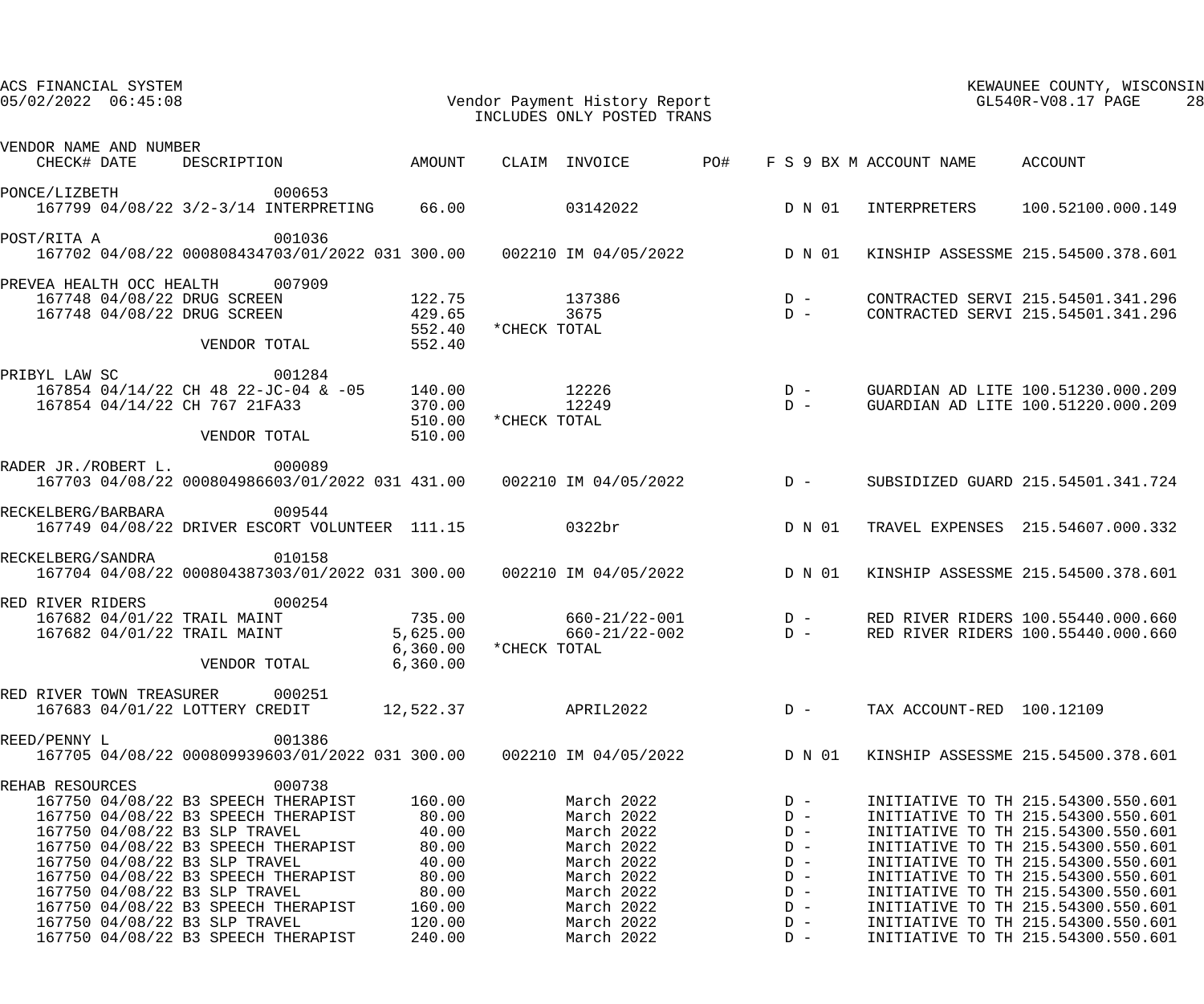## 05/02/2022 06:45:08 Vendor Payment History Report GL540R-V08.17 PAGE 29 INCLUDES ONLY POSTED TRANS

| VENDOR NAME AND NUMBER                         |          |               |                                                                                                                                                                                                                                          |                         |                                    |
|------------------------------------------------|----------|---------------|------------------------------------------------------------------------------------------------------------------------------------------------------------------------------------------------------------------------------------------|-------------------------|------------------------------------|
| CHECK# DATE<br>DESCRIPTION AMOUNT              |          | CLAIM INVOICE | PO#                                                                                                                                                                                                                                      | F S 9 BX M ACCOUNT NAME | ACCOUNT                            |
| 000738<br>REHAB RESOURCES                      |          |               | 0 - INITIATIVE TO TH 215.54300.550.601<br>0 - INITIATIVE TO TH 215.54300.550.601<br>0 - INITIATIVE TO TH 215.54300.550.601<br>0 - INITIATIVE TO TH 215.54300.550.601<br>0 - INITIATIVE TO TH 215.54300.550.601<br>0 - INITIATIVE TO TH 2 |                         |                                    |
| 167750 04/08/22 B3 SLP TRAVEL                  | 40.00    | March 2022    |                                                                                                                                                                                                                                          |                         |                                    |
| 167750 04/08/22 B3 SPEECH THERAPIST            | 80.00    | March 2022    |                                                                                                                                                                                                                                          |                         |                                    |
| 167750 04/08/22 B3 SPEECH THERAPIST            | 240.00   | March 2022    |                                                                                                                                                                                                                                          |                         |                                    |
| 167750 04/08/22 B3 SLP TRAVEL                  | 80.00    | March 2022    |                                                                                                                                                                                                                                          |                         |                                    |
| 167750 04/08/22 B3 SPEECH THERAPIST            | 80.00    | March 2022    |                                                                                                                                                                                                                                          |                         |                                    |
| 167750 04/08/22 B3 SLP TRAVEL                  | 40.00    | March 2022    |                                                                                                                                                                                                                                          |                         |                                    |
| 167750 04/08/22 B3 SPEECH THERAPIST            | 80.00    | March 2022    |                                                                                                                                                                                                                                          |                         |                                    |
| 167750 04/08/22 B3 SLP TRAVEL                  | 40.00    | March 2022    |                                                                                                                                                                                                                                          |                         |                                    |
| 167750 04/08/22 B3 SPEECH THERAPIST            | 120.00   | March 2022    |                                                                                                                                                                                                                                          |                         |                                    |
| 167750 04/08/22 B3 SPEECH THERAPIST            | 240.00   | March 2022    |                                                                                                                                                                                                                                          |                         |                                    |
| 167750 04/08/22 B3 SPEECH THERAPIST            | 160.00   | March 2022    |                                                                                                                                                                                                                                          |                         |                                    |
| 167750 04/08/22 B3 SLP TRAVEL                  | 80.00    | March 2022    |                                                                                                                                                                                                                                          |                         |                                    |
| 167750 04/08/22 B3 SPEECH THERAPIST            | 80.00    | March 2022    |                                                                                                                                                                                                                                          |                         |                                    |
| 167750 04/08/22 B3 SLP TRAVEL                  | 40.00    | March 2022    |                                                                                                                                                                                                                                          |                         |                                    |
| 167750 04/08/22 B3 SPEECH THERAPIST            | 240.00   | March 2022    |                                                                                                                                                                                                                                          |                         |                                    |
| 167750 04/08/22 B3 SLP TRAVEL                  | 120.00   | March 2022    |                                                                                                                                                                                                                                          |                         |                                    |
| 167750 04/08/22 B3 SPEECH THERAPIST            | 160.00   | March 2022    |                                                                                                                                                                                                                                          |                         |                                    |
| 167750 04/08/22 B3 SLP TRAVEL                  | 80.00    | March 2022    |                                                                                                                                                                                                                                          |                         |                                    |
| 167750 04/08/22 B3 SPEECH THERAPIST            | 80.00    | March 2022    |                                                                                                                                                                                                                                          |                         |                                    |
| 167750 04/08/22 B3 SLP TRAVEL                  | 40.00    | March 2022    |                                                                                                                                                                                                                                          |                         |                                    |
| 167750 04/08/22 B3 SPEECH THERAPIST            | 80.00    | March 2022    |                                                                                                                                                                                                                                          |                         |                                    |
| 167750 04/08/22 B3 SPEECH THERAPIST            | 160.00   | March 2022    |                                                                                                                                                                                                                                          |                         |                                    |
| 167750 04/08/22 B3 SPEECH THERAPIST            | 40.00    | March 2022    |                                                                                                                                                                                                                                          |                         |                                    |
| 167750 04/08/22 B3 SLP TRAVEL                  | 80.00    | March 2022    |                                                                                                                                                                                                                                          |                         |                                    |
| 167750 04/08/22 B3 SPEECH THERAPIST            | 240.00   | March 2022    |                                                                                                                                                                                                                                          |                         |                                    |
| 167750 04/08/22 B3 SLP TRAVEL                  | 40.00    | March 2022    |                                                                                                                                                                                                                                          |                         |                                    |
| 167750 04/08/22 B3 SPEECH THERAPIST            | 160.00   | March 2022    |                                                                                                                                                                                                                                          |                         |                                    |
| 167750 04/08/22 B3 SLP TRAVEL                  | 80.00    | March 2022    |                                                                                                                                                                                                                                          |                         |                                    |
| 167750 04/08/22 B3 SPEECH THERAPIST            | 240.00   | March 2022    |                                                                                                                                                                                                                                          |                         |                                    |
| 167750 04/08/22 B-3 TEAM MEETINGS              | 90.00    | MARCH 2022    |                                                                                                                                                                                                                                          |                         |                                    |
|                                                | 4,410.00 | *CHECK TOTAL  |                                                                                                                                                                                                                                          |                         |                                    |
|                                                |          |               |                                                                                                                                                                                                                                          |                         |                                    |
| VENDOR TOTAL 4,410.00                          |          |               |                                                                                                                                                                                                                                          |                         |                                    |
| RIESTERER & SCHNELL, INC 008070                |          |               |                                                                                                                                                                                                                                          |                         |                                    |
| 167887 04/22/22 GASKET & THERMOSTAT            | 19.08    | 2162657       | $D -$                                                                                                                                                                                                                                    | REPAIR PARTS            | 700.16121                          |
| RIVERVIEW TRANSFER INC<br>001032               |          |               |                                                                                                                                                                                                                                          |                         |                                    |
| 167772 04/08/22 COUNTY GARBAGE PICKUP          | 127.78   | MARCH 2022    | $D -$                                                                                                                                                                                                                                    |                         | CONTRACTED SERVI 700.53310.044.296 |
| 167772 04/08/22 STATE SECTION                  | 103.77   | MARCH 2022    | $D -$                                                                                                                                                                                                                                    |                         | MATERIAL CHARGES 700.53321.006.490 |
| 167772 04/08/22 STATE PICKUP                   | 150.00   | MARCH 2022    | $D -$                                                                                                                                                                                                                                    |                         | MATERIAL CHARGES 700.53321.006.490 |
| 167772 04/08/22 PARKS GARBAGE                  | 118.80   | PARKS 2022    | $D -$                                                                                                                                                                                                                                    |                         | REFUSE COLLECTIO 100.55200.000.297 |
|                                                | 500.35   | *CHECK TOTAL  |                                                                                                                                                                                                                                          |                         |                                    |
| VENDOR TOTAL                                   | 500.35   |               |                                                                                                                                                                                                                                          |                         |                                    |
|                                                |          |               |                                                                                                                                                                                                                                          |                         |                                    |
| 000593<br>ROBINSON/JEAN A.                     |          |               |                                                                                                                                                                                                                                          |                         |                                    |
| 167751 04/08/22 DRIVER ESCORT VOLUNTEER 181.06 |          | $0322$ jr     | D N 01                                                                                                                                                                                                                                   |                         | TRAVEL EXPENSES 215.54607.000.332  |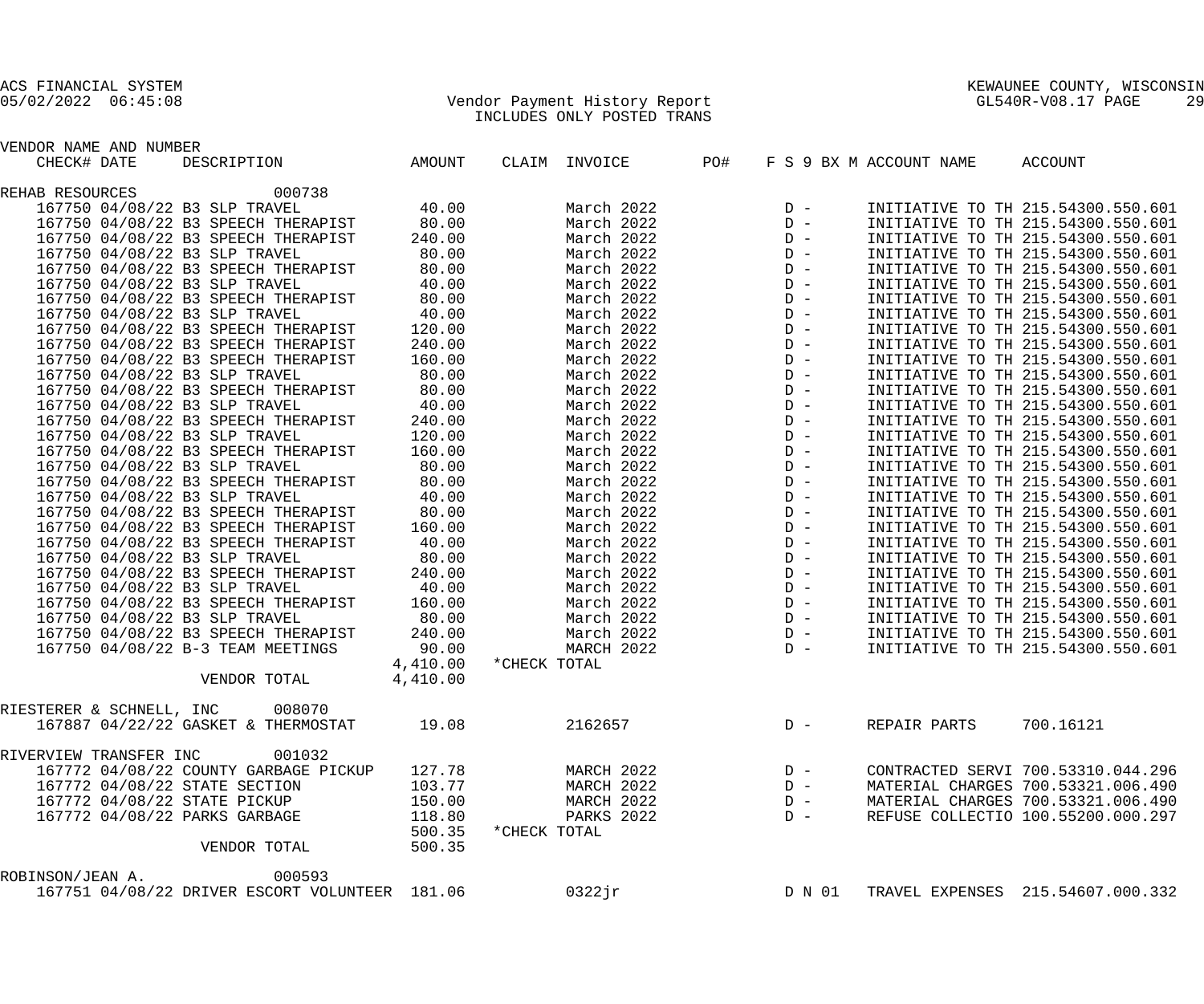| ACS FINANCIAL SYSTEM<br>Vendor Payment History Report<br>$05/02/2022$ $06:45:08$ |                  |              | INCLUDES ONLY POSTED TRANS |       | KEWAUNEE COUNTY, WISCONSIN<br>GL540R-V08.17 PAGE<br>30 |                                 |                                                                         |
|----------------------------------------------------------------------------------|------------------|--------------|----------------------------|-------|--------------------------------------------------------|---------------------------------|-------------------------------------------------------------------------|
| VENDOR NAME AND NUMBER<br>DESCRIPTION AMOUNT<br>CHECK# DATE                      |                  |              | CLAIM INVOICE PO#          |       |                                                        | F S 9 BX M ACCOUNT NAME ACCOUNT |                                                                         |
| ROMUALD/JACQUELINE L 000801                                                      |                  |              |                            |       |                                                        |                                 |                                                                         |
| 167706 04/08/22 000807947703/01/2022 031 300.00  002210 IM 04/05/2022  D N 01    |                  |              |                            |       |                                                        |                                 | KINSHIP ASSESSME 215.54500.378.601                                      |
| 002479<br>RUEKERT & MIELKE INC<br>167916 04/22/22 DATA MAINTENANCE               | 9,530.15         | 140915       |                            | $D -$ |                                                        |                                 | GIS CONSULTANT 245.51730.000.296                                        |
| SAFETY & PROFESSIONAL SE 007166                                                  |                  |              |                            |       |                                                        |                                 |                                                                         |
| 167800 04/08/22 MARCH PERMITS                                                    | 100.00           |              | MARCH2022                  |       | $D -$                                                  | SANITATION FEES 100.24225       |                                                                         |
| 167855 04/14/22 MARCH PERMITS 2ND PMT<br>VENDOR TOTAL                            | 200.00<br>300.00 |              | MARCH 2022                 | $D -$ |                                                        | SANITATION FEES 100.24225       |                                                                         |
| 000092<br>SALENTINE REPAIRS                                                      |                  |              |                            |       |                                                        |                                 |                                                                         |
| 167752 04/08/22 PROGRAM EXPENSES                                                 | 34.60            |              | 24751                      |       | $D -$                                                  | OVERHEAD                        | 215.54607.000.158                                                       |
| 167752 04/08/22 PROGRAM EXPENSES                                                 | 118.99           |              | 24759                      |       | $D -$                                                  | OVERHEAD                        | 215.54607.000.158                                                       |
| 167752 04/08/22 PROGRAM EXPENSES                                                 | 34.60            |              | 24969                      |       | $D -$                                                  | OVERHEAD                        | 215.54607.000.158                                                       |
| 167752 04/08/22 PROGRAM EXPENSES                                                 | 18.62<br>206.81  | *CHECK TOTAL | 25105                      |       | $D -$                                                  | OVERHEAD                        | 215.54607.000.158                                                       |
| 167801 04/08/22 ENVOY REAR HATCH SHOCKS 105.75<br>VENDOR TOTAL                   | 312.56           |              | 25388                      | $D -$ |                                                        |                                 | CAR/TRUCK MAINTE 258.52150.000.241                                      |
| 010160<br>SAWDO/TRISTA                                                           |                  |              |                            |       |                                                        |                                 |                                                                         |
| 167707 04/08/22 000803761203/01/2022 031 300.00  002210 IM 04/05/2022  D -       |                  |              |                            |       |                                                        |                                 | KINSHIP ASSESSME 215.54500.378.601                                      |
| SCHINDLER ELEVATOR CORPO 008977                                                  |                  |              |                            |       |                                                        |                                 |                                                                         |
| 167980 04/29/22 QUARTERLY BILLING                                                | 881.46           |              | 8105933271                 | $D -$ |                                                        |                                 | MAINTENANCE AGRE 100.51605.000.249                                      |
| 000796<br>SCHLEY/JESSE                                                           |                  |              |                            |       |                                                        |                                 |                                                                         |
| 167944 04/29/22 PATROL SUP REIM MTG                                              | 10.00            |              | <b>APRIL 2022</b>          |       | $D -$                                                  |                                 | TRAVEL EXPENSES 700.53191.000.332                                       |
| 010099<br>SCHULTZ/DEANNE                                                         |                  |              |                            |       |                                                        |                                 |                                                                         |
| 167684 04/01/22 CLEANING SPONGES                                                 | 14.49            |              | MARCH2022<br>MARCH2022     |       | $D -$<br>$D -$                                         |                                 | OFFICE SUPPLIES 100.54100.000.312                                       |
| 167684 04/01/22 MARCH MILEAGE<br>167684 04/01/22 ACTIVITY DICE                   | 56.86<br>12.00   |              | MARCH2022                  |       | $D -$                                                  |                                 | TRAVEL EXPENSES 222.54110.000.332<br>EDUCATIONAL MATE 222.54110.000.348 |
| 167684 04/01/22 INCENTIVE ITEMS                                                  | 26.88            |              | MARCH2022                  |       | $D -$                                                  | INCENTIVE ITEMS                 | 228.54135.000.328                                                       |
|                                                                                  | 110.23           | *CHECK TOTAL |                            |       |                                                        |                                 |                                                                         |
| 167981 04/29/22 HAND SOAP & DISH SOAP                                            | 16.78            |              | 04302022                   |       | $D -$                                                  |                                 | MEDICAL SUPPLIES 100.54100.000.342                                      |
| 167981 04/29/22 APRIL MILEAGE                                                    | 105.07           |              | 04302022                   |       | $D -$                                                  |                                 | TRAVEL EXPENSES 100.54106.000.332                                       |
| 167981 04/29/22 APRIL MILEAGE                                                    | 45.33            |              | 04302022                   |       | $D -$                                                  |                                 | TRAVEL EXPENSES 222.54110.000.332                                       |
| 167981 04/29/22 ACTIVITY DICE                                                    | 9.00             |              | 04302022                   |       | $D -$                                                  |                                 | EDUCATIONAL MATE 222.54110.000.348                                      |
| VENDOR TOTAL                                                                     | 176.18<br>286.41 | *CHECK TOTAL |                            |       |                                                        |                                 |                                                                         |
| 000548<br>SCHWAAB, INC.                                                          |                  |              |                            |       |                                                        |                                 |                                                                         |
| 167982 04/29/22 PRE-INKED STAMPER                                                | 91.25            |              | D022709                    |       | $D -$                                                  |                                 | OFFICE SUPPLIES 100.51710.000.312                                       |
|                                                                                  |                  |              |                            |       |                                                        |                                 |                                                                         |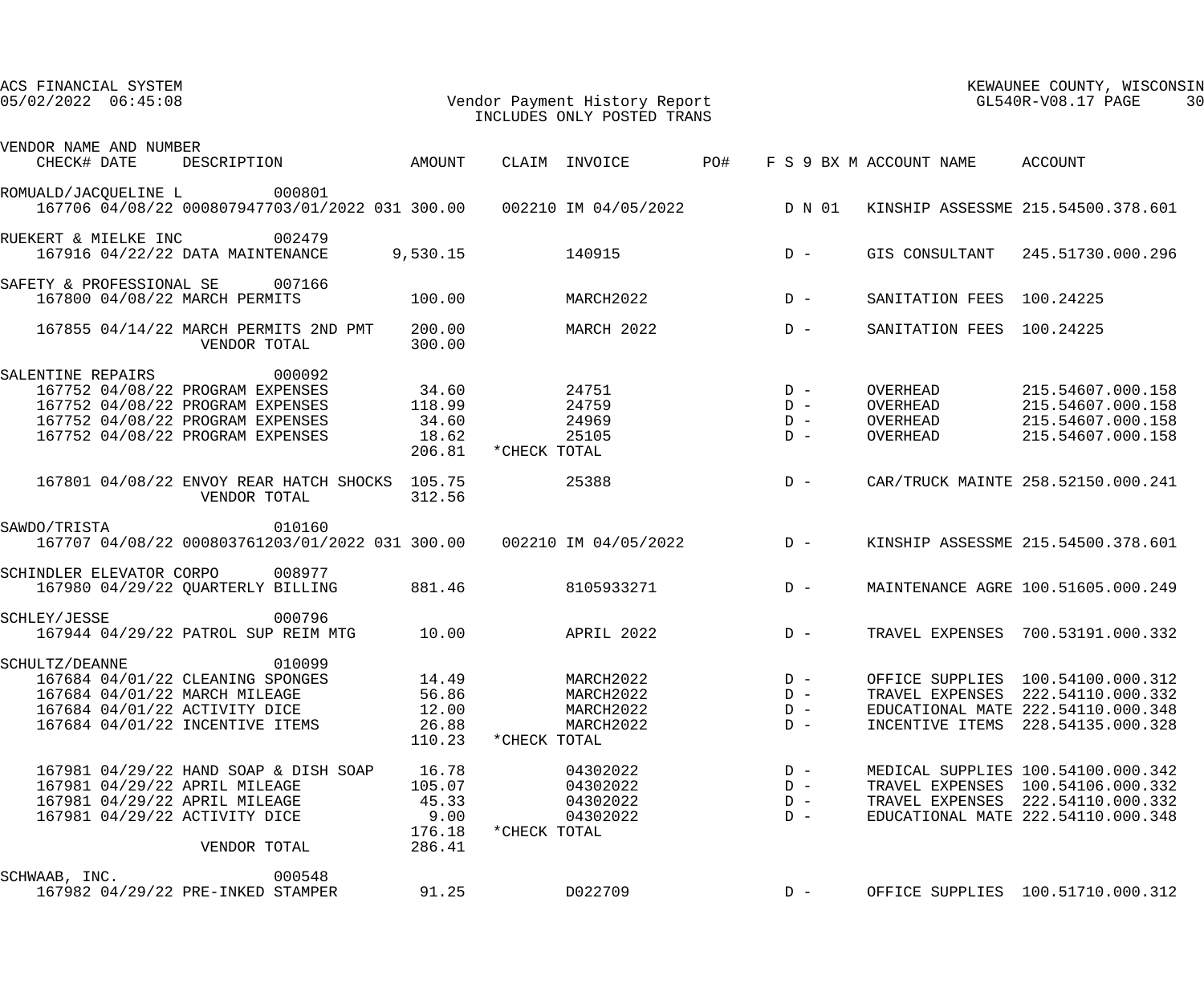| ACS FINANCIAL SYSTEM<br>$05/02/2022$ $06:45:08$ |                       |                                                                                                                                                                             |                       |                                       |              | Vendor Payment History Report<br>INCLUDES ONLY POSTED TRANS |                         |                                                                                  | KEWAUNEE COUNTY, WISCONSIN<br>GL540R-V08.17 PAGE<br>31                                                          |
|-------------------------------------------------|-----------------------|-----------------------------------------------------------------------------------------------------------------------------------------------------------------------------|-----------------------|---------------------------------------|--------------|-------------------------------------------------------------|-------------------------|----------------------------------------------------------------------------------|-----------------------------------------------------------------------------------------------------------------|
|                                                 |                       |                                                                                                                                                                             |                       |                                       |              |                                                             |                         |                                                                                  |                                                                                                                 |
| VENDOR NAME AND NUMBER                          |                       |                                                                                                                                                                             |                       |                                       |              |                                                             |                         | CHECK# DATE DESCRIPTION AMOUNT CLAIM INVOICE PO# F S 9 BX M ACCOUNT NAME ACCOUNT |                                                                                                                 |
|                                                 |                       | SEIDL/GENE 199857<br>167983 04/29/22 TREE REFUND DOUGLAS FIR 18.00 04262022                                                                                                 |                       |                                       |              |                                                             | $D -$                   | TREE PLANTER COL 240.46820.033                                                   |                                                                                                                 |
|                                                 |                       | SHAHA TIRE LLC 000830<br>167640 04/01/22 TIRES                                                                                                                              |                       | 4,765.00                              | 15600        |                                                             | D N 01                  | TIRES & BATTERIE 700.16122                                                       |                                                                                                                 |
|                                                 |                       | 167888 04/22/22 WHEELS                                                                                                                                                      |                       | 124.00                                |              | 15648                                                       | D N 01                  | TIRES & BATTERIE 700.16122                                                       |                                                                                                                 |
|                                                 | 167945 04/29/22 TIRES | 167945 04/29/22 TIRE SPUDS<br>VENDOR TOTAL                                                                                                                                  |                       | 20.00<br>360.00<br>380.00<br>5,269.00 | *CHECK TOTAL | 15801<br>15801 D N 01                                       | D N 01                  | REPAIR PARTS 700.16121<br>TIRES & BATTERIE 700.16122                             |                                                                                                                 |
|                                                 |                       | SHAW/CHRISTI J. 001297<br>167917 04/22/22 3/14-4/1 CONTACT TRACI 1,096.50 04012022                                                                                          |                       |                                       |              |                                                             | D N 01                  |                                                                                  | CONTRACTED SERVI 227.54129.802.296                                                                              |
|                                                 |                       | 167984 04/29/22 4/4-4/21 CONTACT TRACING 646.00                                                                                                                             | VENDOR TOTAL 1,742.50 |                                       |              | 04212022                                                    | D N 01                  |                                                                                  | CONTRACTED SERVI 227.54129.802.296                                                                              |
|                                                 |                       | SHEFCHIK/SUSAN MARY 001353<br>167753 04/08/22 DRIVER ESCORT VOLUNTEER 221.13                                                                                                |                       |                                       | 0322ss       |                                                             |                         |                                                                                  | D N 01 TRAVEL EXPENSES 215.54607.000.332                                                                        |
|                                                 |                       | SHERWIN INDUSTRIES, INC. 002831<br>167889 04/22/22 4" SUCTION HOSE 74.80                                                                                                    |                       |                                       |              | 92673                                                       | $D -$                   | REPAIR PARTS                                                                     | 700.16121                                                                                                       |
|                                                 |                       | 167946 04/29/22 CARBIDE CUTTER<br>VENDOR TOTAL                                                                                                                              |                       | 866.64<br>941.44                      |              | 92899                                                       | $D -$                   | REPAIR PARTS                                                                     | 700.16121                                                                                                       |
|                                                 |                       | SHERWIN WILLIAMS CO./THE 000495<br>167641 04/01/22 GASKET/VALVE/SPRING 1,774.14 54594                                                                                       |                       |                                       |              |                                                             | $D -$                   | REPAIR PARTS                                                                     | 700.16121                                                                                                       |
|                                                 |                       | SIEBOLD/KATHRYN O. 001044                                                                                                                                                   |                       |                                       |              |                                                             |                         |                                                                                  | 167708 04/08/22 000808468903/01/2022 0 1,092.92 002210 IM 04/05/2022 D N 01 SUBSIDIZED GUARD 215.54501.341.724  |
|                                                 |                       | SIMONAR SERVICE, INC. 000280<br>167802 04/08/22 22-01279 TOW TO IMPOUND 160.00<br>167802 04/08/22 SQUAD313 WIPERS<br>167802 04/08/22 SQUAD300 BRAKE TESTING<br>VENDOR TOTAL |                       | 32.00<br>80.00<br>272.00<br>272.00    | *CHECK TOTAL | 8749<br>8984<br>9034                                        | $D -$<br>$D -$<br>$D -$ |                                                                                  | INVESTIGATIONS    100.52100.000.254<br>CAR/TRUCK MAINTE 100.52100.000.241<br>CAR/TRUCK MAINTE 100.52100.000.241 |
| SINKULA/LINDA                                   |                       |                                                                                                                                                                             | .03858                |                                       |              | 167985 04/29/22 TREE REFUND DOUGLAS FIR 18.00 04262022 D -  |                         | TREE PLANTER COL 240.46820.033                                                   |                                                                                                                 |
| SMIDEL/BOBBI JO                                 |                       | 167986 04/29/22 TREE REFUND DOUGLAS FIR 36.00 04262022                                                                                                                      | .03606                |                                       |              |                                                             | $D -$                   | TREE PLANTER COL 240.46820.033                                                   |                                                                                                                 |
| SMIDLE/DUSTIN                                   |                       | 167918 04/22/22 TRAINING MEALS                                                                                                                                              | 003546                | 99.75                                 |              | 04142022                                                    | $D -$                   |                                                                                  | TRAINING/SCHOOL 100.52100.000.339                                                                               |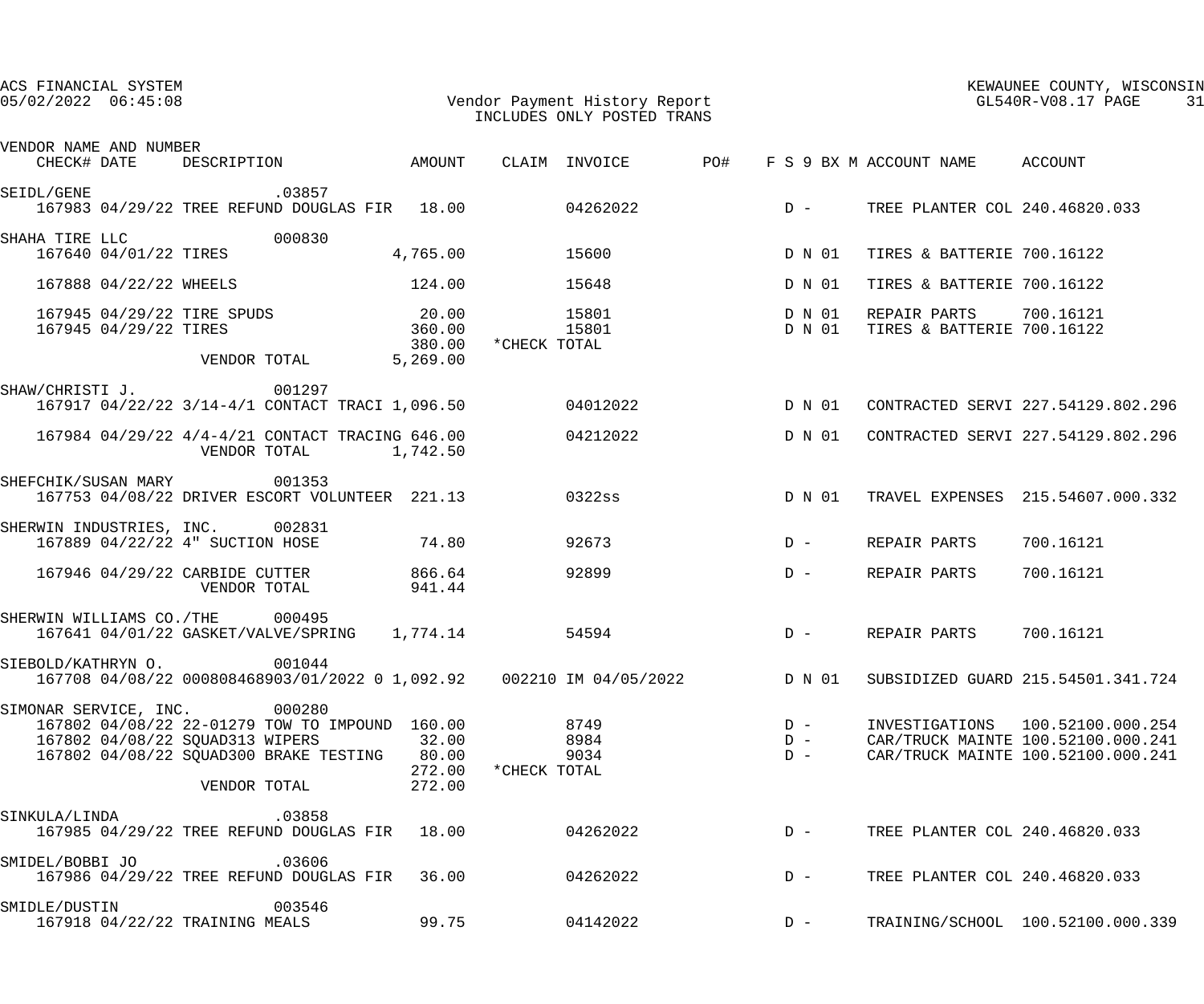| ACS FINANCIAL SYSTEM<br>$05/02/2022$ $06:45:08$                                       |                       |                  |               | Vendor Payment History Report<br>INCLUDES ONLY POSTED TRANS |                |                                | KEWAUNEE COUNTY, WISCONSIN<br>GL540R-V08.17 PAGE<br>32 |
|---------------------------------------------------------------------------------------|-----------------------|------------------|---------------|-------------------------------------------------------------|----------------|--------------------------------|--------------------------------------------------------|
| VENDOR NAME AND NUMBER<br>CHECK# DATE                                                 | AMOUNT<br>DESCRIPTION |                  | CLAIM INVOICE | PO#                                                         |                | F S 9 BX M ACCOUNT NAME        | ACCOUNT                                                |
|                                                                                       |                       |                  |               |                                                             |                |                                |                                                        |
| SMITH/DORA E.<br>167709 04/08/22 000804244103/01/2022 0 1,328.00 002210 IM 04/05/2022 | 000974                |                  |               |                                                             | D N 01         |                                | SUBSIDIZED GUARD 215.54501.341.724                     |
| ST. VINCENT HOSPITAL<br>167803 04/08/22 ANNUAL MORGUE USE                             | 000296                | 2,000.00         |               | 15054                                                       | $D -$          |                                | MEDICAL SERVICES 100.51201.000.211                     |
| STATE BAR OF WISCONSIN                                                                | 000588                |                  |               |                                                             |                |                                |                                                        |
| 167685 04/01/22 WI JUDICAL BENCHBOOK<br>167685 04/01/22 LAW OF DAMAGES WI EDUC        |                       | 146.97<br>80.33  | *CHECK TOTAL  | 5105036<br>5105742                                          | $D -$<br>$D -$ | SUBSCRIPTIONS<br>SUBSCRIPTIONS | 100.51310.000.322<br>100.51210.000.322                 |
|                                                                                       | VENDOR TOTAL          | 227.30<br>227.30 |               |                                                             |                |                                |                                                        |
| STATE OF WISCONSIN                                                                    | 000309                |                  |               |                                                             |                |                                |                                                        |
| 167856 04/14/22 MARCH PMT                                                             |                       | 6,215.34         |               | MARCH2022                                                   | $D -$          | FINES & FORFEITU 100.24241     |                                                        |
| 167856 04/14/22 MARCH PMT                                                             |                       | 1,186.41         |               | MARCH2022                                                   | $D -$          | FINES & FORFEITU 100.24241     |                                                        |
| 167856 04/14/22 MARCH PMT                                                             |                       | 29,519.61        |               | MARCH2022                                                   | $D -$          | FINES & FORFEITU 100.24241     |                                                        |
| 167856 04/14/22 MARCH PMT                                                             |                       | 12,498.08        |               | MARCH2022                                                   | $D -$          | PENALTY ASSESSME 100.24242     |                                                        |
| 167856 04/14/22 MARCH PMT                                                             |                       | 2,643.50         |               | MARCH2022                                                   | $D -$          | DRIVER IMPROVEME 100.24243     |                                                        |
| 167856 04/14/22 MARCH PMT                                                             |                       | 57.17            |               | MARCH2022                                                   | $D -$          | NATURAL RESOURCE 100.24245     |                                                        |
| 167856 04/14/22 MARCH PMT                                                             |                       | 8.00             |               | MARCH2022                                                   | $D -$          | DNR RESTITUTION 100.24246      |                                                        |
| 167856 04/14/22 MARCH PMT                                                             |                       | 147.00           |               | MARCH2022                                                   | $D -$          | CRIME VICTIM SUR 100.24291     |                                                        |
| 167856 04/14/22 MARCH PMT                                                             |                       | 40.00            |               | MARCH2022                                                   | $D -$          | CRIME VICTIM SUR 100.24291     |                                                        |
| 167856 04/14/22 MARCH PMT                                                             |                       | 866.08           |               | MARCH2022                                                   | $D -$          | CRIME VICTIM SUR 100.24291     |                                                        |
| 167856 04/14/22 MARCH PMT                                                             |                       | 5,265.27         |               | MARCH2022                                                   | $D -$          | JUSTICE INFORMAT 100.24292     |                                                        |
| 167856 04/14/22 MARCH PMT                                                             |                       | 300.00           |               | MARCH2022                                                   | $D -$          | DOMESTIC ABUSE                 | 100.24294                                              |
| 167856 04/14/22 MARCH PMT                                                             |                       | 1,488.56         |               | MARCH2022                                                   | $D -$          | CIRCUIT COURT AU 100.24295     |                                                        |
| 167856 04/14/22 MARCH PMT                                                             |                       | 16,714.01        |               | MARCH2022                                                   | $D -$          | COURT SUPPORT SE 100.24298     |                                                        |
| 167856 04/14/22 MARCH PMT                                                             |                       | 6,524.67         |               | MARCH2022                                                   | $D -$          | ENVIRONMENTAL AS 100.24299     |                                                        |
| 167856 04/14/22 MARCH PMT                                                             |                       | 1,547.62         |               | MARCH2022                                                   | $D -$          | DNA SURCHARGE                  | 100.24300                                              |
| 167856 04/14/22 MARCH PMT                                                             |                       | 2,717.38         |               | MARCH2022                                                   | $D -$          | CRIME LAB & DRUG 100.24302     |                                                        |
| 167856 04/14/22 MARCH PMT                                                             |                       | 11.48            |               | MARCH2022                                                   | $D -$          | WILDLIFE VIOLATO 100.24304     |                                                        |
| 167856 04/14/22 MARCH PMT                                                             |                       | 548.91           |               | MARCH2022                                                   | $D -$          | SAFE RIDE PROGRA 100.24312     |                                                        |
| 167856 04/14/22 MARCH PMT                                                             |                       | 1,460.00         |               | MARCH2022                                                   | $D -$          | CCAP EFILING CON 100.24313     |                                                        |
| 167856 04/14/22 MARCH PMT                                                             |                       | 24.35            |               | MARCH2022                                                   | $D -$          | BLOOD TEST-STATE 100.24314     |                                                        |
|                                                                                       |                       | 89,783.44        | *CHECK TOTAL  |                                                             |                |                                |                                                        |
|                                                                                       | VENDOR TOTAL          | 89,783.44        |               |                                                             |                |                                |                                                        |
| STATE OF WISCONSIN VITAL                                                              | 001253                |                  |               |                                                             |                |                                |                                                        |
| 167857 04/14/22 FILING FEE                                                            |                       | 10.00            |               | 04082022                                                    | $D -$          | FILING FEES                    | 100.51330.000.214                                      |
| 167987 04/29/22 FILING FEES                                                           | VENDOR TOTAL          | 10.00<br>20.00   |               | 04212022                                                    | $D -$          | FILING FEES                    | 100.51330.000.214                                      |
| STERICYCLE INC<br>167988 04/29/22 DISPOSAL BOXES                                      | 001129                | 112.35           |               | 4010880462                                                  | $D -$          |                                | CONTRACTED SERVI 100.54106.000.296                     |
| STERNARD/AMANDA J                                                                     | 010119                |                  |               |                                                             |                |                                |                                                        |
| 167710 04/08/22 000808604703/01/2022 0 1,566.00                                       |                       |                  |               | 002210 IM 04/05/2022                                        | D N 01         |                                | SUBSIDIZED GUARD 215.54501.341.724                     |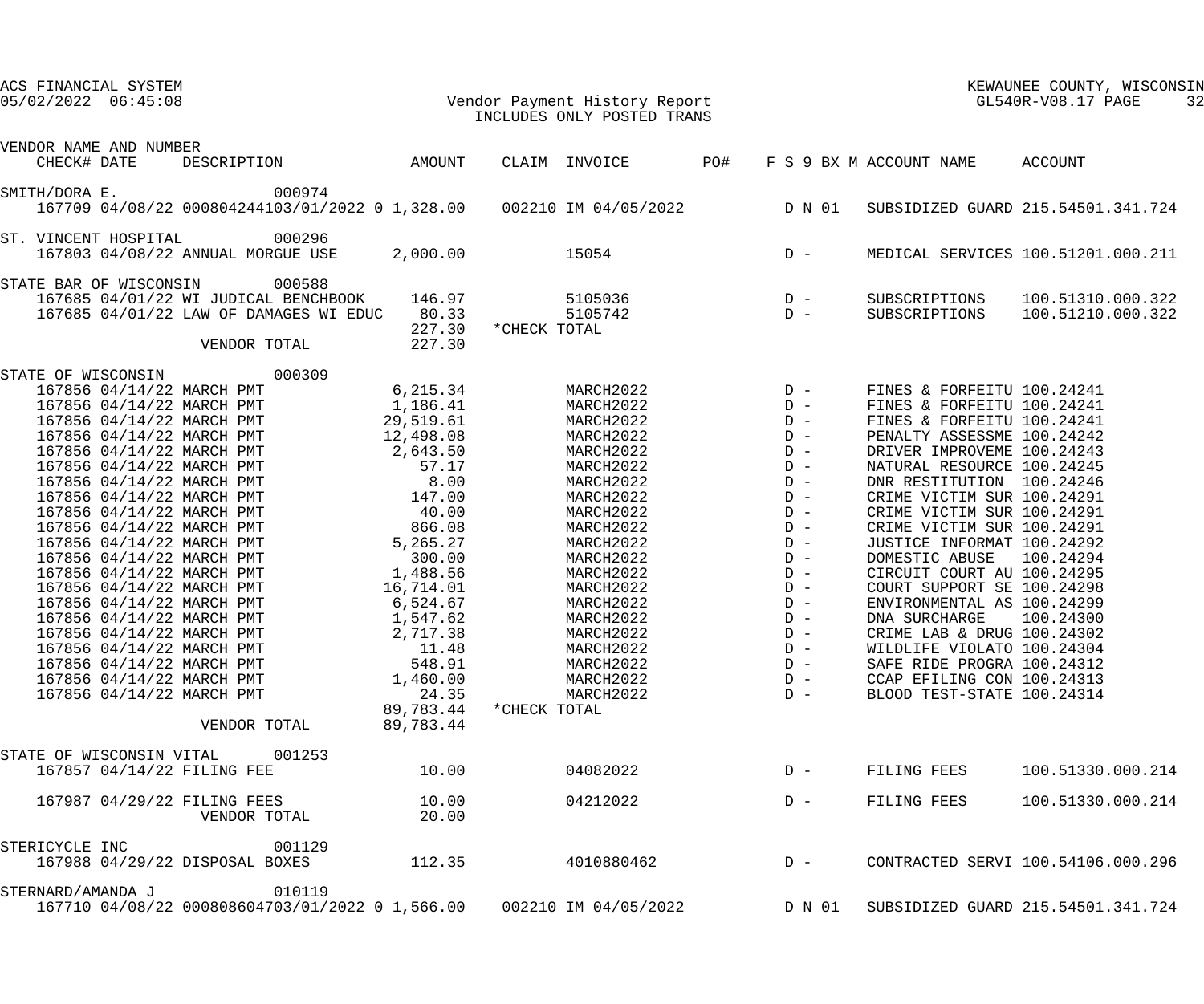| ACS FINANCIAL SYSTEM<br>$05/02/2022$ $06:45:08$                                  |        |                       |              | Vendor Payment History Report<br>INCLUDES ONLY POSTED TRANS |     |                                                |                            | KEWAUNEE COUNTY, WISCONSIN<br>$GL540R-\mathrm{V08.17}$ PAGE<br>33        |
|----------------------------------------------------------------------------------|--------|-----------------------|--------------|-------------------------------------------------------------|-----|------------------------------------------------|----------------------------|--------------------------------------------------------------------------|
| VENDOR NAME AND NUMBER                                                           |        |                       |              |                                                             |     |                                                |                            |                                                                          |
| CHECK# DATE<br>DESCRIPTION                                                       |        | AMOUNT                |              | CLAIM INVOICE                                               | PO# |                                                | F S 9 BX M ACCOUNT NAME    | ACCOUNT                                                                  |
| STONE WINTER GUARDIANS, 009494<br>167754 04/08/22 GUARDIANSHIP-PROTECTIVE 300.00 |        |                       |              | March 2022                                                  |     | $D -$                                          |                            | CONTRACTED SERVI 215.54353.561.296                                       |
| STUEBS/CAROL                                                                     | 006689 |                       |              |                                                             |     |                                                |                            |                                                                          |
| 167755 04/08/22 MARCH TRAVEL                                                     |        | 8.78                  |              | 03312022                                                    |     | $D -$                                          | OVERHEAD                   | 215.54300.429.158                                                        |
| 167755 04/08/22 MARCH TRAVEL                                                     |        | 310.63                |              | 03312022                                                    |     | $D -$                                          | OVERHEAD                   | 215.54300.550.158                                                        |
| VENDOR TOTAL                                                                     |        | 319.41<br>319.41      | *CHECK TOTAL |                                                             |     |                                                |                            |                                                                          |
| SULLY'S RIDES                                                                    | 002612 |                       |              |                                                             |     |                                                |                            |                                                                          |
| 167756 04/08/22 DRIVER ESCORT VOLUNTEER 486.20                                   |        |                       |              | $01 - 02$                                                   |     | D N 01                                         |                            | TRAVEL EXPENSES 215.54607.000.332                                        |
| SUPERIOR CHEMICAL COMPAN                                                         | 000457 |                       |              |                                                             |     |                                                |                            |                                                                          |
| 167989 04/29/22 ASPHALT RELEASE AGENT 4,430.20                                   |        |                       |              | 330106                                                      |     | $D -$                                          | OIL, GREASE & AN 700.16128 |                                                                          |
| 167989 04/29/22 CLEANER/SOAP/ODOR ERASER 615.20                                  |        |                       |              | 331630                                                      |     | $D -$                                          |                            | HOUSEHOLD & JANI 700.53230.000.344                                       |
| 167989 04/29/22 CLEANING SUPPLIES                                                |        | 107.18<br>5,152.58    | *CHECK TOTAL | 331715                                                      |     | $D -$                                          |                            | HOUSEHOLD & JANI 100.51602.000.344                                       |
| VENDOR TOTAL                                                                     |        | 5,152.58              |              |                                                             |     |                                                |                            |                                                                          |
| SWANSON SERVICES CORP                                                            | 009947 |                       |              |                                                             |     |                                                |                            |                                                                          |
| 167686 04/01/22 FOOD                                                             |        | 4.16CR                |              | 3339624                                                     |     | $D -$                                          |                            | CANTEEN EXPENDIT 255.52106.000.295                                       |
| 167686 04/01/22 FOOD                                                             |        | 577.79                |              | 3342404                                                     |     | $D -$                                          |                            | CANTEEN EXPENDIT 255.52106.000.295                                       |
| 167686 04/01/22 FOOD                                                             |        | 3.90CR                |              | 3347100                                                     |     | $D -$                                          |                            | CANTEEN EXPENDIT 255.52106.000.295                                       |
| 167686 04/01/22 FOOD                                                             |        | 518.90                |              | 3351878                                                     |     | $D -$                                          |                            | CANTEEN EXPENDIT 255.52106.000.295                                       |
| 167686 04/01/22 FOOD                                                             |        | 293.07                |              | 3361217                                                     |     | $D -$                                          |                            | CANTEEN EXPENDIT 255.52106.000.295                                       |
|                                                                                  |        | 1,381.70 *CHECK TOTAL |              |                                                             |     |                                                |                            |                                                                          |
| 167919 04/22/22 SUPPLIES                                                         |        | 83.20                 |              | 1577617                                                     |     | $\begin{array}{cc} D & - \\ D & - \end{array}$ |                            | CANTEEN EXPENDIT 255.52106.000.295                                       |
| 167919 04/22/22 SUPPLIES                                                         |        | 362.45                |              | 3370878                                                     |     |                                                |                            | CANTEEN EXPENDIT 255.52106.000.295                                       |
| 167919 04/22/22 SUPPLIES                                                         |        | 183.88                |              | 3381111                                                     |     | $D -$                                          |                            | CANTEEN EXPENDIT 255.52106.000.295                                       |
| 167919 04/22/22 SUPPLIES<br>167919 04/22/22 SUPPLIES                             |        | 196.44                |              | 3390188                                                     |     | $D -$                                          |                            | CANTEEN EXPENDIT 255.52106.000.295<br>CANTEEN EXPENDIT 255.52106.000.295 |
|                                                                                  |        | 14.54CR<br>811.43     | *CHECK TOTAL | 3395503                                                     |     | $D -$                                          |                            |                                                                          |
| VENDOR TOTAL                                                                     |        | 2,193.13              |              |                                                             |     |                                                |                            |                                                                          |
| TAHLIER/MICHELE                                                                  | 001401 |                       |              |                                                             |     |                                                |                            |                                                                          |
| 167824 04/14/22 RESPITE                                                          |        | 682.00                |              | JAD 03/2022                                                 |     | D N 01                                         | RESPITE CARE               | 215.54501.341.201                                                        |
| 167824 04/14/22 RESPITE                                                          |        | 465.00                |              | JHE 03/2022                                                 |     | D N 01                                         | RESPITE CARE               | 215.54501.341.201                                                        |
| 167824 04/14/22 RESPITE                                                          |        | 651.00                |              | JOD 03/2022                                                 |     | D N 01                                         | RESPITE CARE               | 215.54501.341.201                                                        |
| VENDOR TOTAL                                                                     |        | 1,798.00<br>1,798.00  | *CHECK TOTAL |                                                             |     |                                                |                            |                                                                          |
| TECHVISIONS & SOLUTIONS,                                                         | 000217 |                       |              |                                                             |     |                                                |                            |                                                                          |
| 167773 04/08/22 VENT VALVE                                                       |        | 688.80                |              | 3462                                                        |     | $D -$                                          | REPAIR PARTS               | 700.16121                                                                |
| TERMINAL MAN INC                                                                 | 009769 |                       |              |                                                             |     |                                                |                            |                                                                          |
| 167890 04/22/22 STRIPPER/CRIMPER                                                 |        | 52.00                 |              | 78521                                                       |     | $D -$                                          | REPAIR PARTS               | 700.16121                                                                |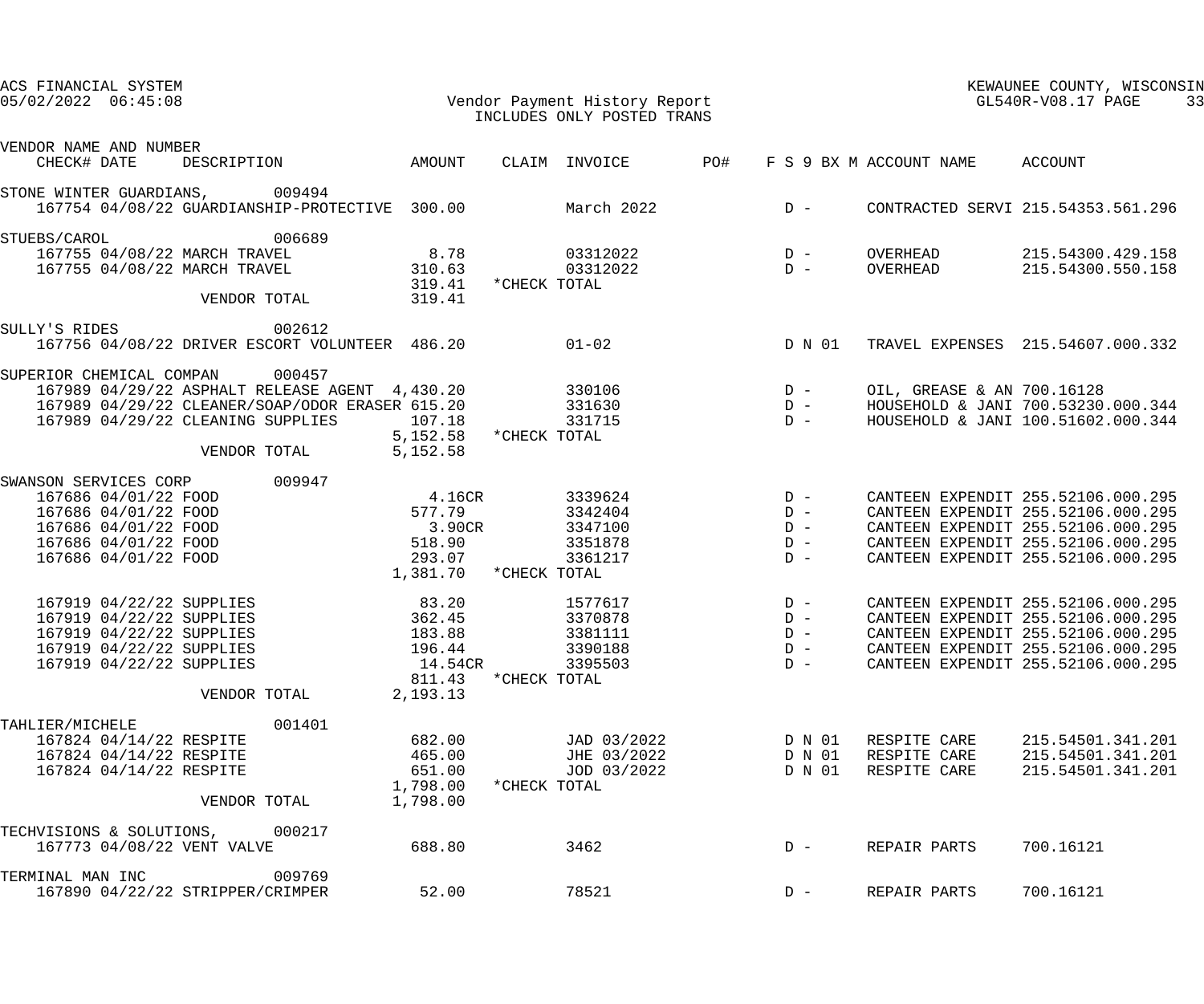| ACS FINANCIAL SYSTEM<br>$05/02/2022$ $06:45:08$                |                                                                          |                           | Vendor Payment History Report<br>INCLUDES ONLY POSTED TRANS            |     |                |                         | KEWAUNEE COUNTY, WISCONSIN<br>GL540R-V08.17 PAGE<br>34                   |
|----------------------------------------------------------------|--------------------------------------------------------------------------|---------------------------|------------------------------------------------------------------------|-----|----------------|-------------------------|--------------------------------------------------------------------------|
| VENDOR NAME AND NUMBER<br>CHECK# DATE                          | DESCRIPTION                                                              | AMOUNT                    | CLAIM INVOICE                                                          | PO# |                | F S 9 BX M ACCOUNT NAME | ACCOUNT                                                                  |
| THOMSON REUTERS - WEST                                         | 000344                                                                   |                           |                                                                        |     |                |                         |                                                                          |
| 167920 04/22/22 APRIL BILLING<br>167920 04/22/22 APRIL BILLING |                                                                          | 786.08<br>91.93<br>878.01 | 846118250<br>846219202<br>*CHECK TOTAL                                 |     | $D -$<br>$D -$ | LAW LIBRARY             | LAW LIBRARY 100.51311.000.601<br>100.51311.000.601                       |
|                                                                | VENDOR TOTAL                                                             | 878.01                    |                                                                        |     |                |                         |                                                                          |
| TIMMAR SANITATION, INC 000871                                  |                                                                          |                           |                                                                        |     |                |                         |                                                                          |
| 167827 04/14/22 HAUL LEACHATE                                  |                                                                          | 300.00                    | 86095                                                                  |     |                |                         | LEACHATE SERVICE 600.54923.000.288                                       |
| 167827 04/14/22 HAUL LEACHATE                                  |                                                                          | 300.00                    | 86160                                                                  |     |                |                         | LEACHATE SERVICE 600.54923.000.288                                       |
| 167827 04/14/22 HAUL LEACHATE                                  |                                                                          | 300.00                    | 86258                                                                  |     |                |                         | LEACHATE SERVICE 600.54923.000.288                                       |
| 167827 04/14/22 HAUL LEACHATE                                  |                                                                          | 300.00                    | 86307                                                                  |     |                |                         | LEACHATE SERVICE 600.54923.000.288                                       |
|                                                                |                                                                          | 1,200.00                  | *CHECK TOTAL                                                           |     |                |                         |                                                                          |
|                                                                | VENDOR TOTAL                                                             | 1,200.00                  |                                                                        |     |                |                         |                                                                          |
| TODD/SUSAN M                                                   | 000848                                                                   |                           |                                                                        |     |                |                         |                                                                          |
|                                                                |                                                                          |                           | 167711 04/08/22 000808032403/01/2022 031 300.00   002210 IM 04/05/2022 |     | D N 01         |                         | KINSHIP ASSESSME 215.54500.378.601                                       |
| TREPES/SARAH                                                   | 001378                                                                   |                           |                                                                        |     |                |                         |                                                                          |
| 167757 04/08/22 MARCH TRAVEL                                   |                                                                          | 151.52                    | 03312022                                                               |     | $D -$          | OVERHEAD                | 215.54300.429.158                                                        |
| TRUCK COUNTRY OF WI                                            | 000702                                                                   |                           |                                                                        |     |                |                         |                                                                          |
|                                                                | 167642 04/01/22 ALTERNATOR & STARTER                                     | 731.92                    | X20269425601                                                           |     | $D -$          | REPAIR PARTS            | 700.16121                                                                |
| 167891 04/22/22 SENSOR W/ CORE                                 |                                                                          | 768.23                    | 20269752101                                                            |     | $D -$          | REPAIR PARTS            | 700.16121                                                                |
|                                                                | 167891 04/22/22 SENSOR CORE CREDIT                                       | 255.00CR                  | 202697541301                                                           |     | $D -$          | REPAIR PARTS            | 700.16121                                                                |
|                                                                |                                                                          | 513.23                    | *CHECK TOTAL                                                           |     |                |                         |                                                                          |
| 167947 04/29/22 TUBE & ORING                                   |                                                                          | 146.27                    | 202697661                                                              |     | $D -$          | REPAIR PARTS            | 700.16121                                                                |
| 167947 04/29/22 FILTERS                                        |                                                                          | 202.14                    | 202697888                                                              |     | $D -$          | REPAIR PARTS            | 700.16121                                                                |
|                                                                |                                                                          | 348.41                    | *CHECK TOTAL                                                           |     |                |                         |                                                                          |
|                                                                | VENDOR TOTAL                                                             | 1,593.56                  |                                                                        |     |                |                         |                                                                          |
| TRUCK EQUIPMENT, INC. 000462                                   |                                                                          |                           |                                                                        |     |                |                         |                                                                          |
| 167774 04/08/22 VALVE & BRAKE                                  |                                                                          | 69.47                     | 991885                                                                 |     | $D -$          | REPAIR PARTS            | 700.16121                                                                |
|                                                                | 167774 04/08/22 VALVE DRYER/KIT                                          | 202.94                    | 993403                                                                 |     | $D -$          | REPAIR PARTS            | 700.16121                                                                |
| 167774 04/08/22 CORE CREDIT                                    |                                                                          | 68.00CR                   | 995516                                                                 |     | $D -$          | REPAIR PARTS            | 700.16121                                                                |
|                                                                |                                                                          | 204.41                    | *CHECK TOTAL                                                           |     |                |                         |                                                                          |
|                                                                | VENDOR TOTAL                                                             | 204.41                    |                                                                        |     |                |                         |                                                                          |
| TUTTLE/TYLER                                                   | 010250                                                                   |                           |                                                                        |     |                |                         |                                                                          |
| 167921 04/22/22 SQUAD310 GAS                                   |                                                                          | 48.05                     | 04122022                                                               |     | $D -$          |                         | GASOLINE & DIESE 100.52100.000.351                                       |
|                                                                |                                                                          |                           |                                                                        |     |                |                         |                                                                          |
| U.S. BANCORP EQUIPMENT F                                       | 003151<br>167858 04/14/22 APRIL COPIER LEASE                             | 63.62                     |                                                                        |     | $D -$          |                         |                                                                          |
|                                                                |                                                                          | 63.62                     | 469250955<br>469250955                                                 |     | $D -$          |                         | EQUIPMENT RENTAL 100.51210.000.533<br>EQUIPMENT RENTAL 100.51220.000.533 |
|                                                                | 167858 04/14/22 APRIL COPIER LEASE<br>167858 04/14/22 APRIL COPIER LEASE | 63.62                     | 469250955                                                              |     | $D -$          |                         | EQUIPMENT RENTAL 100.51230.000.533                                       |
|                                                                |                                                                          | 54.96                     |                                                                        |     | $D -$          |                         |                                                                          |
|                                                                | 167858 04/14/22 APRIL COPIER LEASE                                       |                           | 469250955                                                              |     |                |                         | EQUIPMENT RENTAL 100.51710.000.533                                       |
|                                                                | 167858 04/14/22 APRIL COPIER LEASE                                       | 63.62                     | 469250955                                                              |     | $D -$          |                         | EQUIPMENT RENTAL 100.52102.000.533                                       |
|                                                                | 167858 04/14/22 APRIL COPIER LEASE                                       | 78.63                     | 469250955                                                              |     | $D -$          |                         | EQUIPMENT RENTAL 100.52102.000.533                                       |
|                                                                | 167858 04/14/22 APRIL COPIER LEASE                                       | 71.69                     | 469250955                                                              |     | $D -$          |                         | EQUIPMENT RENTAL 100.54100.000.533                                       |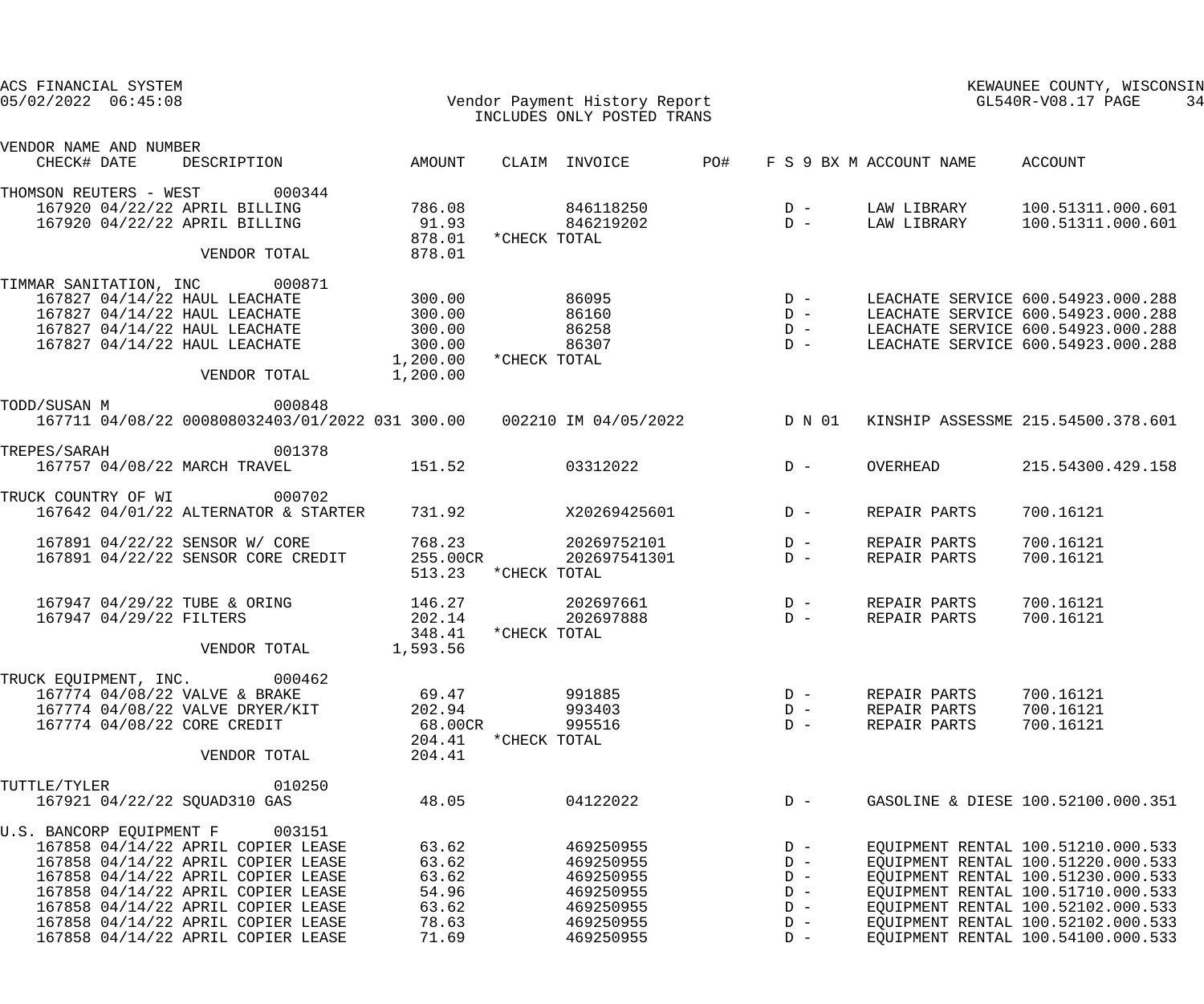|                     | ACS FINANCIAL SYSTEM   |  |                                    |          |                               |                            |     |                                     |                         | KEWAUNEE COUNTY, WISCONSIN         |  |
|---------------------|------------------------|--|------------------------------------|----------|-------------------------------|----------------------------|-----|-------------------------------------|-------------------------|------------------------------------|--|
| 05/02/2022 06:45:08 |                        |  |                                    |          | Vendor Payment History Report |                            |     | $GL540R-\mathrm{V08.17}$ PAGE<br>35 |                         |                                    |  |
|                     |                        |  |                                    |          |                               | INCLUDES ONLY POSTED TRANS |     |                                     |                         |                                    |  |
|                     | VENDOR NAME AND NUMBER |  |                                    |          |                               |                            |     |                                     |                         |                                    |  |
|                     | CHECK# DATE            |  | DESCRIPTION                        | AMOUNT   |                               | CLAIM INVOICE              | PO# |                                     | F S 9 BX M ACCOUNT NAME | ACCOUNT                            |  |
|                     |                        |  | U.S. BANCORP EQUIPMENT F 003151    |          |                               |                            |     |                                     |                         |                                    |  |
|                     |                        |  | 167858 04/14/22 APRIL COPIER LEASE | 54.96    |                               | 469250955                  |     | $D -$                               | OVERHEAD                | 215.54500.002.158                  |  |
|                     |                        |  | 167858 04/14/22 APRIL COPIER LEASE | 54.96    |                               | 469250955                  |     | $D -$                               |                         | EQUIPMENT RENTAL 240.56101.000.533 |  |
|                     |                        |  |                                    | 569.68   | *CHECK TOTAL                  |                            |     |                                     |                         |                                    |  |
|                     |                        |  | VENDOR TOTAL                       | 569.68   |                               |                            |     |                                     |                         |                                    |  |
|                     |                        |  | U.S. DEPARTMENT OF STATE 008621    |          |                               |                            |     |                                     |                         |                                    |  |
|                     |                        |  | 167687 04/01/22 A.PATTON PASSPORT  | 100.00   |                               | 04012022                   |     | $D -$                               | PASSPORT FEES           | 100.24209                          |  |
|                     |                        |  |                                    |          |                               |                            |     |                                     |                         |                                    |  |
|                     |                        |  | 167990 04/29/22 C.SANTOS PASSPORT  | 130.00   |                               | 04292022                   |     | $D -$                               | PASSPORT FEES           | 100.24209                          |  |
|                     |                        |  | VENDOR TOTAL                       | 230.00   |                               |                            |     |                                     |                         |                                    |  |
|                     | UNIFORM SHOPPE/THE     |  | 000554                             |          |                               |                            |     |                                     |                         |                                    |  |
|                     |                        |  | 167859 04/14/22 REIMER-PANTS       | 184.91   |                               | 319778                     |     | $D -$                               |                         | UNIFORM ALLOWANC 100.52100.000.346 |  |
|                     |                        |  | 167859 04/14/22 RADUENZ-PANT       | 85.45    |                               | 319781                     |     | $D -$                               |                         | UNIFORM ALLOWANC 100.52100.000.346 |  |
|                     |                        |  | 167859 04/14/22 K.SCHMIDT-SHIRTS   | 146.91   |                               | 320020                     |     | $D -$                               |                         | UNIFORM ALLOWANC 100.52100.000.346 |  |
|                     |                        |  | 167859 04/14/22 HERMANS-BOOTS      | 139.60   |                               | 320140                     |     | $D -$                               |                         | UNIFORM ALLOWANC 100.52100.000.346 |  |
|                     |                        |  |                                    | 556.87   | *CHECK TOTAL                  |                            |     |                                     |                         |                                    |  |
|                     |                        |  | VENDOR TOTAL                       | 556.87   |                               |                            |     |                                     |                         |                                    |  |
|                     |                        |  | UNITED MAILING SERVICES, 010221    |          |                               |                            |     |                                     |                         |                                    |  |
|                     |                        |  | 167860 04/14/22 MARCH POSTAGE      | 22.47    |                               | 194767                     |     | $D -$                               | POSTAGE                 | 100.51210.000.311                  |  |
|                     |                        |  | 167860 04/14/22 MARCH POSTAGE      | 252.20   |                               | 194767                     |     | $D -$                               | POSTAGE                 | 100.51220.000.311                  |  |
|                     |                        |  | 167860 04/14/22 MARCH POSTAGE      | 75.90    |                               | 194767                     |     | $D -$                               | POSTAGE                 | 100.51230.000.311                  |  |
|                     |                        |  | 167860 04/14/22 MARCH POSTAGE      | 75.92    |                               | 194767                     |     | $D -$                               | POSTAGE                 | 100.51310.000.311                  |  |
|                     |                        |  | 167860 04/14/22 MARCH POSTAGE      | 71.02    |                               | 194767                     |     | $D -$                               | POSTAGE                 | 100.51312.000.311                  |  |
|                     |                        |  | 167860 04/14/22 MARCH POSTAGE      | 8.70     |                               | 194767                     |     | $D -$                               | POSTAGE                 | 100.51320.000.311                  |  |
|                     |                        |  | 167860 04/14/22 MARCH POSTAGE      | 82.85    |                               | 194767                     |     | $D -$                               | POSTAGE                 | 100.51330.000.311                  |  |
|                     |                        |  | 167860 04/14/22 MARCH POSTAGE      | 94.55    |                               | 194767                     |     | $D -$                               | POSTAGE                 | 100.51420.000.311                  |  |
|                     |                        |  | 167860 04/14/22 MARCH POSTAGE      | 64.51    |                               | 194767                     |     | $D -$                               | POSTAGE                 | 100.51511.000.311                  |  |
|                     |                        |  | 167860 04/14/22 MARCH POSTAGE      | 387.72   |                               | 194767                     |     | $D -$                               | POSTAGE                 | 100.51520.000.311                  |  |
|                     |                        |  | 167860 04/14/22 MARCH POSTAGE      | 39.63    |                               | 194767                     |     | $D -$                               | POSTAGE                 | 100.51710.000.311                  |  |
|                     |                        |  | 167860 04/14/22 MARCH POSTAGE      | 86.46    |                               | 194767                     |     | $D -$                               | POSTAGE                 | 100.52102.000.311                  |  |
|                     |                        |  | 167860 04/14/22 MARCH POSTAGE      | 23.14    |                               | 194767                     |     | $D -$                               | POSTAGE                 | 100.54100.000.311                  |  |
|                     |                        |  | 167860 04/14/22 MARCH POSTAGE      | 43.16    |                               | 194767                     |     | $D -$                               | POSTAGE                 | 100.54113.000.311                  |  |
|                     |                        |  | 167860 04/14/22 MARCH POSTAGE      | 16.96    |                               | 194767                     |     | $D -$                               | POSTAGE                 | 100.54701.000.311                  |  |
|                     |                        |  | 167860 04/14/22 MARCH POSTAGE      | 109.14   |                               | 194767                     |     | $D -$                               | POSTAGE                 | 100.55620.000.311                  |  |
|                     |                        |  | 167860 04/14/22 MARCH POSTAGE      | 14.49    |                               | 194767                     |     | $D -$                               | OVERHEAD                | 215.54300.429.158                  |  |
|                     |                        |  | 167860 04/14/22 MARCH POSTAGE      | 6.27     |                               | 194767                     |     | $D -$                               | OVERHEAD                | 215.54300.550.158                  |  |
|                     |                        |  | 167860 04/14/22 MARCH POSTAGE      | 3.78     |                               | 194767                     |     | $D -$                               | OVERHEAD                | 215.54410.076.158                  |  |
|                     |                        |  | 167860 04/14/22 MARCH POSTAGE      | 140.38   |                               | 194767                     |     | $D -$                               |                         | 215.54500.002.158                  |  |
|                     |                        |  |                                    |          |                               |                            |     | $D -$                               | OVERHEAD                |                                    |  |
|                     |                        |  | 167860 04/14/22 MARCH POSTAGE      | 2.90     |                               | 194767                     |     |                                     | OVERHEAD                | 215.54500.366.158                  |  |
|                     |                        |  | 167860 04/14/22 MARCH POSTAGE      | 41.81    |                               | 194767                     |     | $D -$                               | OVERHEAD                | 215.54501.341.158                  |  |
|                     |                        |  | 167860 04/14/22 MARCH POSTAGE      | 83.34    |                               | 194767                     |     | $D -$                               | OVERHEAD                | 215.54607.000.158                  |  |
|                     |                        |  | 167860 04/14/22 MARCH POSTAGE      | 19.22    |                               | 194767                     |     | $D -$                               | OVERHEAD                | 215.54614.000.158                  |  |
|                     |                        |  | 167860 04/14/22 MARCH POSTAGE      | 262.35   |                               | 194767                     |     | $D -$                               | OVERHEAD                | 216.54361.000.158                  |  |
|                     |                        |  | 167860 04/14/22 MARCH POSTAGE      | 13.41    |                               | 194767                     |     | $D -$                               | POSTAGE                 | 220.54104.000.311                  |  |
|                     |                        |  | 167860 04/14/22 MARCH POSTAGE      | 4.35     |                               | 194767                     |     | $D -$                               | POSTAGE                 | 228.54135.000.311                  |  |
|                     |                        |  | 167860 04/14/22 MARCH POSTAGE      | 0.73     |                               | 194767                     |     | $D -$                               | POSTAGE                 | 245.51730.000.311                  |  |
|                     |                        |  |                                    | 2,047.36 | *CHECK TOTAL                  |                            |     |                                     |                         |                                    |  |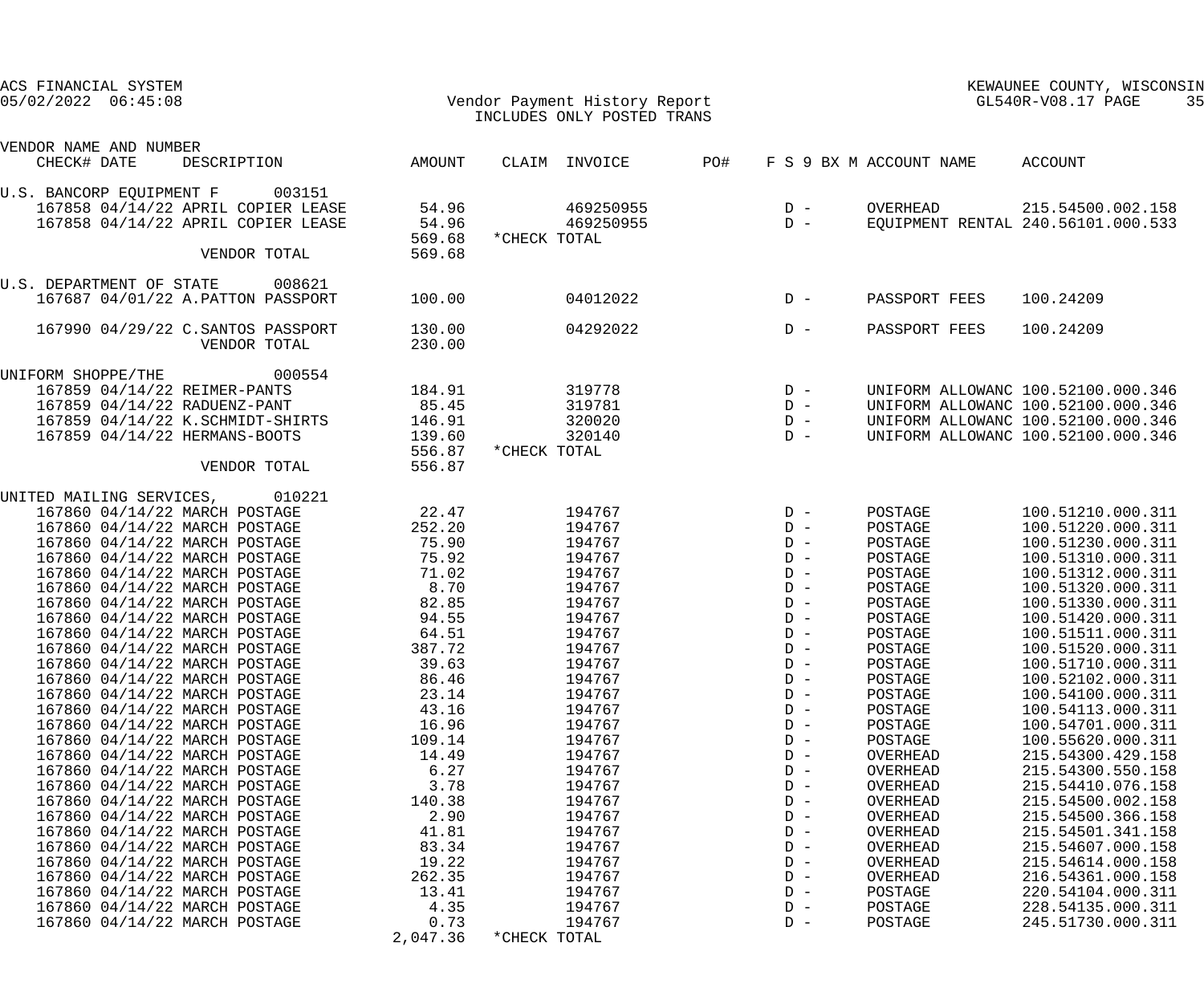| ACS FINANCIAL SYSTEM<br>$05/02/2022$ $06:45:08$                                                                                                                                                                                                                                                                                                                                 | Vendor Payment History Report<br>INCLUDES ONLY POSTED TRANS                                                                                                         |                                                                | KEWAUNEE COUNTY, WISCONSIN<br>GL540R-V08.17 PAGE<br>36                                                                                                                                                                           |
|---------------------------------------------------------------------------------------------------------------------------------------------------------------------------------------------------------------------------------------------------------------------------------------------------------------------------------------------------------------------------------|---------------------------------------------------------------------------------------------------------------------------------------------------------------------|----------------------------------------------------------------|----------------------------------------------------------------------------------------------------------------------------------------------------------------------------------------------------------------------------------|
| VENDOR NAME AND NUMBER<br>AMOUNT<br>CHECK# DATE<br>DESCRIPTION                                                                                                                                                                                                                                                                                                                  | PO#<br>CLAIM INVOICE                                                                                                                                                | F S 9 BX M ACCOUNT NAME                                        | ACCOUNT                                                                                                                                                                                                                          |
| 010221<br>UNITED MAILING SERVICES,<br>2,047.36<br>VENDOR TOTAL                                                                                                                                                                                                                                                                                                                  |                                                                                                                                                                     |                                                                |                                                                                                                                                                                                                                  |
| 000327<br>UNITED PARCEL SERVICE<br>167922 04/22/22 FREIGHT<br>150.00                                                                                                                                                                                                                                                                                                            | $D -$<br>579355152                                                                                                                                                  | POSTAGE                                                        | 100.51100.000.311                                                                                                                                                                                                                |
| 001419<br>URBAN/DEBRA L<br>167712 04/08/22 000810204003/01/2022 031 420.00<br>167712 04/08/22 000810204003/01/2022 031 96.00<br>167712 04/08/22 000810204003/01/2022 031 320.00<br>167712 04/08/22 000810204003/01/2022 031 420.00<br>167712 04/08/22 000810204003/01/2022 031 88.00<br>167712 04/08/22 000810204003/01/2022 031 100.00<br>1,444.00<br>1,444.00<br>VENDOR TOTAL | 002210 IM 04/05/2022 D N 01<br>002210 IM 04/05/2022<br>002210 IM 04/05/2022<br>002210 IM 04/05/2022<br>002210 IM 04/05/2022<br>002210 IM 04/05/2022<br>*CHECK TOTAL | D N 01<br>D N 01<br>D N 01<br>D N 01<br>D N 01                 | OUT OF HOME CARE 215.54501.341.414<br>OUT OF HOME CARE 215.54501.341.414<br>OUT OF HOME CARE 215.54501.341.414<br>OUT OF HOME CARE 215.54501.341.414<br>OUT OF HOME CARE 215.54501.341.414<br>OUT OF HOME CARE 215.54501.341.414 |
| 008383<br>USDA-APHIS<br>2,985.83<br>167923 04/22/22 1ST QTR PMT<br>167923 04/22/22 1ST QTR PMT<br>263.00<br>307.68<br>167923 04/22/22 1ST QTR PMT<br>3,556.51<br>VENDOR TOTAL<br>3,556.51                                                                                                                                                                                       | $D -$<br>3004176121<br>3004176121<br>$D -$<br>3004176121<br>*CHECK TOTAL                                                                                            | CLAIM REVIEWER<br>$D -$<br>TRAVEL EXPENSES                     | 240.56104.000.144<br>DEER PROCESSING 240.56104.000.147<br>240.56104.000.332                                                                                                                                                      |
| .03855<br>VAN ESS/DEBBIE<br>167861 04/14/22 COURTROOM CLOCK REPAIR 150.00                                                                                                                                                                                                                                                                                                       | 643083                                                                                                                                                              | $D -$                                                          | OFFICE SUPPLIES 100.51210.000.312                                                                                                                                                                                                |
| 000332<br>VAN'S FIRE & SAFETY INC<br>167924 04/22/22 FIRE EXTINGUISHER MAINT 137.80                                                                                                                                                                                                                                                                                             | $D -$<br>4158035                                                                                                                                                    |                                                                | MAINTENANCE AGRE 100.51605.000.249                                                                                                                                                                                               |
| 325.15<br>167948 04/29/22 SEMI-ANNUAL INSPECT<br>VENDOR TOTAL<br>462.95                                                                                                                                                                                                                                                                                                         | 4158151                                                                                                                                                             | $D -$                                                          | HOUSEHOLD & JANI 700.53230.000.344                                                                                                                                                                                               |
| VANDENHOUTEN/JANICE M. 010054<br>167758 04/08/22 DRIVER ESCORT VOLUNTEER 296.60                                                                                                                                                                                                                                                                                                 | 0322jv                                                                                                                                                              | D N 01                                                         | TRAVEL EXPENSES 215.54607.000.332                                                                                                                                                                                                |
| 008449<br>VANDERVEST/JODI<br>167759 04/08/22 MARCH TRAVEL<br>19.40<br>167759 04/08/22 MARCH TRAVEL<br>15.21<br>34.61<br>34.61<br>VENDOR TOTAL                                                                                                                                                                                                                                   | 03312022<br>03312022<br>*CHECK TOTAL                                                                                                                                | OVERHEAD<br>$D -$<br>$D -$<br>OVERHEAD                         | 215.54353.561.158<br>215.54614.000.158                                                                                                                                                                                           |
| 000478<br>VANSTRATEN/MICHELLE<br>167713 04/08/22 000806103003/01/2022 031 300.00                                                                                                                                                                                                                                                                                                | 002210 IM 04/05/2022                                                                                                                                                | $D -$                                                          | KINSHIP ASSESSME 215.54500.378.601                                                                                                                                                                                               |
| 000512<br>VB-S1 ASSETS LLC<br>167688 04/01/22 APRIL RENT<br>34.19<br>34.19<br>167688 04/01/22 APRIL RENT<br>68.38<br>167688 04/01/22 APRIL RENT<br>136.76<br>136.76<br>VENDOR TOTAL                                                                                                                                                                                             | INV-00305430<br>INV-00305430<br>INV-00305430<br>*CHECK TOTAL                                                                                                        | $D -$<br>TELEPHONE<br>$D -$<br>TELEPHONE<br>TELEPHONE<br>$D -$ | 100.52600.000.225<br>100.52601.000.225<br>100.52602.000.225                                                                                                                                                                      |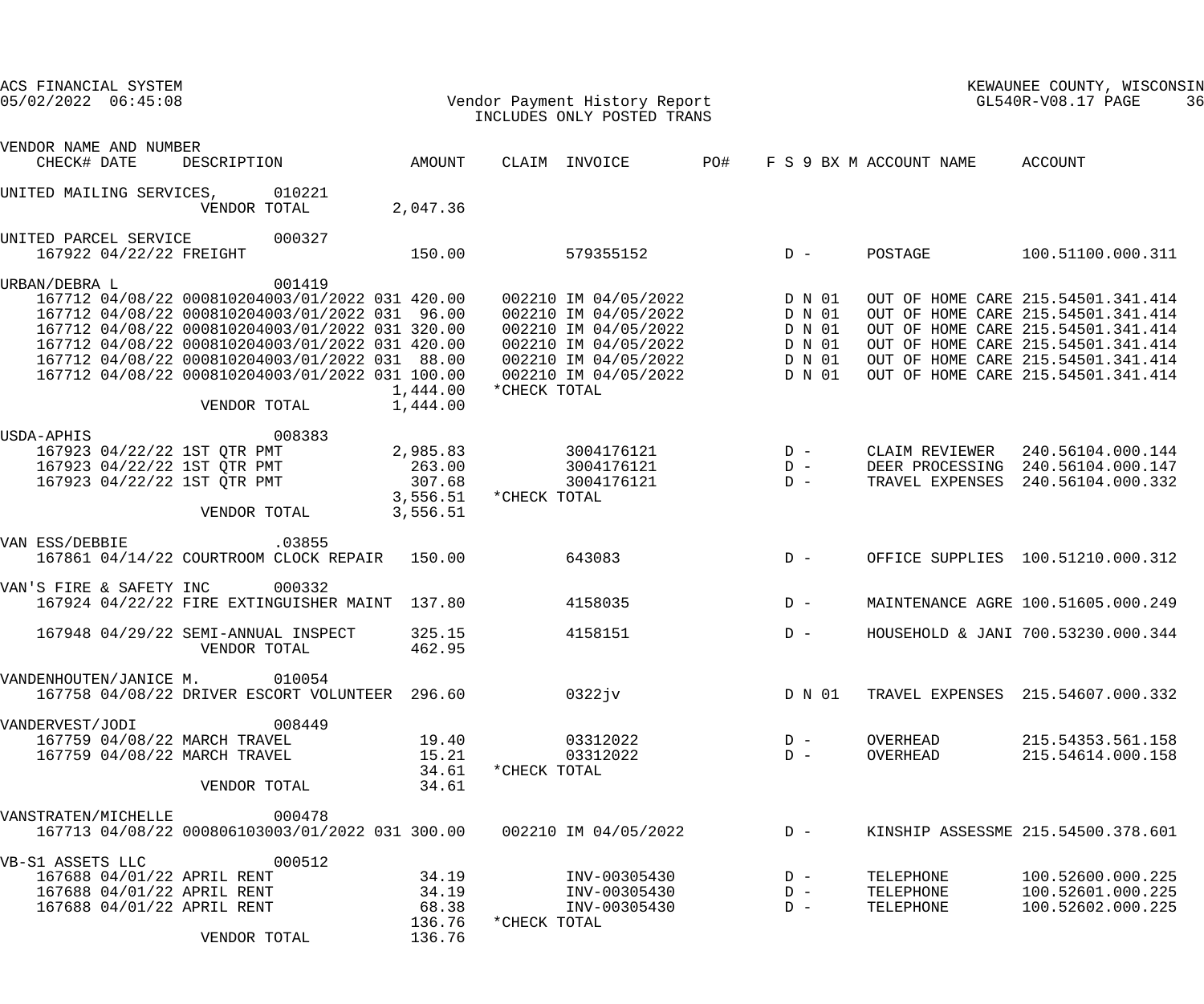| ACS FINANCIAL SYSTEM<br>$05/02/2022$ $06:45:08$                                                                                                                                                           | Vendor Payment History Report<br>INCLUDES ONLY POSTED TRANS                       | KEWAUNEE COUNTY, WISCONSIN<br>GL540R-V08.17 PAGE<br>37                                                         |
|-----------------------------------------------------------------------------------------------------------------------------------------------------------------------------------------------------------|-----------------------------------------------------------------------------------|----------------------------------------------------------------------------------------------------------------|
| VENDOR NAME AND NUMBER<br>DESCRIPTION AMOUNT<br>CHECK# DATE                                                                                                                                               | CLAIM INVOICE PO#                                                                 | F S 9 BX M ACCOUNT NAME ACCOUNT                                                                                |
| 000083<br>VEESER/JASON<br>167925 04/22/22 TRAINING MEALS 3/21-4/6 99.20 04062022                                                                                                                          | $D -$                                                                             | TRAINING/SCHOOL 100.52100.000.339                                                                              |
| 006607<br>VENTURE ARCHITECTS<br>167862 04/14/22 PHASE 3 PLANNING/DESI 34,000.00                                                                                                                           | 141269<br>$D -$                                                                   | CONTRACTED SERVI 100.51410.000.296                                                                             |
| VERIZON WIRELESS<br>000386<br>40.01<br>167689 04/01/22 3/24-4/23 SERVICE                                                                                                                                  | $D -$<br>9902520799                                                               | TELEPHONE<br>240.56101.000.225                                                                                 |
| 000284<br>VIAU JR./JOSEPH E.<br>167760 04/08/22 DRIVER ESCORT VOLUNTEER 16.38                                                                                                                             | 0322joe<br>D N 01                                                                 | TRAVEL EXPENSES 215.54607.000.332                                                                              |
| 000726<br>VIRLEE GUNWORKS<br>167926 04/22/22 TACTICAL GUN MOUNT LIGHT 579.96 62898                                                                                                                        | D N 01                                                                            | FIREARM SUPPLIES 100.52100.000.347                                                                             |
| 000558<br>WARNER-WEXEL LLC<br>167804 04/08/22 GARBAGE BAGS& TOILET PAP 581.82<br>167804 04/08/22 GARBAGE BAGS 55.94<br>167804 04/08/22 GARBAGE BAGS<br>159.18<br>796.94                                   | $D -$<br>222374<br>222631<br>$D -$<br>222679<br>$D -$<br>*CHECK TOTAL             | HOUSEHOLD & JANI 100.51602.000.344<br>HOUSEHOLD & JANI 100.51602.000.344<br>HOUSEHOLD & JANI 100.51602.000.344 |
| 167927 04/22/22 TOILET CLEANER 196.32<br>167927 04/22/22 G.BAGS/TOWELING/CLEANER 410.52<br>606.84<br>1,403.78<br>VENDOR TOTAL                                                                             | $D -$<br>222679<br>222898<br>$D -$<br>*CHECK TOTAL                                | HOUSEHOLD & JANI 100.51602.000.344<br>HOUSEHOLD & JANI 100.51602.000.344                                       |
| WEST KEWAUNEE TREASURER 000343<br>167690 04/01/22 LOTTERY CREDIT                                                                                                                                          | $D -$<br>8,600.74 APRIL2022                                                       | TAX ACCOUNT-WEST 100.12110                                                                                     |
| <b>WEX BANK</b><br>009955<br>167863 04/14/22 MARCH GAS<br>7,662.10                                                                                                                                        | 80095628<br>$D -$                                                                 | 1 GASOLINE & DIESE 100.52100.000.351                                                                           |
| 146.97<br>167864 04/14/22 MARCH GAS<br>7,809.07<br>VENDOR TOTAL                                                                                                                                           | 80128851<br>$D -$                                                                 | 2 GASOLINE & DIESE 100.52100.000.351                                                                           |
| WI DEPARTMENT OF ADMIN<br>000041<br>167928 04/22/22 MARCH NETWORK ACCESS<br>37.50<br>37.50<br>167928 04/22/22 MARCH NETWORK ACCESS<br>75.00<br>75.00<br>VENDOR TOTAL                                      | 505-0000067818<br>$D -$<br>505-0000067818<br>$D -$<br>*CHECK TOTAL                | TELEPHONE<br>100.51330.000.225<br>215.54410.076.158<br>OVERHEAD                                                |
| WI DEPT. OF ADMINISTRATI<br>001983<br>167805 04/08/22 1ST QTR FEE<br>3,917.06<br>167805 04/08/22 1ST QTR FEE<br>462.00<br>1,802.00<br>167805 04/08/22 1ST QTR FEE<br>6,181.06<br>6,181.06<br>VENDOR TOTAL | 1STQTR2022<br>$D -$<br>1STQTR2022<br>$D -$<br>1STQTR2022<br>$D -$<br>*CHECK TOTAL | REGISTER IN PROB 100.24232<br>BIRTH CERTIFICAT 100.24238<br>VITAL RECORDS ON 100.24239                         |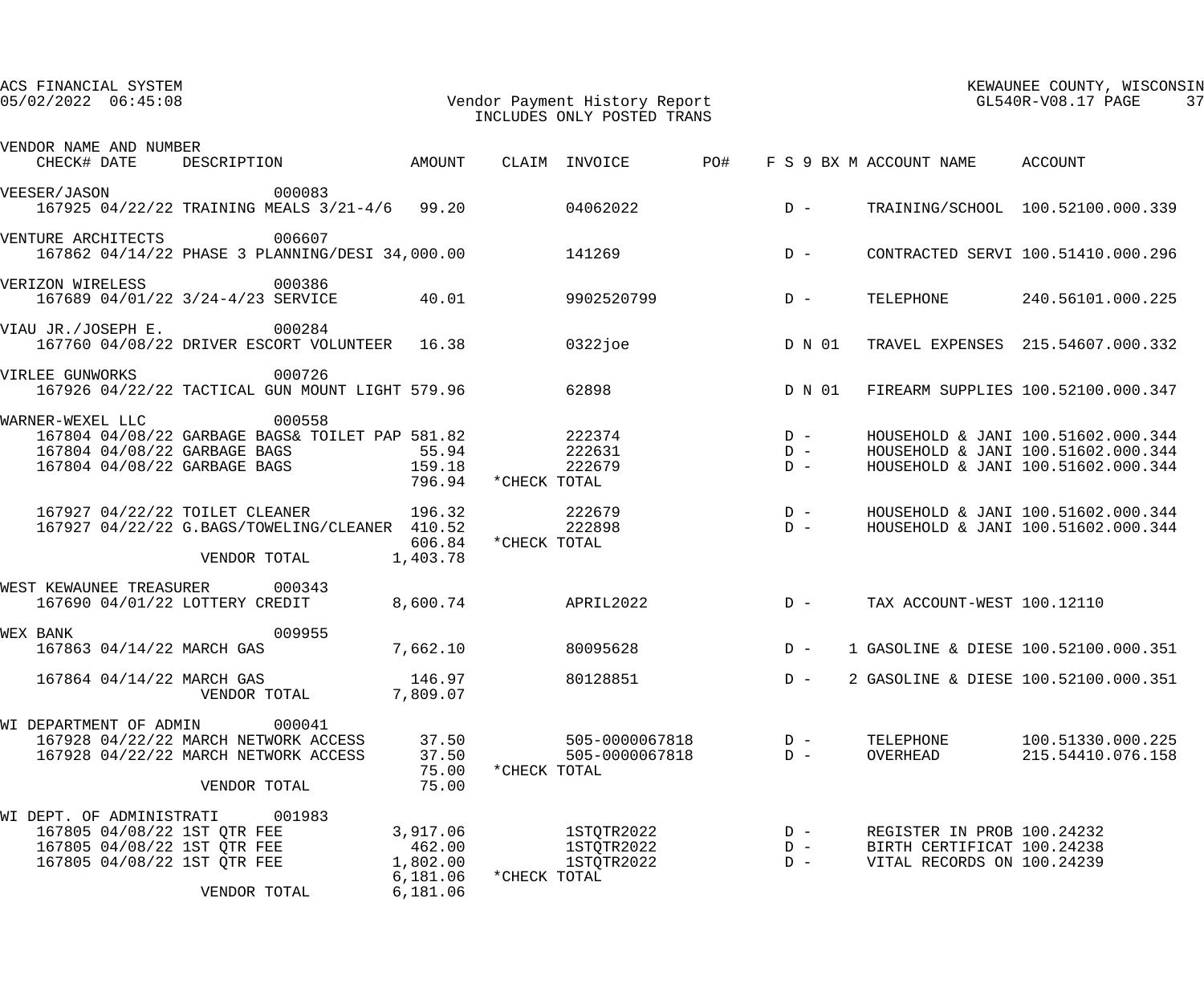| ACS FINANCIAL SYSTEM<br>$05/02/2022$ $06:45:08$                                                                                                                                                                                      | Vendor Payment History Report<br>Tier Uppe ONIX DOSTED TRANS |                                            |              | INCLUDES ONLY POSTED TRANS                          |       |                                                 |                                                          | KEWAUNEE COUNTY, WISCONSIN<br>GL540R-V08.17 PAGE                                                                                                     | 38 |
|--------------------------------------------------------------------------------------------------------------------------------------------------------------------------------------------------------------------------------------|--------------------------------------------------------------|--------------------------------------------|--------------|-----------------------------------------------------|-------|-------------------------------------------------|----------------------------------------------------------|------------------------------------------------------------------------------------------------------------------------------------------------------|----|
| VENDOR NAME AND NUMBER<br>DESCRIPTION<br>CHECK# DATE                                                                                                                                                                                 | AMOUNT                                                       |                                            |              | CLAIM INVOICE                                       | PO#   |                                                 | F S 9 BX M ACCOUNT NAME                                  | ACCOUNT                                                                                                                                              |    |
|                                                                                                                                                                                                                                      |                                                              |                                            |              |                                                     |       |                                                 |                                                          |                                                                                                                                                      |    |
| WI HUMAN SER. FIN. MGRS.<br>167825 04/14/22 MAY 2022 CONFERENCE                                                                                                                                                                      | 009009                                                       | 430.00                                     |              | MAY22CONFERENC                                      | $D -$ |                                                 | OVERHEAD                                                 | 215.54500.002.158                                                                                                                                    |    |
| WI REGISTER OF DEEDS ASS<br>167991 04/29/22 JUNE CONFERENCE                                                                                                                                                                          | 001420<br>100.00                                             |                                            |              | JUNE22 CONF                                         |       | $D -$                                           |                                                          | TRAVEL EXPENSES 100.51710.000.332                                                                                                                    |    |
| WINGS OF EAGLES COUNSELI<br>167761 04/08/22 CCS PSYCHOTHERAPY - AUTH 846.60<br>167761 04/08/22 CCS INDIVIDUAL SKILLS DE 673.20<br>167761 04/08/22 CCS INDIVIDUAL AND-OR FA 122.40<br>167761 04/08/22 CCS PSYCHOTHERAPY - AUTH 234.60 | 001432<br>VENDOR TOTAL                                       | 1,876.80<br>1,876.80                       | *CHECK TOTAL | CD022822 D N 01<br>DH022822<br>XD022822<br>XD022822 |       | D N 01<br>D N 01<br>D N 01                      |                                                          | COMPREHENSIVE CO 215.54359.000.601<br>COMPREHENSIVE CO 215.54359.000.601<br>COMPREHENSIVE CO 215.54359.000.601<br>COMPREHENSIVE CO 215.54359.000.601 |    |
| WISCONSIN COUNTY HIGHWAY<br>167892 04/22/22 2022 WCHA MTG TODD 195.00<br>167892 04/22/22 2022 WCHA RD SCHOOL GARY 315.00                                                                                                             | 006954                                                       | 510.00                                     | *CHECK TOTAL | APRIL 2022<br>APRIL 2022                            |       | $\begin{array}{c}\nD & - \\ D & -\n\end{array}$ |                                                          | TRAVEL EXPENSES 700.53111.000.332<br>HIGHWAY COMMITTE 700.53111.000.339                                                                              |    |
| 167949 04/29/22 WCHA CONFERENCE ROMDENNE 315.00                                                                                                                                                                                      | VENDOR TOTAL                                                 | 825.00                                     |              | APRIL29 2022                                        |       | $D -$                                           |                                                          | HIGHWAY COMMITTE 700.53111.000.339                                                                                                                   |    |
| WISCONSIN CTY TREASURERS<br>167992 04/29/22 CONFERENCE REGISTRATION 185.00                                                                                                                                                           | 001172                                                       |                                            |              | JUNE2022 CONF                                       |       | $D -$                                           |                                                          | TRAVEL EXPENSES 100.51520.000.332                                                                                                                    |    |
| WISCONSIN DEPARTMENT OF<br>167893 04/22/22 LANDFILL ANNUAL REPORT 500.00                                                                                                                                                             | 007369                                                       |                                            |              | 504412684                                           |       | $D -$                                           | LICENSING FEES                                           | 600.54923.000.735                                                                                                                                    |    |
| WISCONSIN DEPT OF ADMIN.<br>167806 04/08/22 LAND INFO FEES<br>167806 04/08/22 LAND INFO FEES                                                                                                                                         | 000589<br>VENDOR TOTAL                                       | 556.00<br>1,390.00<br>1,946.00<br>1,946.00 | *CHECK TOTAL | MARCH2022<br>MARCH2022                              |       | $D -$<br>$D -$                                  | LAND INFORMATION 100.24215<br>STATEWIDE PARCEL 100.24217 |                                                                                                                                                      |    |
| WISCONSIN DEPT. OF<br>167828 04/14/22 CTH C RECONSTRUCTION D 2,783.80                                                                                                                                                                | 000408                                                       |                                            |              | 3950000255381                                       |       | $D -$                                           |                                                          | ENGINEERING SERV 700.53310.044.215                                                                                                                   |    |
| WISCONSIN MEDIA<br>167929 04/22/22 JAN & FEB SESSION NOTICE 148.61<br>167929 04/22/22 EMPLOYMENT ADS<br>167929 04/22/22 APRIL 5 ELECTION NOTICE 116.16<br>167929 04/22/22 RABIES VACCINE NOTICE                                      | 000619<br>VENDOR TOTAL                                       | 4,166.76<br>30.32<br>4,461.85<br>4,461.85  | *CHECK TOTAL | 4524087<br>4524087<br>4524087<br>4524087            |       | $D -$<br>$D -$<br>$D -$<br>$D -$                | VOUCHERS PAYABLE 850.21100                               | PUBLICATIONS OF 100.51100.000.321<br>PUBLICATIONS OF 100.51430.000.321<br>PUBLICATIONS OF 100.51440.000.321                                          |    |
| WISCONSIN NARCOTICS OFFI<br>167865 04/14/22 CONFERENCE                                                                                                                                                                               | 001379                                                       | 375.00                                     |              | 04142022                                            |       | $D -$                                           | TRAINING                                                 | 258.52150.000.339                                                                                                                                    |    |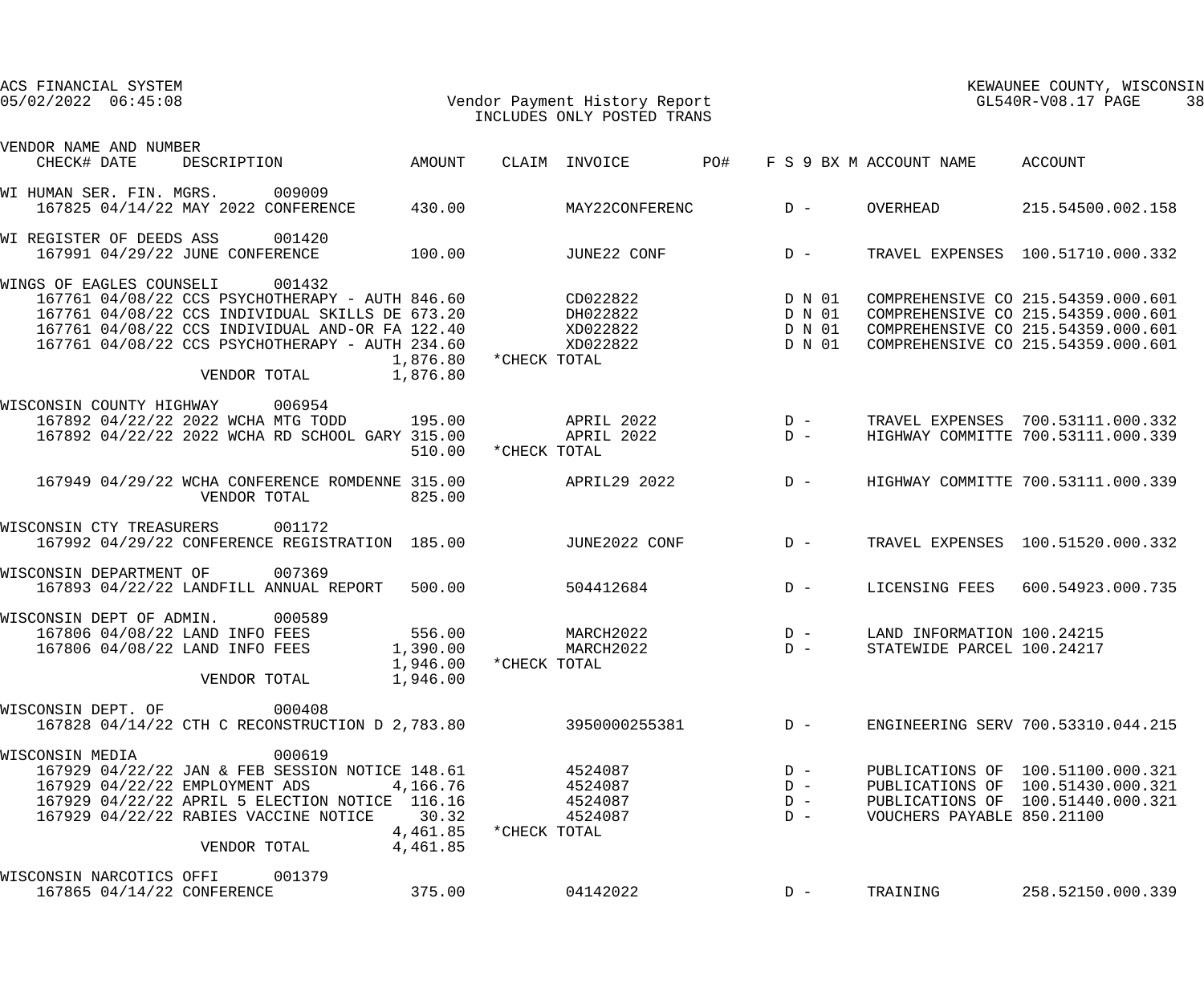| ACS FINANCIAL SYSTEM<br>$05/02/2022$ $06:45:08$ |                     |                                                |                                    |              | Vendor Payment History Report<br>INCLUDES ONLY POSTED TRANS |     |       |                            | KEWAUNEE COUNTY, WISCONSIN<br>GL540R-V08.17 PAGE | 39 |
|-------------------------------------------------|---------------------|------------------------------------------------|------------------------------------|--------------|-------------------------------------------------------------|-----|-------|----------------------------|--------------------------------------------------|----|
| VENDOR NAME AND NUMBER                          |                     |                                                |                                    |              |                                                             |     |       |                            |                                                  |    |
| CHECK# DATE                                     |                     | DESCRIPTION                                    | AMOUNT                             |              | CLAIM INVOICE                                               | PO# |       | F S 9 BX M ACCOUNT NAME    | ACCOUNT                                          |    |
| WISCONSIN PROFESSIONAL                          |                     | 001077                                         |                                    |              |                                                             |     |       |                            |                                                  |    |
|                                                 |                     | 167866 04/14/22 PROTECTIVE POLICE DUES         | 8.50                               |              | 13502                                                       |     | $D -$ | PROTECTIVE UNION 800.21552 |                                                  |    |
|                                                 |                     | 167866 04/14/22 PROTECTIVE POLICE DUES         | 714.00                             |              | 14158                                                       |     | $D -$ | PROTECTIVE UNION 800.21552 |                                                  |    |
|                                                 |                     | VENDOR TOTAL                                   | 722.50<br>722.50                   | *CHECK TOTAL |                                                             |     |       |                            |                                                  |    |
| WISCONSIN PUBLIC SERVICE                        |                     | 001873                                         |                                    |              |                                                             |     |       |                            |                                                  |    |
|                                                 |                     | 167807 04/08/22 GAS FLARE                      | 247.62                             |              | 03282022-00036                                              |     | $D -$ | ELECTRIC                   | 600.54923.000.222                                |    |
|                                                 |                     | 167807 04/08/22 EXPO HALL COMPLEX              | 2,756.48                           |              | 03282022-00038                                              |     | $D -$ | ELECTRIC                   | 100.55301.000.222                                |    |
|                                                 |                     | 167807 04/08/22 EXPO HALL COMPLEX              | 373.58                             |              | 03282022-00038                                              |     | $D -$ | GAS                        | 100.55301.000.224                                |    |
|                                                 |                     | 167807 04/08/22 TRACK MAINT                    | 33.21                              |              | 03282022-00040                                              |     | $D -$ | ELECTRIC                   | 100.55300.000.222                                |    |
|                                                 |                     | 167807 04/08/22 CTY L TOWER                    | 327.78                             |              | 03282022-00048                                              |     | $D -$ | ELECTRIC                   | 100.52102.000.222                                |    |
|                                                 |                     | 167807 04/08/22 RYAN PARK                      | 85.62                              |              | 03282022-00050                                              |     | $D -$ | ELECTRIC                   | 100.55200.000.222                                |    |
|                                                 |                     | 167807 04/08/22 WEST ALASKA                    | 40.66                              |              | 03282022-00053                                              |     | $D -$ |                            | BOAT LAUNCH EXPE 230.55467.000.601               |    |
|                                                 |                     | 167807 04/08/22 ALGOMA TOWER                   | 17.88                              |              | 03292022-00046                                              |     | $D -$ | GAS                        | 100.52102.000.224                                |    |
|                                                 |                     | 167807 04/08/22 KROHNS LAKE LIGHTING           | 34.99                              |              | 03302022-00017                                              |     | $D -$ |                            | BOAT LAUNCH EXPE 230.55467.000.601               |    |
|                                                 |                     | 167807 04/08/22 ELECTRIC                       | 598.09                             |              | 4089365544                                                  |     | $D -$ | ELECTRIC                   | 700.53260.000.222                                |    |
|                                                 | 167807 04/08/22 GAS |                                                | 157.81                             |              | 4089365544                                                  |     | $D -$ | GAS                        | 700.53260.000.224                                |    |
|                                                 |                     | 167807 04/08/22 ELECTRIC 1,433.92              |                                    |              | 4089365544                                                  |     | $D -$ | ELECTRIC                   | 700.53270.000.222                                |    |
|                                                 | 167807 04/08/22 GAS |                                                | 1,333.58                           |              | 4089365544                                                  |     | $D -$ | GAS                        | 700.53270.000.224                                |    |
|                                                 |                     | 167807 04/08/22 ELECTRIC                       | 1,882.67                           |              | 4089367788                                                  |     | $D -$ | ELECTRIC                   | 100.51602.000.222                                |    |
|                                                 | 167807 04/08/22 GAS |                                                | 2,802.90                           |              | 4089367788                                                  |     | $D -$ | GAS                        | 100.51602.000.224                                |    |
|                                                 |                     | 167807 04/08/22 ELECTRIC                       | 2,243.70                           |              | 4089367788                                                  |     | $D -$ | ELECTRIC                   | 100.51605.000.222                                |    |
|                                                 | 167807 04/08/22 GAS |                                                | 1,637.32                           |              | 4089367788                                                  |     | $D -$ | GAS                        | 100.51605.000.224                                |    |
|                                                 |                     | 167807 04/08/22 ELECTRIC                       | 1,015.65                           |              | 4089367788                                                  |     | $D -$ | ELECTRIC                   | 100.52102.000.222                                |    |
|                                                 |                     | 167807 04/08/22 ELECTRIC                       | 43.39                              |              | 4089367788                                                  |     | $D -$ | DANA FARM                  | 100.54921.000.601                                |    |
|                                                 |                     | 167807 04/08/22 ELECTRIC                       | 96.63                              |              | 4089367788                                                  |     | $D -$ | ELECTRIC                   | 100.55111.000.222                                |    |
|                                                 | 167807 04/08/22 GAS |                                                | 97.15                              |              | 4089367788                                                  |     | $D -$ | GAS                        | 100.55111.000.224                                |    |
|                                                 |                     | 167807 04/08/22 ELECTRIC                       | 439.87                             |              | 4089367788                                                  |     | $D -$ | ELECTRIC                   | 100.55200.000.222                                |    |
|                                                 | 167807 04/08/22 GAS |                                                | 75.12                              |              | 4089367788                                                  |     | $D -$ | GAS                        | 100.55300.000.224                                |    |
|                                                 |                     | 167807 04/08/22 ELECTRIC                       | 507.54                             |              | 4089367788                                                  |     | $D -$ | ELECTRIC                   | 100.55441.000.222                                |    |
|                                                 |                     |                                                | 18,283.16                          | *CHECK TOTAL |                                                             |     |       |                            |                                                  |    |
|                                                 |                     |                                                |                                    |              |                                                             |     |       |                            |                                                  |    |
|                                                 |                     | 167993 04/29/22 ELECTRIC                       | 184.07                             |              | 04142022-00041                                              |     | $D -$ | ELECTRIC                   | 100.52116.000.222                                |    |
|                                                 | 167993 04/29/22 GAS |                                                | 391.17                             |              | 04142022-00041                                              |     | $D -$ | GAS                        | 100.52116.000.224                                |    |
|                                                 |                     | 167993 04/29/22 GRANDSTAND/DAIRY BLDING 206.94 |                                    |              | 04152022-00001                                              |     | $D -$ | ELECTRIC                   | 100.55300.000.222                                |    |
|                                                 |                     | 167993 04/29/22 GRANDSTAND/DAIRY BLDING 176.33 |                                    |              | 04152022-00001                                              |     | $D -$ | GAS                        | 100.55300.000.224                                |    |
|                                                 |                     | 167993 04/29/22 LANDFILL HOUSE                 | 24.88                              |              | 04192022-00055                                              |     | $D -$ | ELECTRIC                   | 600.54923.000.222                                |    |
|                                                 |                     | 167993 04/29/22 DANA/ICE RINK ELECTRIC 392.19  |                                    |              | 04192022-00056                                              |     | $D -$ | DANA FARM                  | 100.54921.000.601                                |    |
|                                                 |                     | VENDOR TOTAL                                   | 1,375.58 *CHECK TOTAL<br>19,658.74 |              |                                                             |     |       |                            |                                                  |    |
|                                                 |                     |                                                |                                    |              |                                                             |     |       |                            |                                                  |    |
| WISCONSIN SUPPORT COLLEC                        |                     | 006303                                         |                                    |              |                                                             |     |       |                            |                                                  |    |
|                                                 |                     | 167691 04/01/22 APRIL 1 PAYROLL                | 1,532.30                           |              | 04012022                                                    |     | $D -$ | WAGE ASSIGNMENT            | 800.21580                                        |    |
|                                                 |                     | 167867 04/14/22 APRIL 15 PAYROLL               | 1,532.30                           |              | 04152022                                                    |     | $D -$ | WAGE ASSIGNMENT            | 800.21580                                        |    |
|                                                 |                     | 167994 04/29/22 APRIL 29 PAYROLL               | 1,532.30                           |              | 04292022                                                    |     | $D -$ | WAGE ASSIGNMENT            | 800.21580                                        |    |
|                                                 |                     | VENDOR TOTAL                                   | 4,596.90                           |              |                                                             |     |       |                            |                                                  |    |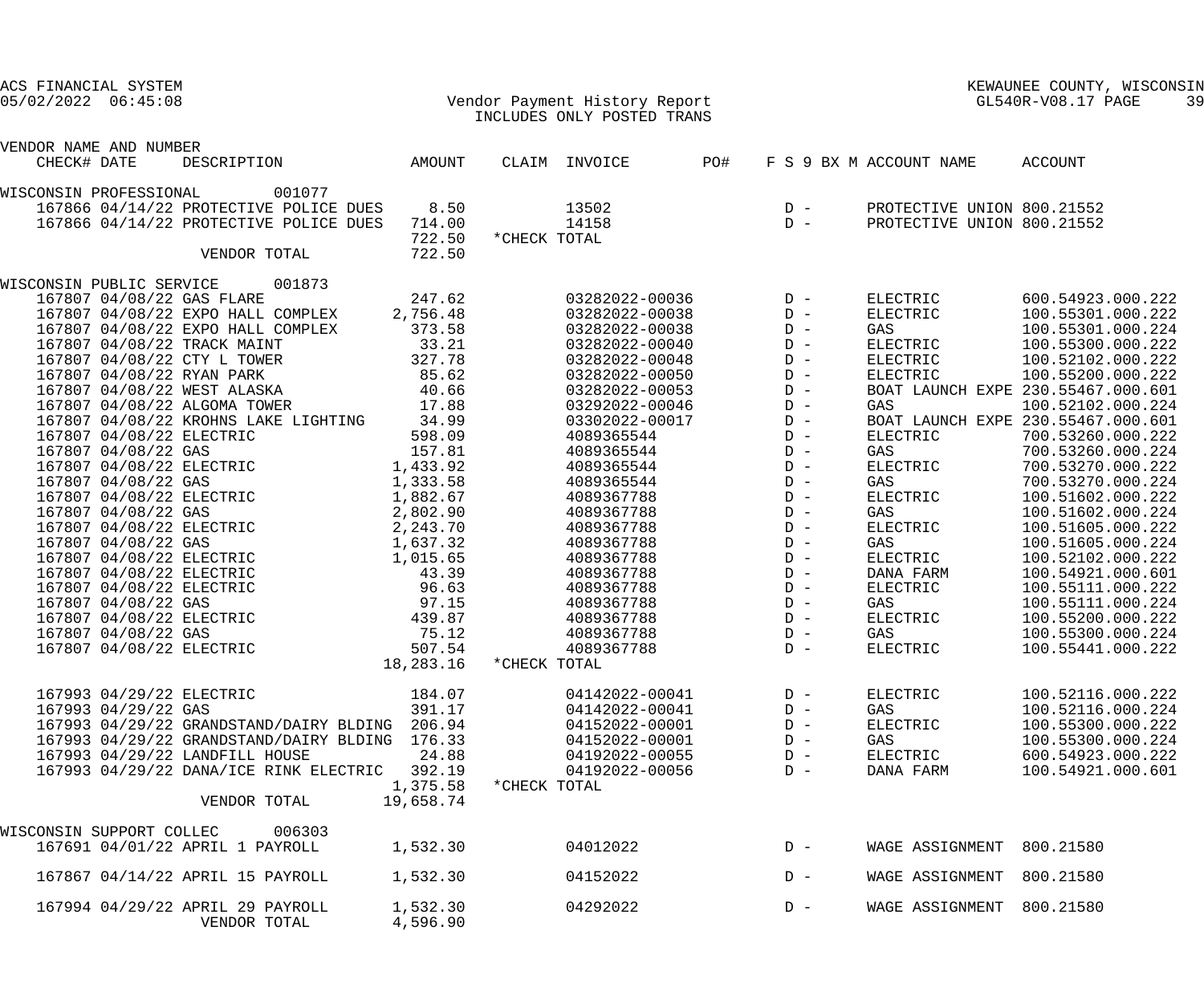| ACS FINANCIAL SYSTEM<br>$05/02/2022$ $06:45:08$               |        | Vendor Payment History Report<br>INCLUDES ONLY POSTED TRANS |       |                  |     |        | KEWAUNEE COUNTY, WISCONSIN<br>GL540R-V08.17 PAGE<br>40 |                                    |  |
|---------------------------------------------------------------|--------|-------------------------------------------------------------|-------|------------------|-----|--------|--------------------------------------------------------|------------------------------------|--|
| VENDOR NAME AND NUMBER<br>CHECK# DATE<br>DESCRIPTION          |        | AMOUNT                                                      | CLAIM | INVOICE          | PO# |        | F S 9 BX M ACCOUNT NAME                                | ACCOUNT                            |  |
| WITCZAK/SIERRA<br>167995 04/29/22 BLOOD DRAW 22-02410         | 001051 | 50.00                                                       |       | 22-02410         |     | D N 01 |                                                        | MEDICAL SERVICES 100.52100.000.211 |  |
| ZANDER/PAM<br>167996 04/29/22 TREE REFUND DOUGLAS FIR         | .03859 | 18.00                                                       |       | 04262022         |     | $D -$  | TREE PLANTER COL 240.46820.033                         |                                    |  |
| ZELLNER/ERIC<br>167692 04/01/22 TRAINING MEALS                | 000549 | 39.61                                                       |       | $2/28 - 3/10/22$ |     | $D -$  |                                                        | TRAINING/SCHOOL 100.52100.000.339  |  |
| 360 TRANSCRIPTION CORP<br>167762 04/08/22 MARCH TRANSCRIPTION | 001199 | 214.50                                                      |       | 6891             |     | $D -$  |                                                        | CONTRACTED SERVI 215.54352.561.296 |  |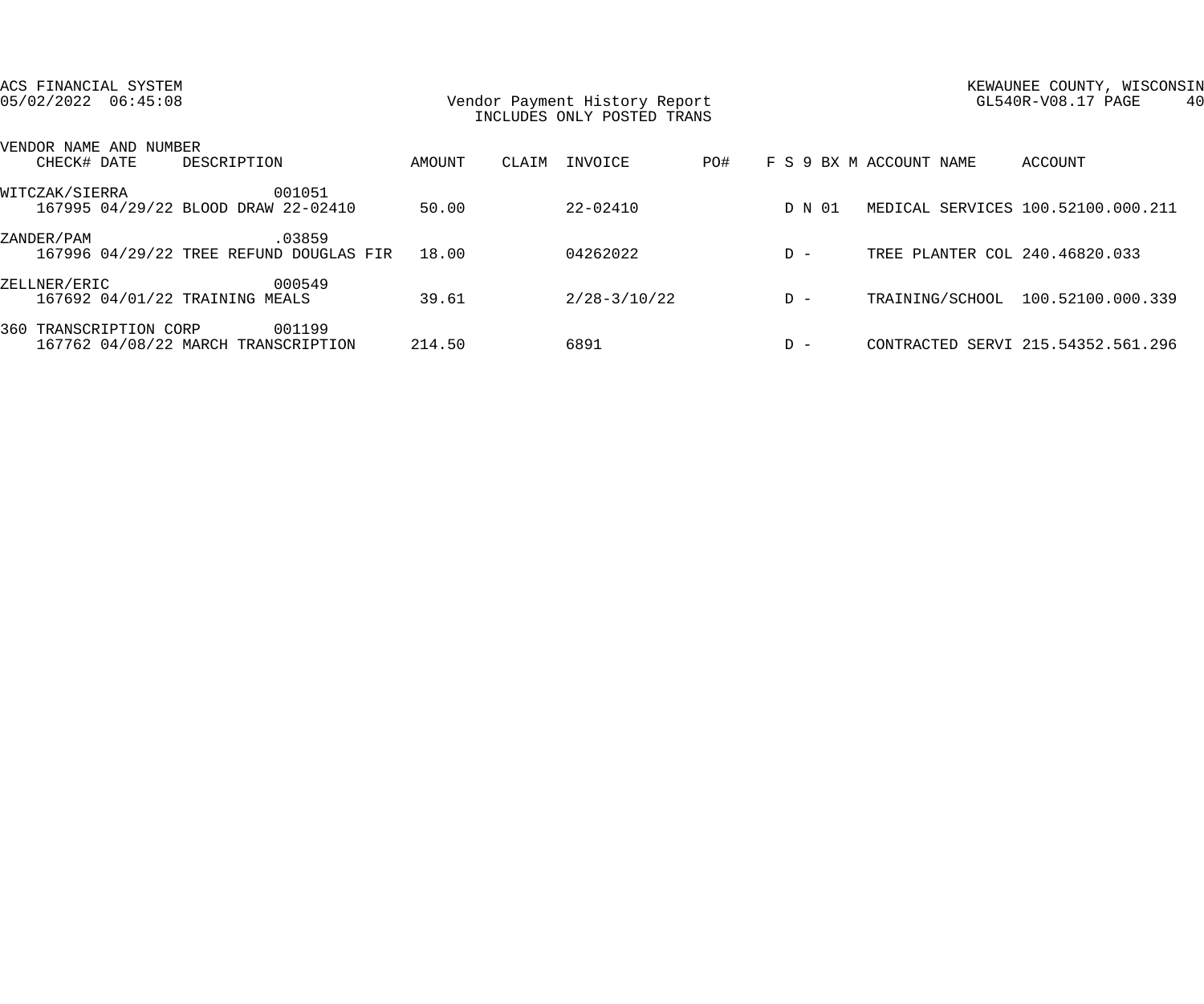## ACS FINANCIAL SYSTEM<br>05/02/2022 06:45:08 Vendor Payment History Report GL540R-V08.17 PAGE 41

| VENDOR<br>AND<br>NAME | NUMBER               |               |          |     |                                  |                                |
|-----------------------|----------------------|---------------|----------|-----|----------------------------------|--------------------------------|
| CHECK#<br>DATE        | LON<br>しせんしゃ<br>חס : | <b>AMOUNT</b> | TNN/OTCE | PO# | NAME<br>ACCOINT<br>BX<br>M<br>്പ | COUNT <sup>-</sup><br>$\cdots$ |

REPORT TOTALS: 3,255,933.39

RECORDS PRINTED - 000969